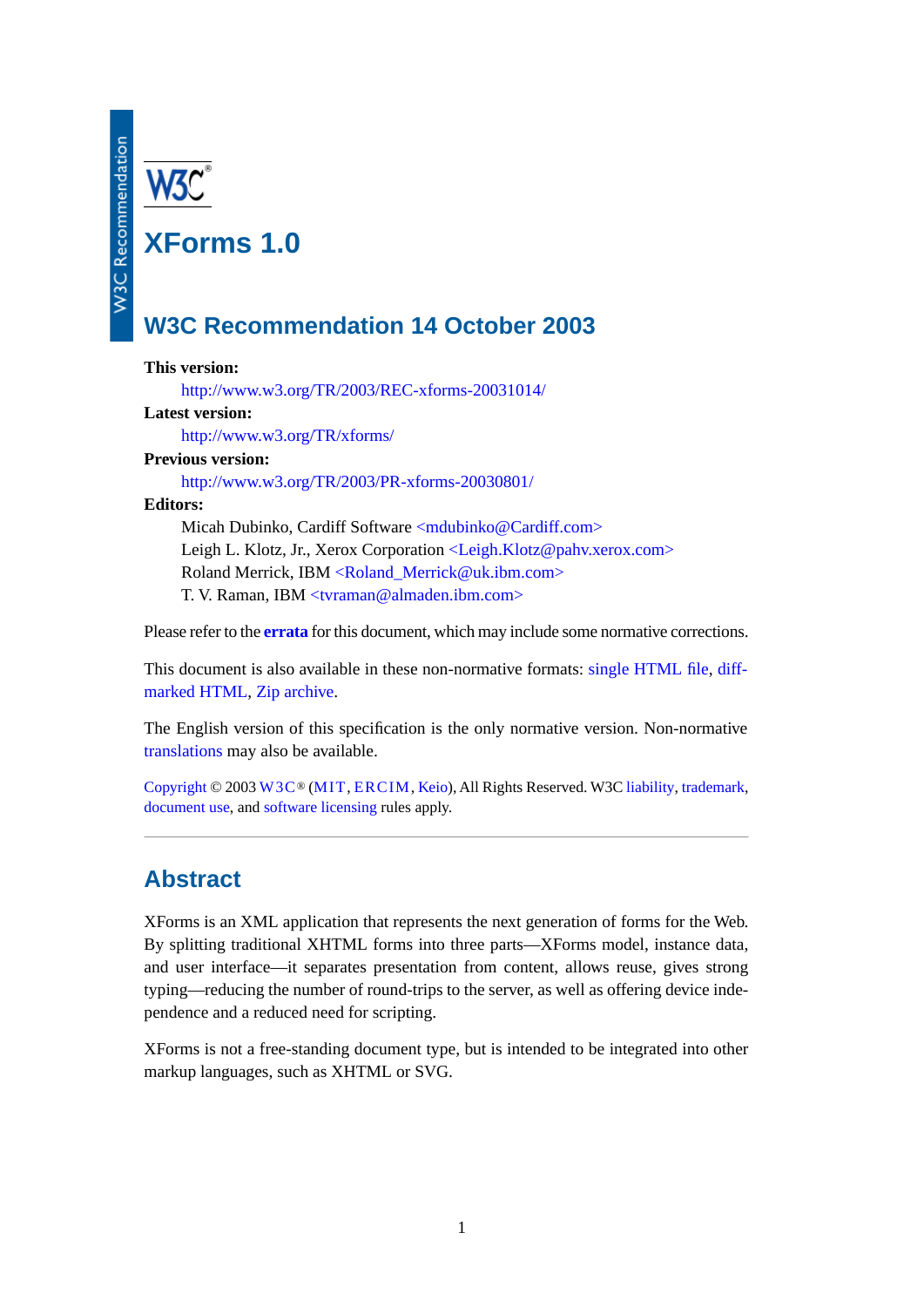# **Status of this Document**

*This section describes the status of this document at the time of its publication. Other documents may supersede this document. A list of current W3C publications and the latest revision of this technical report can be found in the [W3C technical reports index](http://www.w3.org/TR/) at http://www.w3.org/TR/.*

This document is a [Recommendation](http://www.w3.org/2003/06/Process-20030618/tr.html#RecsW3C) of the W3C. This document has been produced by the [W3C XForms Working Group](http://www.w3.org/MarkUp/Forms/Group/) as part of the [XForms Activity](http://www.w3.org/2002/Forms/Activity) within the [W3C Inter](http://www.w3.org/Interaction/)[action Domain](http://www.w3.org/Interaction/). The authors of this document are the XForms Working Group participants.

It has been reviewed by W3C Members and other interested parties, and has been endorsed by the Director as a W3C Recommendation. It is a stable document and may be used as reference material or cited as a normative reference from another document. W3C's role in making the Recommendation is to draw attention to the specification and to promote its widespread deployment. This enhances the functionality and interoperability of the Web.

The XForms Basic Profile which appeared in the XForms 1.0 Candidate Recommendation is now a standalone specification. Please refer to the XForms Basic Profile [\[XForms Basic\]](#page-122-0) for XForms processing tailored to the needs of constrained devices and environments.

Comments on this document are welcome. Please send them to the public mailing list [www-forms-editor@w3.org](mailto:www-forms-editor@w3.org). [\(archive](http://lists.w3.org/Archives/Public/www-forms-editor/)). It is inappropriate to send discussion email to this address.

The W3C XForms Working Group has released a public [test suite](http://www.w3.org/MarkUp/Forms/Test/) for XForms 1.0 along with an [implementation report.](http://www.w3.org/MarkUp/Forms/Test/ImplementationReport.html) A list of current known [XForms Implementations](http://www.w3.org/MarkUp/Forms/#implementations) is available.

Patent disclosures relevant to this specification may be found on the XForms Working Group's [public patent disclosure page,](http://www.w3.org/MarkUp/Forms/2002/disclosures.html) in conformance with W3C policy.

# **Table of Contents**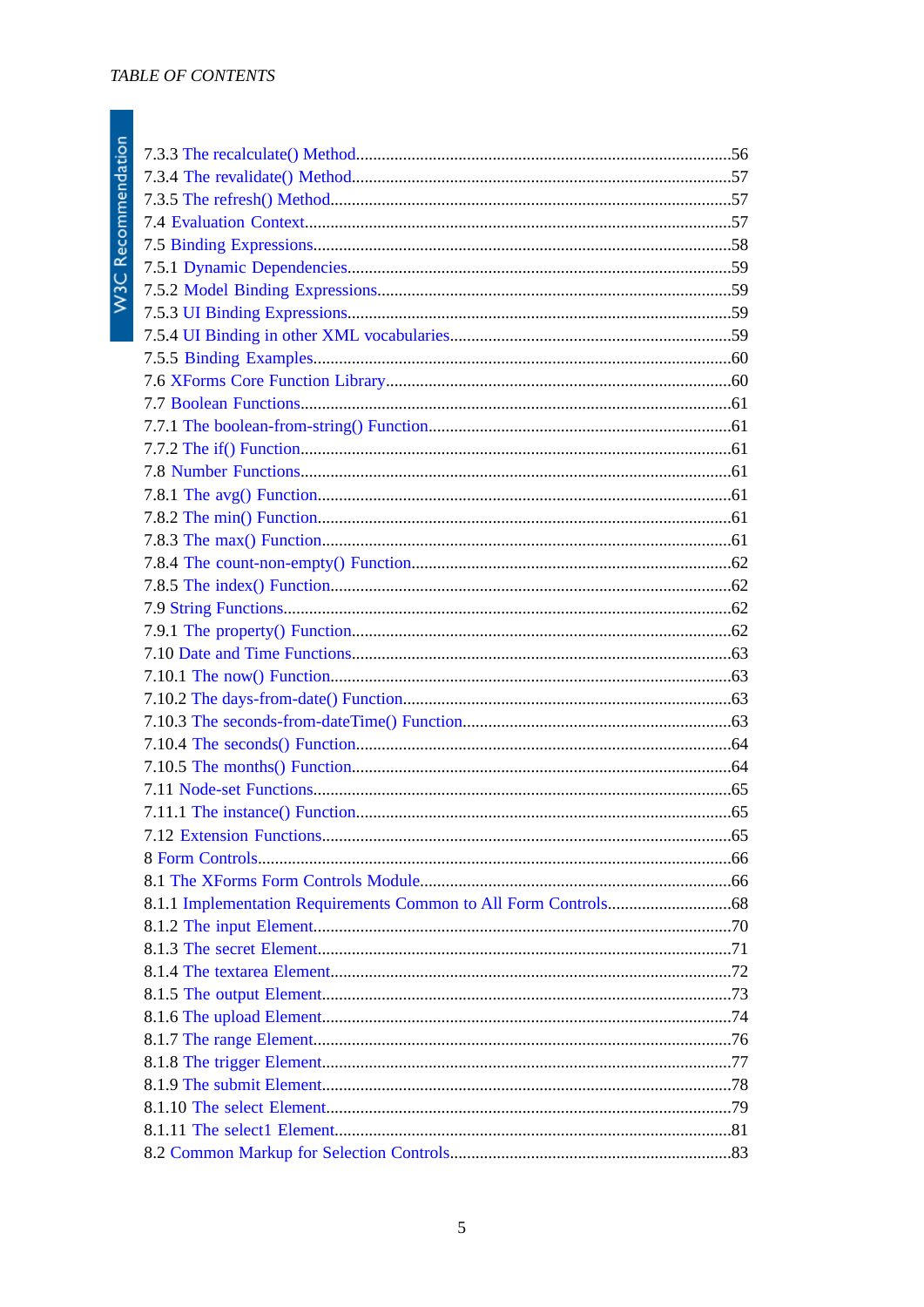| .101 |
|------|
|      |
|      |
|      |
|      |
|      |
|      |
|      |
|      |
|      |
|      |
|      |
|      |
|      |
|      |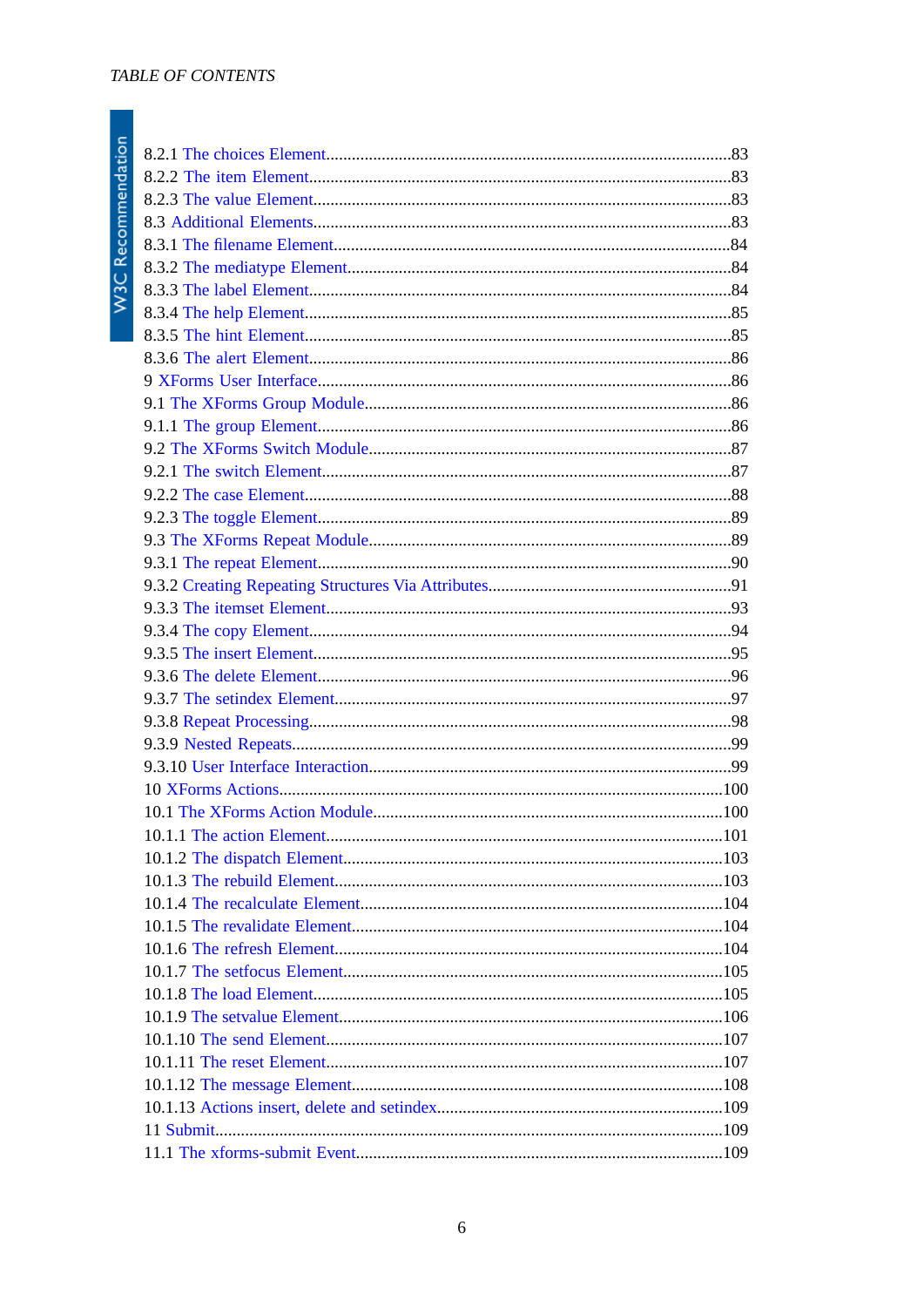| 11.7 The post, multipart-post, form-data-post, and urlencoded-post Submit |  |  |  |
|---------------------------------------------------------------------------|--|--|--|
|                                                                           |  |  |  |
|                                                                           |  |  |  |
|                                                                           |  |  |  |
|                                                                           |  |  |  |
|                                                                           |  |  |  |
|                                                                           |  |  |  |
|                                                                           |  |  |  |
|                                                                           |  |  |  |
|                                                                           |  |  |  |
|                                                                           |  |  |  |
|                                                                           |  |  |  |

# **Appendices**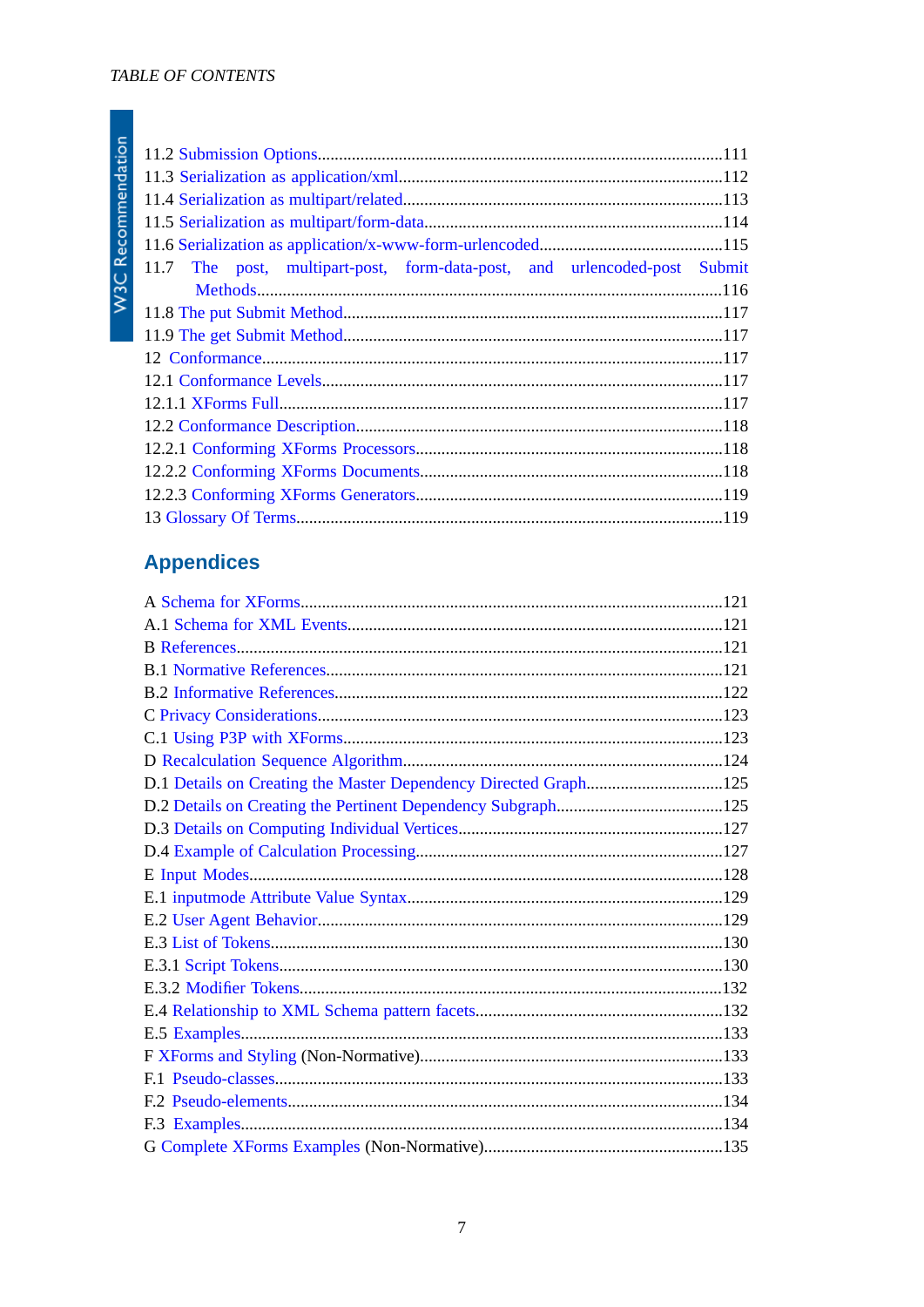# <span id="page-7-1"></span><span id="page-7-0"></span>**1 About the XForms 1.0 Specification**

## **1.1 Background**

Forms are an important part of the Web, and they continue to be the primary means for enabling interactive Web applications. Web applications and electronic commerce solutions have sparked the demand for better Web forms with richer interactions. XForms 1.0 is the response to this demand, and provides a new platform-independent markup language for online interaction between a person (through an [XForms Processor](#page-119-0)) and another, usually remote, agent. XForms are the successor to HTML forms, and benefit from the lessons learned from HTML forms.

<span id="page-7-2"></span>Further background information on XForms can be found at [ht](http://www.w3.org/MarkUp/Forms/)[tp://www.w3.org/MarkUp/Forms](http://www.w3.org/MarkUp/Forms/).

## **1.2 Reading the Specification**

This specification has been written with various types of readers in mind—in particular XForms authors and XForms implementors. We hope the specification will provide authors with the tools they need to write efficient, attractive and accessible documents without overexposing them to the XForms implementation details. Implementors, however, should find all they need to build conforming XForms Processors. The specification begins with a general presentation of XForms before specifying the technical details of the various XForms components.

<span id="page-7-3"></span>The specification has been written with various modes of presentation in mind. In case of a discrepancy, the online electronic version is considered the authoritative version of the document.

This document uses the terms **may**, **must**, and **should** in accord with [\[RFC 2119\].](#page-120-4)

## **1.3 How the Specification is Organized**

The specification is organized into the following chapters:

Chapters 1 and 2

An introduction to XForms. The introduction outlines the design principles and includes a brief tutorial on XForms.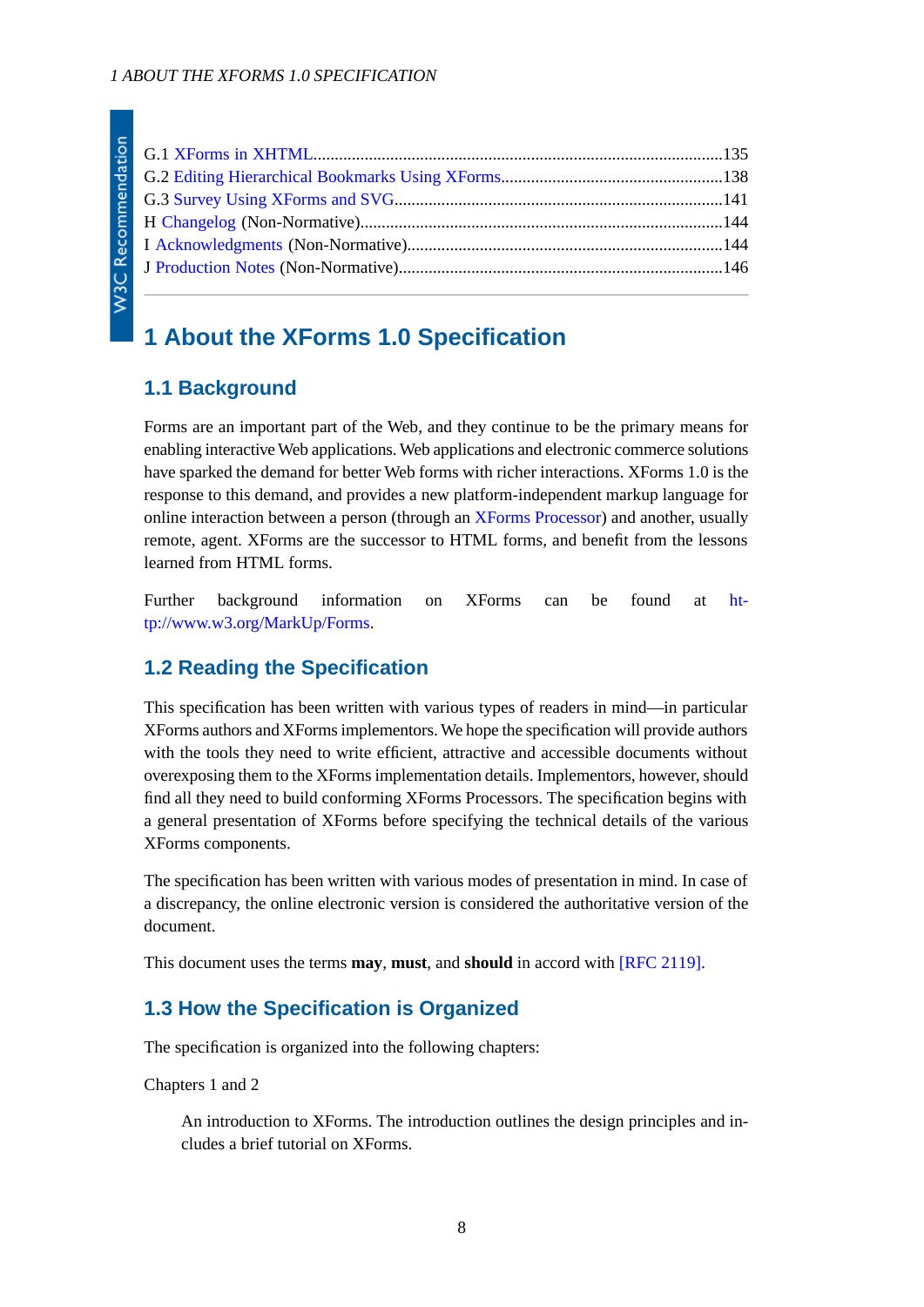Chapters 3 and up

XForms reference manual. The bulk of the reference manual consists of the specification of XForms. This reference defines XForms and how XForms Processors must interpret the various components in order to claim conformance.

Appendixes

Appendixes contain a normative description of XForms described in XML Schema, information on references, and other useful information.

## <span id="page-8-0"></span>**1.4 Documentation Conventions**

Throughout this document, the following namespace prefixes and corresponding namespace identifiers are used:

**xforms:** The XForms namespace (http://www.w3.org/2002/xforms) **[3.1](#page-16-1) [The XForms Namespace](#page-16-1)**

**html:** The XHTML namespace (http://www.w3.org/1999/xhtml) [\[XHTML](#page-122-3) [1.0\]](#page-122-3)

**xsd:** The XML Schema namespace (http://www.w3.org/2001/XMLSchema[\)\[XML Schema part 1\]](#page-121-1)

**xsi:** The XML Schema for instances namespace (http://www.w3.org/2001/XMLSchema-instance)[\[XML Schema part 1\]](#page-121-1) **ev:** The XML Events namespace (http://www.w3.org/2001/xmlevents[\)\[XML Events\]](#page-120-5) **my:** Any user defined namespace

This is only a convention; any namespace prefix may be used in practice.

The following typographical conventions are used to present technical material in this document.

Official terms are defined in the following manner: [Definition: You can find most **terms** in chapter **[13 Glossary Of Terms](#page-118-1)**]. Links to **term**s may be specially highlighted where necessary.

The XML representations of various elements within XForms are presented using the syntax for Abstract Modules in XHTML Modularization [\[XHTML Modularization\]](#page-120-6).

Examples are set off typographically:

Example: Example item

Example Item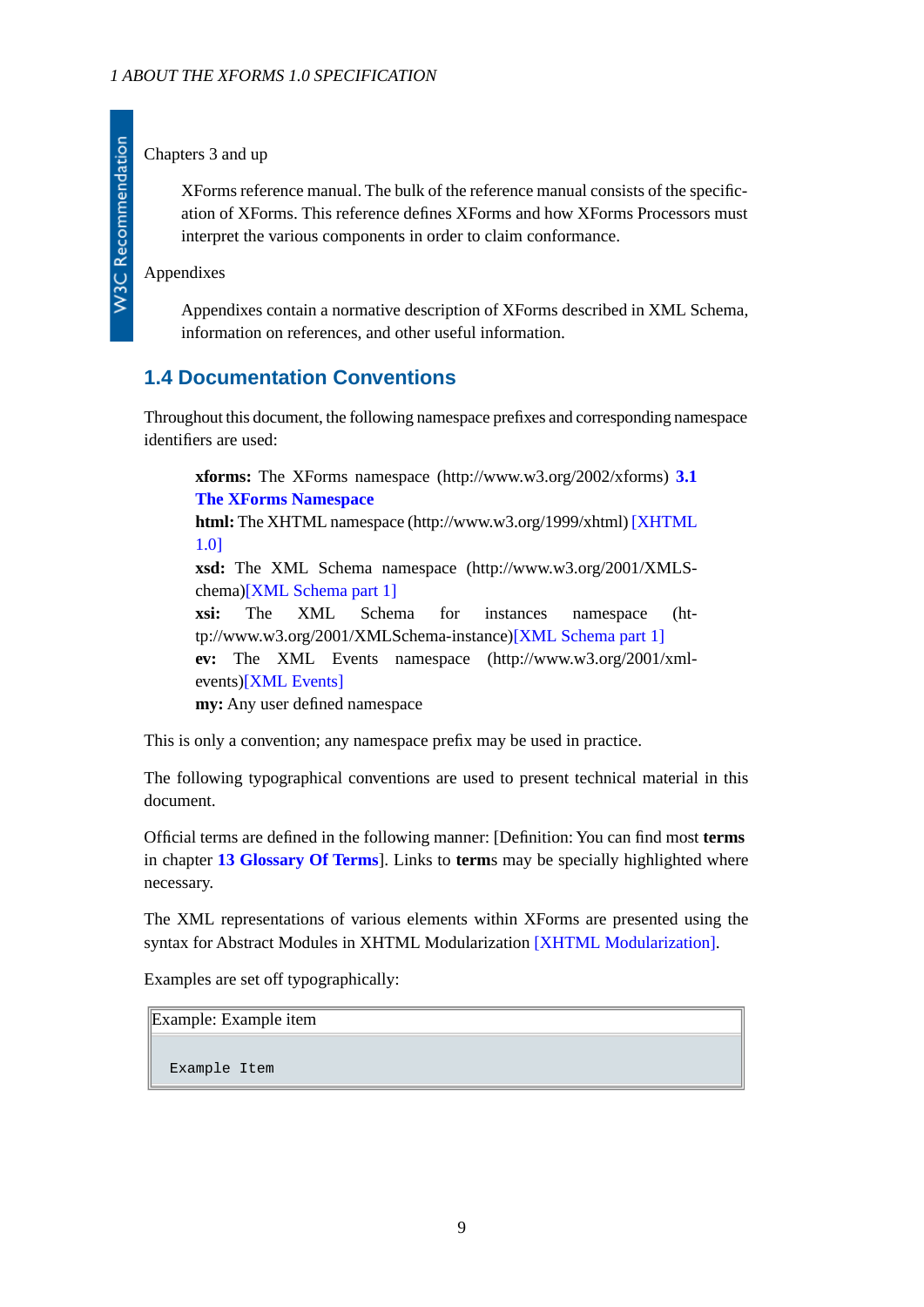References to external documents appear as follows: [\[Sample Reference\]](#page-9-1) with links to the references section of this document.

<span id="page-9-1"></span>Sample Reference

*Reference* - linked to from above.

The following typesetting convention is used for non-normative commentary:

**Note:**

A gentle explanation or admonition to readers.

# <span id="page-9-0"></span>**2 Introduction to XForms**

XForms has been designed on the basis of several years' experience with HTML forms. HTML Forms have formed the backbone of the e-commerce revolution, and having shown their worth, have also indicated numerous ways they could be improved.

The primary difference when comparing XForms with HTML Forms, apart from XForms being in XML, is the separation of the data being collected from the markup of the controls collecting the individual values. By doing this, it not only makes XForms more tractable by making it clear what is being submitted where, it also eases reuse of forms, since the underlying essential part of a Form is no longer irretrievably bound to the page it is used in.

A second major difference is that XForms, while designed to be integrated into XHTML, is no longer restricted only to be a part of that language, but may be integrated into any suitable markup language.

XForms has striven to improve authoring, reuse, internationalization, accessibility, usability, and device independence. Here is a summary of the primary benefits of using XForms:

Strong typing

Submitted data is strongly typed and can be checked using off-the-shelf tools. This speeds up form filling since it reduces the need for round trips to the server for validation.

#### XML submission

This obviates the need for custom server-side logic to marshal the submitted data to the application back-end. The received XML instance document can be directly validated and processed by the application back-end.

#### Existing schema re-use

This obviates duplication, and ensures that updating the validation rules as a result of a change in the underlying business logic does not require re-authoring validation constraints within the XForms application.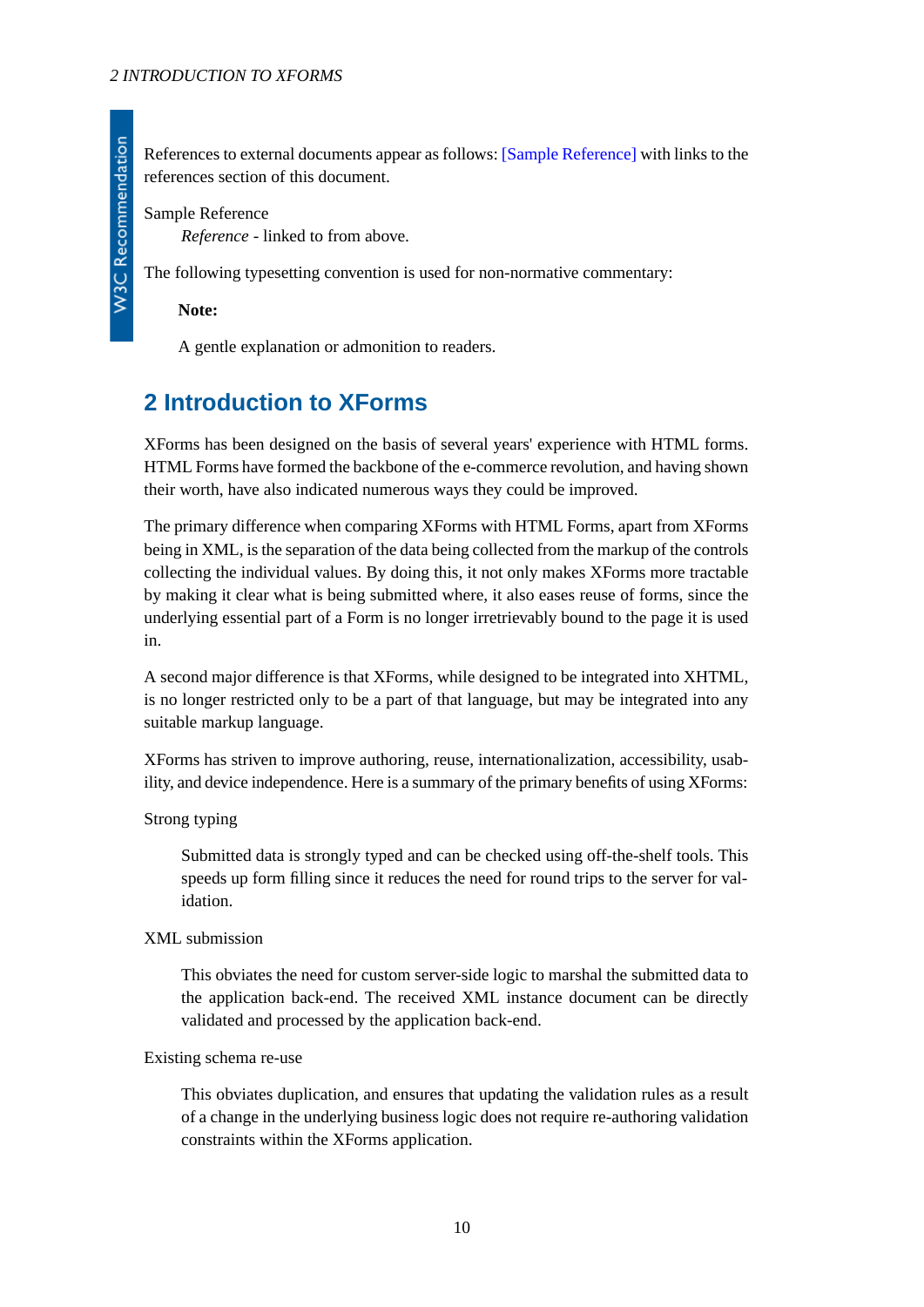### External schema augmentation

This enables the XForms author to go beyond the basic set of constraints available from the back-end. Providing such additional constraints as part of the XForms Model enhances the overall usability of the resulting Web application.

### Internationalization

Using XML 1.0 for instance data ensures that the submitted data is internationalization ready.

#### Enhanced accessibility

XForms separates content and presentation. User interface controls encapsulate all relevant metadata such as labels, thereby enhancing accessibility of the application when using different modalities. XForms user interface controls are generic and suited for device-independence.

### Multiple device support

The high-level nature of the user interface controls, and the consequent intent-based authoring of the user interface makes it possible to re-target the user interaction to different devices.

#### <span id="page-10-0"></span>Less use of scripting

By defining XML-based declarative event handlers that cover common use cases, the majority of XForms documents can be statically analyzed, reducing the need for imperative scripts for event handlers.

## **2.1 An Example**

In the XForms approach, forms are comprised of a section that describes what the form does, called the [XForms Model](#page-119-1), and another section that describes how the form is to be presented.

Consider a simple electronic commerce form that might be rendered as follows:

| Select Payment Method: ⊙ Cash © Credit |  |
|----------------------------------------|--|
| Credit Card Number:                    |  |
| Expiration Date:                       |  |
| Submit                                 |  |

It is clear that we are collecting a value that represents whether cash or credit card is being used, and if a credit card, its number and expiration date.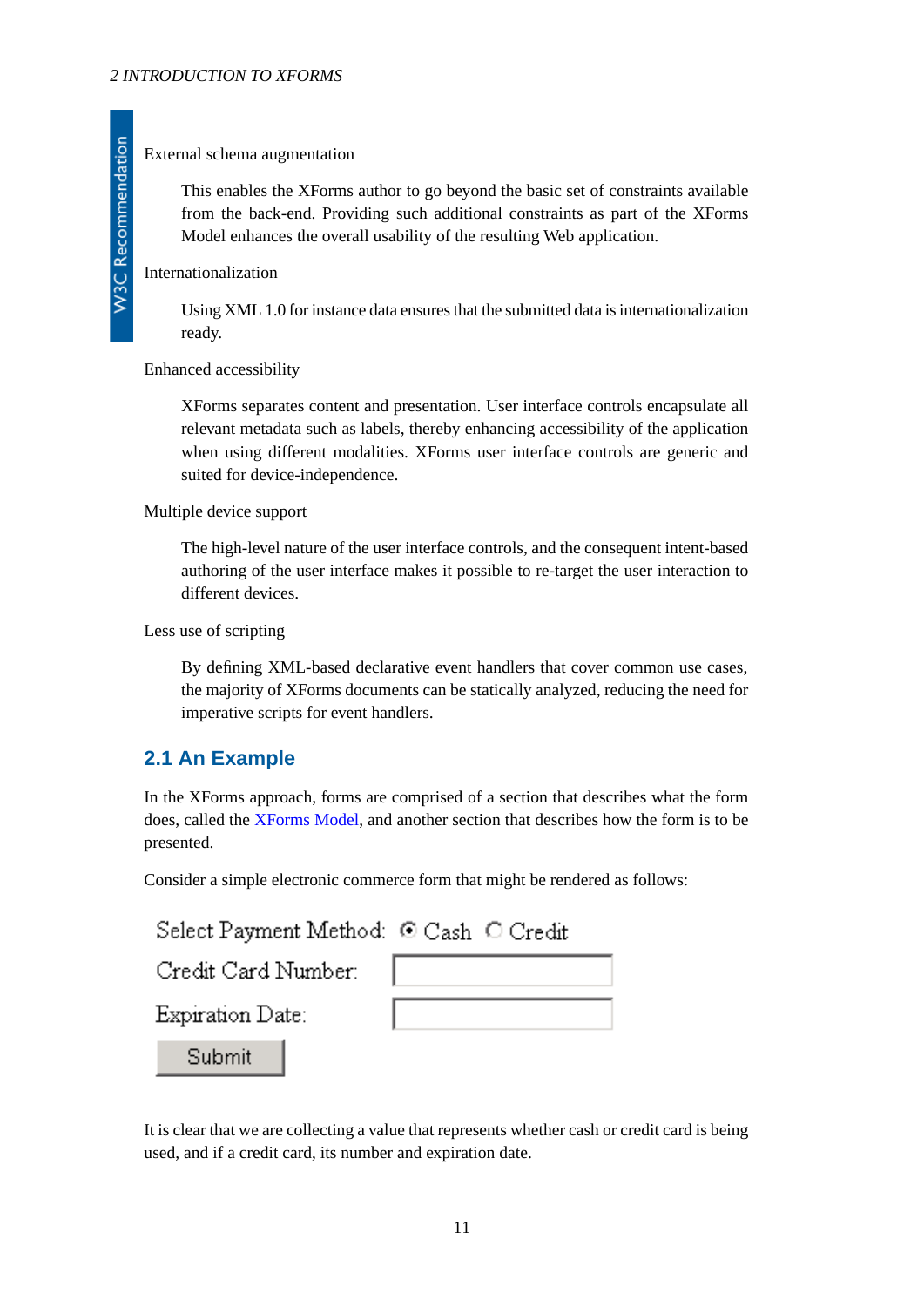This can be represented in the XForms model element, which in XHTML would typically be contained within the head section:

```
<xforms:model>
   <xforms:instance>
     <ecommerce xmlns="">
       <method/>
       <number/>
       <expiry/>
     </ecommerce>
   </xforms:instance>
   <xforms:submission action="http://example.com/submit" method="post" id="submit" includenamespaceprefixes=""/>
</xforms:model>
```
This simply says that we are collecting three pieces of information (note that we have as yet not said anything about their types), and that they will be submitted using the URL in the action attribute.

XForms 1.0 defines a device-neutral, platform-independent set of [form controls](#page-119-2) suitable for general-purpose use. The controls are *bound* to the XForms Model via the XForms binding mechanism, in this simple case using the ref attribute on the controls. In XHTML, this markup would typically appear within the body section (note that we have intentionally defaulted the XForms namespace prefix here):

```
<select1 ref="method">
   <label>Select Payment Method:</label>
   <item>
     <label>Cash</label>
     <value>cash</value>
   </item>
   <item>
     <label>Credit</label>
     <value>cc</value>
  \langleitem\rangle</select1>
<input ref="number">
   <label>Credit Card Number:</label>
</input>
<input ref="expiry">
   <label>Expiration Date:</label>
</input>
<submit submission="submit">
  <label>Submit</label>
</submit>
```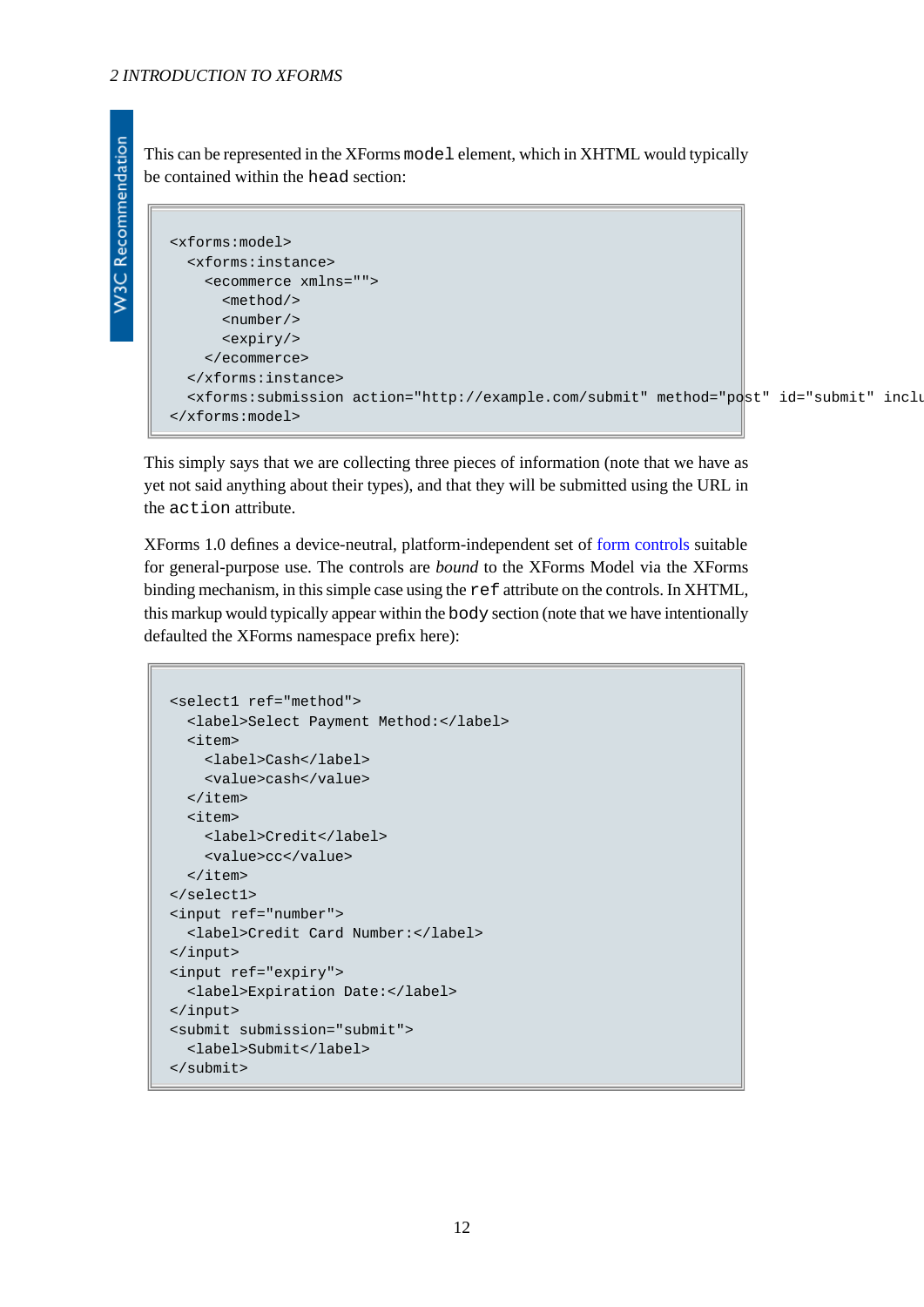Notice the following features of this design:

- The user interface is not hard-coded to use radio buttons. Different devices (such as voice browsers) can render the concept of "select one" as appropriate.
- Form controls always have labels directly associated with them as child elements—this is a key feature designed to enhance accessibility.
- There is no need for an enclosing form element, as in HTML. (See **[2.4 Multiple Forms](#page-15-0) [per Document](#page-15-0)** for details on how to author multiple forms per document)
- Markup for specifying form controls has been simplified in comparison with HTML forms.

<span id="page-12-0"></span>The fact that you can bind form controls to the model like this simplifies integrating XForms into other [host languages,](#page-119-3) since any form control markup may be used to bind to the model.

## **2.2 Providing XML Instance Data**

The [XForms Processor](#page-119-0) can directly submit the data collected as XML. In the example, the submitted data would look like this:

```
Example: Submitted Data
```

```
<ecommerce>
   <method>cc</method>
   <number>1235467789012345</number>
   <expiry>2001-08</expiry>
</ecommerce>
```
XForms processing keeps track of the state of the partially filled form through this [instance](#page-119-4) [data](#page-119-4). Initial values for the instance data may be provided or left empty as in the example. Element instance essentially holds a skeleton XML document that gets updated as the user fills out the form. It gives the author full control on the structure of the submitted XML data, including namespace information. When the form is submitted, the instance data is serialized as an XML document. Here is an alternative version of the earlier example:

Example: Model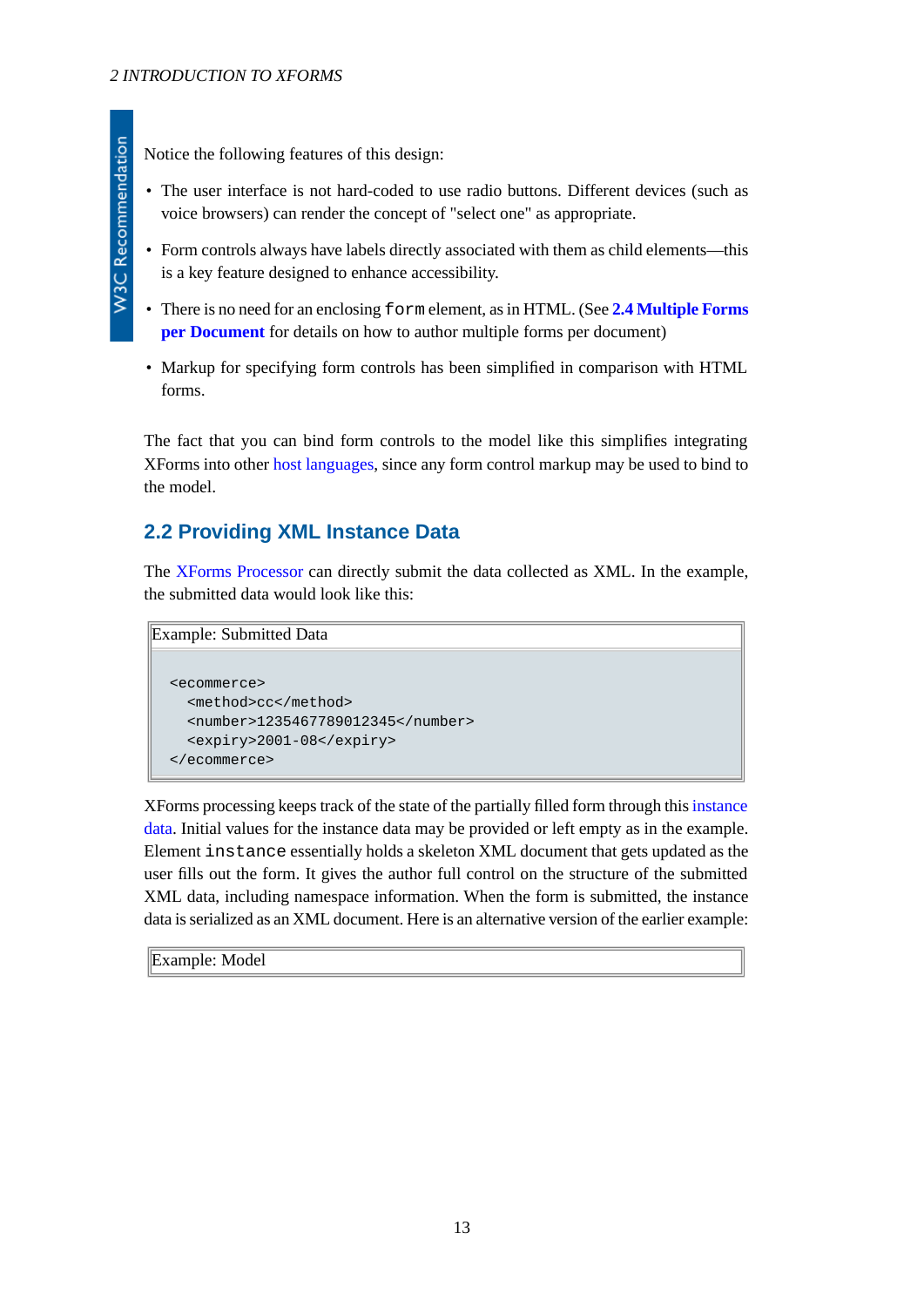```
W3C Recommendation
```

```
<xforms:model>
   <xforms:instance>
     <payment method="cc" xmlns="http://commerce.example.com/payment">
       <number/>
       <expiry/>
     </payment>
   </xforms:instance>
  <xforms:submission action="http://example.com/submit" method="post" includenamespacer
</xforms:model>
```
In this case the submitted data would look like this:

#### Example: Submitted Data

```
<payment method="cc" xmlns="http://commerce.example.com/payment">
   <number>1235467789012345</number>
   <expiry>2001-08</expiry>
</payment>
```
This design has features worth calling out:

- There is complete flexibility in the structure of the XML instance data, including the use of attributes. Notice that XML namespaces are used, and that a wrapper element of the author's choosing contains the instance data.
- Empty elements number and expiry serve as place-holders in the XML structure, and will be filled in with form data provided by the user.
- An initial value ("cc") for the form control is provided through the instance data, in this case an attribute method. In the submitted XML, this initial value will be replaced by the user input, if the user changes the form control displaying that data.

To connect this instance data with form controls, the ref attributes on the form controls need to be changed to point to the proper part of the instance data, using [binding expres](#page-118-2)[sions:](#page-118-2)

```
Example: Binding Form Controls to Instance Nodes with ref
```

```
... xmlns:my="http://commerce.example.com/payment"
 ...
  <xforms:select1 ref="@method">...</xforms:select1>
 ...
  <xforms:input ref="my:number">...</xforms:input>
  ...
  <xforms:input ref="/my:payment/my:expiry">...</xforms:input>
```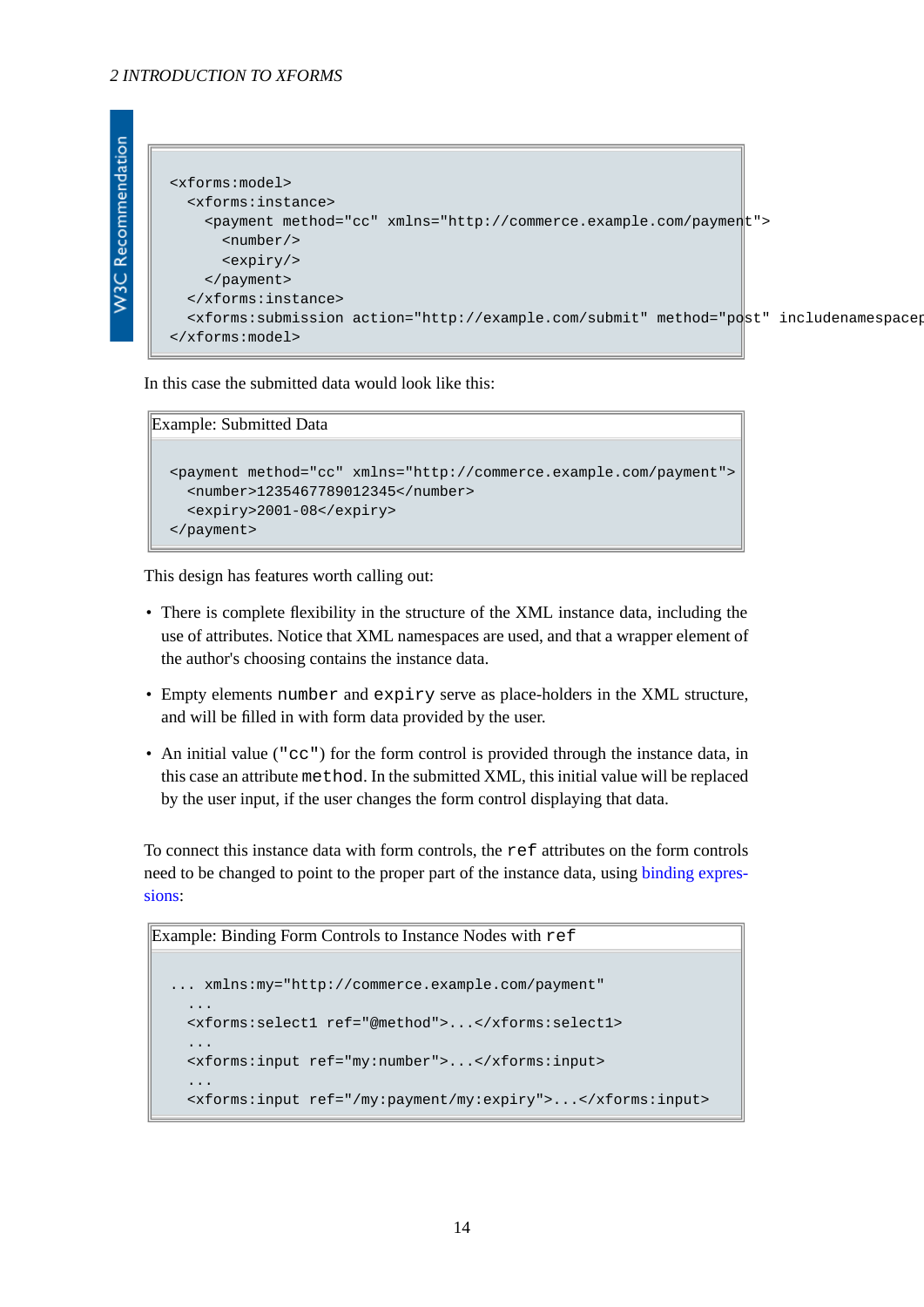Binding expressions are based on XPath  $[XPath 1.0]$ , including the use of the  $\omega$  character to refer to attributes, as seen here. Note that for illustrative purposes, the first two expressions make use of the XPath context node, which defaults to the top-level element (here my:payment). The third expression shows an absolute path.

# <span id="page-14-0"></span>**2.3 Constraining Values**

XForms allows data to be checked for validity as the form is being filled. In the absence of specific information about the types of values being collected, all values are returned as strings, but it is possible to assign types to values in the instance data. In this example, number should accept digits only, and should have between 14 and 18 digits and expiry should accept only valid month/date combinations.

Furthermore, the credit card information form controls for number and expiry are only relevant if the "cc" option is chosen for method, but are required in that case.

By specifying an additional component, [model item properties](#page-119-5), authors can include rich declarative validation information in forms. Such information can be taken from XML Schemas as well as XForms-specific additions, such as relevant. Such properties appear on bind elements, while [Schema constraints](#page-119-6) are expressed in an XML Schema fragment, either inline or external. For example:

```
Example: Declarative Validation with Model Item Properties
  ... xmlns:my="http://commerce.example.com/payment"...
     <xforms:model>
       ...
       <xforms:bind nodeset="/my:payment/my:number"
                     relevant="/my:payment/@method = 'cc'"
                     required="true()"
                     type="my:ccnumber"/>
       <xforms:bind nodeset="/my:payment/my:expiry"
                     relevant="/my:payment/@method = 'cc'"
                     required="true()"
                     type="xsd:gYearMonth"/>
       <xsd:schema ...>
   ...
         <xsd:simpleType name="ccnumber">
           <xsd:restriction base="xsd:string">
             <xsd:pattern value="\d{14,18}"/>
           </xsd:restriction>
         </xsd:simpleType>
         ...
       </xsd:schema>
     </xforms:model>
```
**Note:**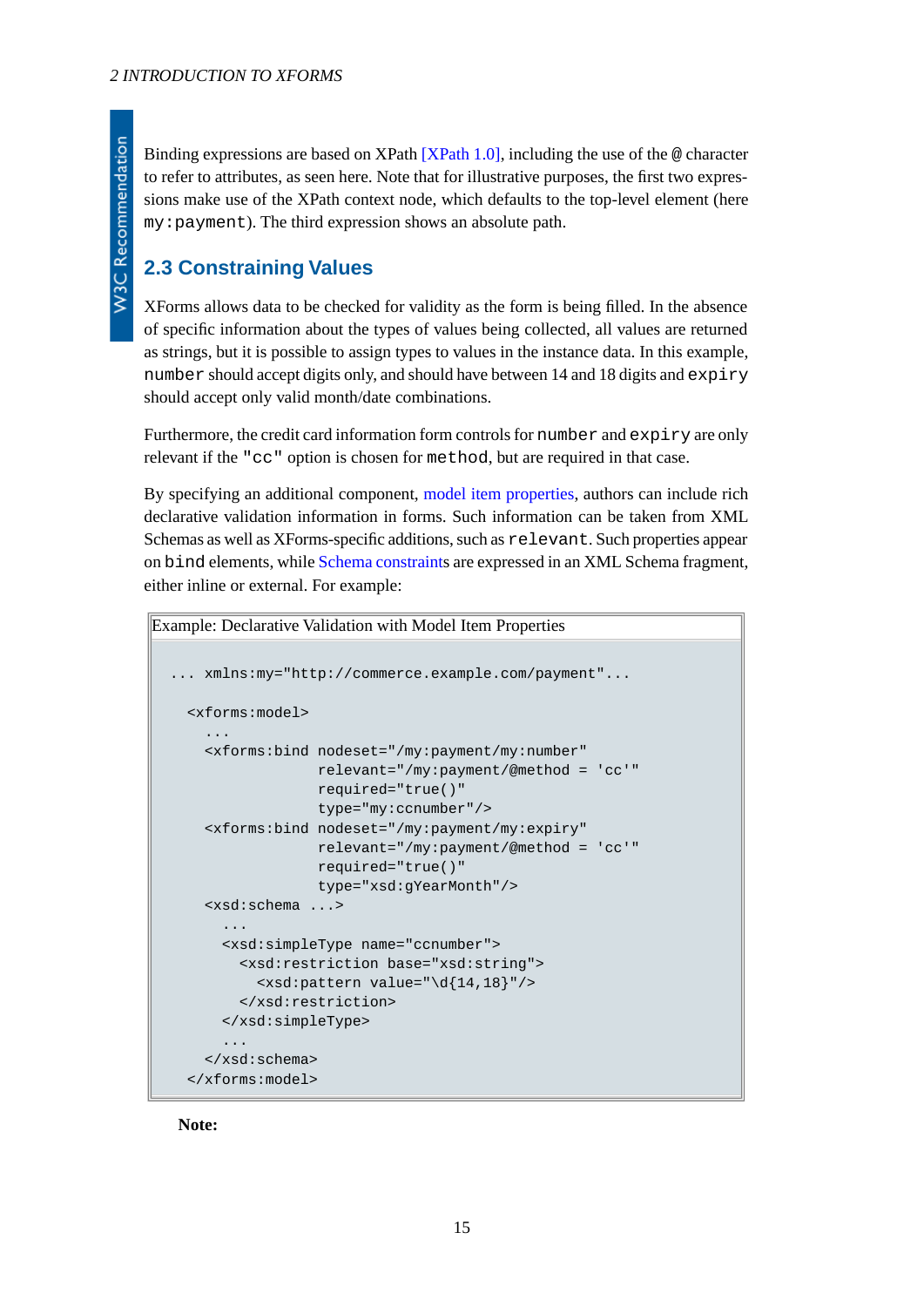W3C Recommendation

In the above example, the relevant expression uses absolute XPath notation (beginning with /) because the evaluation context nodes for [computed expressions](#page-118-3) are determined by the bind ref [binding expression](#page-118-2) (see **[7.4 Evaluation Context](#page-56-2)**), and so any relative node path in the first bind relevant above would be relative to /my:payment/my:number

## <span id="page-15-0"></span>**2.4 Multiple Forms per Document**

XForms processing places no limits on the number of individual forms that can be placed in a single [containing document](#page-118-4). When a single document contains multiple forms, each form needs a separate model element, each with an id attribute so that they can be referenced from elsewhere in the containing document.

In addition, form controls should specify which model element contains the instance data to which they bind. This is accomplished through a model attribute that is part of the binding attributes. If no model attribute is specified on the binding element, the nearest ancestor binding element's model attribute is used, and failing that, the first XForms Model in document order is used. This technique is called 'scoped resolution', and is used frequently in XForms.

The next example adds an opinion poll to our electronic commerce form.

```
Example: Adding a poll model
  <xforms:model>
     <xforms:instance>
       ...payment instance data...
     </xforms:instance>
     <xforms:submission action="http://example.com/submit" method="post"/>
  </xforms:model>
  <xforms:model id="poll">
     <xforms:instance>
       <helpful/>
     </xforms:instance>
     <xforms:submission id="pollsubmit" .../>
  </xforms:model>
```
Additionally, the following markup would appear in the body section of the document:

Example: Form Controls for poll model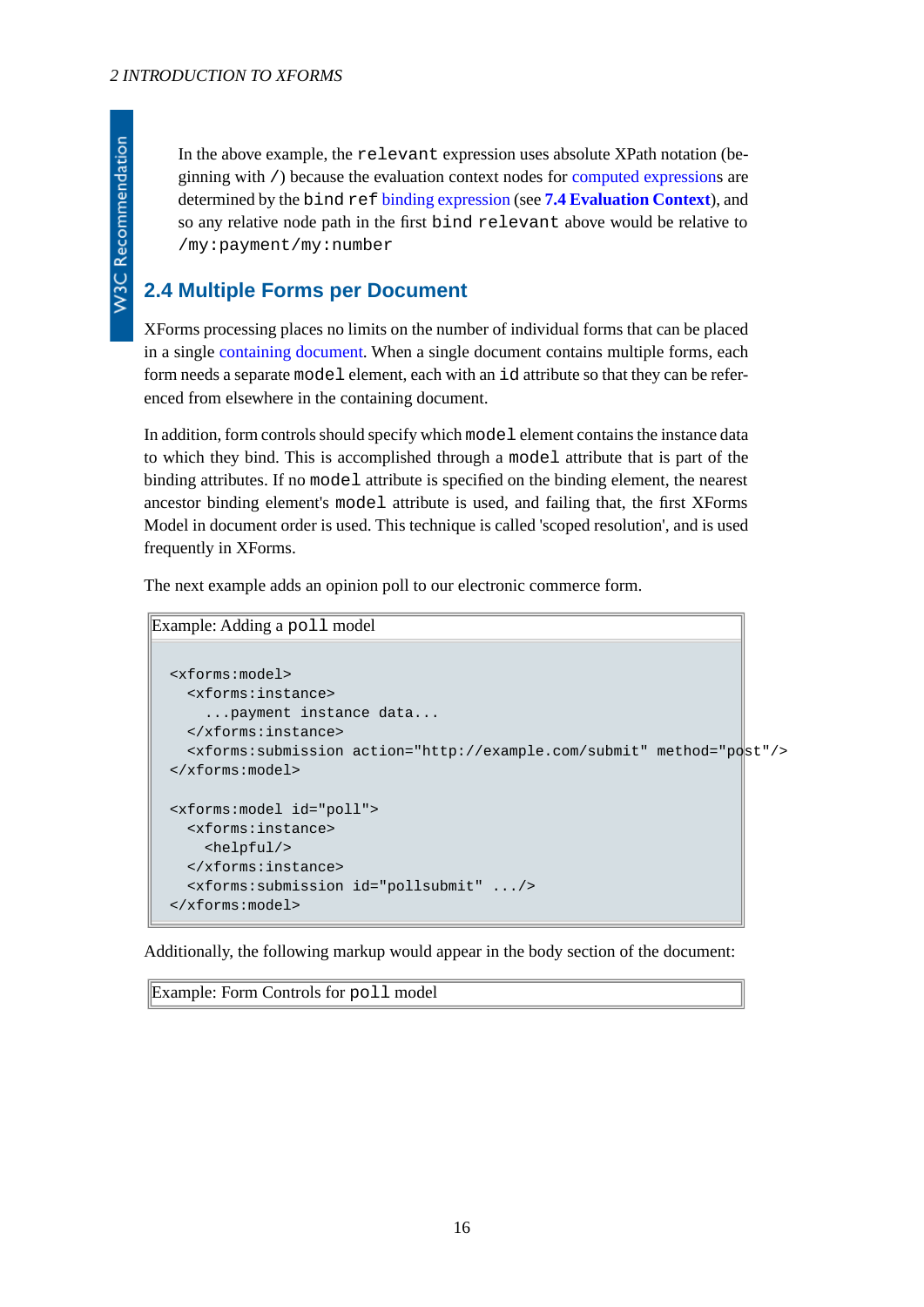```
W3C Recommendation
```

```
<xforms:select1 ref="/helpful" model="poll">
   <xforms:label>How useful is this page to you?</xforms:label>
   <xforms:item>
     <xforms:label>Not at all helpful</xforms:label>
     <xforms:value>0</xforms:value>
   </xforms:item>
  <xforms:item>
     <xforms:label>Barely helpful</xforms:label>
     <xforms:value>1</xforms:value>
   </xforms:item>
   <xforms:item>
     <xforms:label>Somewhat helpful</xforms:label>
     <xforms:value>2</xforms:value>
  </xforms:item>
   <xforms:item>
     <xforms:label>Very helpful</xforms:label>
     <xforms:value>3</xforms:value>
   </xforms:item>
</xforms:select1>
<xforms:submit submission="pollsubmit">
   <xforms:label>Submit</xforms:label>
</xforms:submit>
```
The main difference here is the use of model="poll", which identifies the instance. Note that submit refers to the submission element by ID and does not require binding attributes.

<span id="page-16-0"></span>More XForms examples can be found in **[G Complete XForms Examples](#page-134-0)**.

# **3 Document Structure**

<span id="page-16-1"></span>XForms 1.0 is an application of XML [\[XML 1.0\]](#page-121-3) and has been designed for use within other XML vocabularies—in particular within a future version of XHTML [\[XHTML 1.0\].](#page-122-3) XForms always requires such a [host language.](#page-119-3) This chapter discusses the structure of XForms that allow XForms to be used with other document types.

## **3.1 The XForms Namespace**

The XForms namespace has the URI: http://www.w3.org/2002/xforms.

XForms Processors must use the XML namespaces mechanism [\[XML Names\]](#page-121-4) to recognize elements and attributes from this namespace.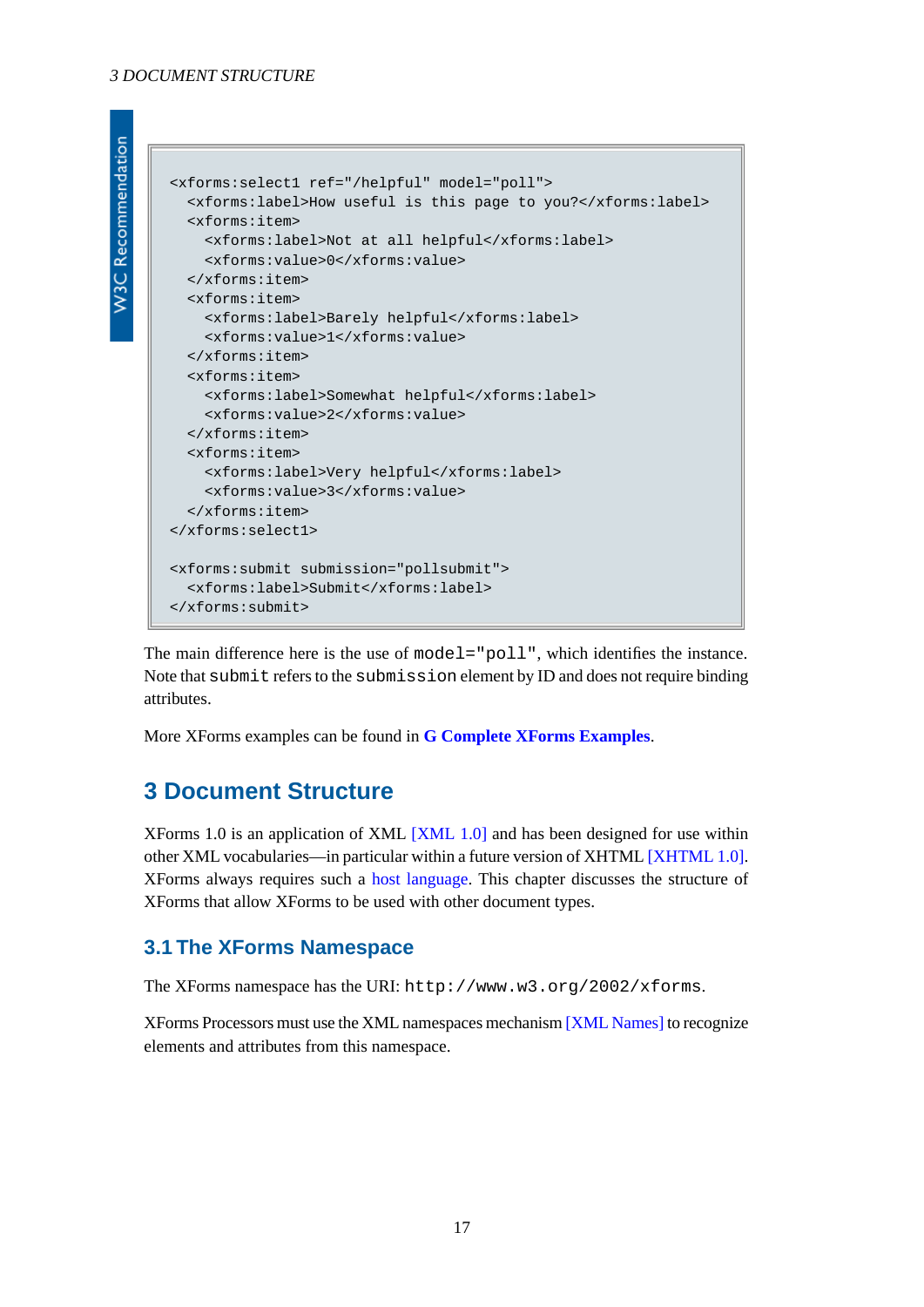# <span id="page-17-0"></span>**3.2 XForms Core Attribute Collections**

## <span id="page-17-1"></span>**3.2.1 Common Attributes**

The Common Attribute Collection applies to every element in the XForms namespace.

anyAttribute

Foreign attributes are allowed on all XForms elements.

<span id="page-17-2"></span>A host language must permit an attribute of type xsd:ID on each XForms element.

## **3.2.2 Linking Attributes**

The Linking Attributes Collection applies to XForms elements which include a link to a remote resource.

src

The src attribute assigns a URI to be automatically retrieved.

#### **Note:**

Since linking attribute URIs are defined in terms of the XML Schema datatype xsd:anyURI, the same internationalization benefits and white space cautions apply as discussed in [\[XML Schema part 2\]](#page-121-5).

Behavior of relative URIs in links is determined by the [host language,](#page-119-3) although [\[XML](#page-120-7) [Base\]](#page-120-7) processing is strongly recommended.

#### <span id="page-17-3"></span>**Note:**

The XForms Working Group is tracking with the HTML Working Group on a method of describing link structures.

## **3.2.3 Single-Node Binding Attributes**

The following attributes define a binding between a form control or an action and an instance data node defined by an XPath expression.

ref

[Binding expression](#page-118-2) interpreted as XPath. This attribute has no meaning when a bind attribute is present.

model

XForms Model selector. Specifies the ID of an XForms Model to be associated with this binding element. This attribute has no meaning for the current binding element when a bind attribute is present. Rules for determining the context XForms Model are located at **[7.4 Evaluation Context](#page-56-2)**.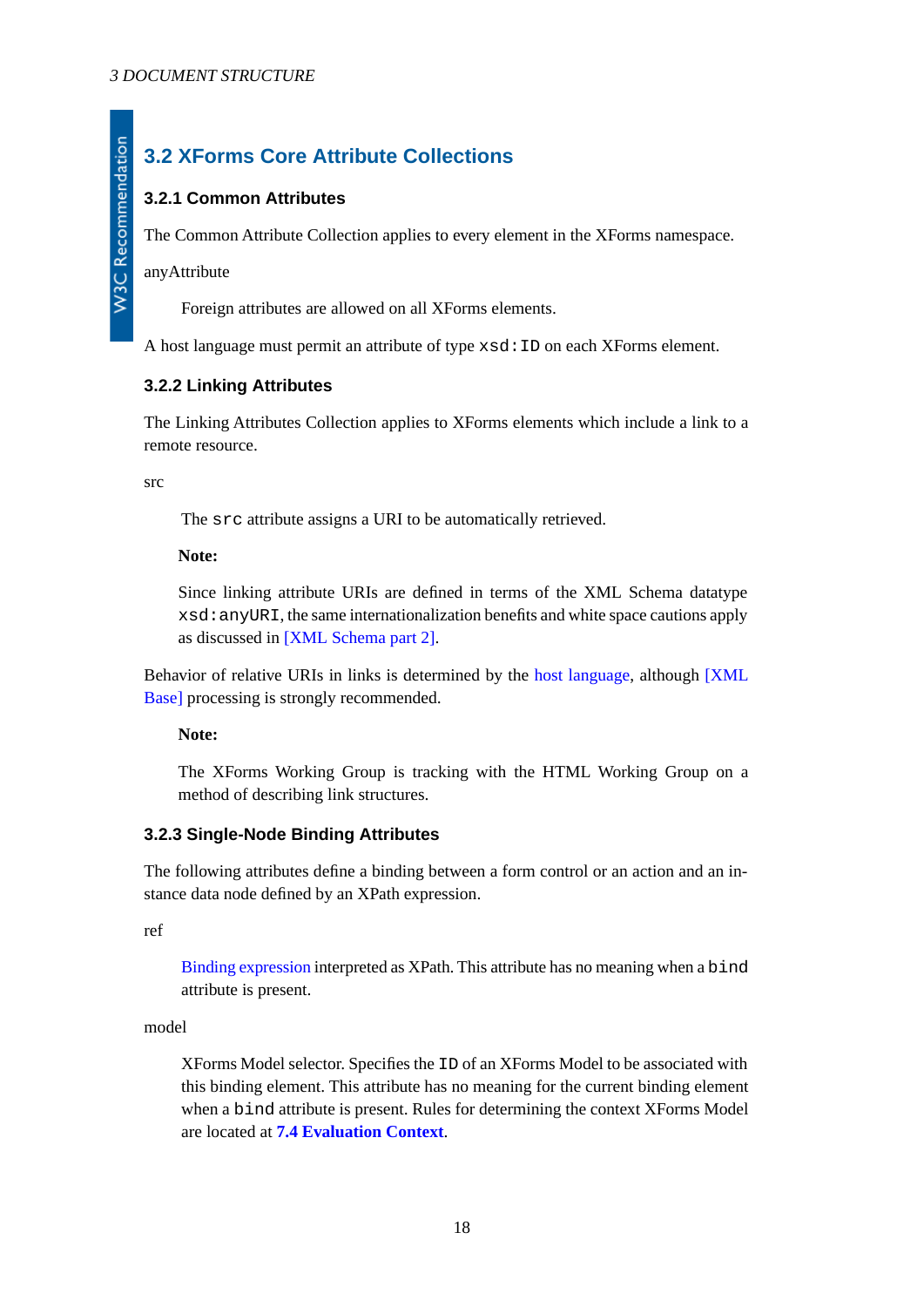## bind

**W3C Recommendation** 

Reference to a bind element.

One of ref or bind is required. When bind is used, the node is determined by the referenced bind.

It is an exception (**[4.5.1 The xforms-binding-exception Event](#page-40-3)**) if the XForms Processor encounters a model IDREF value that refers to an ID not on a model element, or a bind IDREF value that refers to an ID not on a bind element.

<span id="page-18-0"></span>**First-node rule**: When a Single-Node Binding attribute selects a node-set of size > 1, the first node in the node-set, based on document order, is used.

### **3.2.4 Node-Set Binding Attributes**

The following attributes define a binding between a form control or an action and a nodeset defined by the XPath expression.

nodeset

[Binding expression](#page-118-2) interpreted as XPath. This attribute has no meaning when a bind attribute is present.

model

XForms Model selector. Specifies the ID of an XForms Model to be associated with this binding element. This attribute has no meaning for the current binding element when a bind attribute is present. Rules for determining the context XForms Model are located at **[7.4 Evaluation Context](#page-56-2)**.

bind

Reference to a bind element.

One of nodeset or bind is required. When bind is used, the node-set is determined by the referenced bind.

<span id="page-18-1"></span>It is an exception (**[4.5.1 The xforms-binding-exception Event](#page-40-3)**) if the XForms Processor encounters a model IDREF value that refers to an id not on a model element, or a bind IDREF value that refers to an id not on a bind element.

#### **3.2.5 Model Item Property Attributes**

This collection contains one attribute for each model item property, with an attribute name exactly matching the name of the model item property, as defined in **[6.1 Model Item](#page-46-3) [Property Definitions](#page-46-3)**.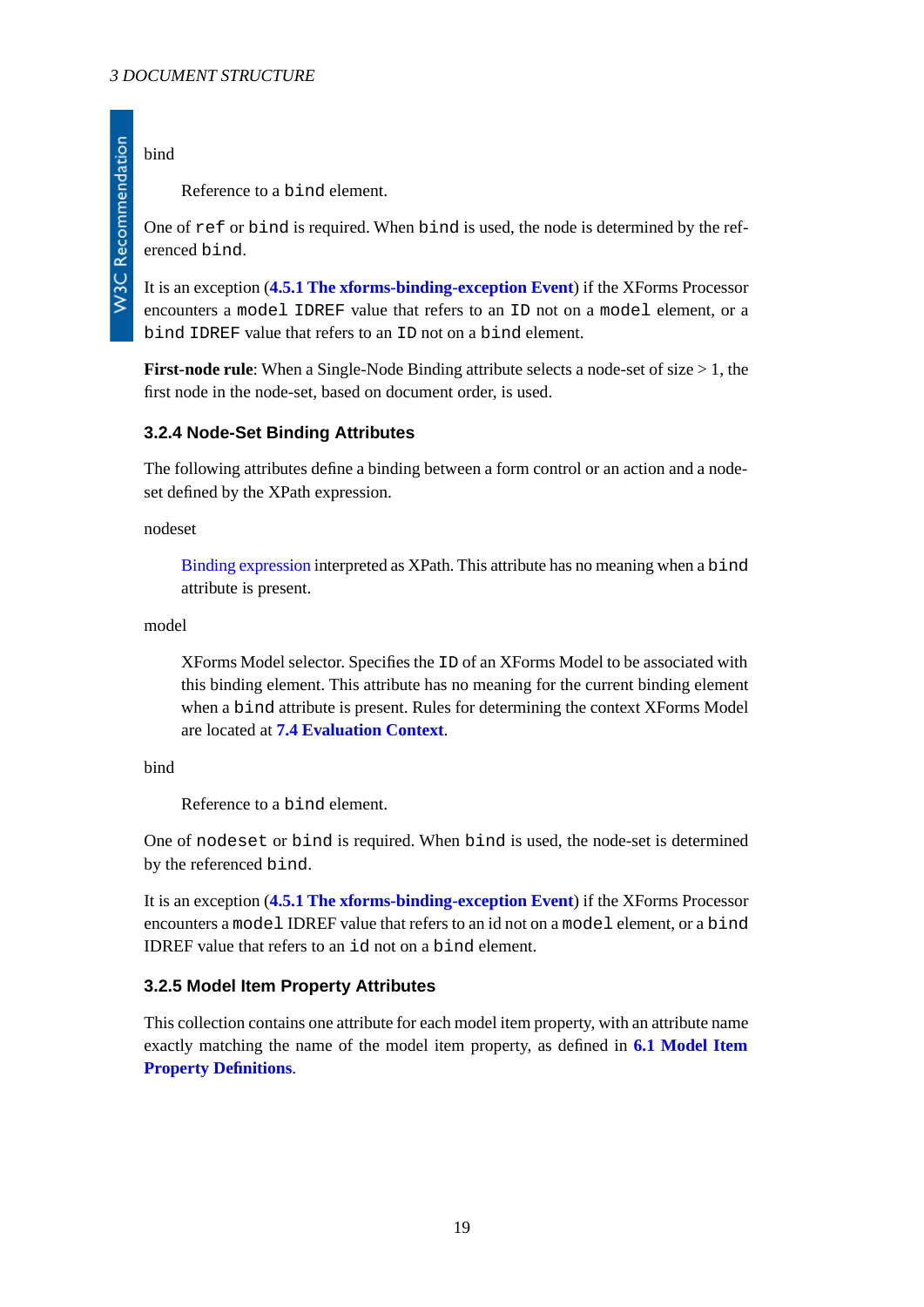# <span id="page-19-0"></span>**3.3 The XForms Core Module**

The XForms Core Module defines the major structural elements of XForms, intended for inclusion in a containing document. The elements and attributes included in this module are:

| <b>Element</b> | <b>Attributes</b>                                   | <b>Minimal Content</b><br><b>Model</b> |
|----------------|-----------------------------------------------------|----------------------------------------|
| model          | Common, Events, functions (QNameList),              | (in-                                   |
|                | schema (list of xsd:anyURI)                         | stance xsd:schema∥                     |
|                |                                                     | submission bind Ac-                    |
|                |                                                     | tion)*                                 |
| instance       | Common, Linking                                     | (ANY)                                  |
| submission     | Common, ref (binding-expression), bind              | Action*                                |
|                | (xsd:IDREF), action (xsd:anyURI), method            |                                        |
|                | ("post" "get" "put" "form-data-post" "urlencoded-   |                                        |
|                | post" qname-but-not-ncname), version                |                                        |
|                | (xsd:NMTOKEN), indent (xsd:boolean), media-         |                                        |
|                | type (xsd:string), encoding (xsd:string), omit-xml- |                                        |
|                | declaration (xsd:boolean), standalone               |                                        |
|                | (xsd:boolean), cdata-section-elements               |                                        |
|                | (QNameList), replace ("all" "in-                    |                                        |
|                | stance" "none" qname-but-not-ncname), separ-        |                                        |
|                | ator (';'   '&'), includenamespaceprefixes          |                                        |
|                | (xsd:NMTOKENS)                                      |                                        |
| bind           | Common, Model Item Properties, nodeset              | (bind)*                                |
|                | (model-binding-expression)                          |                                        |

Elements defined in the XForms Actions module, when that module is included, are also allowed in the content model of model and submission, as shown above.

Within the containing document, these structural elements are typically not rendered.

The XForms Processor must ignore any foreign-namespaced attributes that are unrecognized, and must process unrecognized foreign-namespaced elements according to the **[3.4](#page-24-0) [The XForms MustUnderstand Module](#page-24-0)** rules.

<span id="page-19-1"></span>Note that the presence of foreign namespaced elements is subject to the definition of the containing document profile.

## **3.3.1 The model Element**

This element represents a form definition and is used as a container for elements that define the XForms Model. No restriction is placed on how many model elements may exist within a containing document.

Common Attributes: [Common](#page-17-1), [Events](#page-100-1)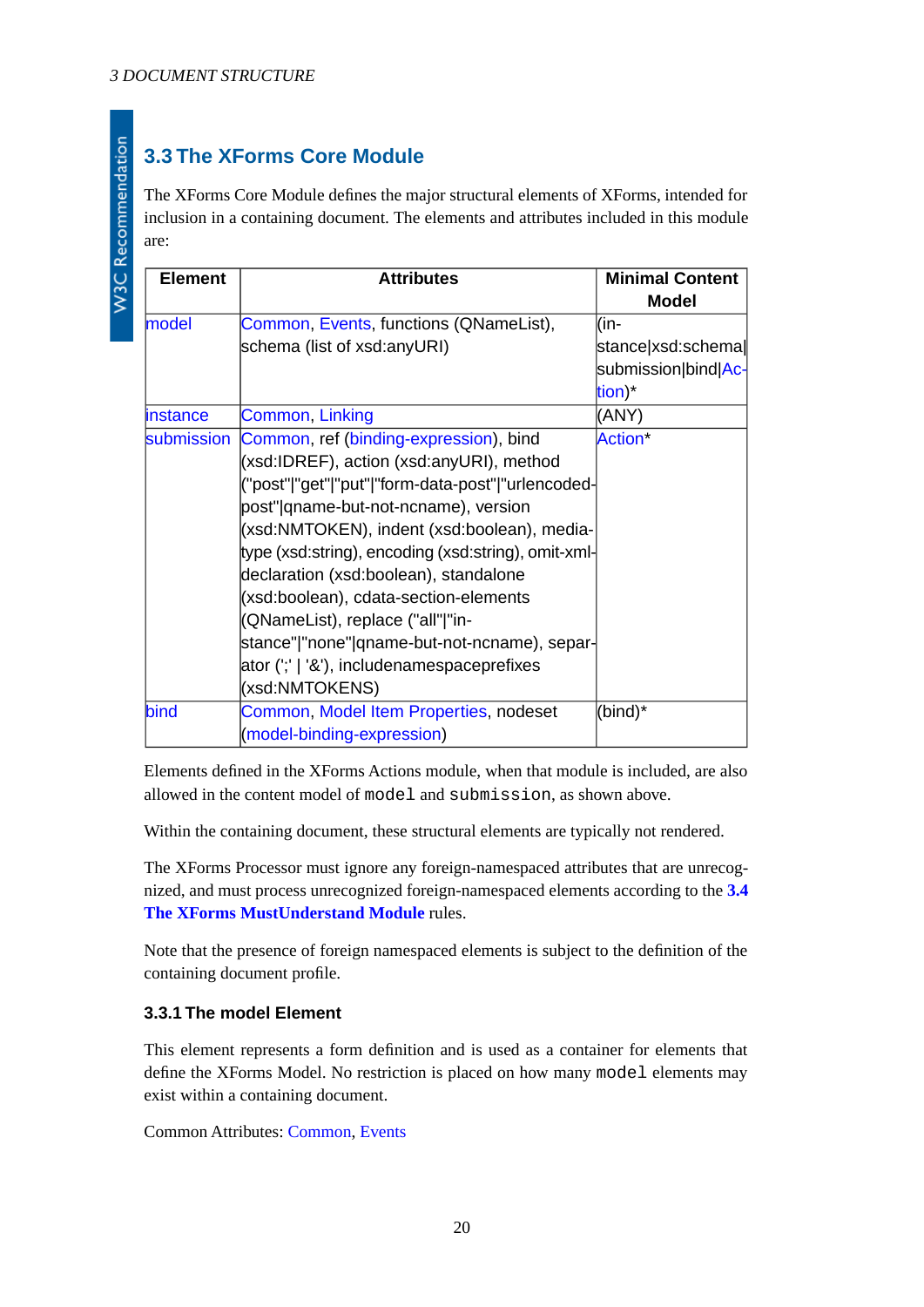Attributes from XML Events are allowed on this element to facilitate creating observers. This element is not an XForms Action, and has no predefined behavior event-based behavior.

Special Attributes:

functions

Optional space-separated list of XPath extension functions (represented by QNames) required by this XForms Model. Guidance on the use of this attribute is at **[7.12 Ex](#page-64-2)[tension Functions](#page-64-2)**.

#### schema

Optional list of xsd:anyURI links to XML Schema documents outside this model element. The XForms Processor must process all Schemas listed in this attribute. Within each XForms Model, there is a limit of one Schema per namespace declaration, including inline and linked Schemas.

#### **Note:**

The schema list may include URI fragments referring to elements located elsewhere in the containing document; e.g. "#myschema".

This example shows a simple usage of model, with the XForms namespace defaulted:

```
Example: Model
```

```
<model id="Person" schema="MySchema.xsd">
   <instance src="http://example.com/cgi-bin/get-instance" />
   ...
</model>
```
## **3.3.2 The instance Element**

This optional element contains or references initial instance data.

Common Attributes: [Common](#page-17-1)

Special Attributes:

Linking Attributes

Optional link to externally defined initial instance data. If the link traversal fails, it is treated as an exception (**[4.5.2 The xforms-link-exception Event](#page-41-0)**).

If both an attribute and inline content are provided, the linked version takes precedence as described at **[4.2.1 The xforms-model-construct Event](#page-27-1)**.

If the initial instance data is given by a link, then the instance data is formed by creating an XPath data model of the linked resource.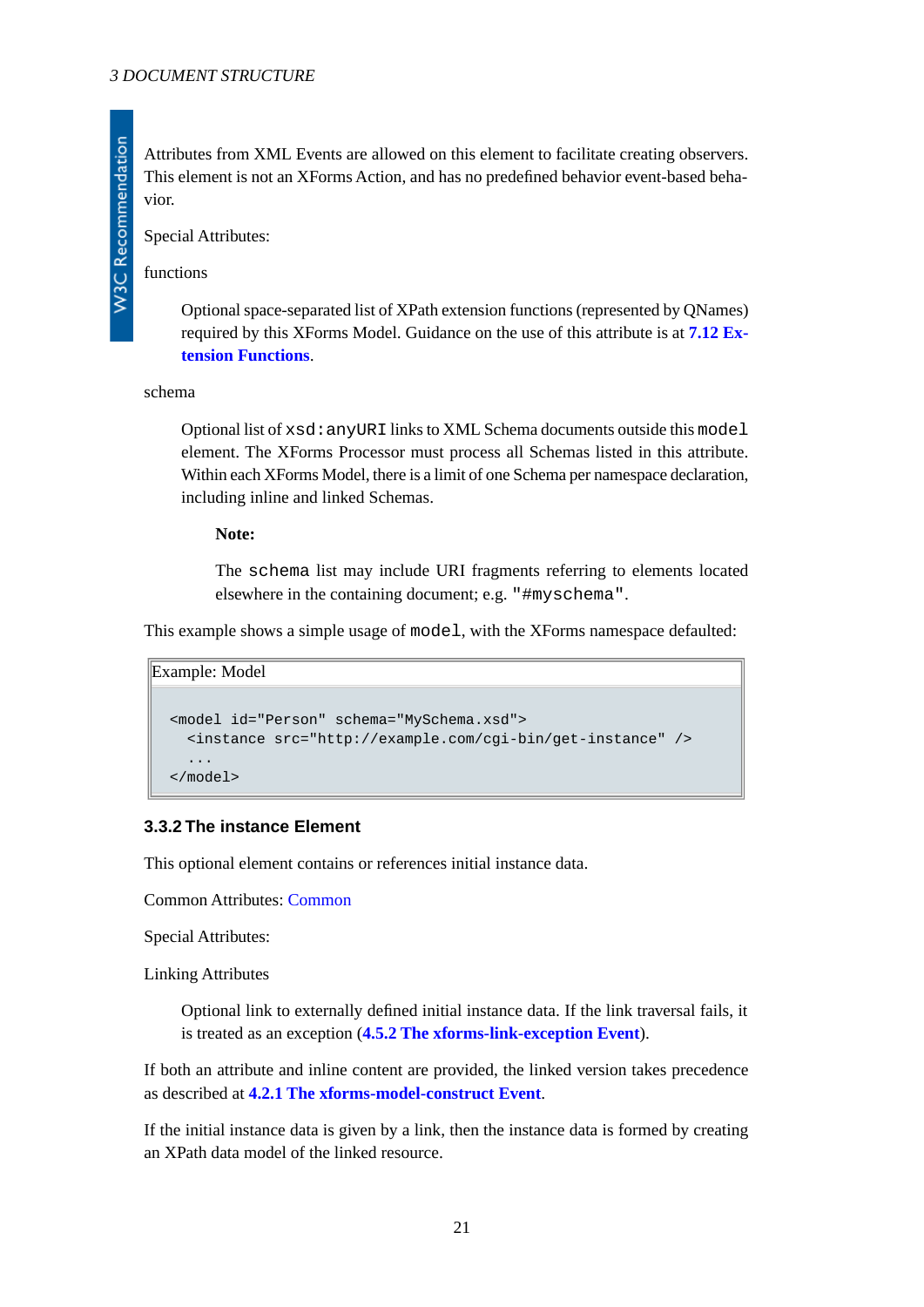If the initial instance data is given by inline content, then instance data is obtained by first creating a detached copy of the inline content (including namespaces inherited from the enveloping ancestors), then creating an XPath data model over the detached copy. The detached copy must consist of content that would be well-formed XML if it existed in a separate document. Note that this restricts the element content of instance to a single child element.

#### **Note:**

XForms authors who need additional control over the serialization of namespace nodes can use the includenamespaceprefixes attribute on the submission element.

#### <span id="page-21-0"></span>**3.3.3 The submission Element**

This element represents declarative instructions on what to submit, and how. Details of submit processing are described at **[11 Submit](#page-108-1)**.

Common Attributes: [Common](#page-17-1)

Special Attributes:

bind

Optional reference to a bind element. When present, the binding reference on this attribute is used in preference to any binding reference from the ref attribute.

#### ref

Optional selector [binding expression](#page-118-2) enabling submission of a portion of the instance data. The selected node, and all descendants, are selected for submission. The default value is "/".

### action

Required destination URI for submitting instance data.

#### method

Required attribute specifying the protocol to be used to transmit the serialized instance data. There is no default value.

### version

Optional attribute specifying the version of XML to be serialized.

#### indent

Optional attribute specifying whether the serializer should add extra white space nodes for readability.

#### mediatype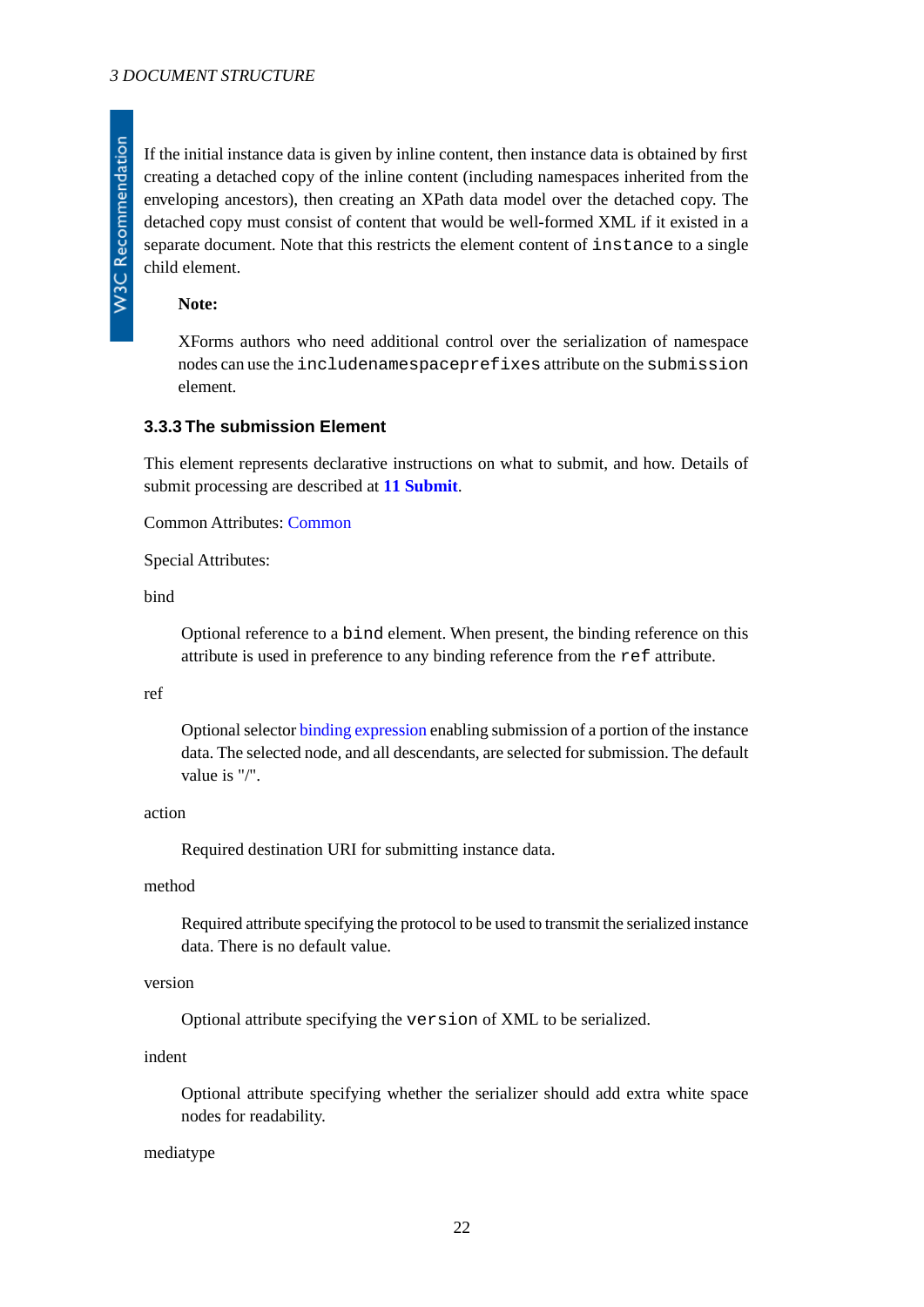Optional attribute specifying the mediatype for XML instance serialization. Authors should ensure that the type specified is compatible with application/xml.

encoding

Optional attribute specifying an encoding for serialization.

#### omit-xml-declaration

Optional attribute specifying whether to omit the XML declaration on the serialized instance data.

#### standalone

Optional attribute specifying whether to include a standalone declaration in the serialized XML.

#### cdata-section-elements

Optional attribute specifying element names to be serialized with CDATAsections.

#### replace

Optional attribute specifying how the information returned after submit should be applied. In the absence of this attribute, "all" is assumed.

#### separator

Optional attribute specifying the separator character between name/value pairs in urlencoding. The default value is ';'.

#### includenamespaceprefixes

Optional attribute providing control over namespace serialization. If absent, all namespace nodes present in the instance data are considered for serialization. If present, specifies list of namespace prefixes to consider for serialization, in addition to those visibly utilized. As in  $[Exc-C14N]$ , the special value  $\#default$  specifies the default namespace.

The following examples show how various options on element submission can affect serialization as application/xml. Given the following XForms fragment:

```
<xforms:model xmlns:xforms="http://www.w3.org/2002/xforms"
              xmlns:my="http://ns.example.org/2003">
  <xforms:instance>
     <qname xmlns="">my:sample</qname>
  </xforms:instance>
  <xforms:submission method="post" action="..."/>
</xforms:model>
```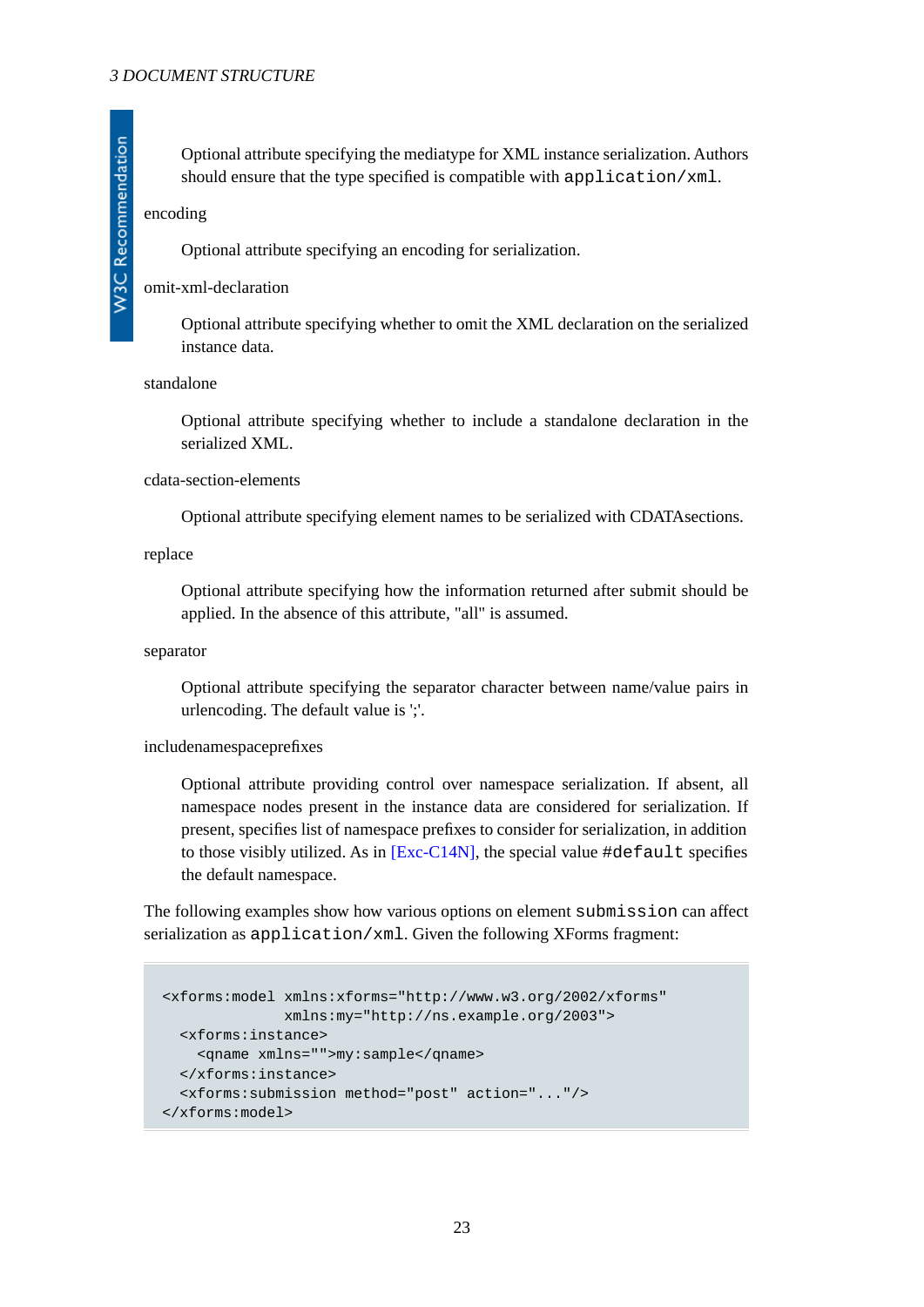**W3C Recommendation** 

Note that the includenamespaceprefixes attribute is not present, which causes all namespace nodes to be serialized, resulting in the following serialized instance data:

```
<qname xmlns:xforms="http://www.w3.org/2002/xforms"
       xmlns:my="http://ns.example.org/2003">my:sample</qname>
```
In particular, note that the XForms namespace has been serialized. To prevent this example from including the unneeded XForms namespace while maintaining the needed my prefix, includenamespaceprefixes="my" must be added to the submission element. When this attribute is present, the author takes responsibility to list all namespace prefixes not visibly utilized by the submitted instance data.

The following attributes correspond (in spelling, processing, and default values) to attributes on the output element of  $[XSLT 1.0]$ , with the exception of using  $xsd:boolean$  to replace "yes"|"no":

version indent encoding omit-xml-declaration cdata-section-elements

#### **Note:**

The following XSLT attributes have no counterpart in XForms:

doctype-system doctype-public

<span id="page-23-0"></span>Elements defined in the XForms Actions module, when that module is included, are also allowed in the content model of submission.

### **3.3.4 The bind Element**

Element bind selects a node-set selected from the [instance data](#page-119-4) with a [model binding](#page-118-5) [expression](#page-118-5) in the nodeset attribute. Other attributes on element bind encode [model](#page-119-5) [item properties](#page-119-5) to be applied to each node in the node-set. When bind has an attribute of type xsd:ID, the bind then associates that identifier with the selected node-set.

Common Attributes: [Common](#page-17-1), [Model Item Properties](#page-18-1)

Special Attributes:

nodeset

A [model binding expression](#page-118-5) that selects the set of nodes on which this bind operates, as defined in **[7.5.2 Model Binding Expressions](#page-58-1)**.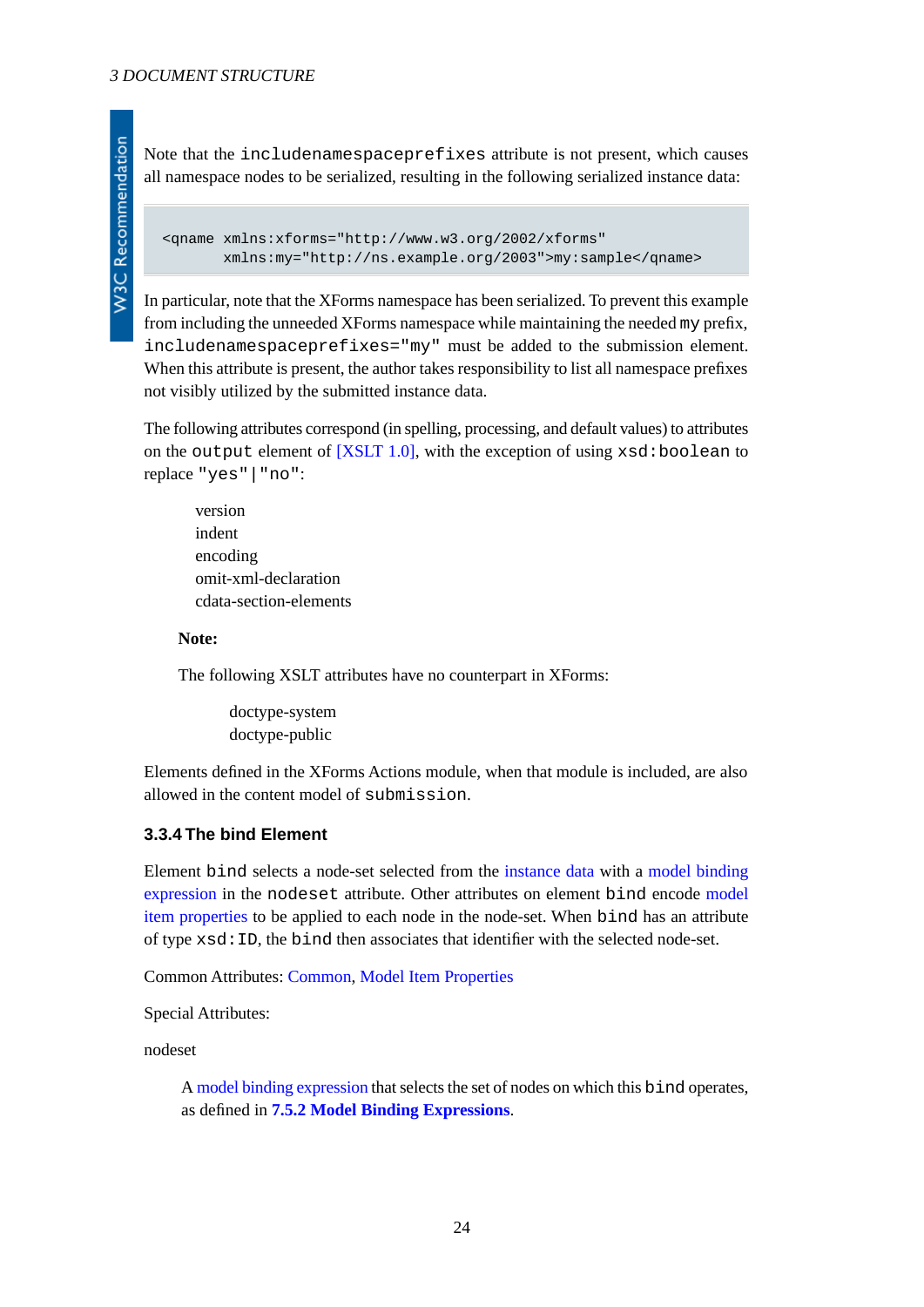When additional nodes are added through action insert, the newly added nodes are included in any node-sets matched by binding expressions—see action insert in **[9.3.5](#page-94-0) [The insert Element](#page-94-0)**.

<span id="page-24-0"></span>See **[7.4 Evaluation Context](#page-56-2)** for details on how binding affects the evaluation context.

## **3.4 The XForms MustUnderstand Module**

Certain elements, such as extension or foreign namespaced elements defined in a [host](#page-119-3) [language](#page-119-3) might be critical to the operation of a particular form. To indicate this, the MustUnderstand module defines a single attribute that can be used on any element.

| Element    | <b>Attributes</b>                            | Minimal Content Model |
|------------|----------------------------------------------|-----------------------|
| <b>ANY</b> | xforms: must Understand (xsd: boolean) $n/a$ |                       |

<span id="page-24-1"></span>It is a terminating error that must be reported to the user if an element is marked mustUnderstand="true", and the XForms Processor does not have an implementation available for processing the element.

## **3.5 The XForms Extension Module**

There are many different ways a [host language](#page-119-3) might include XForms. One approach uses only well-formed processing, disregarding validation. Another case uses strict validation, for example XHTML 1.0, in which only predefined elements are allowed. Another common approach is to allow unregulated content in a few selected places. A host language that chooses this option can use the Extension module.

<span id="page-24-2"></span>

|                      | <b>Element Attributes Minimal Content Model</b> |
|----------------------|-------------------------------------------------|
| extension Common ANY |                                                 |

## **3.5.1 The extension Element**

Optional element extension is a container for application-specific extension elements from any namespace other than the XForms namespace. This specification does not define the processing of this element.

Common Attributes: [Common](#page-17-1)

For example, RDF metadata could be attached to an individual form control as follows: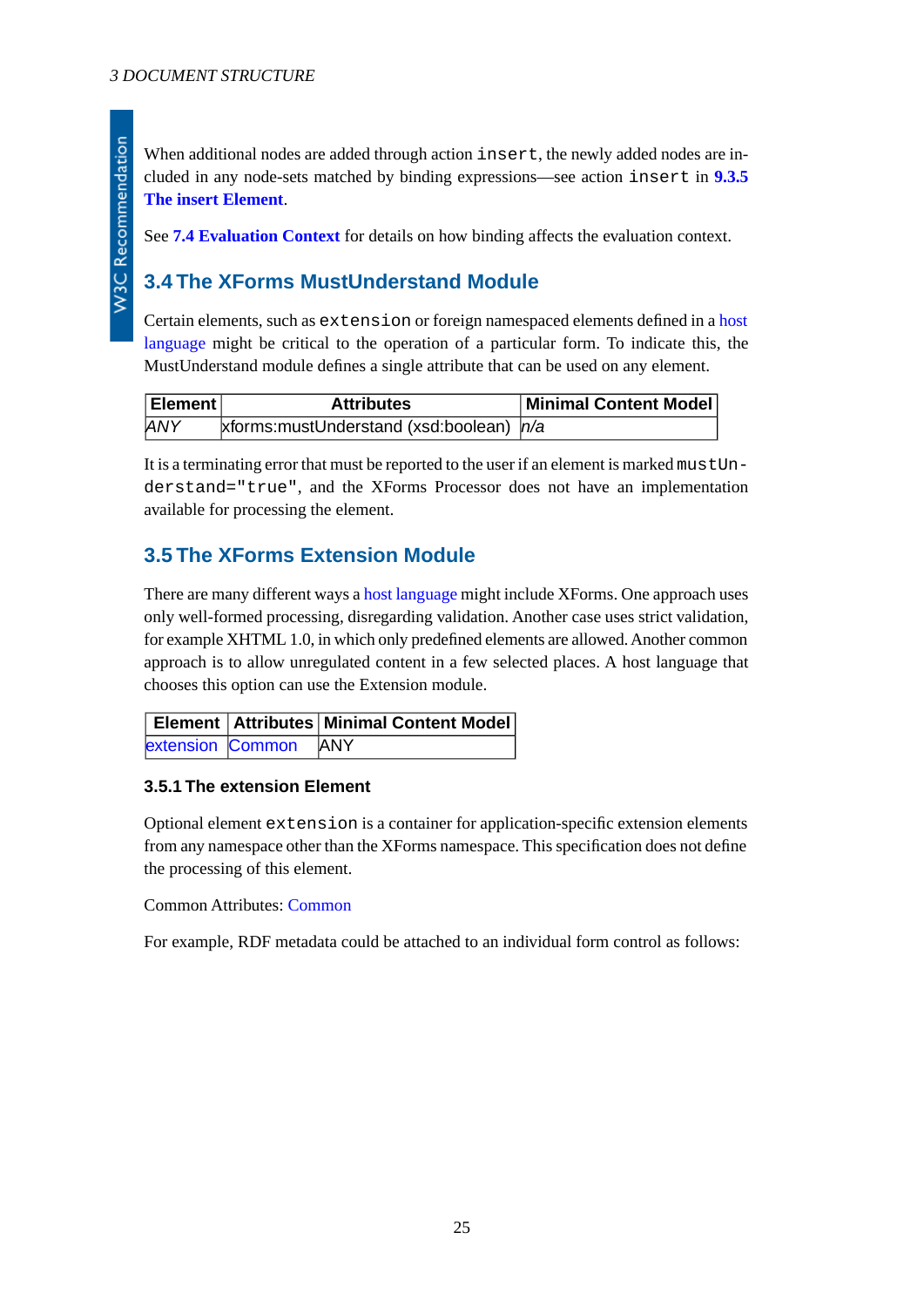```
W3C Recommendation
```

```
<input ref="dataset/user/email" id="email-input">
   <label>Enter your email address</label>
   <extension>
     <rdf:RDF xmlns:rdf="http://www.w3.org/1999/02/22-rdf-syntax-ns#">
       <rdf:Description rdf:about="#email-input">
         <my:addressBook>personal</my:addressBook>
       </rdf:Description>
    \langle /rdf:RDF>
   </extension>
</input>
```
# <span id="page-25-0"></span>**4 Processing Model**

This chapter defines the XForms Processing Model declaratively by enumerating the various states attained by an XForms Processor and the possible state transitions that exist in each of these states. The chapter enumerates the pre-conditions and post-conditions that must be satisfied in each of these states. XForms Processors may be implemented in any manner, so long as the end results are identical to that described in this chapter.

State transitions are in general initiated by sending events to parts of the XForms tree. The XForms Processing Model consists of events in the following categories:

- Initialization
- Interaction
- <span id="page-25-1"></span>• Notification
- Error Conditions

## **4.1 Events Overview**

XForms processing is defined in terms of events, event handlers, and event responses. XForms uses the events system defined in [\[DOM2 Events\]](#page-121-7)[\[XML Events\],](#page-120-5) with an event capture phase, arrival of the event at its Target, and finally the event bubbling phase.

Throughout this chapter, each reference to "form control" as a target element is a shorthand for any of the following elements: input, secret, textarea, output, upload, trigger, range, submit, select, select1, or group.

| <b>Event name</b>                | Cancelable?   Bubbles? |     | <b>Target element</b> |  |  |
|----------------------------------|------------------------|-----|-----------------------|--|--|
| <b>4.2 Initialization Events</b> |                        |     |                       |  |  |
| xforms-model-construct           | lNo                    | Yes | model                 |  |  |
| xforms-model-construct-doneNo    |                        | Yes | model                 |  |  |
| xforms-ready                     | lNo                    | Yes | model                 |  |  |
| xforms-model-destruct            | lNo                    | Yes | model                 |  |  |
| <b>4.3 Interaction Events</b>    |                        |     |                       |  |  |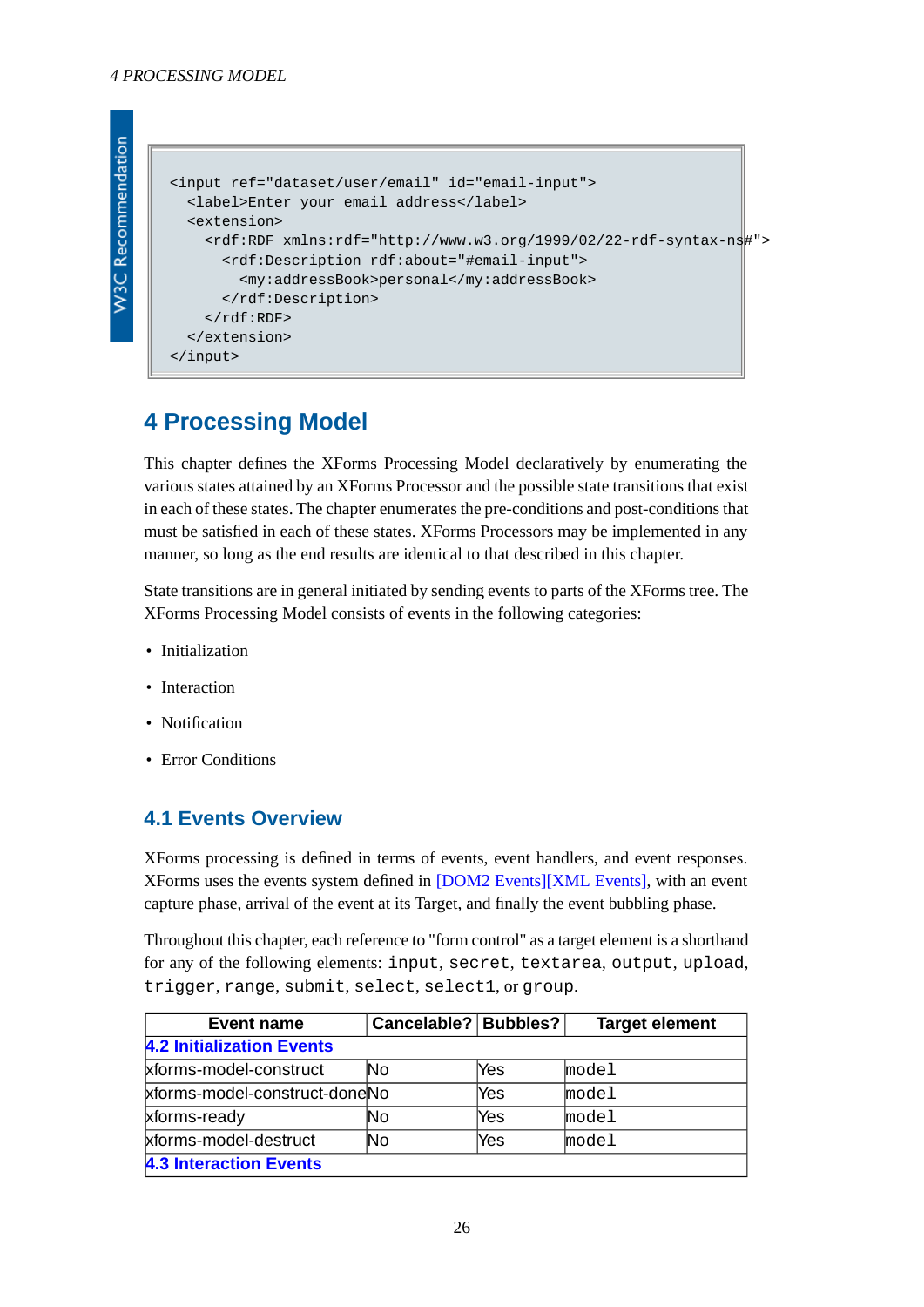| <b>Event name</b>              | Cancelable?   Bubbles?   |           | <b>Target element</b>     |
|--------------------------------|--------------------------|-----------|---------------------------|
| xforms-previous                | Yes                      | No        | form control              |
| xforms-next                    | Yes                      | <b>No</b> | form control              |
| xforms-focus                   | Yes                      | No        | form control              |
| xforms-help                    | Yes                      | Yes       | form control              |
| xforms-hint                    | Yes                      | Yes       | form control              |
| xforms-rebuild                 | Yes                      | Yes       | model                     |
| xforms-refresh                 | Yes                      | Yes       | model                     |
| xforms-revalidate              | Yes                      | Yes       | model                     |
| xforms-recalculate             | Yes                      | Yes       | model                     |
| kforms-reset                   | <b>Yes</b>               | Yes       | model                     |
| xforms-submit                  | Yes                      | Yes       | submission                |
| <b>4.4 Notification Events</b> |                          |           |                           |
| <b>DOMActivate</b>             | Yes                      | Yes       | form control              |
| xforms-value-changed           | No                       | Yes       | form control              |
| xforms-select                  | No                       | Yes       | item or case              |
| xforms-deselect                | No                       | Yes       | item or case              |
| xforms-scroll-first            | No                       | Yes       | repeat                    |
| xforms-scroll-last             | No                       | Yes       | repeat                    |
| xforms-insert                  | No                       | Yes       | instance                  |
| xforms-delete                  | No                       | Yes       | instance                  |
| xforms-valid                   | No                       | Yes       | form control              |
| xforms-invalid                 | No                       | Yes       | form control              |
| <b>DOMFocusIn</b>              | $\overline{\textsf{No}}$ | Yes       | form control              |
| <b>DOMFocusOut</b>             | No                       | Yes       | form control              |
| xforms-readonly                | No                       | Yes       | form control              |
| xforms-readwrite               | No                       | Yes       | form control              |
| xforms-required                | No                       | Yes       | form control              |
| xforms-optional                | No                       | Yes       | form control              |
| xforms-enabled                 | No                       | Yes       | form control              |
| xforms-disabled                | No                       | Yes       | form control              |
| xforms-in-range                | No                       | Yes       | form control              |
| xforms-out-of-range            | No                       | Yes       | form control              |
| xforms-submit-done             | No                       | Yes       | submission                |
| xforms-submit-error            | No                       | Yes       | model                     |
| <b>4.5 Error Indications</b>   |                          |           |                           |
| xforms-binding-exception       | No                       | Yes       | any element that can      |
|                                |                          |           | contain a binding expres- |
|                                |                          |           | sion                      |
| xforms-link-exception          | No                       | Yes       | model                     |
| xforms-link-error              | No                       | Yes       | model                     |
| xforms-compute-exception       | No                       | Yes       | model                     |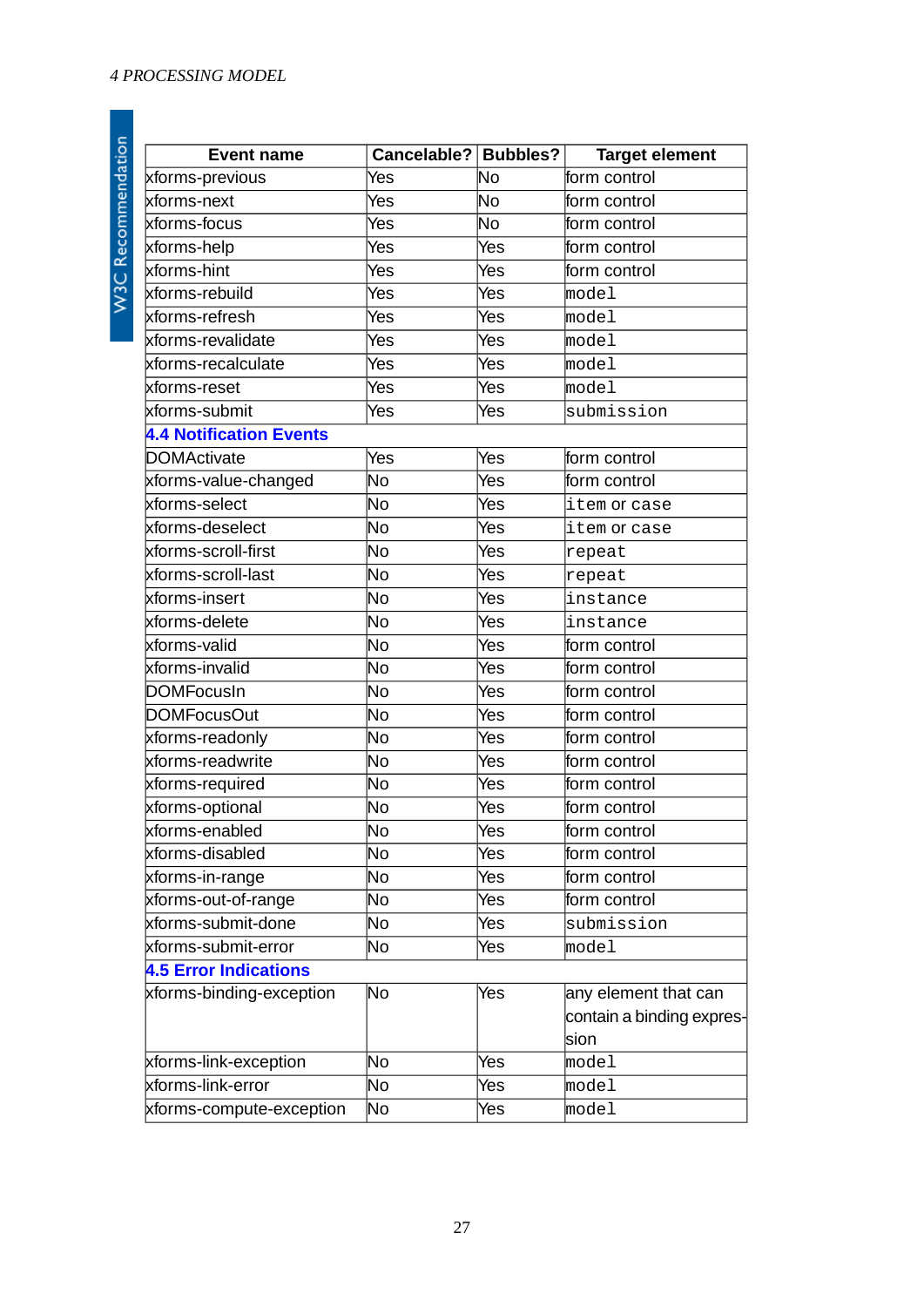# <span id="page-27-0"></span>**4.2 Initialization Events**

This section defines the various stages of the *initialization* phase. The processor begins initialization by dispatching an event xforms-model-construct to each XForms Model in the containing document.

## <span id="page-27-1"></span>**4.2.1 The xforms-model-construct Event**

Dispatched by the containing document processor to bootstrap XForms Processor initialization.

Target: model

Bubbles: Yes

Cancelable: No

Context Info: None

The default action for this event results in the following:

- 1 All XML Schemas loaded. If an error occurs while attempting to access or process a remote document, processing halts with an exception (**[4.5.2 The xforms-link-exception](#page-41-0) [Event](#page-41-0)**).
- 2 If an external source for the initial instance data is given, an XPath data model [**[7 XPath](#page-54-0) [Expressions in XForms](#page-54-0)**] is constructed from it; otherwise if inline initial instance data is given, that is used instead. If the external initial instance data is not well-formed XML or cannot be retrieved, processing halts with an exception (**[4.5.2 The xforms-link-ex](#page-41-0)[ception Event](#page-41-0)**). If neither are given, the data model is not constructed in this phase, but during user interface construction (**[4.2.2 The xforms-model-construct-done Event](#page-28-0)**).
- 3 If applicable, P3P initialized. [\[P3P 1.0\]](#page-122-4)
- 4 Instance data is constructed. All strings inserted into the instance data are subject to Unicode normalization. All model item properties are initialized by processing all bind elements in document order. For each bind:
	- a The attribute nodeset attached to the bind is evaluated, resulting in a set of nodes selected.
	- b For each node in the node-set, model item properties are applied according to the remaining attributes on bind: the string value of each attribute (with a name matching one of the properties defined in **[6.1 Model Item Property Definitions](#page-46-3)**) is copied as the local value of the model item property of the same name.
	- c If the node already contains a model item property of the same name, XForms processing for this containing document halts with an exception (**[4.5.1 The xforms](#page-40-3)[binding-exception Event](#page-40-3)**).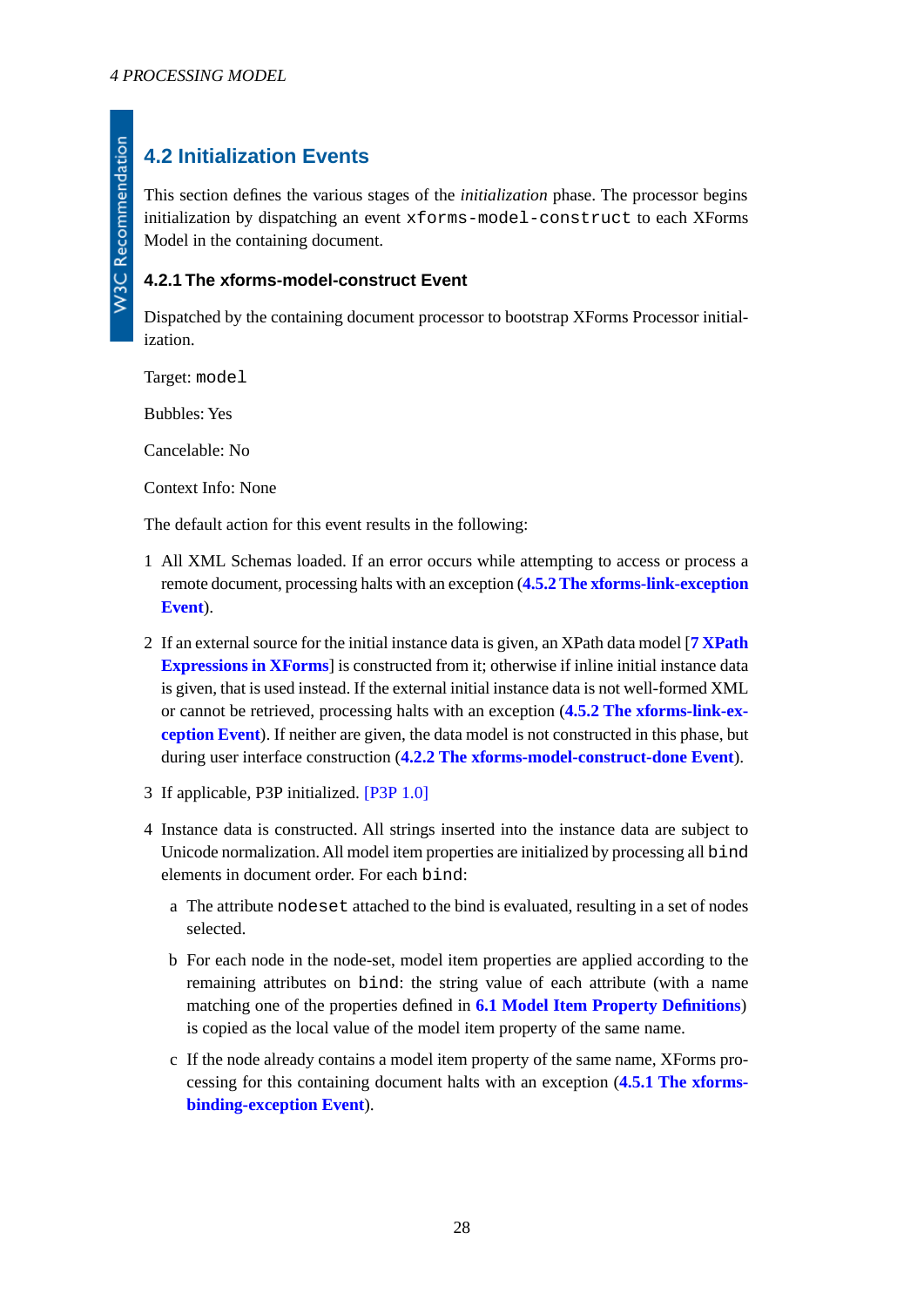After all XForms Models have been initialized, an xforms-model-construct-done event is dispatched to each model element.

## <span id="page-28-0"></span>**4.2.2 The xforms-model-construct-done Event**

Dispatched after the completion of xforms-model-construct processing.

Target: model

Bubbles: Yes

Cancelable: No

Context Info: None

The default action for this event happens once, no matter how many XForms Models are present in the containing document, and results in the following, for each form control:

Processing can proceed in one of two different ways depending on whether an instance in a model exists when the first form control is processed.

If the instance referenced on the form control existed when the first form control was processed:

1 The binding expression is evaluated to ensure that it points to a node that exists. If this is not the case then the form control should behave in the same manner as if it had bound to a model item with the relevant model item property resolved to false.

If the instance referenced on the form control did not exist when the first form control for the same instance was processed:

- 1 For the first reference to an instance a default instance is created by following the rules described below.
	- a A root instanceData element is created.
	- b An instance data element node will be created using the binding expression from the user interface control as the name. If the name is not a valid QName, processing halts with an exception (**[4.5.1 The xforms-binding-exception Event](#page-40-3)**).
- 2 For the second and subsequent references to an instance which was automatically created the following processing is performed:
	- a If a matching instance data node is found, the user interface control will be connected to that element.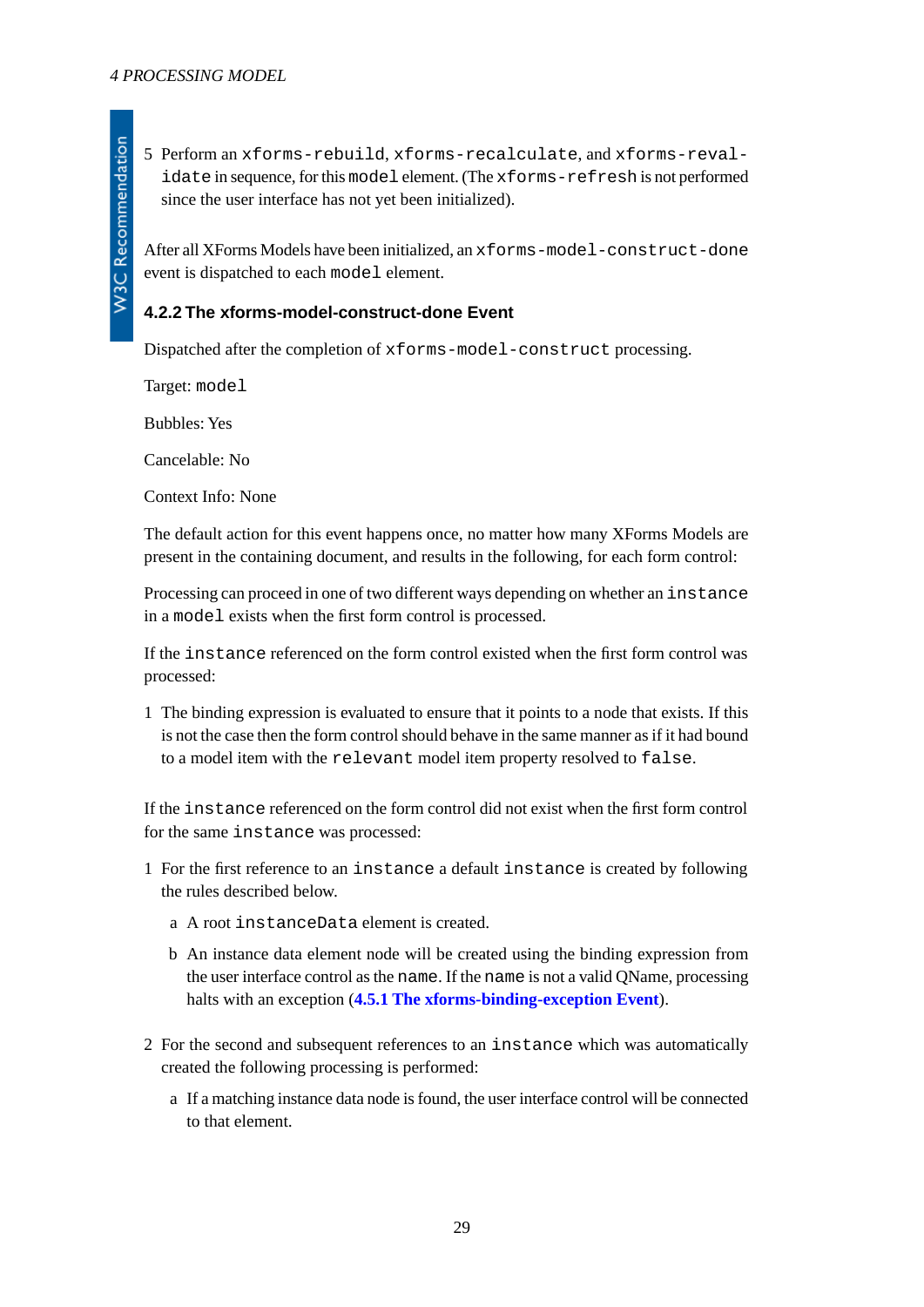W3C Recommendation

<span id="page-29-0"></span>After all form controls have been initialized, an xforms-ready event is dispatched to each model element.

## **4.2.3 The xforms-ready Event**

Dispatched as part of xforms-model-construct-done processing.

Target: model

Bubbles: Yes

Cancelable: No

<span id="page-29-1"></span>Context Info: None

The default action for this event results in the following: None; notification event only.

### **4.2.4 The xforms-model-destruct Event**

Dispatched by the processor to advise of imminent shutdown of the XForms Processor, which can occur from user action, or from the load XForms Action, or as a result of form submission.

Target: model

Bubbles: No

Cancelable: No

<span id="page-29-2"></span>Context Info: None

<span id="page-29-3"></span>The default action for this event results in the following: None; notification event only.

## **4.3 Interaction Events**

#### **4.3.1 The xforms-next and xforms-previous Events**

Dispatched in response to: user request to navigate to the next or previous form control.

Target: form control

Bubbles: No

Cancelable: Yes

Context Info: None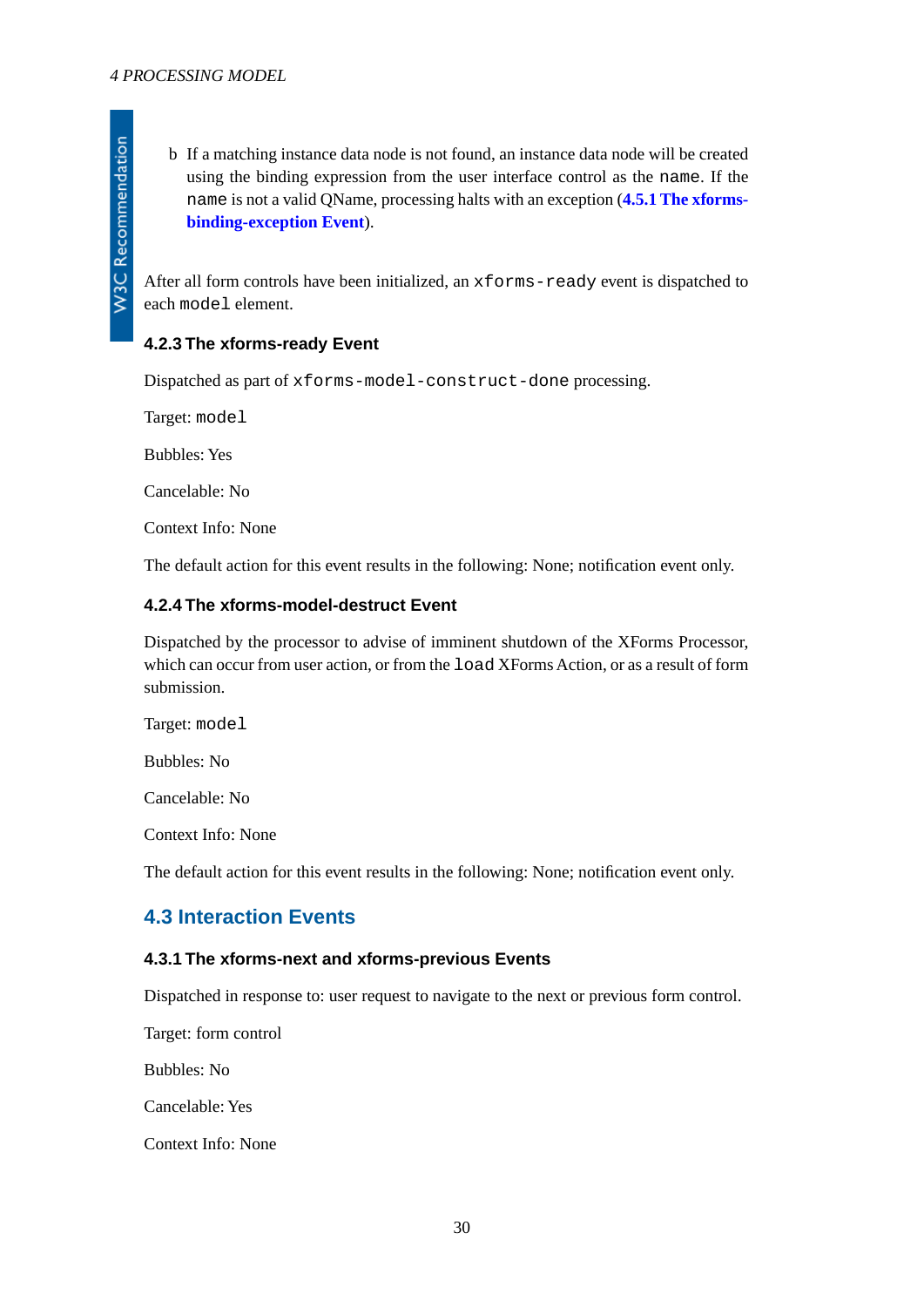The default action for these events results in the following: Navigation according to the default navigation order. For example, on a keyboard interface, "tab" might generate an xforms-next event, while "shift+tab" might generate an xforms-previous event.

Navigation is determined on a containing document-wide basis. The host language is responsible for defining overall navigation order. The following describes a possible technique based on a navindex attribute, using individual form controls as a navigation unit: The  $\langle \text{group}\rangle$ ,  $\langle \text{repeat}\rangle$ , and  $\langle \text{switch}\rangle$  structures also serve as navigation units, but instead of providing a single navigation point, they create a local navigation context for child form controls (and possibly other substructures). The navigation sequence is determined as follows:

- 1 Form controls that have a navindex specified and assign a positive value to it are navigated first.
	- a Outermost form controls are navigated in increasing order of the navindex value. Values need not be sequential nor must they begin with any particular value. Form controls that have identical navindex values are to be navigated in document order.
	- b Ancestor form controls (<group>, <repeat>, and <switch>) establish a local navigation sequence. All form controls within a local sequence are navigated, in increasing order of the navindex value, before any outside the local sequence are navigated. Form controls that have identical navindex values are navigated in document order.
- 2 Those form controls that do not specify navindex or supply a value of "0" are navigated next. These form controls are navigated in document order.
- 3 Those form controls that are disabled, hidden, or not relevant are assigned a relative order in the overall sequence but do not participate as navigable controls.
- <span id="page-30-0"></span>4 The navigation sequence past the last form control (or before the first) is undefined. XForms Processors may cycle back to the first/last control, remove focus from the form, or other possibilities.

#### **4.3.2 The xforms-focus Event**

Dispatched in response to: set focus to a form control.

Target: form control

Bubbles: No

Cancelable: Yes

Context Info: None

The default action for these events results in the following:

focus is given to the target form control if the form control is able to accept focus.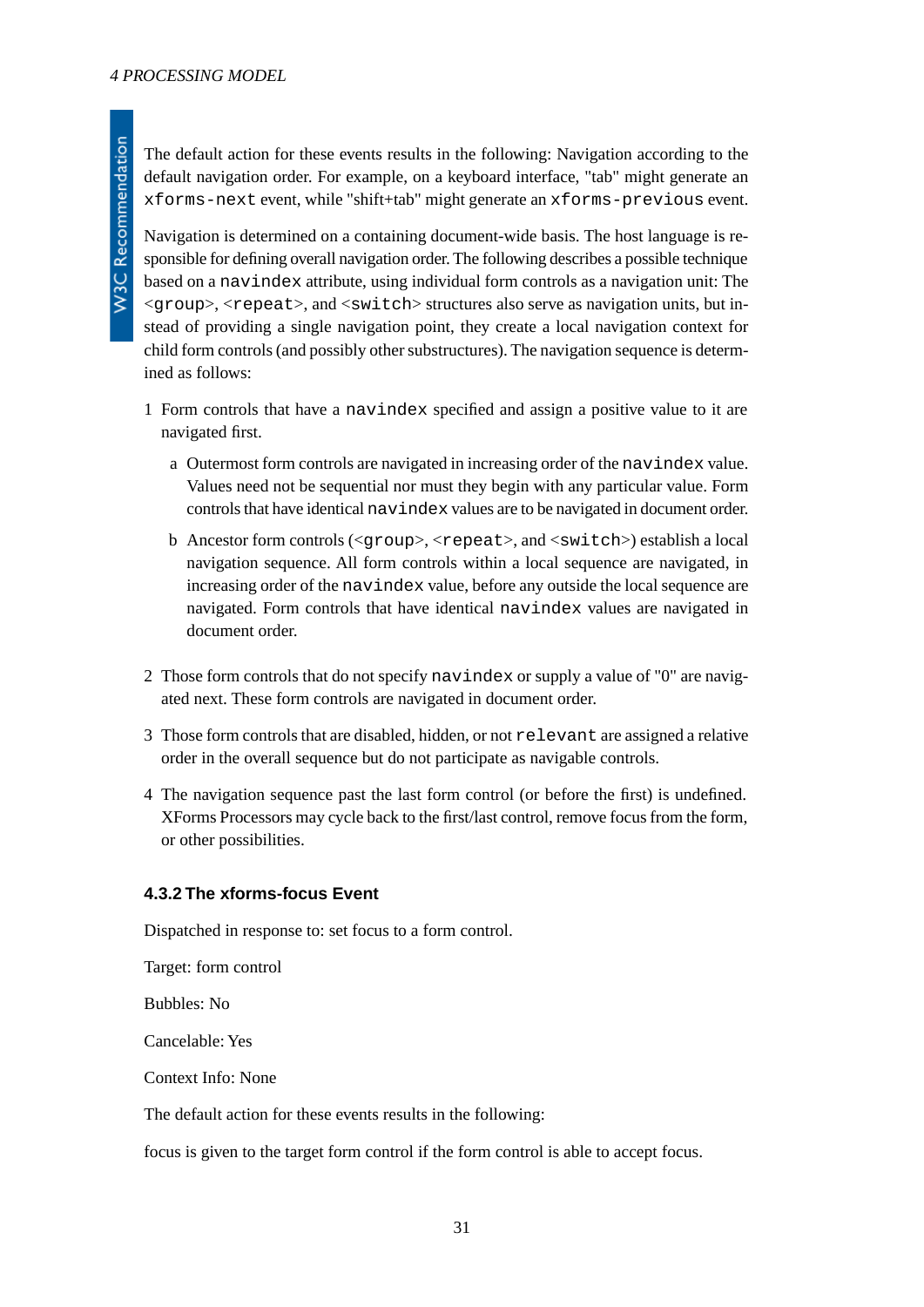## <span id="page-31-0"></span>**4.3.3 The xforms-help and xforms-hint Events**

Dispatched in response to: a user request for help or hint information.

Target: form control

Bubbles: Yes

Cancelable: Yes

Context Info: None

<span id="page-31-1"></span>The default action for these events results in the following: If the form control has help/hint elements supplied, these are used to construct a message that is displayed to the user. Otherwise, user agents may provide default help or hint messages, but are not required to.

## **4.3.4 The xforms-refresh Event**

Dispatched in response to: a request to update all form controls associated with a particular XForms Model.

Target: model

Bubbles: Yes

Cancelable: Yes

Context Info: None

The default action for this event results in the following: The user interface reflects the state of the model, which means that all forms controls reflect for their corresponding bound instance data:

- its current value
- <span id="page-31-2"></span>• its validity
- whether it is required, readonly or relevant.

## **4.3.5 The xforms-revalidate Event**

Dispatched in response to: a request to revalidate a particular XForms Model.

Target: model

Bubbles: Yes

Cancelable: Yes

Context Info: None

The default action for this event results in the following: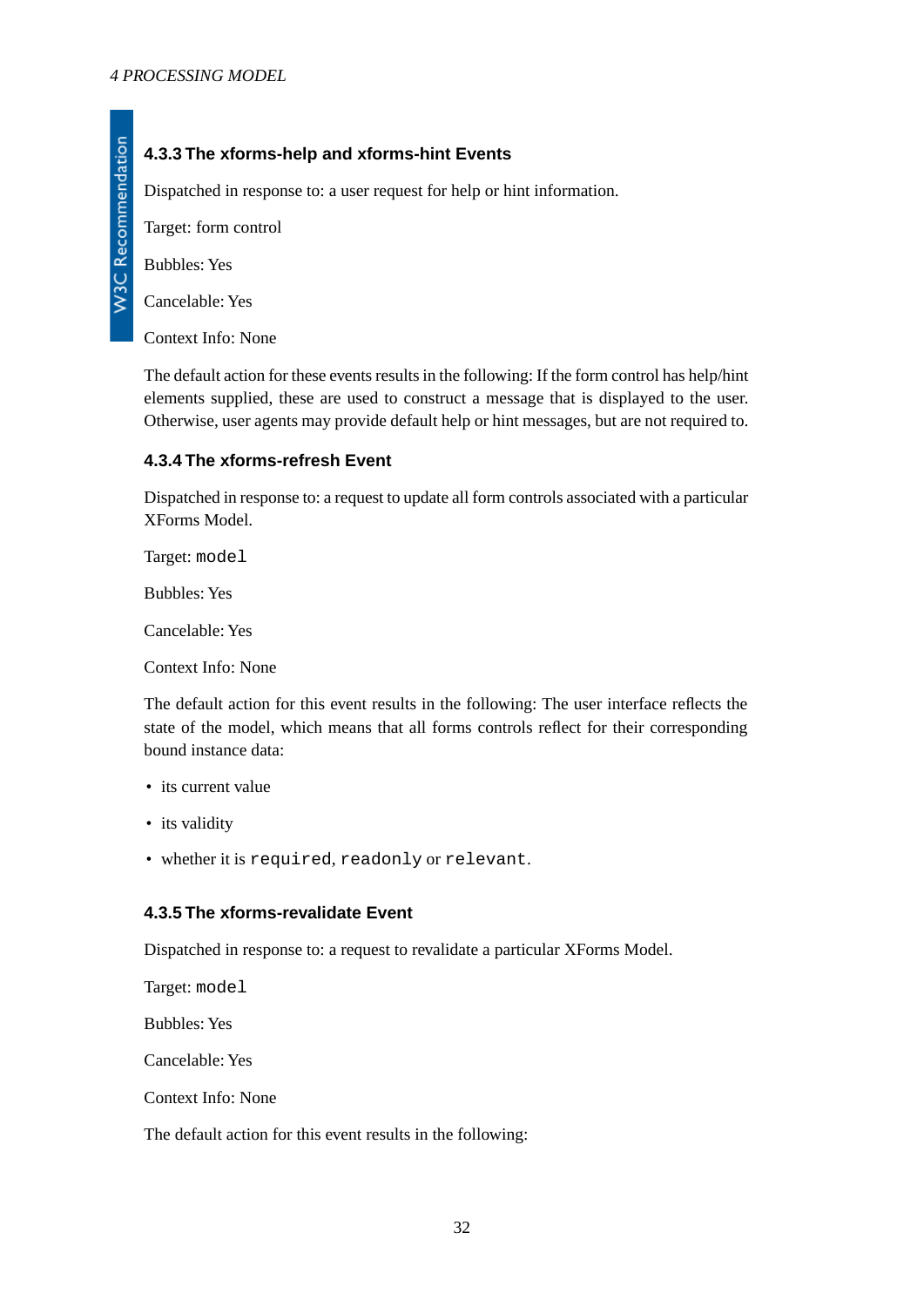- 1 All instance data nodes in all instance elements in the model are checked against any specified XML Schema.
- 2 All instance data nodes in all instance elements in the model are checked against any bound model item properties which define constraints on the value, i.e. required, constraint (**[6 Model Item Properties](#page-46-2)**).
- 3 The appropriate notification events (**[4.4.6 The xforms-valid Event](#page-36-0)**, **[4.4.7 The xforms](#page-36-1)[invalid Event](#page-36-1)**, **[4.4.10 The xforms-readonly Event](#page-37-1)**, **[4.4.11 The xforms-readwrite](#page-37-2) [Event](#page-37-2)**, **[4.4.12 The xforms-required Event](#page-38-0)**, **[4.4.13 The xforms-optional Event](#page-38-1)**, **[4.4.14](#page-38-2) [The xforms-enabled Event](#page-38-2)**, **[4.4.15 The xforms-disabled Event](#page-39-0)**) are dispatched to form controls where the matching model item property evaluates to a different value than at the start of the processing of this event.

### **Note:**

<span id="page-32-0"></span>Prior to the dispatching of the xforms-ready event handler, there are no form controls bound to instance data, so xforms-valid and other notification events are not dispatched.

### **4.3.6 The xforms-recalculate Event**

Dispatched in response to: a request to recalculate all calculations associated with a particular XForms Model.

Target: model

Bubbles: Yes

Cancelable: Yes

Context Info: None

The default action for this event results in the following:

The values of all instance data items match their associated 'calculate' constraints, if any. All model item properties that can contain computed expressions are resolved.

An XPath expression is bound either to the value or to a model item property (e.g., required, relevant) of one or more instance nodes. The combination of an XPath expression with a single instance node's value or model item property is considered as a single computational unit, a **compute**, for the purposes of recalculation.

When it is time to recalculate a compute, the XPath expression is evaluated in the context of the instance node whose value or model item property is associated with the compute. The XPath expression may **reference** or **refer to** another instance node, in which case the value of the instance node is **referenced**. Each referenced instance node has as **dependents** those computes which directly refer to the instance node. References to the current node's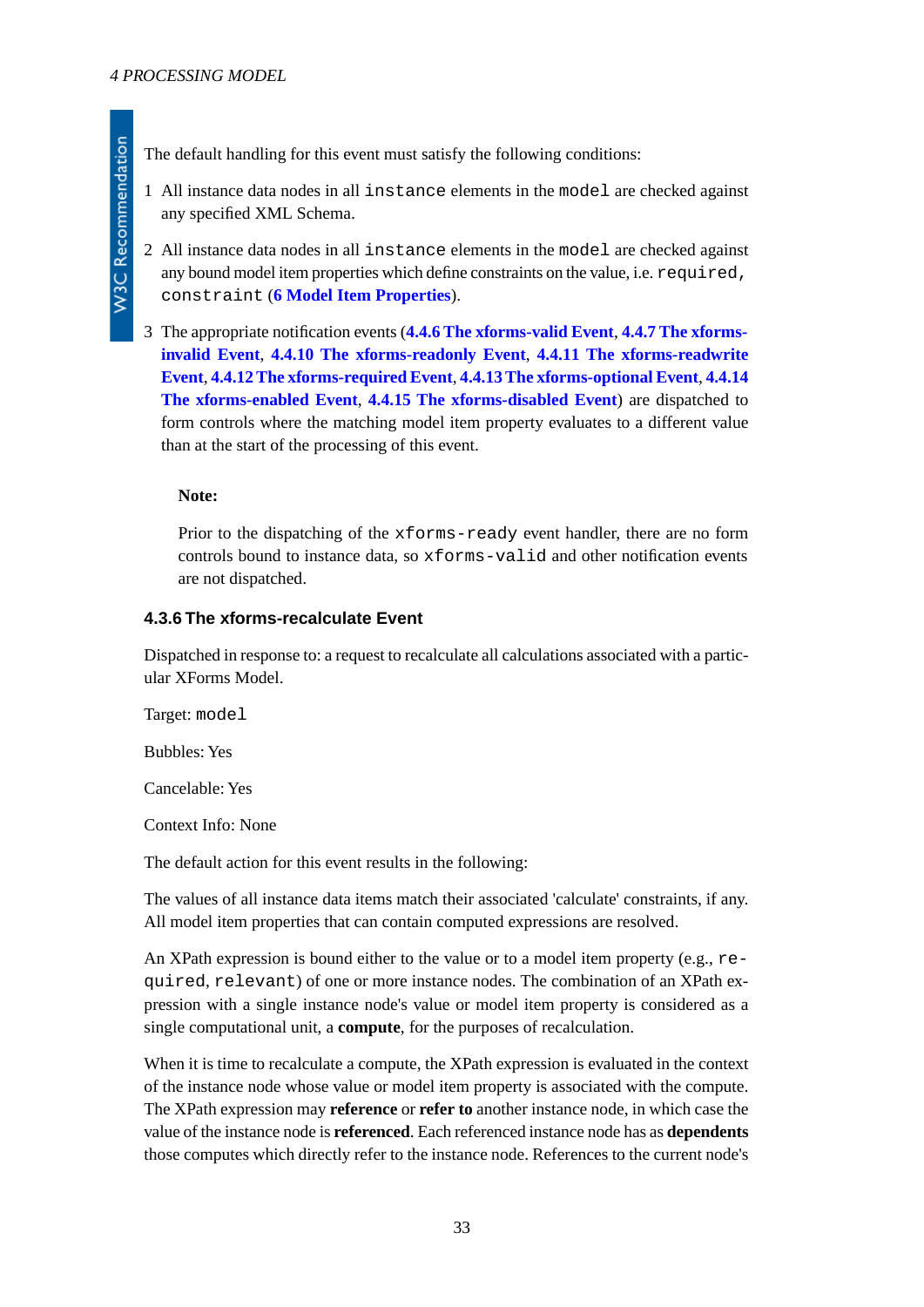value in calculate expressions are explicitly ignored, i.e., if an expression associated with a compute refers to the instance node associated with the compute, then the instance node does not take itself as a dependent. A compute is **computationally dependent** on an instance node (whose value may or may not be computed) if there is a path of dependents leading from the instance node through zero or more other instance nodes to the compute. A compute is part of a **circular dependency** if it is computationally dependent on itself.

#### **Note:**

Authors should not refer to the current node's value in calculate expressions because the effect is not well-defined. Other model item properties, such as required or readonly, however, are well-defined in the presence of self-references.

When a recalculation event begins, there will be a list *L* of one or more instance nodes whose values have been changed, e.g., by user input being propagated to the instance.

- 1 An XForms Processor should not recalculate computes that are not computationally dependent on one or more of the elements in *L*.
- 2 An XForms Processor should perform only a single recalculation of each compute that is computationally dependent on one or more of the elements in *L*.
- 3 An XForms Processor must recalculate a compute *C* after recalculating all computes of instance nodes on which *C* is computationally dependent. (Equivalently, an XForms Processor must recalculate a compute *C* before recalculating any compute that is computationally dependent on the instance node associated with *C*.)
- 4 Finally, if a compute is part of a circular dependency and also computationally dependent on an element in *L*, then an XForms processor must report an exception (**[4.5.4 The](#page-41-2) [xforms-compute-exception Event](#page-41-2)**).

<span id="page-33-0"></span>**[D Recalculation Sequence Algorithm](#page-123-0)** describes one possible method for achieving the desired recalculation behavior.

### **4.3.7 The xforms-rebuild Event**

Dispatched in response to: a request to rebuild the internal data structures that track computational dependencies within a particular XForms Model.

Target: model

Bubbles: Yes

Cancelable: Yes

Context Info: None

The default action for this event results in the following: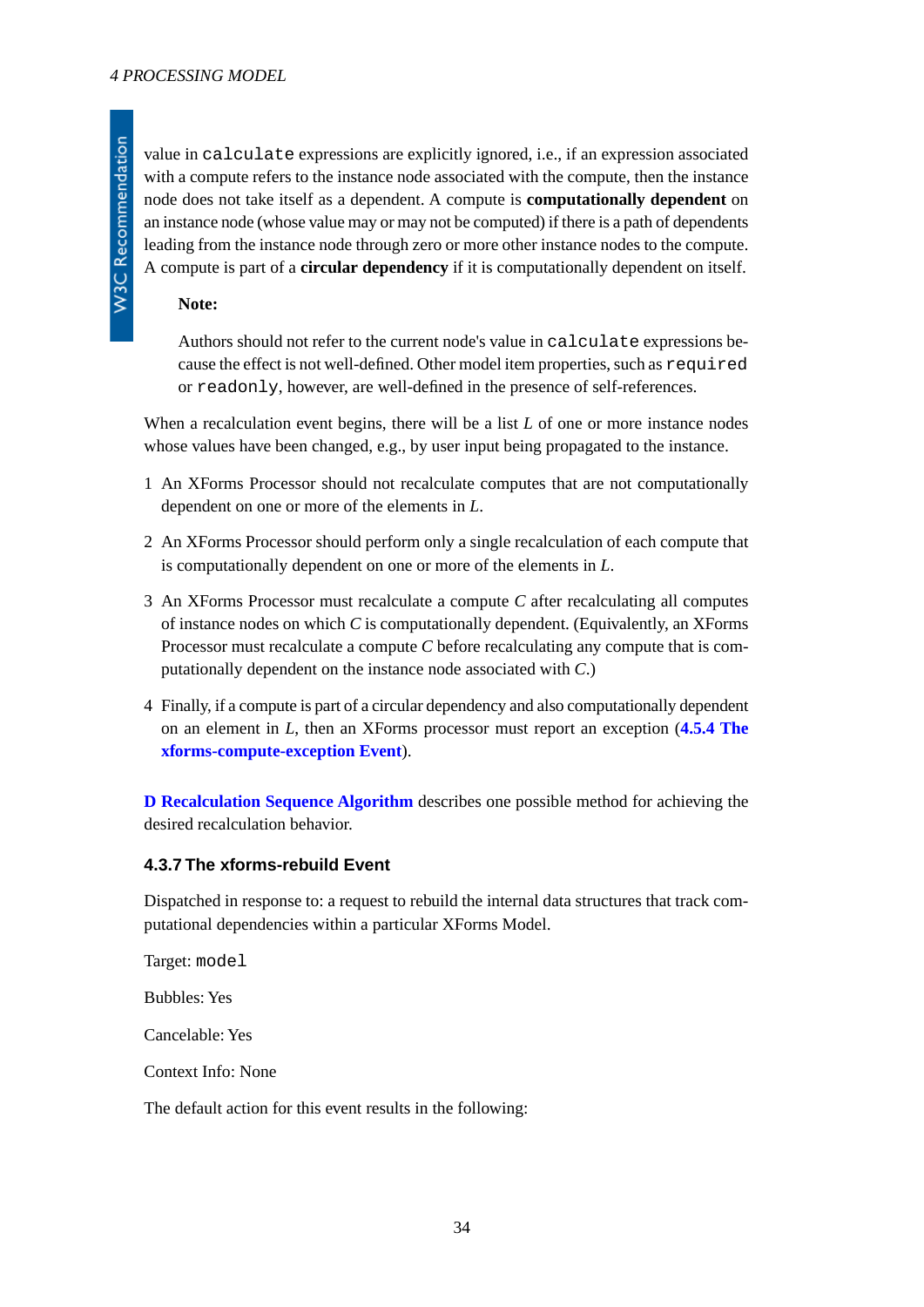The default action for this event is that the computational dependency data structures are rebuilt, then the change list *L* is set to contain references to all instance nodes that have an associated computational expression such that a *full* recalculate is performed the next time the xforms-recalculate event is dispatched to the model.

## <span id="page-34-0"></span>**4.3.8 The xforms-reset Event**

Dispatched in response to: a user request to reset the model.

Target: model

Bubbles: Yes

Cancelable: Yes

Context Info: None

The default action for this event results in the following:

<span id="page-34-1"></span>The instance data is reset to the tree structure and values it had immediately after having processed the xforms-ready event. Then, the events xforms-rebuild, xformsrecalculate, xforms-revalidate and xforms-refresh are dispatched to the model element in sequence.

### <span id="page-34-2"></span>**4.3.9 The xforms-submit Event**

<span id="page-34-3"></span>See chapter **[11 Submit](#page-108-1)**.

## **4.4 Notification Events**

#### **4.4.1 The DOMActivate Event**

Dispatched in response to: the "default action request" for a form control, for instance pressing a button or hitting enter.

Target: form control

Bubbles: Yes

<span id="page-34-4"></span>Cancelable: Yes

Context Info: None

The default action for this event results in the following: None; notification event only.

#### **4.4.2 The xforms-value-changed Event**

Dispatched in response to: a confirmed change to an instance data node bound to a form control, such as when the user navigates away from the form control.

Target: form control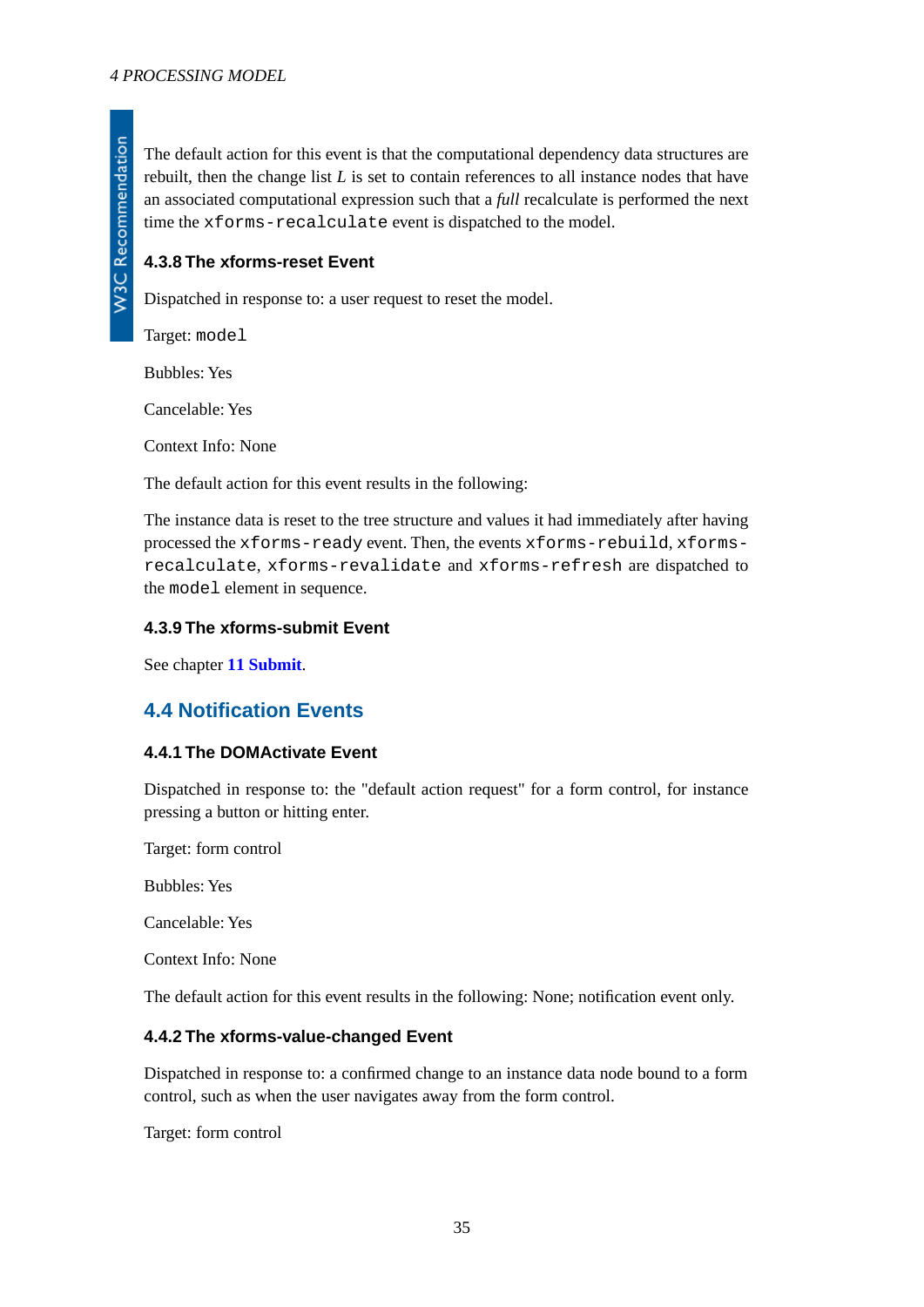Bubbles: Yes

**W3C Recommendation** 

Cancelable: No

Context Info: None

The default action for this event results in the following: None; notification event only.

**Note:**

For incremental processing, this specification does not define how often XForms Processors fire these events. Implementations are expected to optimize processing (for instance not flashing the entire screen for each character entered, etc.).

**Note:**

<span id="page-35-0"></span>The change to the instance data associated with this event happens before the event is dispatched.

## **4.4.3 The xforms-select and xforms-deselect Events**

Dispatched in response to: an item in a select, select1, or switch becoming selected or deselected.

Target: item or case

Bubbles: Yes

Cancelable: No

<span id="page-35-1"></span>Context Info: None

The default action for this event results in the following: None; notification event only.

## **4.4.4 The xforms-scroll-first and xforms-scroll-last Events**

Dispatched in response to: a setindex action attempting to set an index outside the range of a repeat.

Target: repeat

Bubbles: Yes

<span id="page-35-2"></span>Cancelable: No

Context Info: None

The default action for this event results in the following: None; notification event only.

## **4.4.5 The xforms-insert and xforms-delete Events**

Dispatched in response to: A event handler invoking an XForms Action insert or delete, successfully adding or deleting a repeat item..

36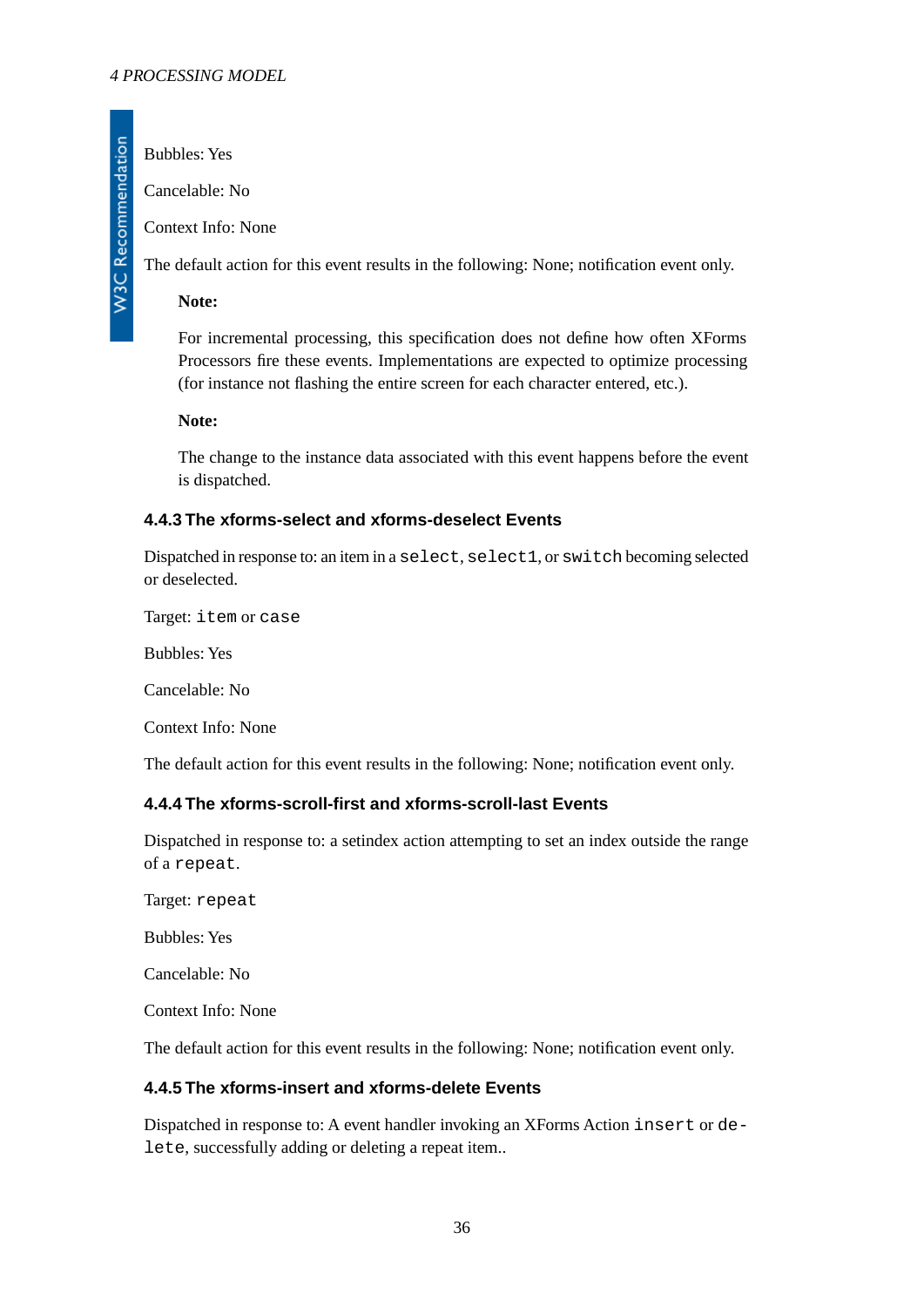W3C Recommendation

Target: instance

Bubbles: Yes

Cancelable: No

Context Info: Path expression used for insert/delete (xsd:string).

The default action for these events results in the following: None; notification event only.

## **4.4.6 The xforms-valid Event**

Dispatched in response to: an instance data node becoming valid.

Target: form control

Bubbles: Yes

Cancelable: No

Context Info: None

The default action for this event results in the following: None; notification event only.

This event is dispatched whenever the value of the bound instance data node changes, additionally whenever the bound instance data node becomes valid indirectly, through the constraint model item property evaluating to true.

### **4.4.7 The xforms-invalid Event**

Dispatched in response to: an instance data node becoming invalid.

Target: form control

Bubbles: Yes

Cancelable: No

Context Info: None

The default action for this event results in the following: None; notification event only.

This event is dispatched whenever the value of the bound instance data node changes, additionally whenever the bound instance data node becomes invalid indirectly, through the constraint model item property evaluating to false.

### **4.4.8 The DOMFocusIn Event**

Dispatched in response to: a form control receiving focus.

Target: form control

Bubbles: Yes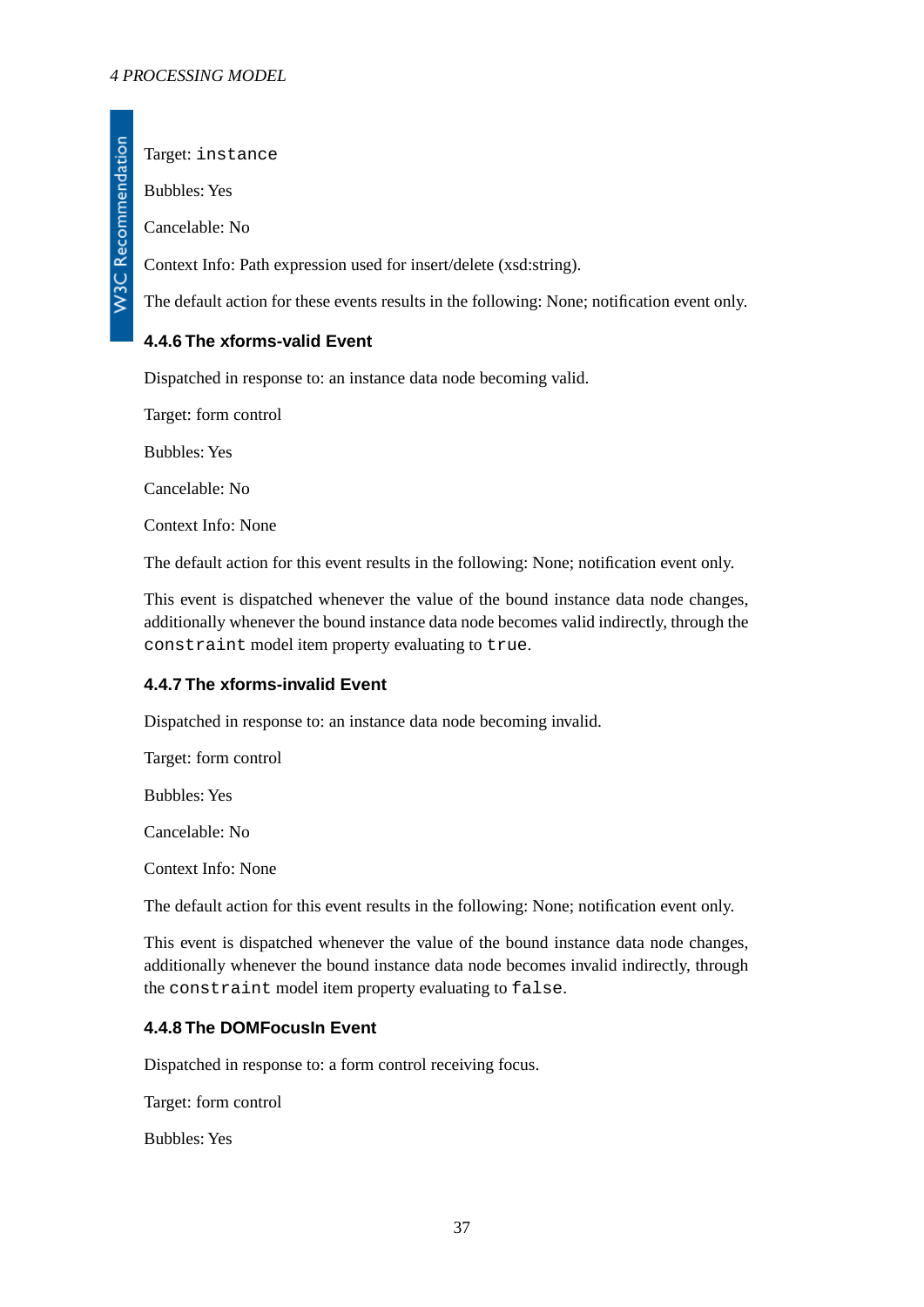Cancelable: No

Context Info: None

The default action for this event results in the following: None; notification event only.

## **4.4.9 The DOMFocusOut Event**

Dispatched in response to: a form control losing focus.

Target: form control

Bubbles: Yes

Cancelable: No

Context Info: None

The default action for this event results in the following: None; notification event only.

### **4.4.10 The xforms-readonly Event**

Dispatched in response to: an instance data node becoming readonly.

Target: form control

Bubbles: Yes

Cancelable: No

Context Info: None

The default action for this event results in the following: None; notification event only.

This event is dispatched whenever the value of the bound instance data node changes, additionally whenever the bound instance data node becomes becomes indirectly, through the readonly model item property evaluating to true.

#### **4.4.11 The xforms-readwrite Event**

Dispatched in response to: an instance data node becoming read-write.

Target: form control

Bubbles: Yes

Cancelable: No

Context Info: None

The default action for this event results in the following: None; notification event only.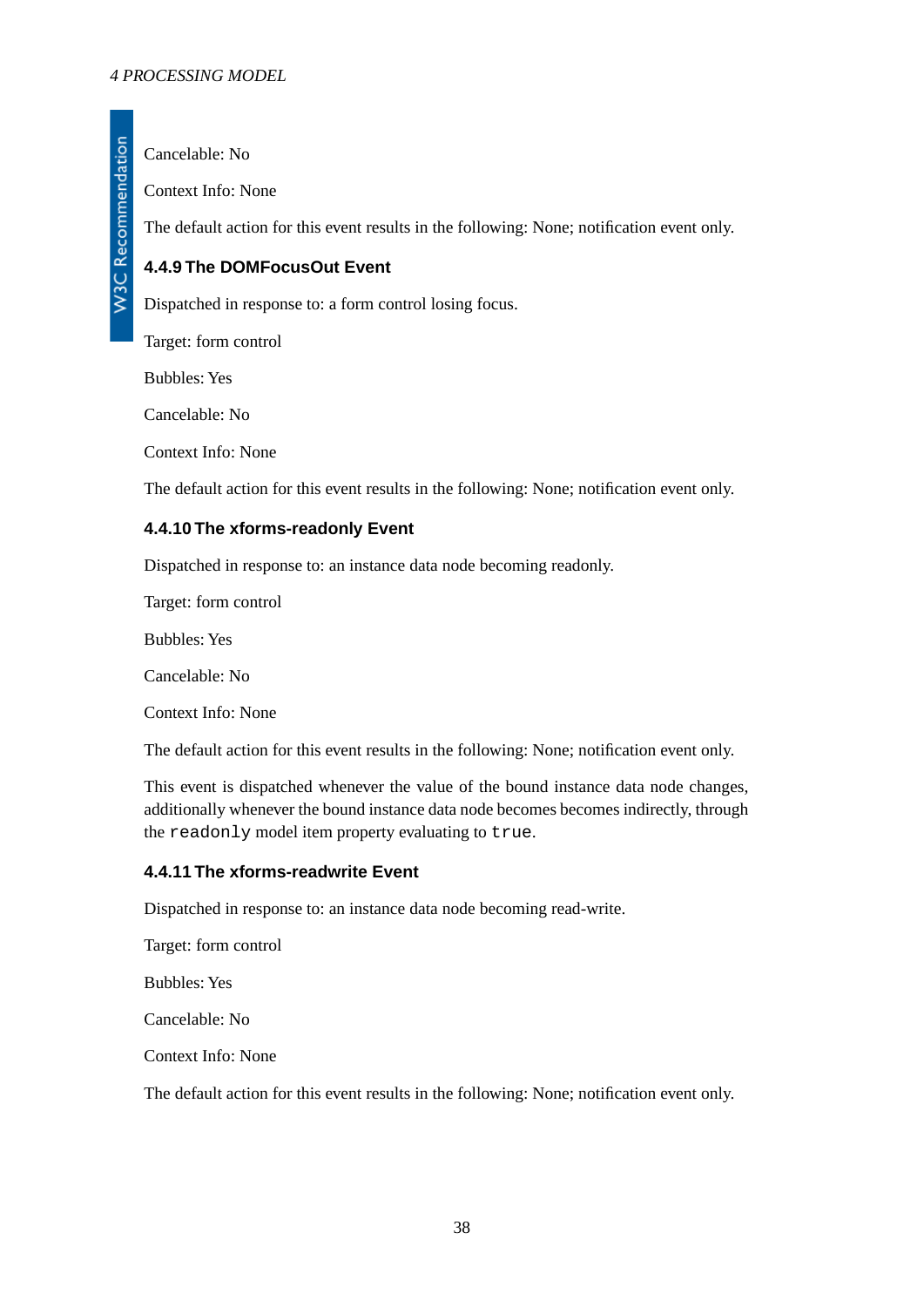This event is dispatched whenever the value of the bound instance data node changes, additionally whenever the bound instance data node becomes read-write indirectly, through the readonly model item property evaluating to false.

### **4.4.12 The xforms-required Event**

Dispatched in response to: an instance data node becoming required.

Target: form control

Bubbles: Yes

Cancelable: No

Context Info: None

The default action for this event results in the following: None; notification event only.

This event is dispatched whenever the value of the bound instance data node changes, additionally whenever the bound instance data node becomes required indirectly, through the required model item property evaluating to true.

### **4.4.13 The xforms-optional Event**

Dispatched in response to: an instance data node becoming optional.

Target: form control Bubbles: Yes Cancelable: No Context Info: None

The default action for this event results in the following: None; notification event only.

This event is dispatched whenever the value of the bound instance data node changes, additionally whenever the bound instance data node becomes optional indirectly, through the required model item property evaluating to false.

### **4.4.14 The xforms-enabled Event**

Dispatched in response to: an instance data node becoming enabled.

Target: form control

Bubbles: Yes

Cancelable: No

Context Info: None

The default action for this event results in the following: None; notification event only.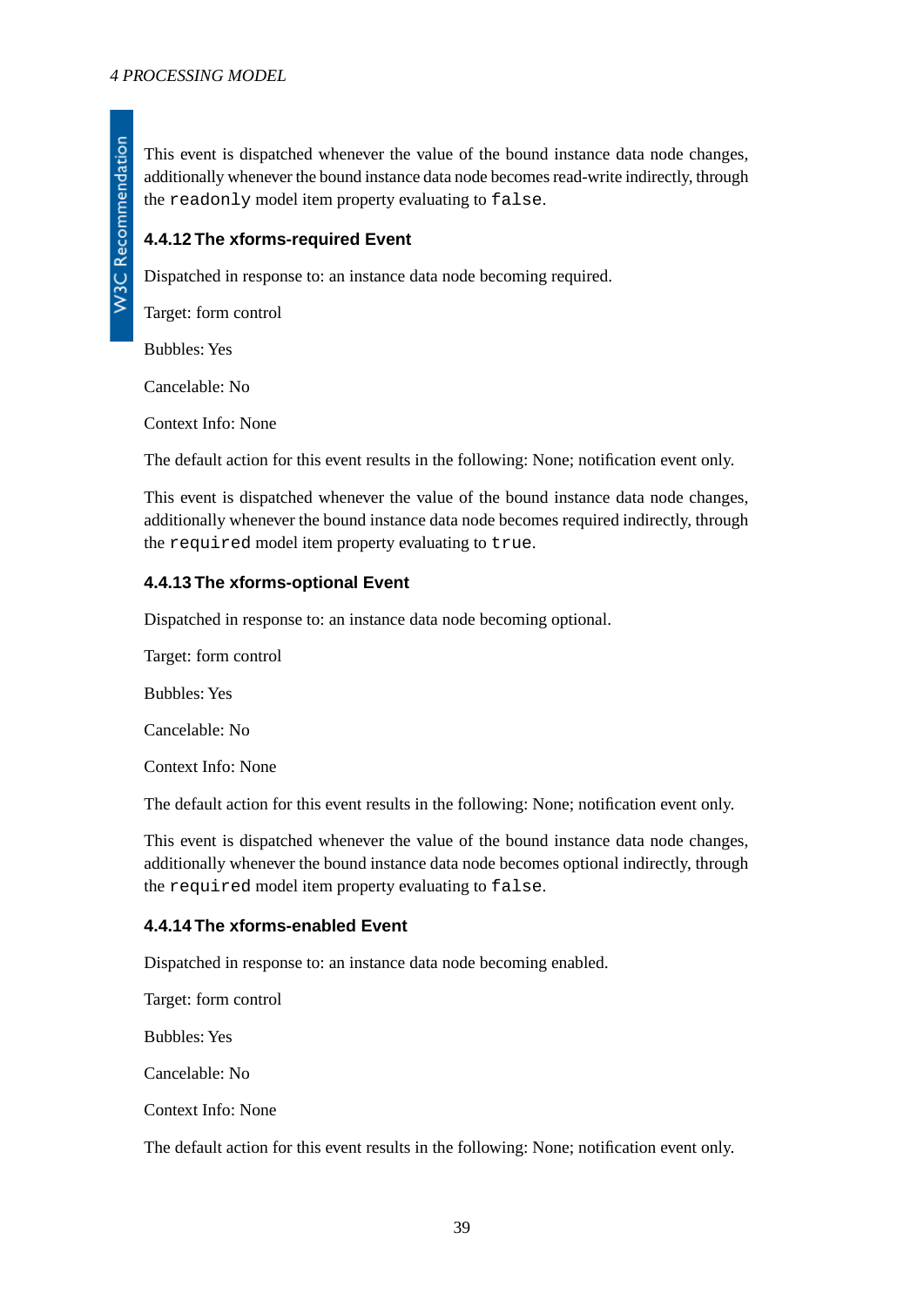This event is dispatched whenever the value of the bound instance data node changes, additionally whenever the bound instance data node becomes enabled indirectly, through the relevant model item property evaluating to true.

### **4.4.15 The xforms-disabled Event**

Dispatched in response to: an instance data node becoming disabled.

Target: form control

Bubbles: Yes

Cancelable: No

Context Info: None

The default action for this event results in the following: None; notification event only.

This event is dispatched whenever the value of the bound instance data node changes, additionally whenever the bound instance data node becomes disabled indirectly, through the relevant model item property evaluating to false.

### **4.4.16 The xforms-in-range Event**

Dispatched in response to: the value of an instance data node has changed such that the value can now be represented by the form control.

Target: form control Bubbles: Yes Cancelable: No Context Info: None The default action for this event results in the following: None; notification event only.

This event is dispatched whenever the value of an instance data node that was not possible to represent given the constraints specified on a form control has changed such that the value can now be represented by the form control.

### **4.4.17 The xforms-out-of-range Event**

Dispatched in response to: the value of an instance data node has changed such that the value can not be represented by the form control.

Target: form control Bubbles: Yes Cancelable: No Context Info: None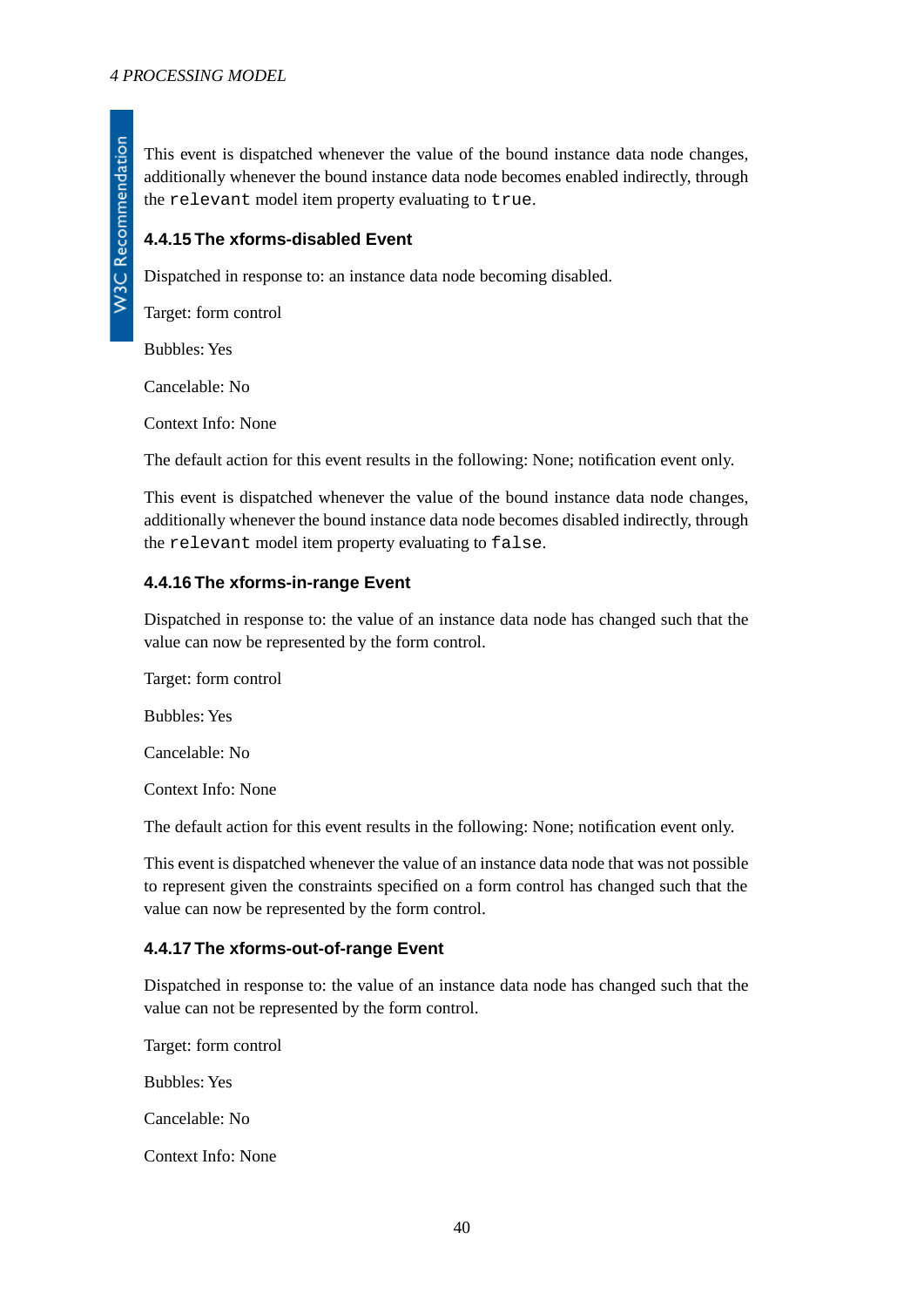The default action for this event results in the following: None; notification event only.

This event is dispatched whenever the value of an instance data node can not be represented given the constraints specified on a form control.

### **4.4.18 The xforms-submit-done Event**

Dispatched in response to: completion of submit processing, including processing any returned document.

Target: submission

Bubbles: Yes

Cancelable: No

Context Info: None

The default action for this event results in the following: None; notification event only.

### **4.4.19 The xforms-submit-error Event**

Dispatched as an indication of: a failure of the submit process, as defined at **[11 Submit](#page-108-0)**

Target: model

Bubbles: Yes

Cancelable: No

Context Info: The submit method URI that failed (xsd:anyURI)

The default action for this event results in the following: None; notification event only.

### **4.5 Error Indications**

<span id="page-40-0"></span>Error indications happen as a result of unusual conditions in the XForms Processor. Some of these are "fatal" errors, which halt processing, and bear the suffix "exception". Others are simply for notification, and bear the suffix "error". For all events in this section, it is permissible for the XForms Processor to perform some kind of default handling, for example logging error messages to a file.

### **4.5.1 The xforms-binding-exception Event**

Dispatched as an indication of: an illegal binding expression, or a model attribute that fails to point to the ID of a model element, or a bind attribute that fails to point to the ID of a bind element, or a submission attribute that fails to point to the ID of a submission element.

Target: any element that can contain a binding expression

Bubbles: Yes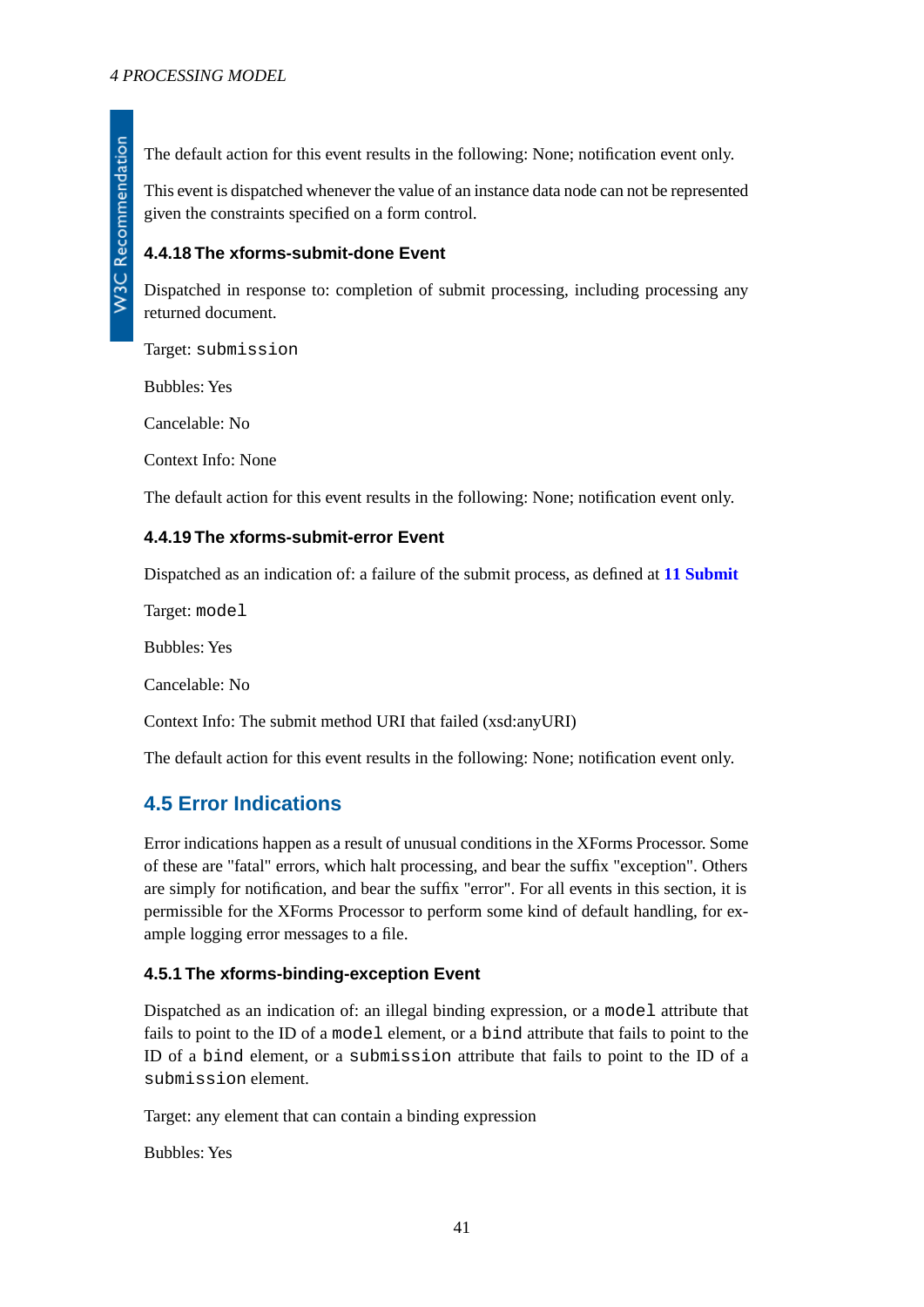Cancelable: No

Context Info: None

The default action for this event results in the following: Fatal error.

## **4.5.2 The xforms-link-exception Event**

Dispatched as an indication of: a failure in link traversal of a linking attribute.

Target: model

Bubbles: Yes

Cancelable: No

Context Info: The URI that failed to load (xsd:anyURI)

The default action for this event results in the following: Fatal error.

### **4.5.3 The xforms-link-error Event**

Dispatched as an indication of: a failure in link traversal of a linking attribute, in a situation not critical to form processing.

Target: model

Bubbles: Yes

Cancelable: No

<span id="page-41-0"></span>Context Info: The URI that failed to load (xsd:anyURI)

The default action for this event results in the following: None; notification event only.

### **4.5.4 The xforms-compute-exception Event**

Dispatched as an indication of: an error occurring during XPath evaluation.

Target: model

Bubbles: Yes

Cancelable: No

Context Info: Implementation-specific error string.

The default action for this event results in the following: Fatal error.

# **4.6 Event Sequencing**

The previous sections describe processing associated with individual events. This section gives the overall sequence of related events that must occur in several common situations. In the following lists, events that may be fired more than once are prefixed with [n].

W3C Recommendation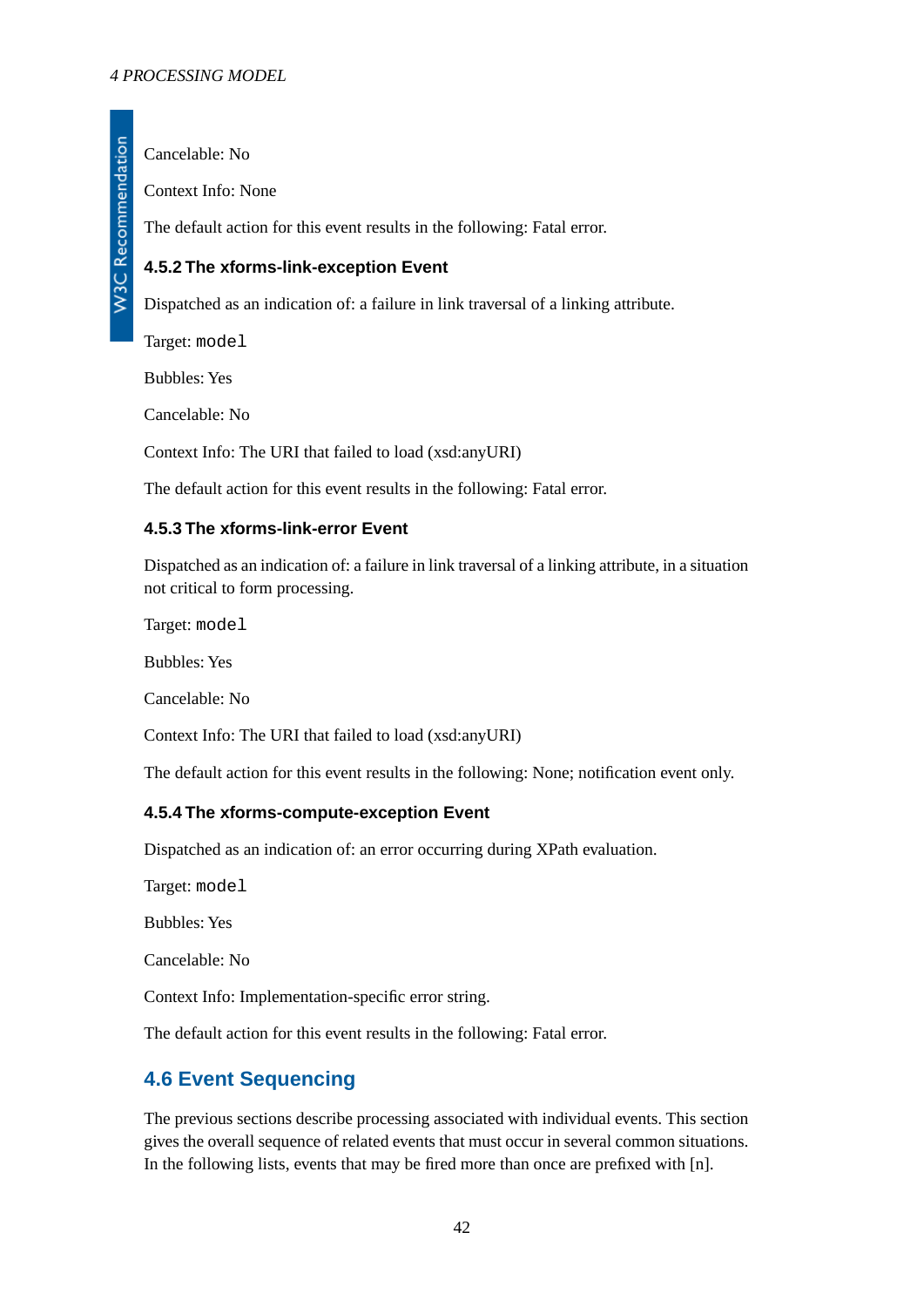### **4.6.1 For input, secret, textarea, range, or upload Controls**

- When the form control is interactively changed, and has the "incremental="true" setting, the event sequence described at **[4.6.7 Sequence: Value Change with Focus Change](#page-43-0)** may be initiated at implementation dependent intervals.
- When the form control is interactively changed and does not have the "incremental=true" setting, no events are required to be dispatched, and thus no order is defined.
- When focus changes from the form control and the value has changed, the event sequence is as described at **[4.6.7 Sequence: Value Change with Focus Change](#page-43-0)**.

### **4.6.2 For output Controls**

• No event sequences are defined.

### **4.6.3 For select or select1 Controls**

- When a selection is interactively changed, and the form control has the "incremental="true" setting, the event sequence is described at **[4.6.6 Sequence: Selection Without](#page-42-0) [Value Change](#page-42-0)**, which may be followed immediately by the sequence described at **[4.6.7](#page-43-0) [Sequence: Value Change with Focus Change](#page-43-0)**.
- When a selection is interactively changed, and the form control does not have the "incremental="true" setting, the event sequence is described at **[4.6.6 Sequence: Selection](#page-42-0) [Without Value Change](#page-42-0)**.
- When focus changes from the form control and the value has changed, the event sequence is as described at **[4.6.7 Sequence: Value Change with Focus Change](#page-43-0)**.

### **4.6.4 For trigger Controls**

• Activating the form control causes the event sequence defined at **[4.6.8 Sequence: Ac](#page-43-1)[tivating a Trigger](#page-43-1)**.

### **4.6.5 For submit Controls**

<span id="page-42-0"></span>• Activating the form control causes the event sequence defined at **[4.6.8 Sequence: Ac](#page-43-1)[tivating a Trigger](#page-43-1)**, followed immediately by the event sequence defined at **[4.6.9 Se](#page-43-2)[quence: Submission](#page-43-2)**.

#### **4.6.6 Sequence: Selection Without Value Change**

- 1 xforms-deselect
- 2 xforms-select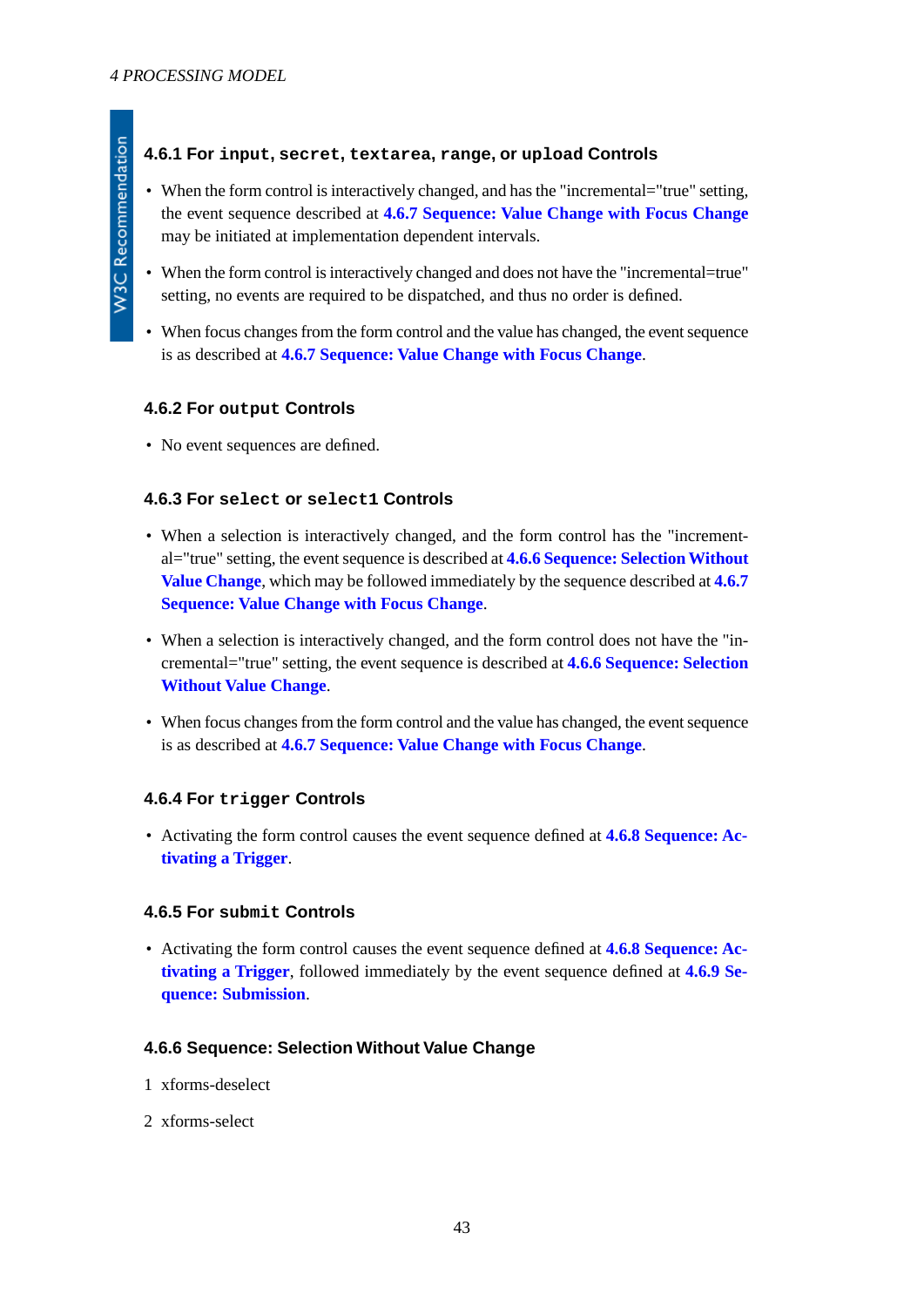W3C Recommendation

# <span id="page-43-0"></span>**4.6.7 Sequence:Value Change with Focus Change**

- 1 xforms-recalculate
- 2 xforms-revalidate
- 3 [n] xforms-valid/xforms-invalid; xforms-enabled/xforms-disabled; xforms-optional/xforms-required; xforms-readonly/xforms-readwrite
- 4 xforms-value-changed
- 5 DOMFocusOut
- 6 DOMFocusIn
- 7 xforms-refresh

<span id="page-43-1"></span>Reevaluation of binding expressions must occur before step 3 above.

### **4.6.8 Sequence: Activating a Trigger**

<span id="page-43-2"></span>1 DOMActivate

### **4.6.9 Sequence: Submission**

- 1 xforms-submit
- <span id="page-43-3"></span>2 xforms-submit-done or xforms-submit-error

# **5 Datatypes**

This chapter defines the datatypes used in defining an [XForms Model](#page-119-0).

# **5.1 XML Schema Built-in Datatypes**

XForms supports all XML Schema [datatypes](#page-118-0) except for xsd:duration, xsd:ENTITY, xsd:ENTITIES, and xsd:NOTATION. Concepts [value space,](#page-119-1) [lexical space](#page-119-2) and constraining [facets](#page-118-1) are as specified in [\[XML Schema part 2\].](#page-121-0) Certain XML Schema datatypes have been identified as part of a smaller XForms conformance profile that is being developed separately, and are marked with an asterisk *\**. XForms includes datatypes *derived by restriction* and *derived by list* from these base types. XForms Processors must treat the datatypes listed in the chapter as in-scope without requiring the inclusion of an XML Schema.

Built-in primitive types: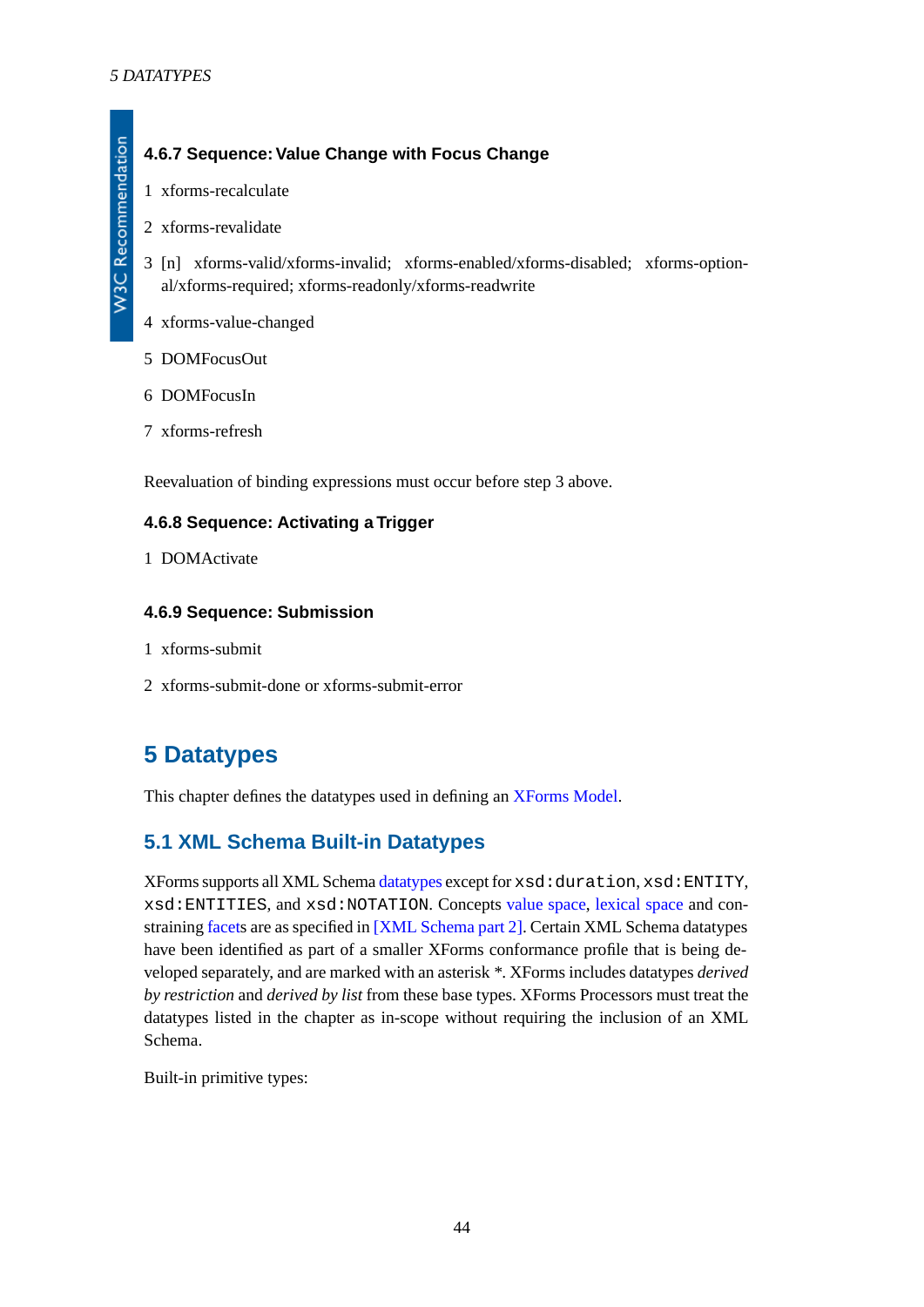*dateTime \* time \* date \* gYearMonth \* gYear \* gMonthDay \* gDay \* gMonth \* string \* boolean \* base64Binary \** hexBinary float *decimal \** double *anyURI \** QName

### **Note:**

The built-in datatype xsd:duration is not supported, except as an abstract datatype. Instead, either xforms:dayTimeDuration or xforms:yearMonthDuration should be used.

Built-in derived types: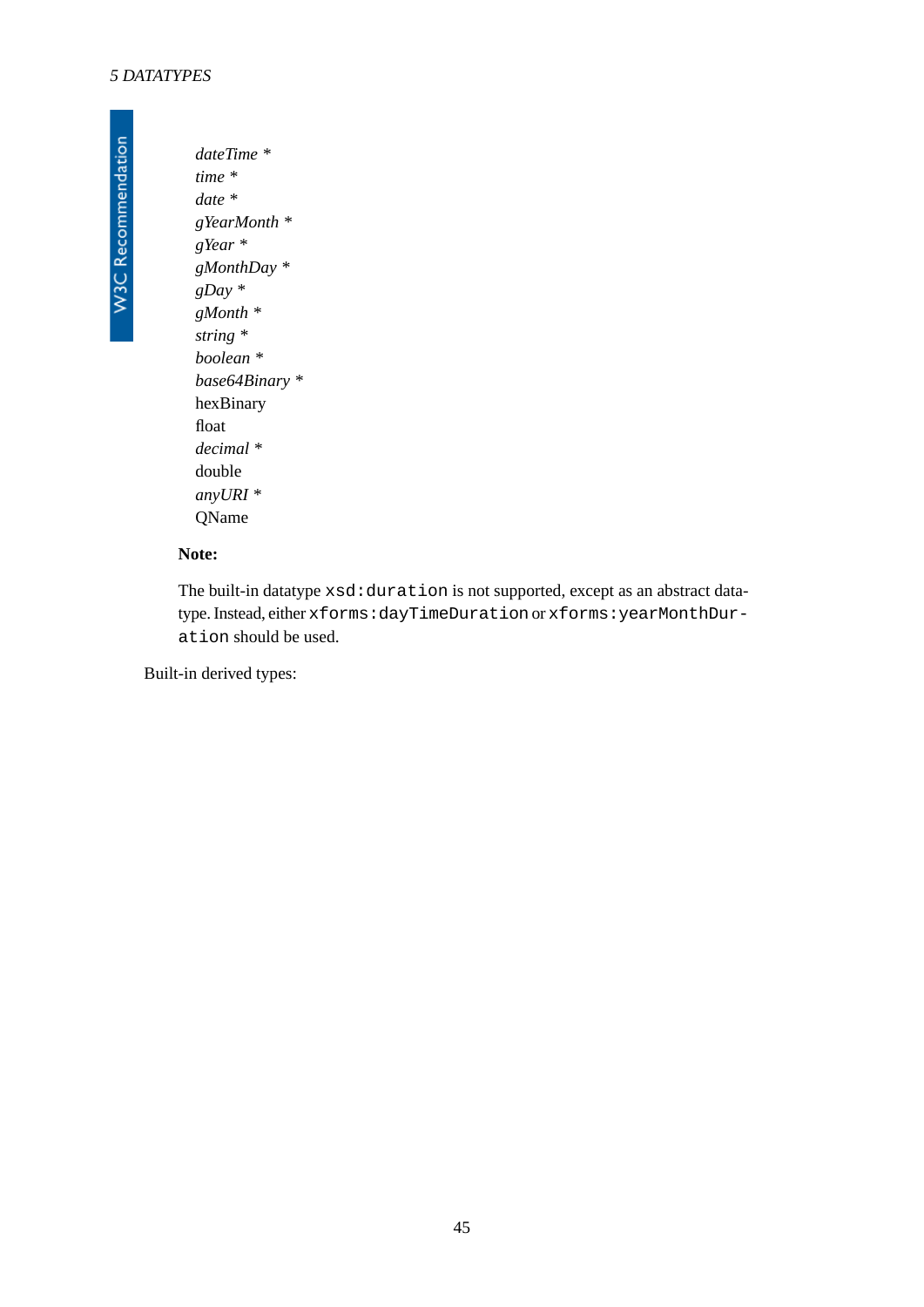normalizedString token language Name NCName ID IDREF IDREFS **NMTOKEN NMTOKENS** *integer \* nonPositiveInteger \* negativeInteger \* long \* int \* short \* byte \* nonNegativeInteger \* unsignedLong \* unsignedInt \* unsignedShort \* unsignedByte \* positiveInteger \**

# **5.2 XForms Datatypes**

The Schema for XForms derives the following types to facilitate defining model in XForms.

### **5.2.1 xforms:listItem**

This datatype serves as a base for the xforms:listItems datatype. The value space for listItem permits one or more characters valid for xsd:string, except white space characters.

### **5.2.2 xforms:listItems**

XForms includes form controls that produce simpleType list content. This is facilitated by defining a derived-by-list datatype. The value space for listItems is defined by list-derivation from listItem.

#### **Note:**

In most cases, it is better to use markup to distinguish items in a list. See **[9.3.3 The](#page-92-0) [itemset Element](#page-92-0)**.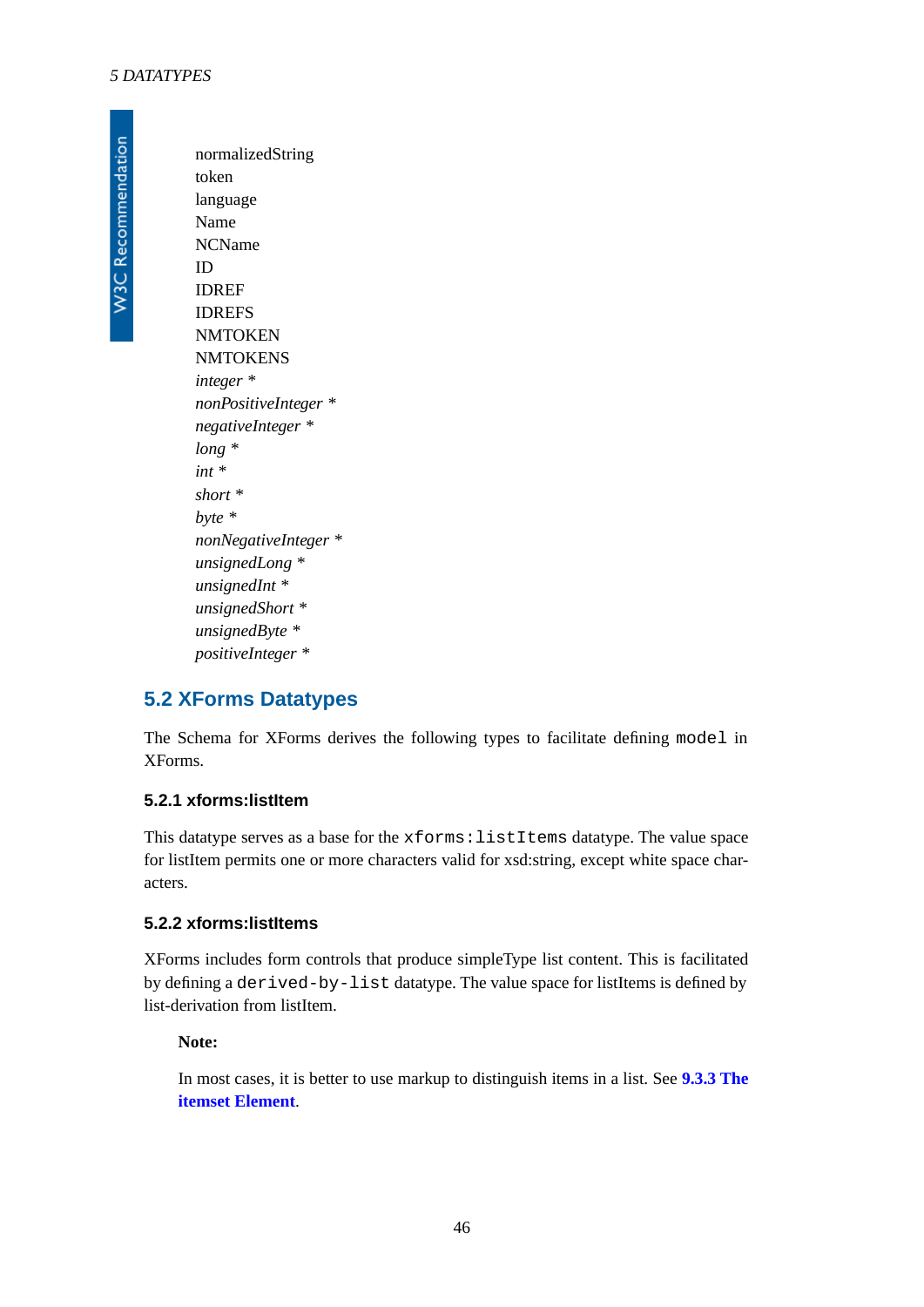## **5.2.3 xforms:dayTimeDuration**

XForms includes a totally ordered duration datatype that can represent a duration of days, hours, minutes, and fractional seconds. The value space for this datatype is the set of fractional second values. This datatype is derived from  $xsd:duration$ .

## **5.2.4 xforms:yearMonthDuration**

XForms includes a totally ordered duration datatype that can represent a duration of a whole number of months and years. The value space for this datatype is the set of integer month values. This datatype is derived from xsd:duration.

# <span id="page-46-0"></span>**6 Model Item Properties**

This chapter defines infoset contributions that can be bound to instance data nodes with element bind (see **[3.3.4 The bind Element](#page-23-0)**). The combination of these contributions to an [instance data node](#page-119-3) is called a [model item.](#page-119-4) Taken together, these contributions are called [model item properties](#page-119-5), and are defined in the following section. In contrast, the term [Schema constraint](#page-119-6) refers only to XML Schema constraints from the [facets](#page-118-1) of a given datatype.

# **6.1 Model Item Property Definitions**

Model item properties can be distinguished along various axes.

Computed expressions vs. fixed properties:

- Fixed properties are static values that the XForms Processor evaluates only once. Such properties consist of literals, and are not subject to XPath evaluation.
- [Computed expressions](#page-118-2) are XPath expressions that provide a value to the XForms Processor. Such values are recalculated at certain times as specified by the XForms Processing Model (see **[4 Processing Model](#page-25-0)**). These expressions encode dynamic properties, often constraints, such as the dependency among various data items. Computed expressions are not restricted to examining the value of the instance data node to which they apply. XPath expressions provide the means to traverse the instance data; more complex computations may be encoded as call-outs to external scripts.

Inheritance rules:

Some model item properties define inheritance rules, in which case the XForms Processor needs to keep track of two separate values: 1) the **local value**, which is applied from an attribute of element bind, and 2) the **inherited value**, which is determined by combining the evaluated local value with the evaluated values from ancestor nodes in the instance data.

**Note:**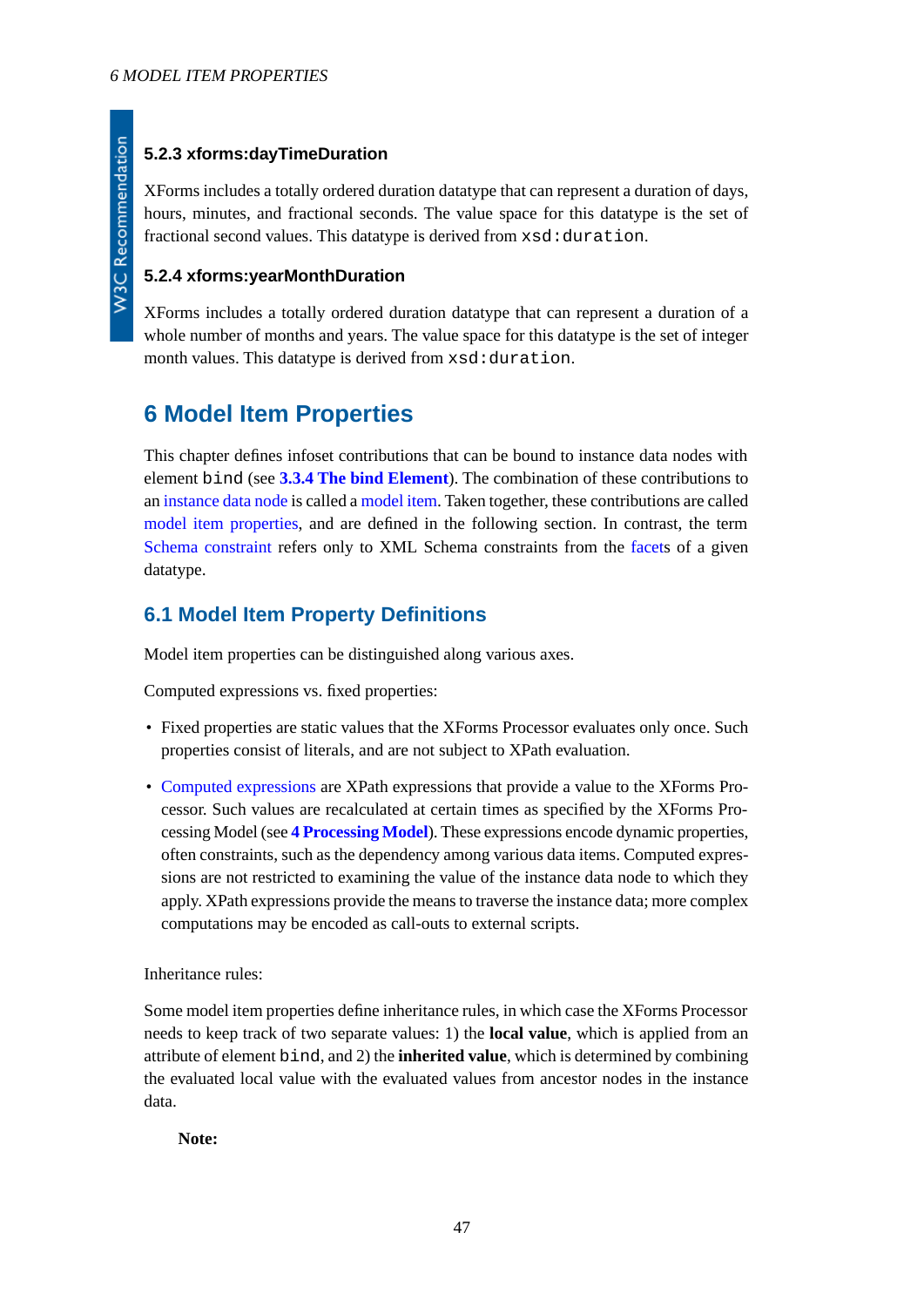The sample recalculation algorithm defined in **[D Recalculation Sequence Algorithm](#page-123-0)** is defined to operate only on the local values of a model item property. It assumes that an implementation propagates the combined values to a node's descendants.

Assigning local values:

Local values are assigned by processing all bind elements in an XForms Model in document order. It is an error to attempt to set a model item property twice on the same node. The details of this process are given at **[4.2.1 The xforms-model-construct Event](#page-27-0)**.

The following sections list the model item properties available as part of all [model items.](#page-119-4) For each, the following information is provided:

Description Computed Expression (yes or no) Legal Values Default Value Inheritance Rules

### **6.1.1 The type Property**

Description: associates a Schema datatype.

Computed Expression: No.

Legal Values: Any xsd:QName representing a datatype definition in an XML Schema.

Default Value: xsd:string.

Inheritance Rules: does not inherit.

The effect of this model item property is the same as placing attribute  $xsi:type$  on the instance data. However, in contrast to  $xsi:type$ , type can be added to both elements and attributes.

Example: Attaching a XML Schema type constraint

```
<instance>
  <my:person-name>
     <my:first-name />
     <my:last-name xsi:type="my:nonEmptyString" />
  </my:person-name>
</instance>
<bind type="my:nonEmptyString" nodeset="/my:person-name/my:first-name" />
```
Here, we have illustrated two ways in which an XML Schema type can be associated with an element.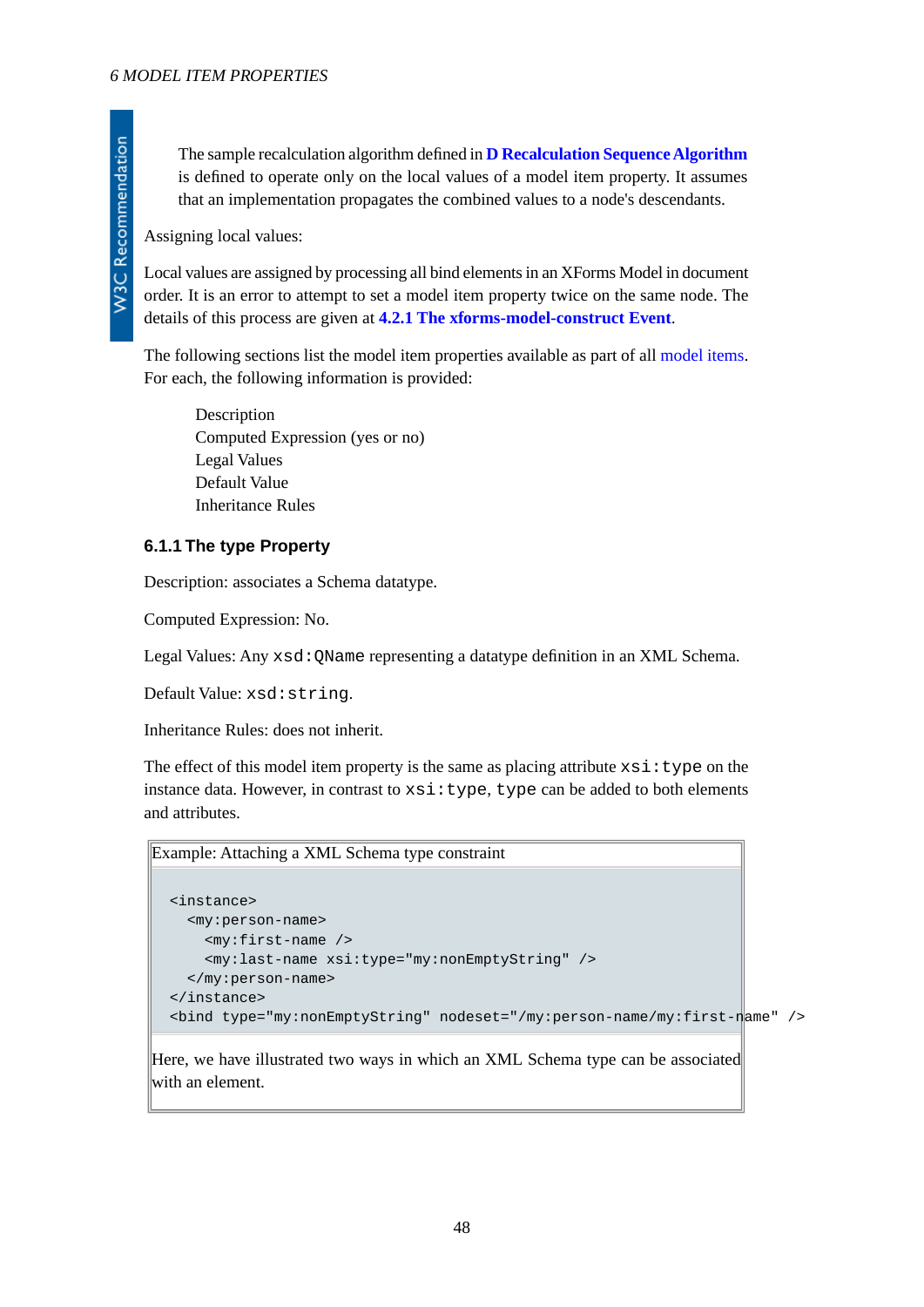# **6.1.2 The readonly Property**

Description: describes whether the value is restricted from changing.

Computed Expression: Yes.

Legal Values: Any expression that is convertible to XPath boolean with boolean ().

Default Value: false(), unless a calculate property is specified, then true().

Inheritance Rules: If any ancestor node evaluates to true, this value is treated as true. Otherwise, the local value is used.

**Note:**

This is the equivalent of taking the logical OR of the evaluated readonly property on the local and every ancestor node.

When evaluating to true, this model item property indicates that the XForms Processor should not allow any changes to the bound instance data node.

In addition to restricting value changes, the readonly model item property provides a hint to the XForms user interface. Form controls bound to instance data with the readonly model item property should indicate that entering or changing the value is not allowed. This specification does not define any effect on visibility, focus, or navigation order.

Example: Attaching a readonly property

```
<instance>
   <my:person-name>
     <my:first-name>Roland</my:first-name>
     <my:last-name/>
   </my:person-name>
</instance>
<bind nodeset="/my:person-name/my:first-name" readonly="true()"/>
```
Here, we have associated a readonly property with an element.

### **6.1.3 The required Property**

Description: describes whether a value is required before the instance data is submitted.

Computed Expression: Yes.

Legal Values: Any expression that is convertible to XPath boolean with boolean ().

Default Value: false().

Inheritance Rules: does not inherit.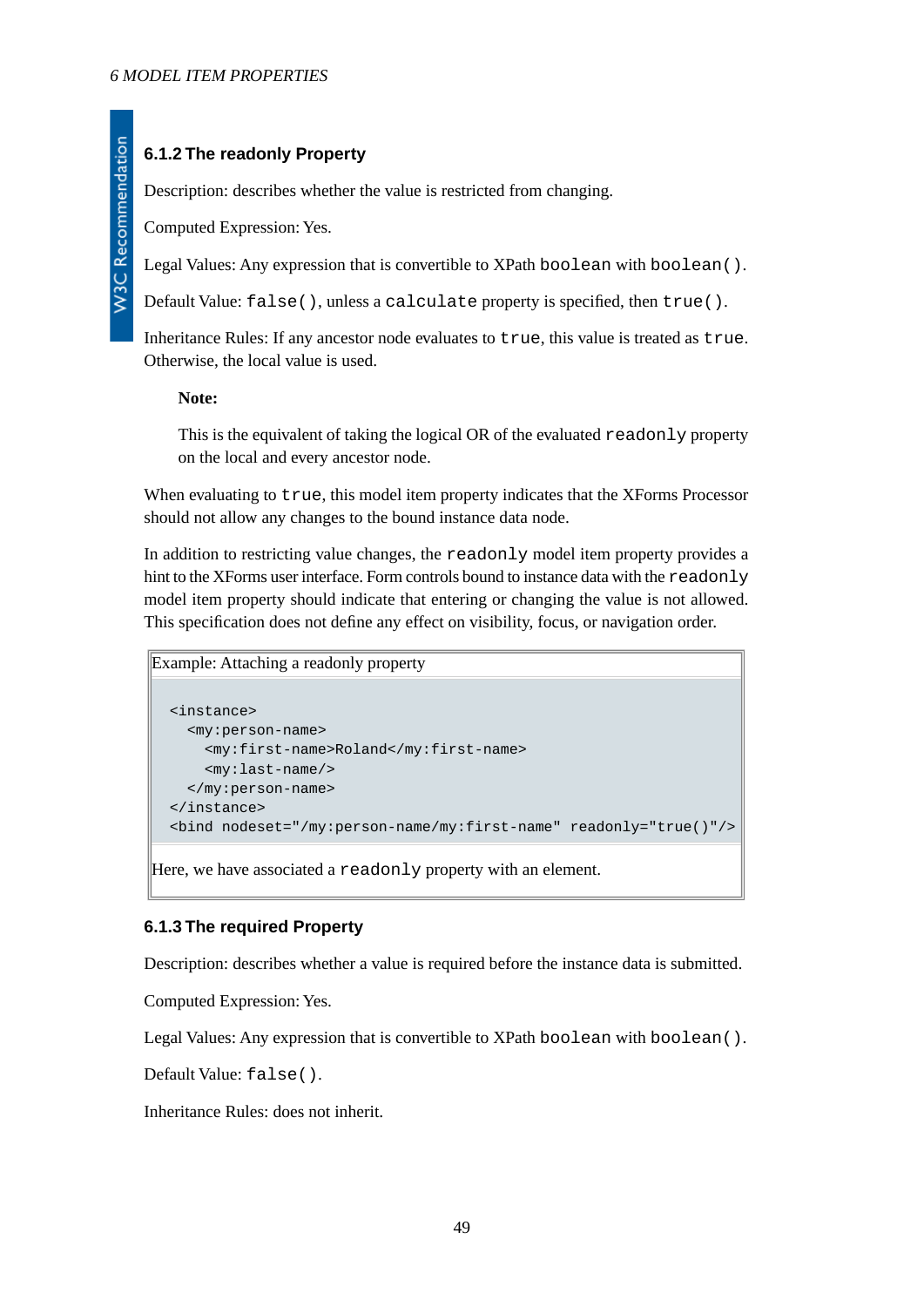- 1 If the bound instance data node is an element, the element must not have the  $x \sin \theta$  in  $1$ attribute set to true.
- 2 The value of the bound instance data node must be convertible to an XPath string with a length greater than zero.

Except as noted below, the required model item property does not provide a hint to the XForms user interface regarding visibility, focus, or navigation order. XForms authors are strongly encouraged to make sure that form controls that accept required data are visible. An XForms Processor may provide an indication that a form control is required, and may provide immediate feedback, including limiting navigation. Chapter **[4 Processing](#page-25-0) [Model](#page-25-0)** contains details on how the XForms Processor enforces required values.

```
Example: Attaching a required property
```

```
<instance>
  <my:person-name>
     <my:first-name>Roland</my:first-name>
     <my:last-name />
   </my:person-name>
</instance>
<bind nodeset="/my:person-name/my:last-name" required="true()"/>
```
Here, we have associated a required property with element my:last-name to indicate that a value must be supplied.

#### **Note:**

XML Schema has a similarly named concept with use="required|optional|prohibited". This is different than the XForms Model item property, in two ways: 1) use applies only to attributes, while XForms required applies to any node. 2) use is concerned with whether the entire attribute must be specified (without regard to value), while required determines whether a value is required of the node before submission.

### **6.1.4 The relevant Property**

Description: indicates whether the model item is currently *relevant*. Instance data nodes with this property evaluating to false are not serialized for submission.

Computed Expression: Yes.

Legal Values: Any expression that is convertible to XPath boolean with boolean ().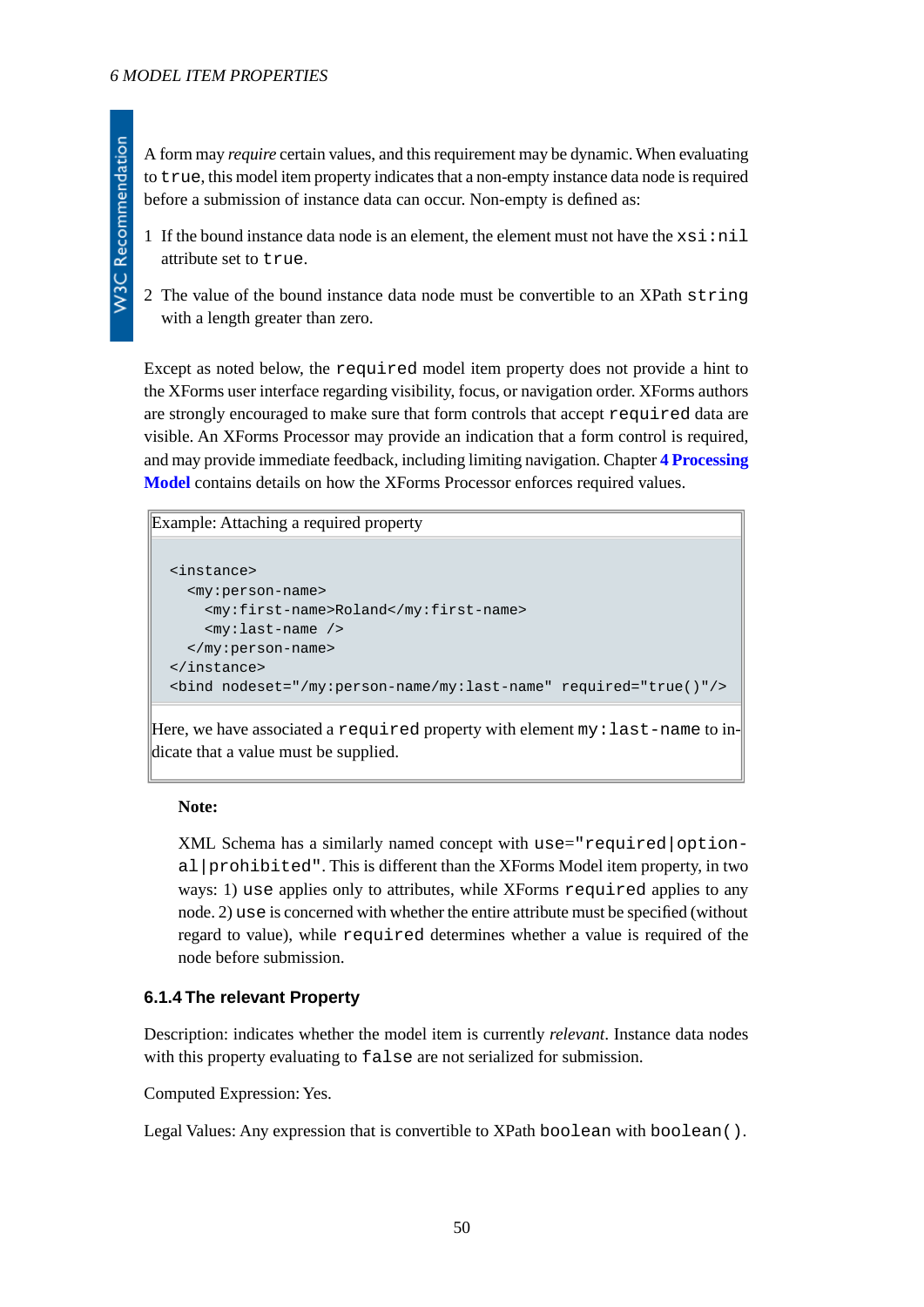### Default Value: true().

Inheritance Rules: If any ancestor node evaluates to XPath false, this value is treated as false. Otherwise, the local value is used.

**Note:**

This is the equivalent of taking the logical AND of the evaluated relevant property on the local and every ancestor node.

Many forms have data entry sections that depend on other conditions. For example, a form might ask whether the respondent owns a car. It is only appropriate to ask for further information about their car if they have indicated that they own one.

The relevant model item property provides hints to the XForms user interface regarding visibility, focus, and navigation order. In general, when true, associated form controls should be made visible. When false, associated form controls should be made unavailable, removed from the navigation order, and not allowed focus.

## Example: Attaching a relevant property <instance> <my:order> <my:item> <my:amount /> <my:discount>100</my:discount> </my:item> </my:order> </instance> <bind nodeset="my:item/my:discount" readonly="true()" relevant="../my:amount > 1000"/>

Here, we have associated a relevant property with element  $my \cdot$  discount to indicate a discount is relevant when the order amount is greater than 1000.

The following table shows the user interface interaction between required and relevant.

|                            | $required="true()$ "                                                                                                                                                                                                                                                       | required="false()"                      |
|----------------------------|----------------------------------------------------------------------------------------------------------------------------------------------------------------------------------------------------------------------------------------------------------------------------|-----------------------------------------|
| relev-<br>$ant='true()$    | The form control (and any chil- The form control (and any<br>dren) must be visible or available children) must be visible or<br>to the user. The XForms user in- available to the user. The<br>terface may indicate that a value XForms user interface may<br>is required. | indicate that a value is op-<br>tional. |
| relev-<br>$ant='false()$ " | The form control (and any chil-<br>dren) must be hidden or unavail- children) must be hidden or                                                                                                                                                                            | The form control (and any               |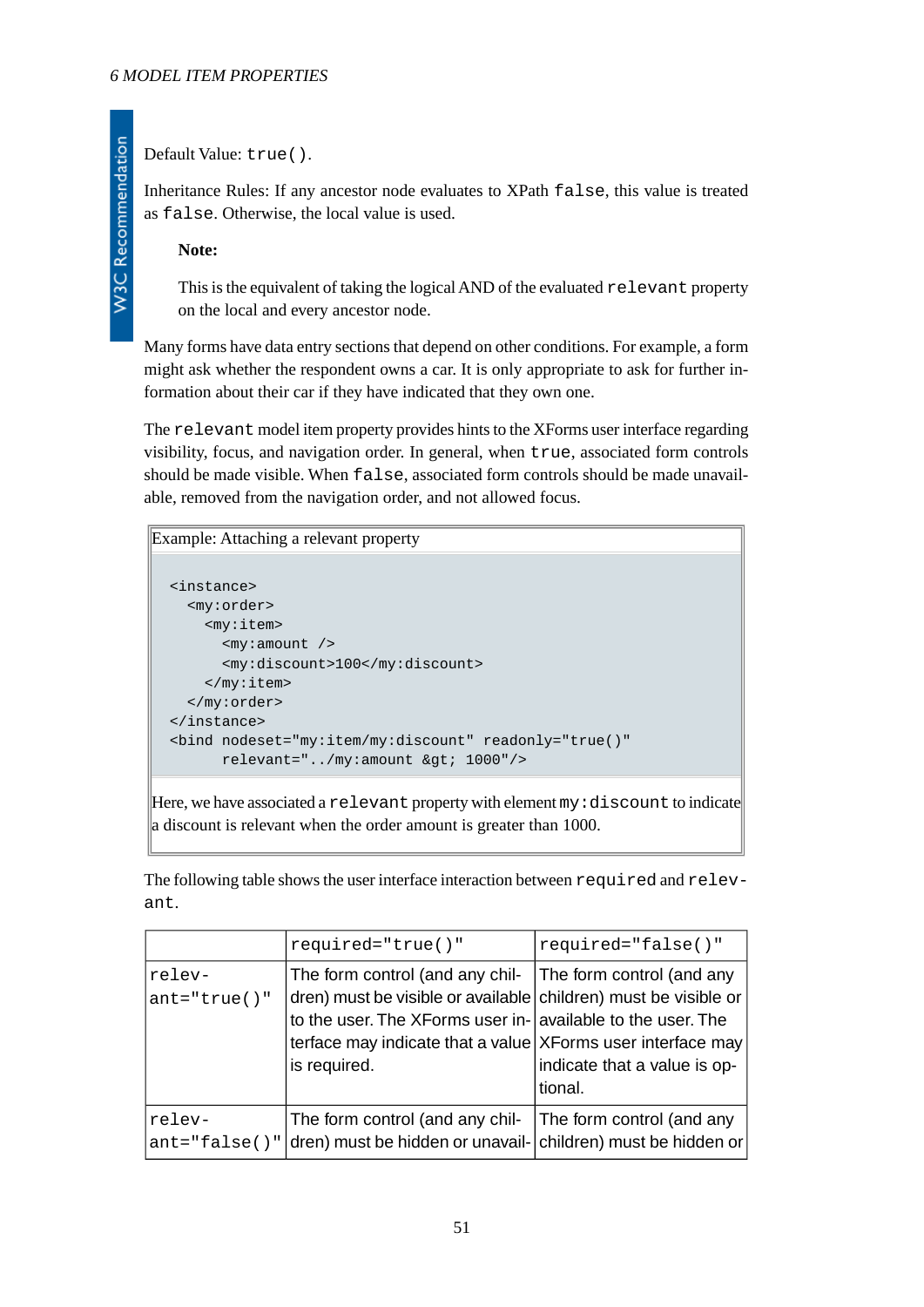| able to the user. Entering a value unavailable to the user. En- |
|-----------------------------------------------------------------|
| or obtaining focus should not be tering a value or obtaining    |
| allowed. The XForms user inter- focus should not be al-         |
| face may indicate that should the lowed.                        |
| form control become relevant, a                                 |
| value would be required.                                        |

### **6.1.5 The calculate Property**

Description: supplies an expression used to calculate the value of the associated instance data node.

Computed Expression: Yes.

Legal Values: Any XPath expression.

Default Value: none.

Inheritance Rules: does not inherit.

An XForms Model may include model items that are computed from other values. For example, the sum over line items for quantity times unit price, or the amount of tax to be paid on an order. Such computed value can be expressed as a computed expression using the values of other model items. Chapter **[4 Processing Model](#page-25-0)** contains details of when and how the calculation is performed.

```
Example: Attaching a calculate property
  <instance>
     <my:order>
       <my:item>
          <my:amount />
          <my:discount />
        </my:item>
```

```
 </my:order>
</instance>
<bind nodeset="my:item/my:discount" calculate="../my:amount * 0.1"
      relevant="../my:amount > 1000"/>
```
Here, we have associated a relevant property with element my: discount to indicate a discount of 10% is relevant when the order amount is greater than 1000.

### **6.1.6 The constraint Property**

Description: specifies a predicate that needs to be satisfied for the associated instance data node to be considered valid.

Computed Expression: Yes.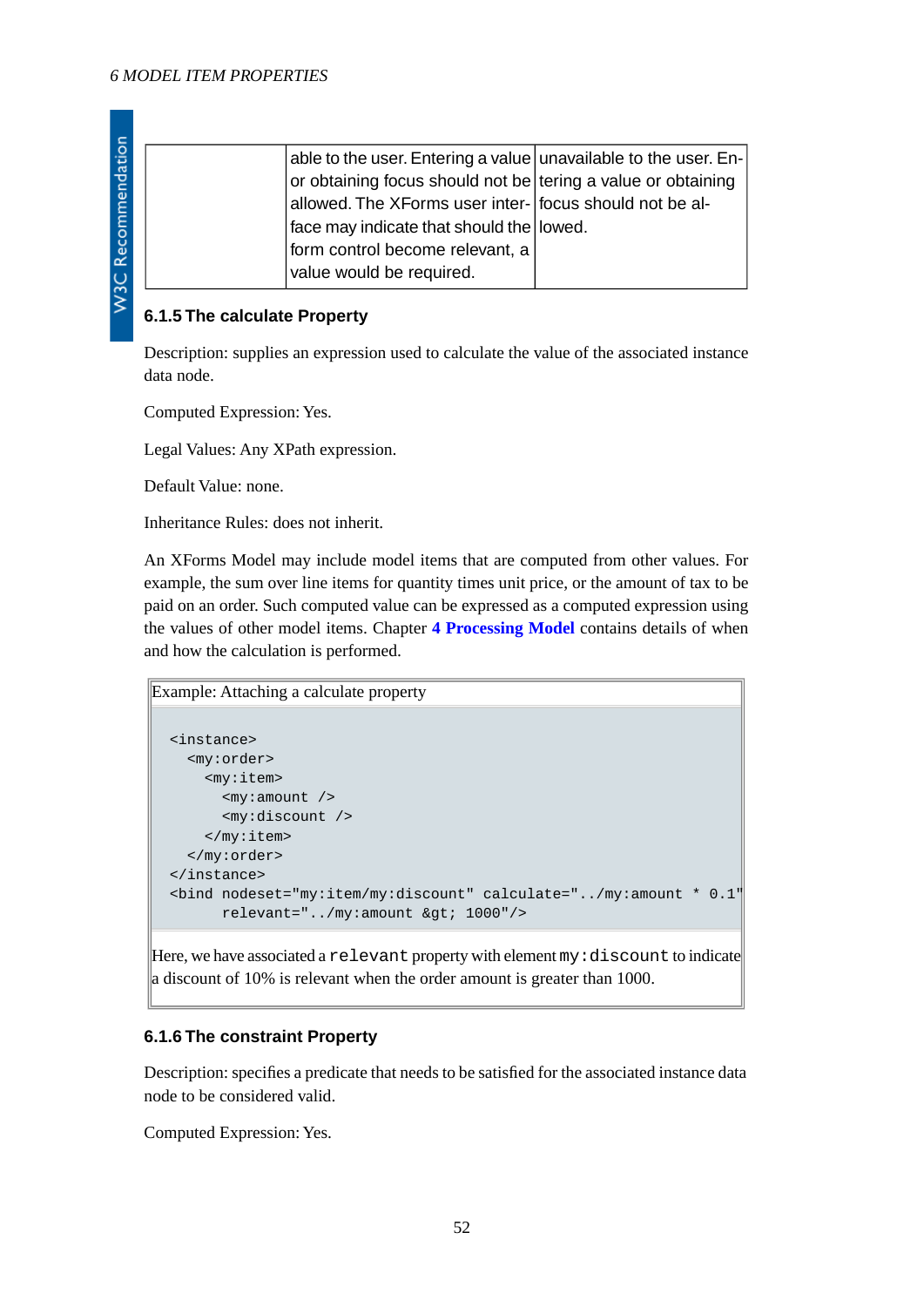W3C Recommendation

Legal Values: Any expression that is convertible to XPath boolean with boolean ().

Default Value: true().

Inheritance Rules: does not inherit.

When evaluating to XPath false, the associated model item is not valid; the converse is not necessarily true. Chapter **[4 Processing Model](#page-25-0)** contains details of when and how the constraint is calculated as well as when validation is performed.

#### Example: Attaching a constraint property

```
<instance>
   <my:range>
     <my:from />
     <my:to />
   </my:range>
</instance>
\phi -bind nodeset="my:to" constraint=". \phiqt; ../my:from" />
```
Here, a constraint property associated with element my:to indicates that its value must be greater than that of element  $my:from$ .

#### **Note:**

Specifying minimum and maximum occurrences for nodes in the instance data can be achieved by using the count() function within a constraint property.

### **6.1.7 The p3ptype Property**

Description: Attaches a P3P data element to an instance data node, indicating the specific kind of data collected there.

Computed Expression: No.

Legal Values: xsd:string.

Default Value: none

Inheritance Rules: does not inherit.

This model item property holds a description of the kind of data collected by the associated instance data node, based on the P3P datatype system [\[P3P 1.0\]](#page-122-0). This information may be used to enhance the form-fill experience, for example by supplying previously-known data.

Example: Attaching a type constraint using Binding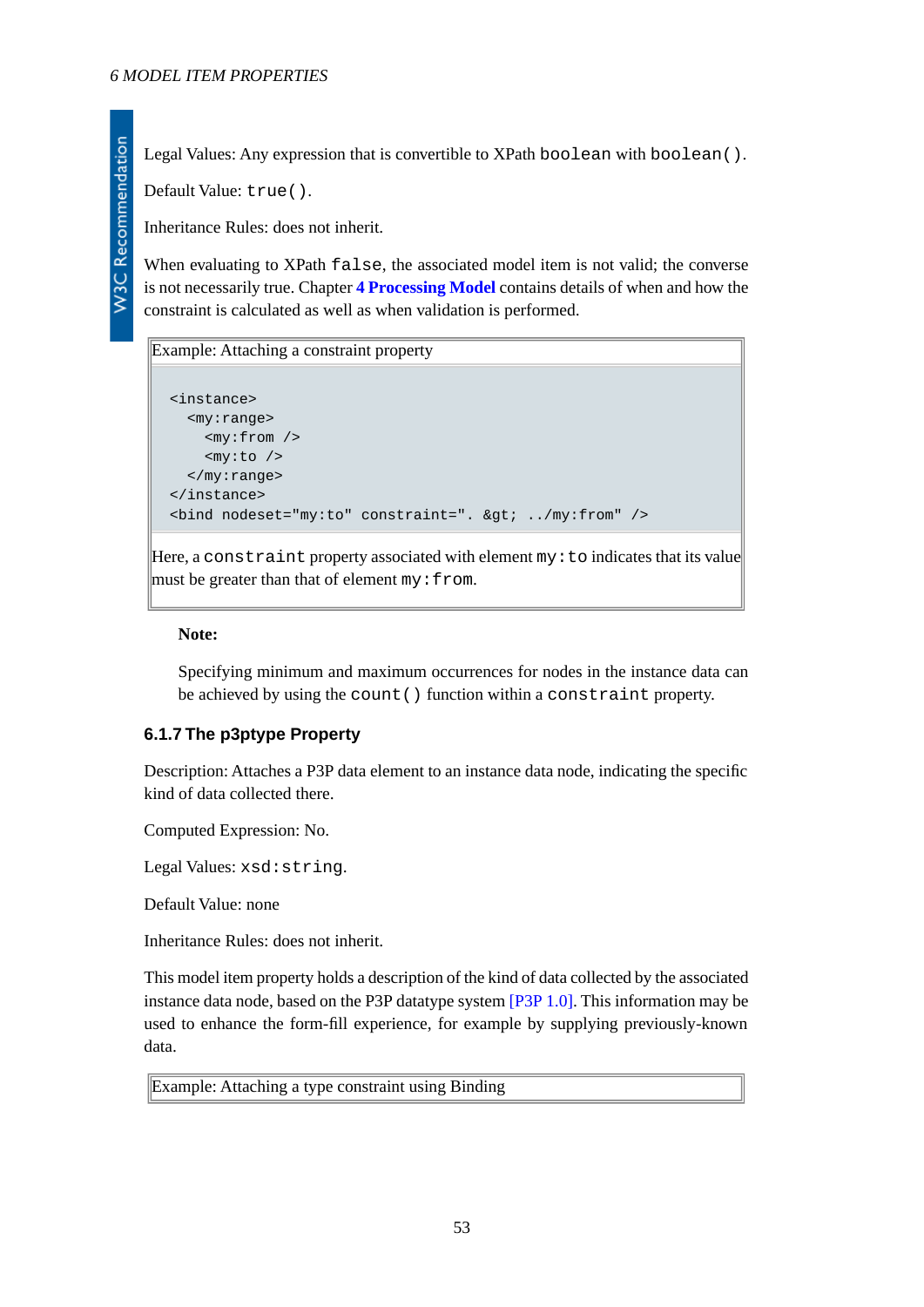```
W3C Recommendation
```

```
<instance>
   <my:person-name>
     <my:first-name />
     <my:last-name />
   </my:person-name>
</instance>
<bind type="my:nonEmptyString" nodeset="my:first-name"
       p3ptype="user.personname.given"/>
```
Here, we have attached both XML Schema and P3P type information to element  $first$ name via element bind.

# **6.2 Schema Constraints**

Chapter **[5 Datatypes](#page-43-3)** described how XForms uses the XML Schema datatype system to constrain the [value space](#page-119-1) of data values collected by an XForms Model. Such datatype constraints can be provided via an XML Schema. Alternatively, this section lists various mechanisms for attaching type constraints to instance data. Attributes  $xsi:$ schemaLocation and xsi:noNamespaceSchemaLocation are ignored for purposes for locating a Schema.

### **6.2.1 Atomic Datatype**

The XForms Processing Model applies XML Schema facets as part of the validation process. At the simplest level, it is necessary to associate a set of facets (through an XML Schema datatype) with a model item. This has the effect of restricting the allowable values of the associated instance data node to valid representations of the lexical space of the datatype.

The set of facets associated with a model item must be determined by the following list, as if it were processed in the given order. When multiple datatype restrictions apply to the same model item, the combination of all given restrictions must apply. Note that it is possible to produce a combination of restrictions that is impossible to satisfy; authors are encouraged to avoid this practice.

- 1 An XML Schema associated with the instance data.
- 2 An XML Schema xsi: type attribute in the instance data.
- 3 An XForms type constraint associated with the instance data node using [XForms](#page-118-3) [binding.](#page-118-3)
- 4 If no type constraint is provided, the instance data node defaults to type="xsd:string" (default to string rule).

The following declares a datatype based on  $xsd:string$  with an additional constraining facet.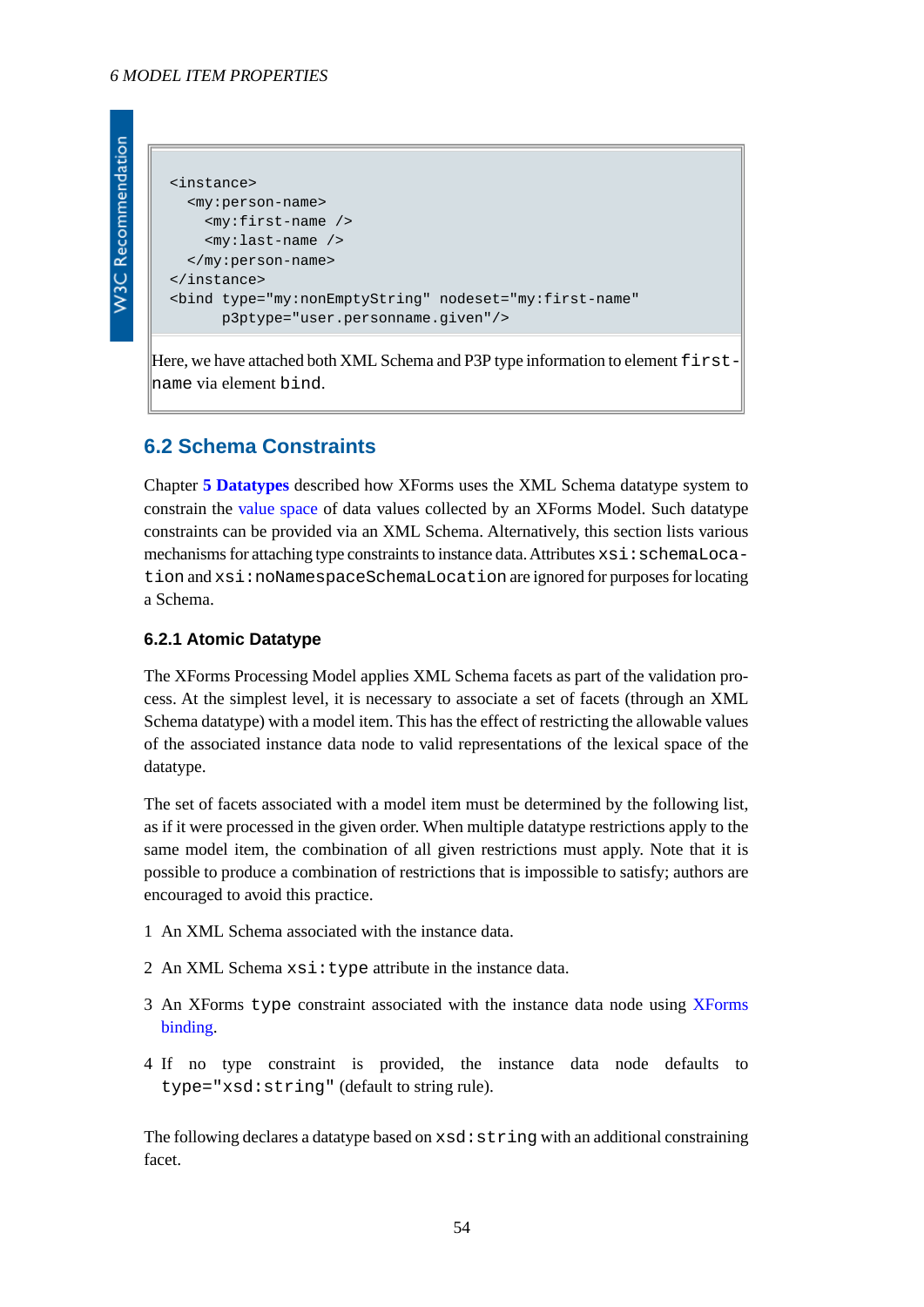### Example: Type Constraint Using XML Schema

```
<xsd:simpleType name="nonEmptyString">
  <xsd:restriction base="xsd:string">
     <xsd:minLength value="1"/>
   </xsd:restriction>
</xsd:simpleType>
```
This new datatype would then be associated with one or more model items through one of the methods outlined here.

Example: Attaching A Type Constraint

```
<my:first-name xsi:type="my:nonEmptyString"/>
```
This defines element first-name to be of type my:nonEmptyString.

Example: Attaching Type Constraint Using XForms Binding

```
<instance>
   <my:first-name />
</instance>
<bind type="my:nonEmptyString" nodeset="/my:first-name"/>
```
Here, we have attached type information to element first-name via element bind. Thus the XForms author can extend external schemas without having the ability to change them.

# **7 XPath Expressions in XForms**

XForms uses XPath to address [instance data node](#page-119-3)s in binding expressions, to express constraints, and to specify calculations. XPath expressions that are not syntactically valid, including attempted calls to undefined functions, result in an exception (**[4.5.4 The xforms](#page-41-0)[compute-exception Event](#page-41-0)**), except for binding expressions, which produce a different exception (**[4.5.1 The xforms-binding-exception Event](#page-40-0)**).

# **7.1 XPath Datatypes**

XPath datatypes are used only in [binding expressions](#page-118-4) and [computed expression](#page-118-2)s. XForms uses XPath datatypes boolean, string, number, and node-set. A future version of XForms is expected to use XPath 2.0, which includes support for XML Schema datatypes.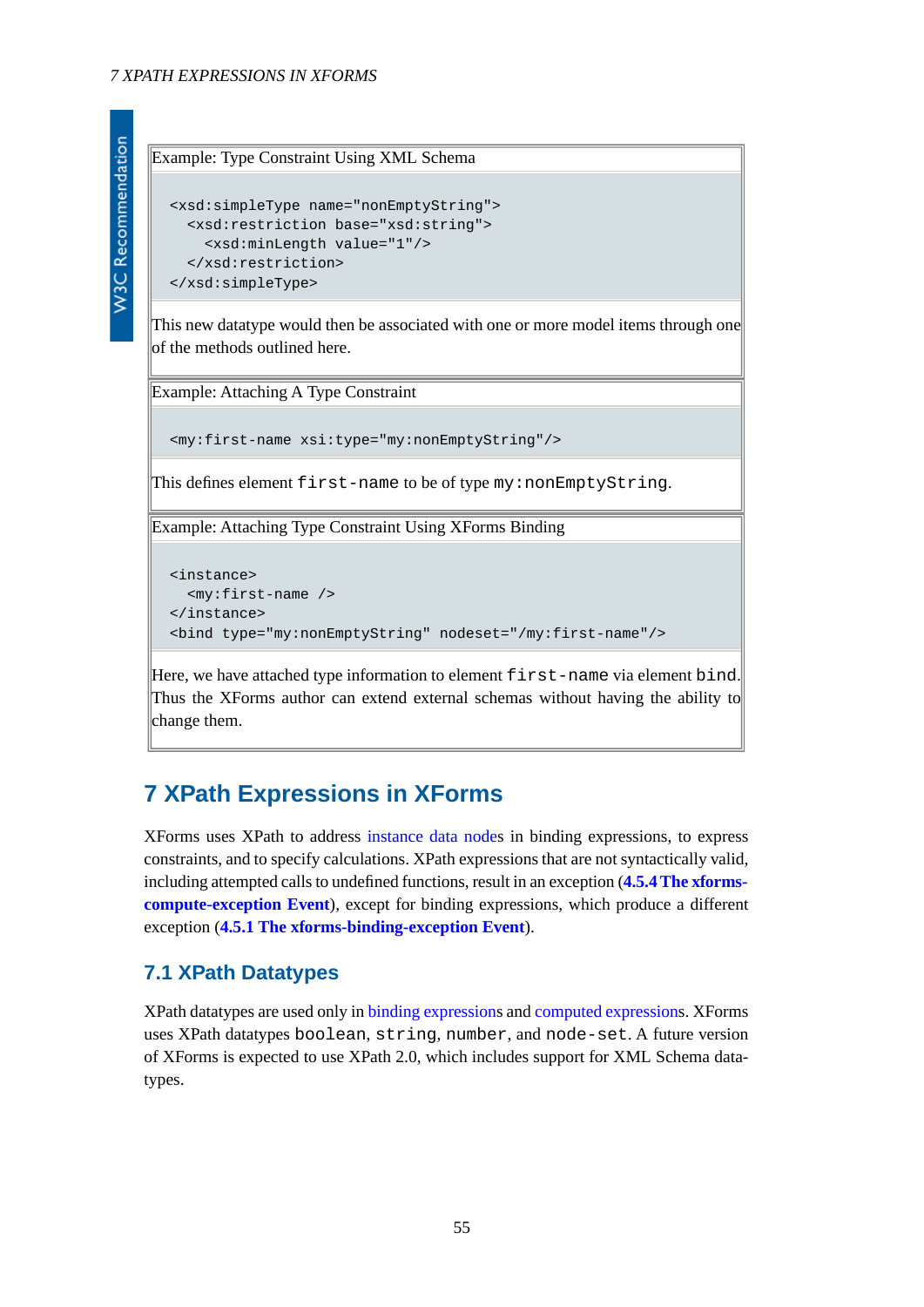# **7.2 Feature string for the hasFeature method call**

For this version of the XForms specification, the feature string for the [\[DOM2 Core\]](#page-121-1) DO-MImplementation interface hasFeature method call is "org.w3c.xforms.dom" and the version string is "1.0".

# **7.3 Instance Data**

For each model element, the XForms Processor maintains the state in an internal structure called [instance data](#page-119-7) that conforms to the XPath Data Model [\[XPath 1.0\].](#page-121-2) XForms Processors that implement DOM must provide DOM access to this instance data via the interface defined below.

### **Note:**

Instance data always has a single root element, and thus corresponds to a DOM Document.

The IDL for this interface follows:

```
#include "dom.idl"
pragma prefix "w3c.org"
module xforms {
   interface XFormsModelElement : dom::Element {
     dom::Document getInstanceDocument(in dom::DOMString instanceID)
       raises(dom::DOMException);
     void rebuild();
     void recalculate();
     void revalidate();
     void refresh();
   };
};
```
### **7.3.1 The getInstanceDocument() Method**

This method returns a DOM Document that corresponds to the instance data associated with the instance element containing an ID matching the instance-id parameter. If there is no matching instance data, a DOMException is thrown.

### **7.3.2 The rebuild() Method**

This method signals the XForms Processor to rebuild any internal data structures used to track computational dependencies within this XForms Model. This method takes no parameters and raises no exceptions.

#### **7.3.3 The recalculate() Method**

This method signals the XForms Processor to perform a full recalculation of this XForms Model. This method takes no parameters and raises no exceptions.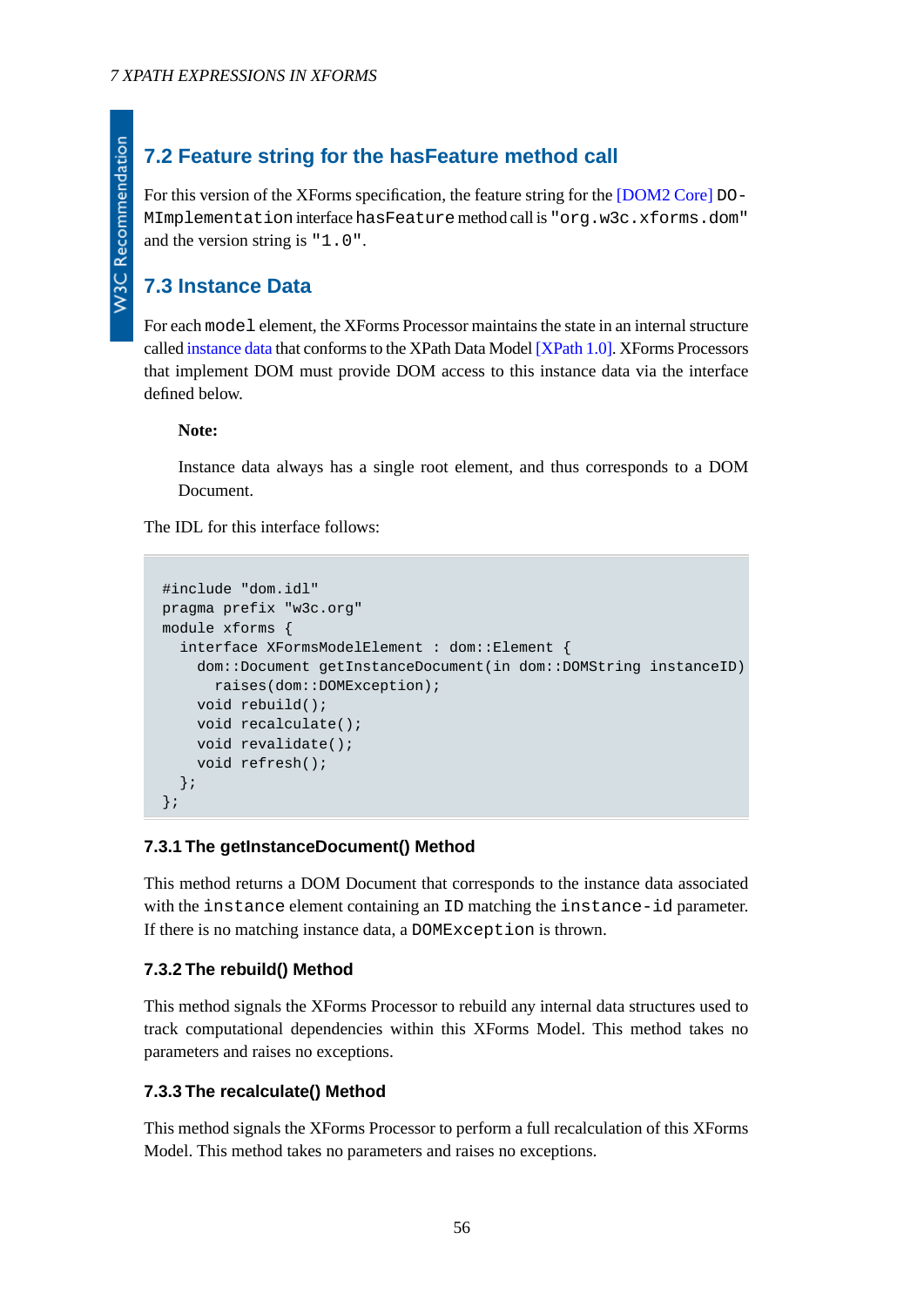### **Note:**

Script invocation of recalculate() is not necessarily equivalent to performing the recalculate action handler. Though the script is assumed to have modified instance data prior to invoking recalculate(), the DOM mutations are not cached. Thus, a *full* recalculation is necessary to ensure the proper changes are effected throughout the XForms Model.

## **7.3.4 The revalidate() Method**

This method signals the XForms Processor to perform a full revalidation of this XForms Model. This method takes no parameters and raises no exceptions.

### **7.3.5 The refresh() Method**

This method signals the XForms Processor to perform a full refresh of form controls bound to instance nodes within this XForms Model. This method takes no parameters and raises no exceptions.

# **7.4 Evaluation Context**

Within XForms, XPath expressions reference abstract instance data (using the "path" portion of XPath), instead of a concrete XML document. This reference is called a [binding](#page-118-4) [expression](#page-118-4) in this specification. Every XPath expression requires an evaluation context. The following rules are used in determining evaluation context when evaluating XPath expressions as part of XForms:

- 1 The context node for outermost binding elements is the top-level element node, or the single node returned by /\*. A **binding element** is any element that is explicitly allowed to have a binding expression attribute. A binding element is "**outermost**" when the node-set returned by the XPath expression ancestor::\* includes no binding element nodes.
- 2 The context node for non-outermost binding elements is the first node of the binding expression of the immediately enclosing element. An element is "**immediately enclosing**" when it is the first binding element node in the node-set returned by the XPath expression ancestor::\*. This is also referred to as "scoped resolution".
- 3 The context node always resides within the context model, which is determined choosing the first item that applies from this list:
	- a If a model attribute is present on the binding element, the attribute determines the context model.
	- b If the binding element has an immediately enclosing binding element, the context model of the immediately enclosing binding element is used.
	- c The first model in document order is used.

**W3C Recommendation**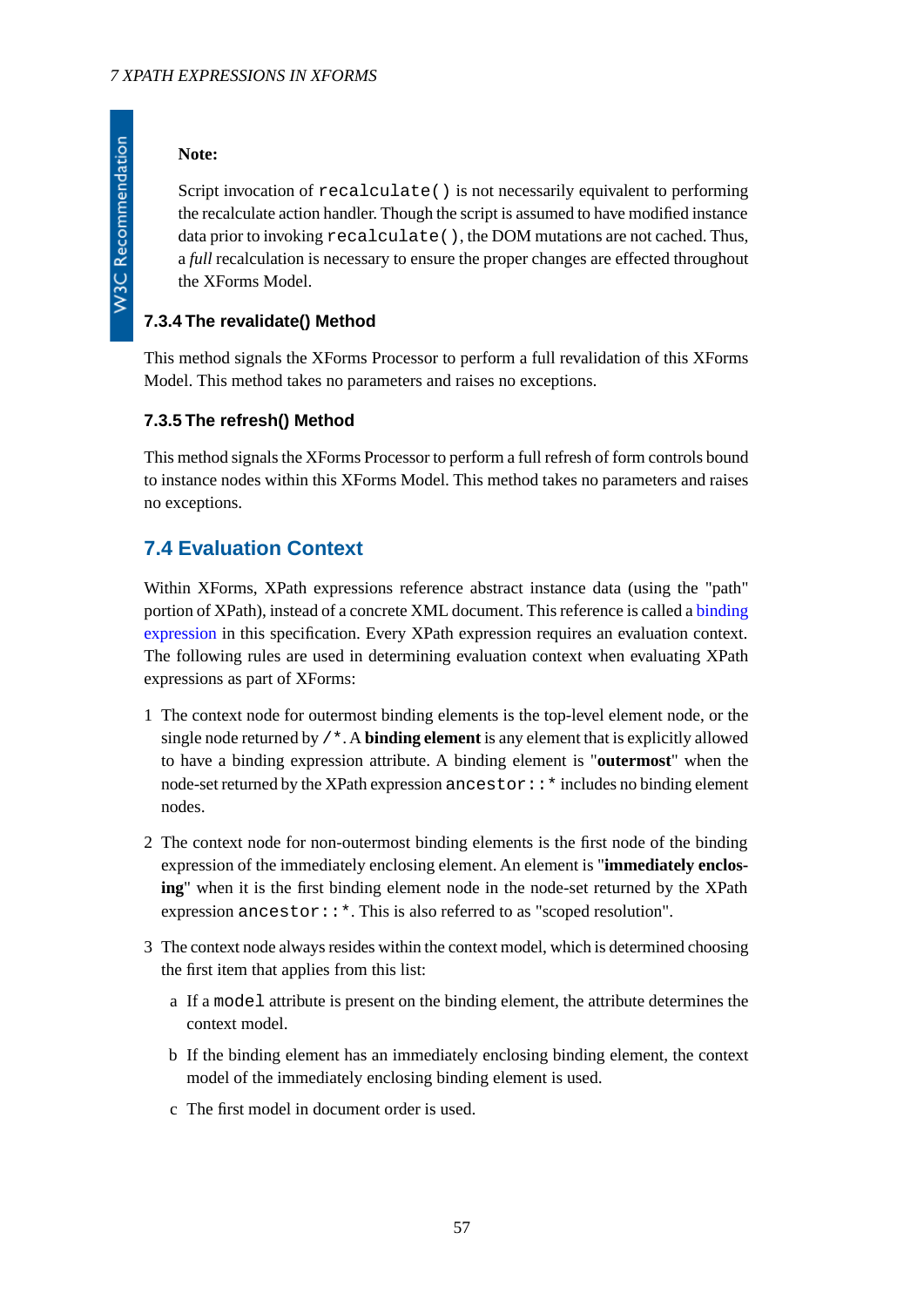- 4 The context node for computed expressions (occurring on element bind) is the node currently being processed.
- 5 For Single-Node binding expressions, the context size and position are 1. For Nodeset binding expressions, the context size is the size of the node-set, and the context position is the document order position of the node currently being processed within the nodeset.
- 6 No variable bindings are in place.
- 7 The available function library is defined below, plus any functions supplied by the implementation. Extension functions required for operation of the form should be declared, as described at **[7.12 Extension Functions](#page-64-0)**.
- 8 Any namespace declarations in scope for the attribute that defines the expression are applied to the expression.

```
Example: Binding Expression Context Nodes
```

```
<group ref="level2/level3">
   <select1 ref="@attr" ... />
</group>
```
In this example, the group has a binding expression of level2/level3. According to the rules above, this outermost element node would have a context node of /level1, which is the top-level element node of the instance data. The select 1 form control then inherits a context node from the parent group. Matching instance data, represented as serialized XML, follows:

```
Example: Sample XML Instance Data
```

```
<level1>
  <sub>level</sub></sub>
      <level3 attr="xyz"/>
   </level2>
</level1>
```
# **7.5 Binding Expressions**

A [binding expression](#page-118-4) is an XPath PathExpr used in binding a [model item property](#page-119-5) to one or more instance nodes, or to bind a form control to instance data, or to specify the node or node set for operation by an action. By default, all binding expressions refer to the first instance within the context model. This behavior can be changed with the instance() function.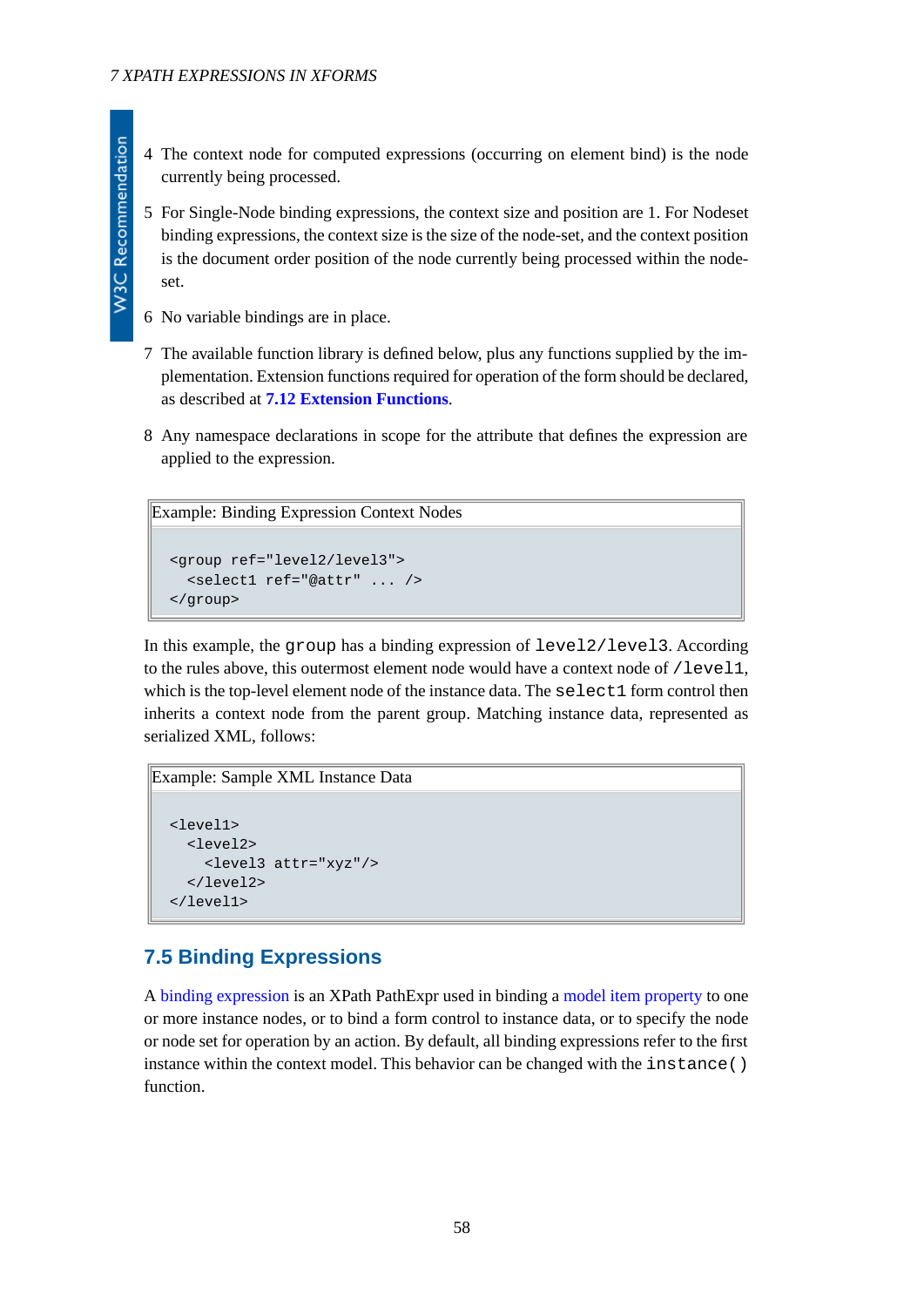# **7.5.1 Dynamic Dependencies**

Not every possible XPath expression is acceptable as a binding expression. In particular, there are restrictions on model binding expressions that create **dynamic dependencies**, which are defined as follows:

An XPath predicate (in square brackets) is a possibly implicit boolean test. A dynamic dependency exists on any predicate unless all terms in the test are "fixed", where fixed means either a constant, or a value that will not change between operations explicitly defined as rebuilding computational dependencies.

### **Note:**

For purposes of determining dynamic dependencies, the following subexpressions are considered fixed: position(), last(), count(), and property(). This is because the specification mandates a dependency rebuild after any event that could change the values returned by these functions.

Another dynamic dependency is any use of the  $id()$  function, unless both the parameter to the function and the matching attribute of type  $x \text{sd}: \text{ID}$  are fixed. In the same way, the instance() function is dynamic unless the parameter to the function is fixed.

XPath variables that change in value from one recalculate to the next would also create dynamic dependencies (though XForms 1.0 defines an empty variable context for all XPath expressions).

Authors that define extension functions are encouraged to follow these rules.

### **7.5.2 Model Binding Expressions**

A [model binding expression](#page-118-5) is a kind of binding expression that can be used to declare model item properties, and is used in attributes of the bind element.

Dynamic dependencies in model binding expressions will generally require manual rebuilding of dependencies.

### **7.5.3 UI Binding Expressions**

Binding references can be used to bind form controls to the underlying instance data as described here. Different attribute names, ref and nodeset distinguish between a single node and a node-set respectively. See **[3.2.3 Single-Node Binding Attributes](#page-17-0)** and **[3.2.4](#page-18-0) [Node-Set Binding Attributes](#page-18-0)**.

Dynamic dependences are allowed in UI binding expressions based on the conformance profile.

### **7.5.4 UI Binding in other XML vocabularies**

The XForms binding mechanism allows other XML vocabularies to bind user interface controls to an XForms Model using any of the techniques shown here. As an example,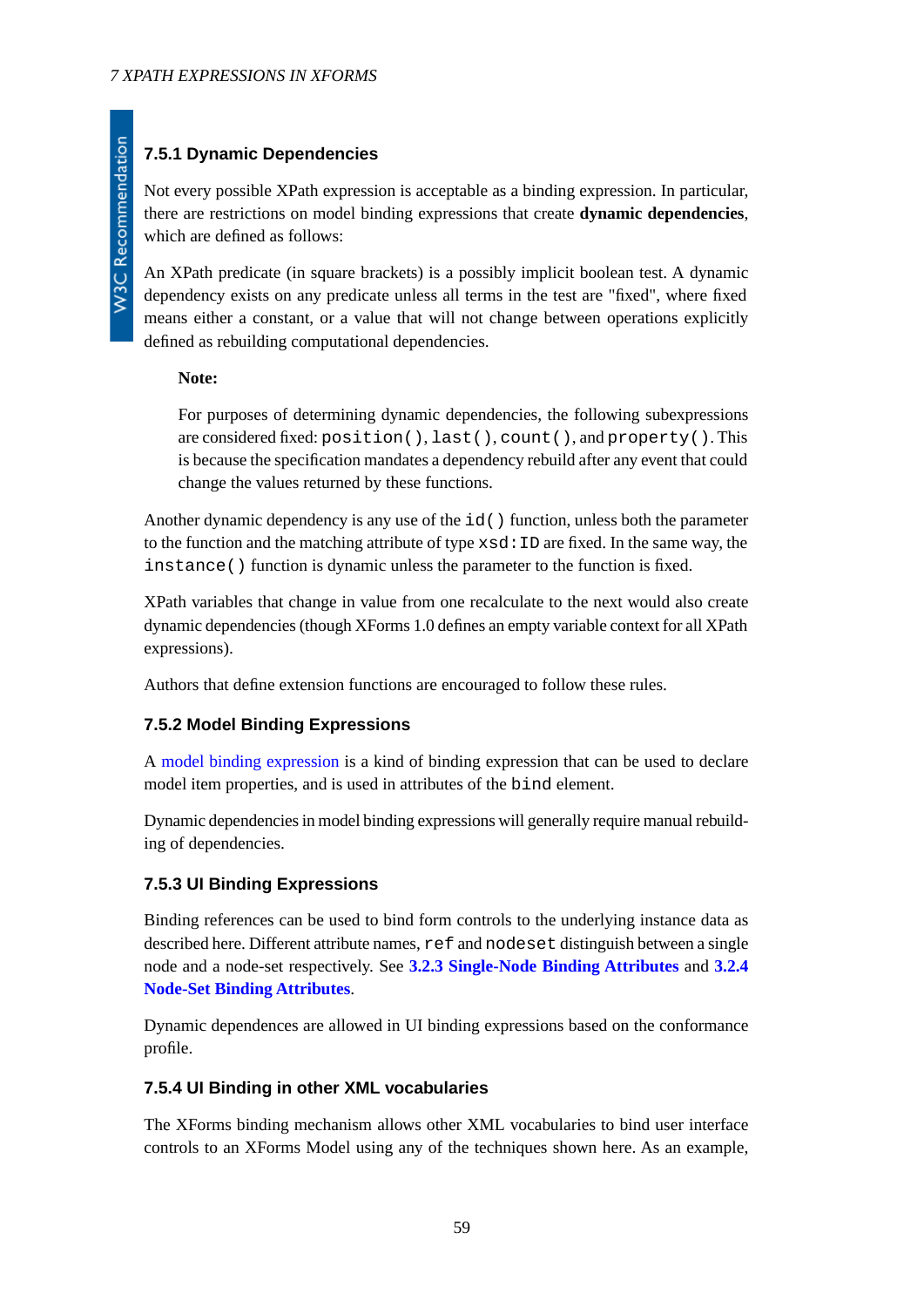XForms binding attribute bind might be used within XHTML 1.x user interface controls as shown below. See **[3.2.3 Single-Node Binding Attributes](#page-17-0)** and **[3.2.4 Node-Set Binding](#page-18-0) [Attributes](#page-18-0)**.

```
Example: XForms Binding In XHTML 1.x User Interface Controls
  <html:input type="text" name="..." xforms:bind="fn"/>
```
### **7.5.5 Binding Examples**

Consider the following document with the one-and-only XForms model:

```
<xforms:model id="orders">
   <xforms:instance xmlns="">
     <orderForm>
       <shipTo>
         <firstName>John</firstName>
       </shipTo>
     </orderForm>
  </xforms:instance>
   <xforms:bind nodeset="/orderForm/shipTo/firstName" id="fn" />
</xforms:model>
```
The following examples show three ways of binding user interface control xforms:input to instance element firstName declared in the model shown above.



# **7.6 XForms Core Function Library**

The XForms Core Function Library includes the entire [\[XPath 1.0\]](#page-121-2) Core Function Library, including operations on node-sets, strings, numbers, and booleans.

These following sections define additional required functions for use within XForms.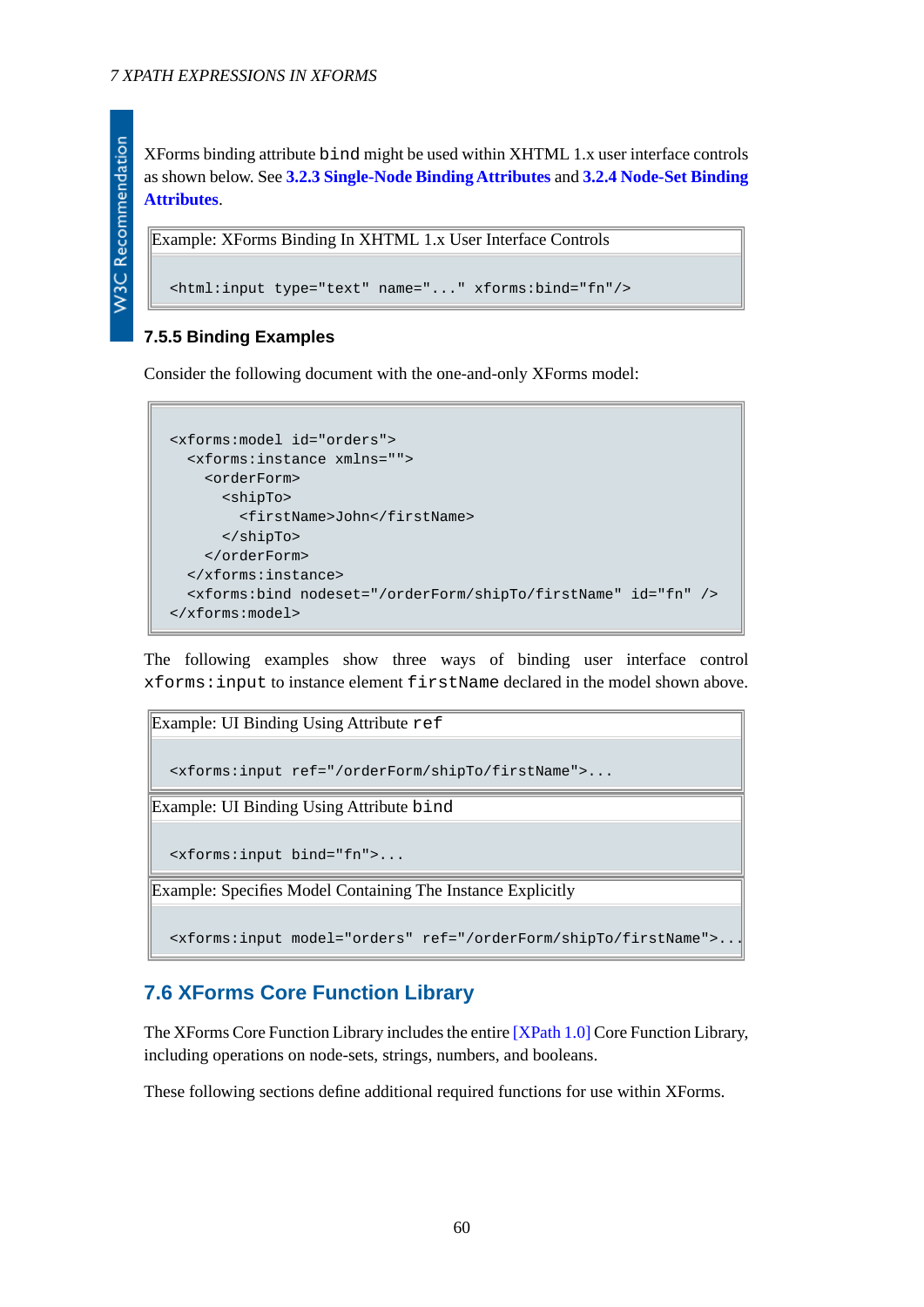# **7.7 Boolean Functions**

## **7.7.1 The boolean-from-string() Function**

### *boolean* **boolean-from-string**(*string*)

Function boolean-from-string returns true if the required parameter string is "true" or "1", or false if parameter string is "false", or "0". This is useful when referencing a Schema xsd:boolean datatype in an XPath expression. If the parameter string matches none of the above strings, according to a case-insensitive comparison, processing stops with an exception (**[4.5.4 The xforms-compute-exception Event](#page-41-0)**).

## **7.7.2 The if() Function**

### *string* **if**(*boolean*, *string*, *string*)

Function if evaluates the first parameter as boolean, returning the second parameter when true, otherwise the third parameter.

# **7.8 Number Functions**

## **7.8.1 The avg() Function**

### *number* **avg**(*node-set*)

Function avg returns the arithmetic average of the result of converting the string-values of each node in the argument node-set to a number. The sum is computed with  $\text{sum}(\cdot)$ , and divided with  $div$  by the value computed with count (). If the parameter is an empty node-set, the return value is NaN.

### **7.8.2 The min() Function**

### *number* **min**(*node-set*)

Function min returns the minimum value of the result of converting the string-values of each node in argument node-set to a number. "Minimum" is determined with the < operator. If the parameter is an empty node-set, or if any of the nodes evaluate to NaN, the return value is NaN.

### **7.8.3 The max() Function**

### *number* **max**(*node-set*)

Function max returns the maximum value of the result of converting the string-values of each node in argument node-set to a number. "Maximum" is determined with the < operator. If the parameter is an empty node-set, or if any of the nodes evaluate to NaN, the return value is NaN.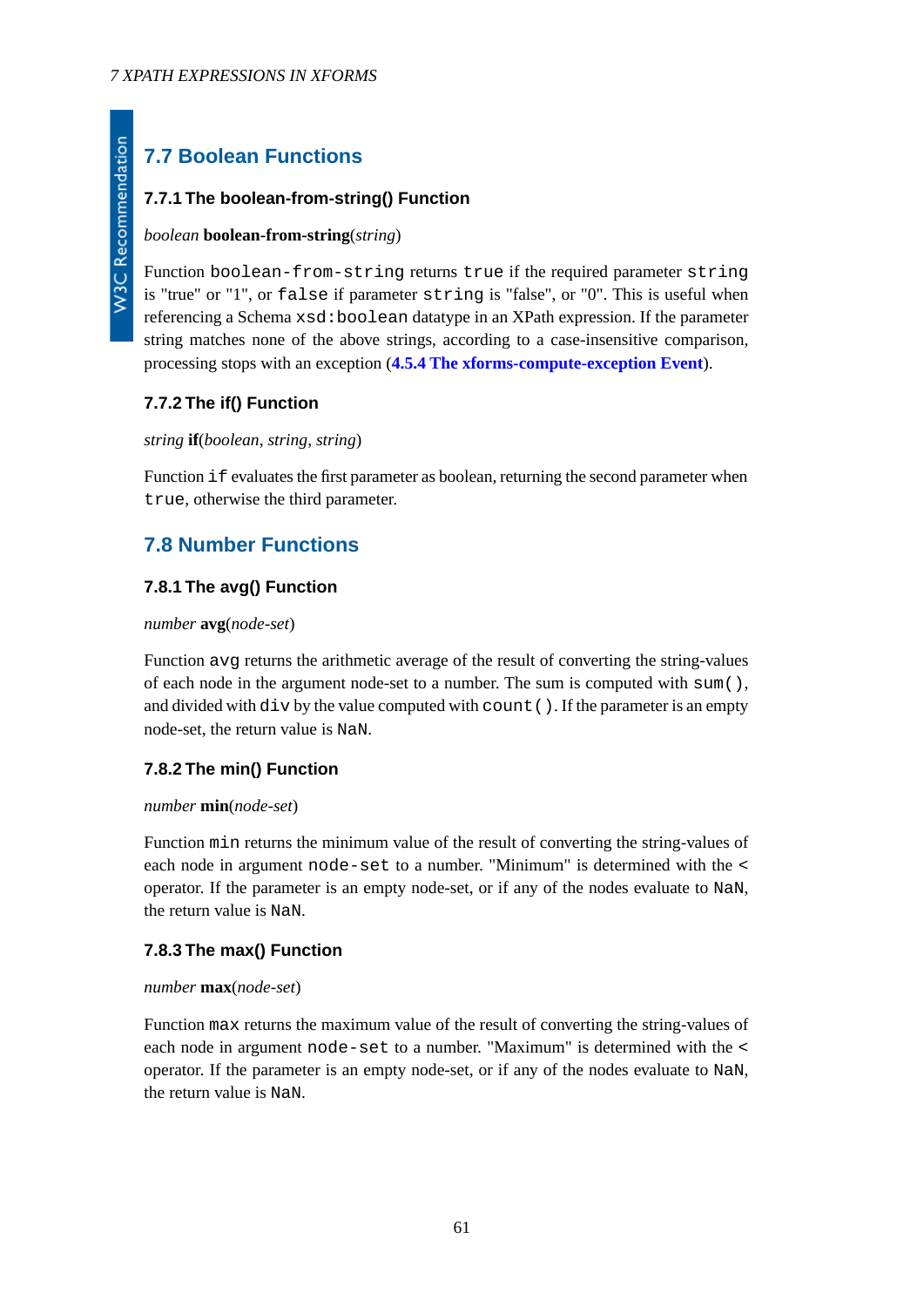## **7.8.4 The count-non-empty() Function**

#### *number* **count-non-empty**(*node-set*)

Function count-non-empty returns the number of non-empty nodes in argument node-set. A node is considered non-empty if it is convertible into a string with a greater-than zero length.

### **7.8.5 The index() Function**

### *number* **index**(*string*)

Function index takes a string argument that is the IDREF of a repeat and returns the current 1-based position of the repeat index for the identified repeat—see **[9.3.1 The](#page-89-0) [repeat Element](#page-89-0)** for details on repeat and its associated repeat index. If the specified argument does not identify a repeat, processing stops with an exception (**[4.5.4 The](#page-41-0) [xforms-compute-exception Event](#page-41-0)**).

```
Example: index
```

```
<xforms:trigger>
   <xforms:label>Add to Shopping Cart</xforms:label>
   <xforms:insert ev:event="DOMActivate" position="after"
                  nodeset="items/item" at="index('cartUI')"/>
</xforms:trigger>
```
# **7.9 String Functions**

### **7.9.1 The property() Function**

*string* **property**(*string*)

Function property returns the XForms property named by the string parameter.

The following properties are available for reading (but not modification).

version

version is defined as the string "1.0" for XForms 1.0.

conformance-level

conformance-level strings are defined in **[12 Conformance](#page-116-0)**.

Example: property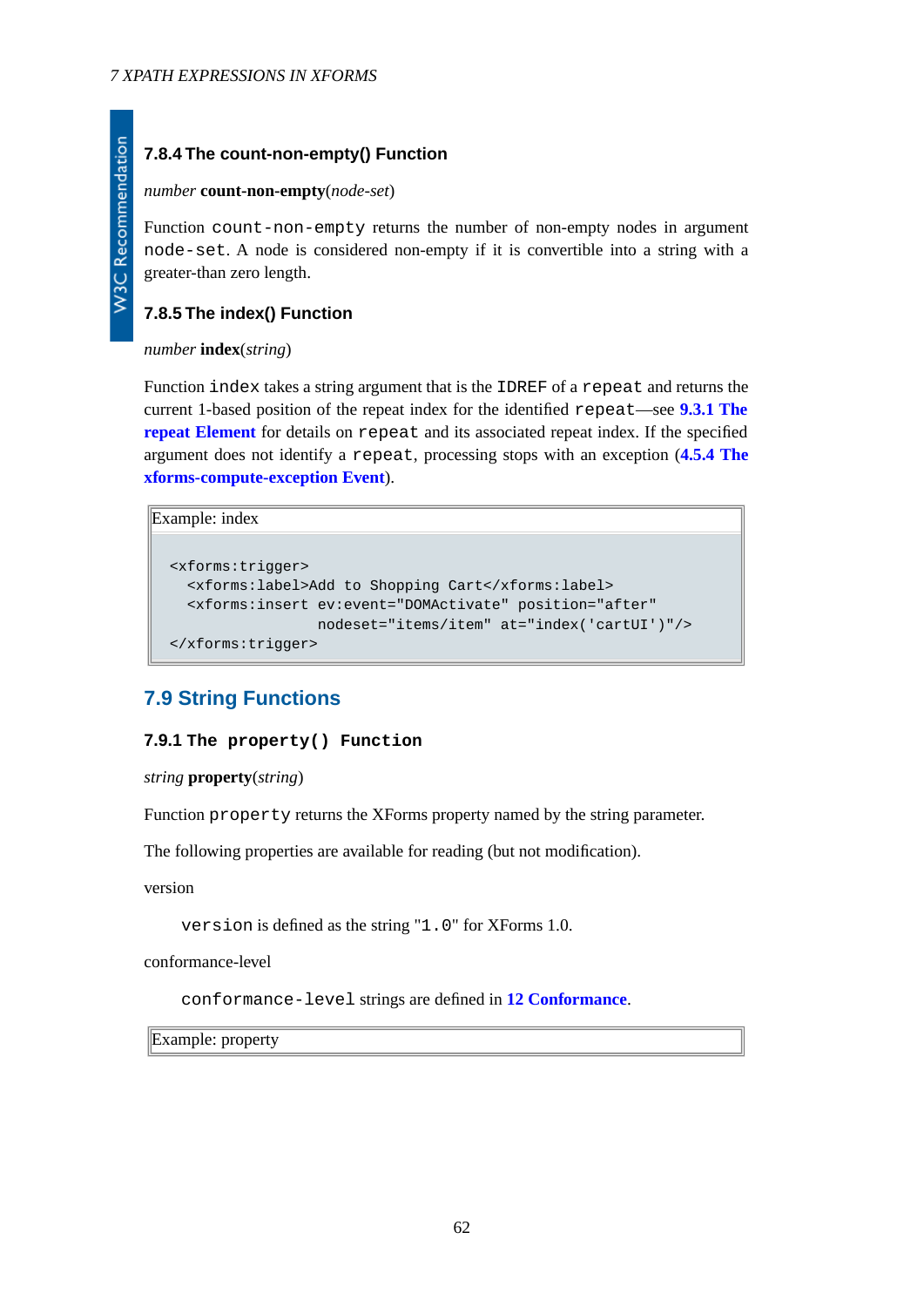```
<xforms:instance>
 ...
   <xforms:bind nodeset="message"
               calculate="concat( 'created with XForms ', property('version'))"/> ...
</xforms:instance>
```
# **7.10 Date and Time Functions**

#### **Note:**

The following XML Schema datatypes do not have specific functions for manipulation within XForms expressions: xsd:time, xsd:gYearMonth, xsd:gYear, xsd:gMonthDay, xsd:gDay, xsd:gMonth. Extension functions (**[7.12 Extension](#page-64-0) [Functions](#page-64-0)**) may be used to perform needed operations on these datatypes.

### **7.10.1 The now() Function**

#### *string* **now**()

The now function returns the current system date and time as a string value in the canonical XML Schema xsd:dateTime format. If time zone information is available, it is included (normalized to UTC). If no time zone information is available, an implementation default is used.

#### **Note:**

Attaching a calculation of "now()" to an instance data node would not result in a stream of continuous recalculations of the XForms Model.

### **7.10.2 The days-from-date() Function**

#### *number* **days-from-date**(*string*)

This function returns a whole number of days, according to the following rules:

If the string parameter represents a legal lexical  $xsd:date$  or  $xsd:date$  at  $etum$ value is equal to the number of days difference between the specified date and 1970- 01-01. Hour, minute, and second components are ignored. Any other input parameter causes a return value of NaN.

Examples:

```
days-from-date("2002-01-01") returns 11688
days-from-date("1969-12-31") returns -1
```
#### **7.10.3 The seconds-from-dateTime() Function**

```
number seconds-from-dateTime(string)
```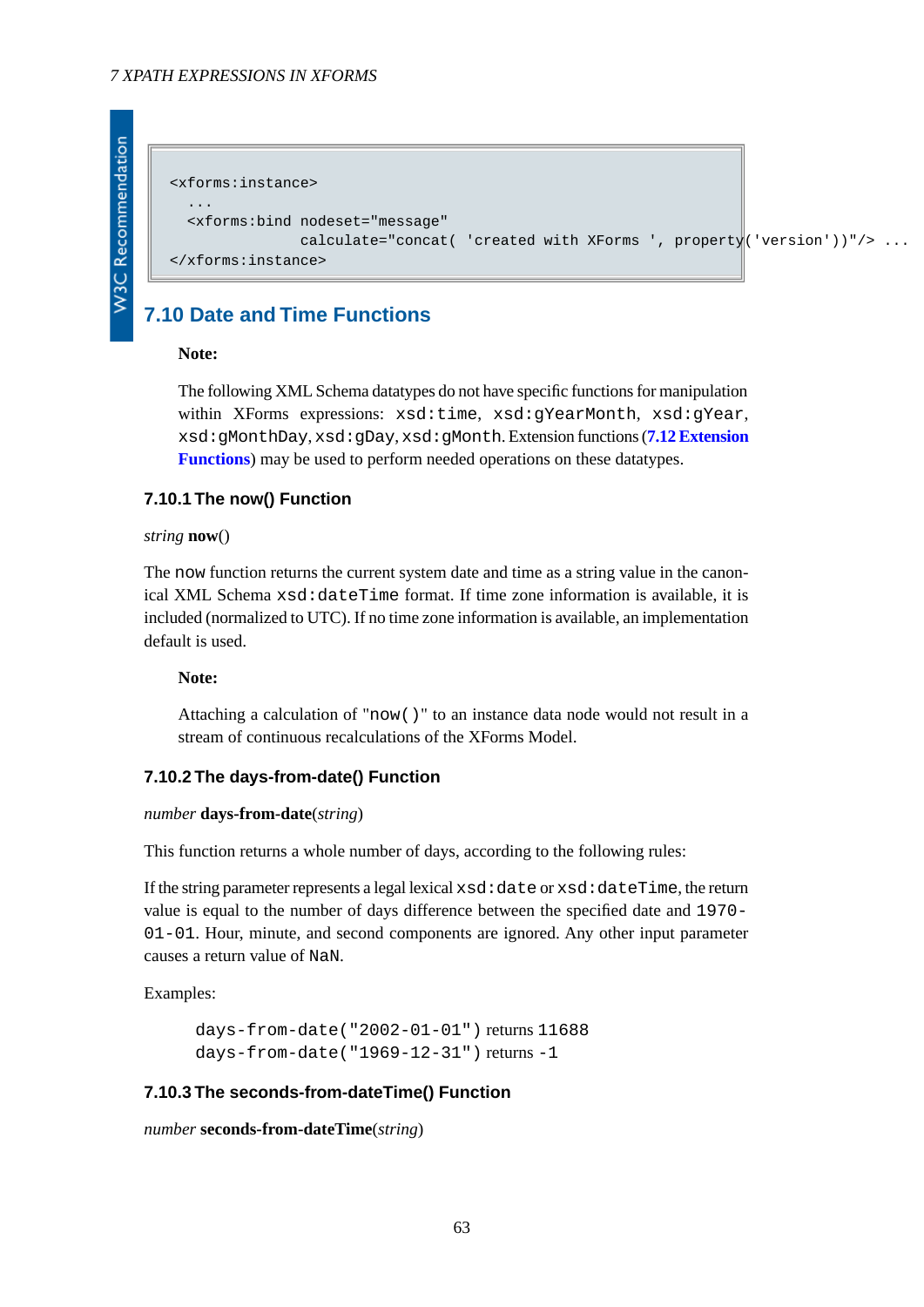This function returns a possibly fractional number of seconds, according to the following rules:

If the string parameter represents a legal lexical xsd:dateTime, the return value is equal to the number of seconds difference between the specified dateTime and 1970- 01-01T00:00:00Z. If no time zone is specified, an implementation default is used. Any other input string parameter causes a return value of NaN.

# **7.10.4 The seconds() Function**

### *number* **seconds**(*string*)

This function returns a possibly fractional number of seconds, according to the following rules:

If the string parameter represents a legal lexical xsd:duration, the return value is equal to the number specified in the seconds component plus 60 \* the number specified in the minutes component, plus  $60 * 60 *$  the number specified in the hours component, plus  $60 * 60 * 24 *$  the number specified in the days component. The sign of the result will match the sign of the duration. If no time zone is specified, an implementation default is used. Year and month components, if present, are ignored. Any other input parameter causes a return value of NaN.

Examples:

```
seconds("P1Y2M") returns 0
seconds("P3DT10H30M1.5S") returns 297001.5
seconds("3") returns NaN
```
### **Note:**

Even though this function is defined based on a lexical  $xsd: duration, it is intended$ for use only with derived-from-xsd:duration datatypes, specifically xforms:dayTimeDuration.

### **7.10.5 The months() Function**

### *number* **months**(*string*)

This function returns a whole number of months, according to the following rules:

If the string parameter represents a legal lexical xsd:duration, the return value is equal to the number specified in the months component plus 12 \* the number specified in the years component. The sign of the result will match the sign of the duration. Day, hour, minute, and second components, if present, are ignored. Any other input parameter causes a return value of NaN.

Examples: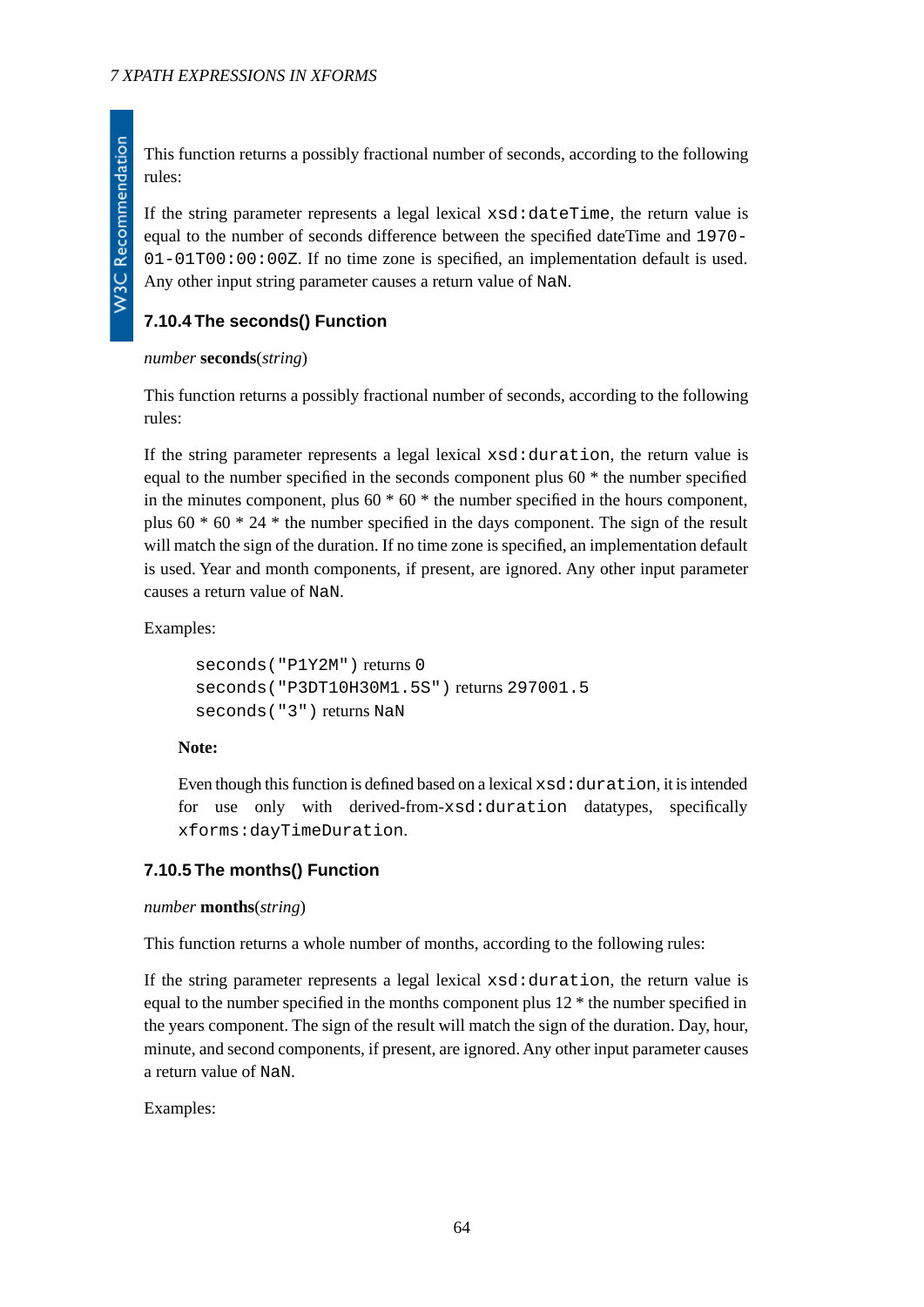```
months("P1Y2M") returns 14
months("-P19M") returns -19
```
#### **Note:**

Even though this function is defined based on a lexical xsd:duration, it is intended for use only with derived-from-xsd:duration datatypes, specifically xforms:yearMonthDuration.

## **7.11 Node-set Functions**

### **7.11.1 The instance() Function**

#### *node-set* **instance**(*string*)

An XForms Model can contain more that one instance. This function allows access to instance data, within the same XForms Model, but outside the instance data containing the context node.

The argument is converted to a string as if by a call to the string function. This string is treated as an IDREF, which is matched against instance elements in the containing document. If a match is located, and the matching instance data is associated with the same XForms Model as the current context node, this function returns a node-set containing just the root element node (also called the document element node) of the referenced instance data. In all other cases, an empty node-set is returned.

Example:

For instance data corresponding to this XML:

```
<xforms:instance xmlns="" id="orderform">
   <orderForm>
     <shipTo>
       <firstName>John</firstName>
     </shipTo>
   </orderForm>
</xforms:instance>
```
<span id="page-64-0"></span>The following expression selects the firstName node. Note that the instance function returns an element node, effectively replacing the leftmost location step from the path:

```
ref="instance('orderform')/shipTo/firstName"
```
# **7.12 Extension Functions**

XForms documents may use additional XPath extension functions beyond those described here. A number of useful community extensions are defined at [\[EXSLT\]](#page-122-1). The names of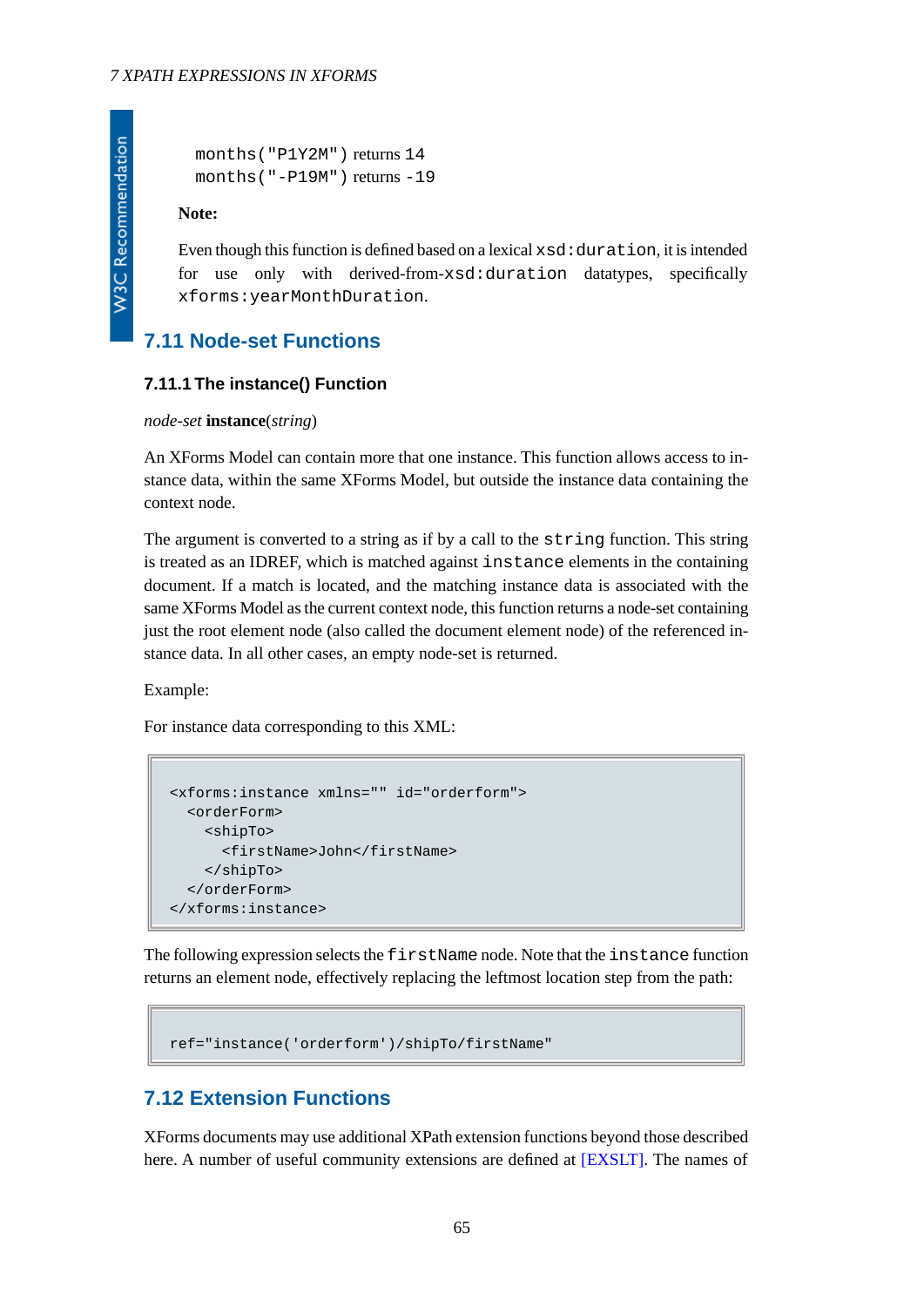any such extension functions must be declared in attribute functions on element model. Such declarations are used by the XForms Processor to check against available extension functions. XForms Processors perform this check at the time the document is loaded, and stop processing by signaling an exception (**[4.5.4 The xforms-compute-excep](#page-41-0)[tion Event](#page-41-0)**) if the XForms document declares an extension function for which the processor does not have an implementation.

### **Note:**

Explicitly declaring extension functions enables XForms Processors to detect the use of unimplemented extension functions at document load-time, rather than throwing a fatal error during user interaction. Failure by authors to declare extension functions will result in an XForms Processor potentially halting processing during user interaction with a fatal error.

# **8 Form Controls**

## **8.1 The XForms Form Controls Module**

[Form controls](#page-119-8) are declared using markup elements, and their behavior refined via markup attributes.

| <b>Element</b> | <b>Attributes</b>                                            | <b>Minimal Content Model</b> |
|----------------|--------------------------------------------------------------|------------------------------|
| input          | Common, UI Common, Single Node Bind- abel, (UI Common)*      |                              |
|                | ing, inputmode (xsd:string), incremental                     |                              |
|                | (xsd:boolean)                                                |                              |
| <b>secret</b>  | Common, UI Common, Single Node Bind- abel, (UI Common)*      |                              |
|                | ing, inputmode (xsd:string), incremental                     |                              |
|                | (xsd:boolean)                                                |                              |
| textarea       | Common, UI Common, Single Node Bind- abel, (UI Common)*      |                              |
|                | ing, inputmode (xsd:string), incremental                     |                              |
|                | (xsd:boolean)                                                |                              |
| output         | Common, Single Node Binding (optional),                      | label?                       |
|                | appearance ("full" "compact" "minim-                         |                              |
|                | al" xforms:QNameButNotNCNAME), value                         |                              |
|                | (XPathExpression)                                            |                              |
| upload         | Common, UI Common, Single Node Bind- abel, filename?, media- |                              |
|                | ing, mediatype (xsd:string), incremental                     | type?, (UI Common)*          |
|                | (xsd:boolean)                                                |                              |
| range          | Common, UI Common, Single Node Bind- abel, (UI Common)*      |                              |
|                | ing, start (xsd:string), end (xsd:string), step              |                              |
|                | (xsd:string), incremental (xsd:boolean)                      |                              |
| trigger        | Common, UI Common, Single Node Bindinglabel, (UI Common)*    |                              |
|                | (optional)                                                   |                              |
| submit         | Common, UI Common, Single Node Bindinglabel, (UI Common)*    |                              |
|                | (optional), submission (xsd:IDREF)                           |                              |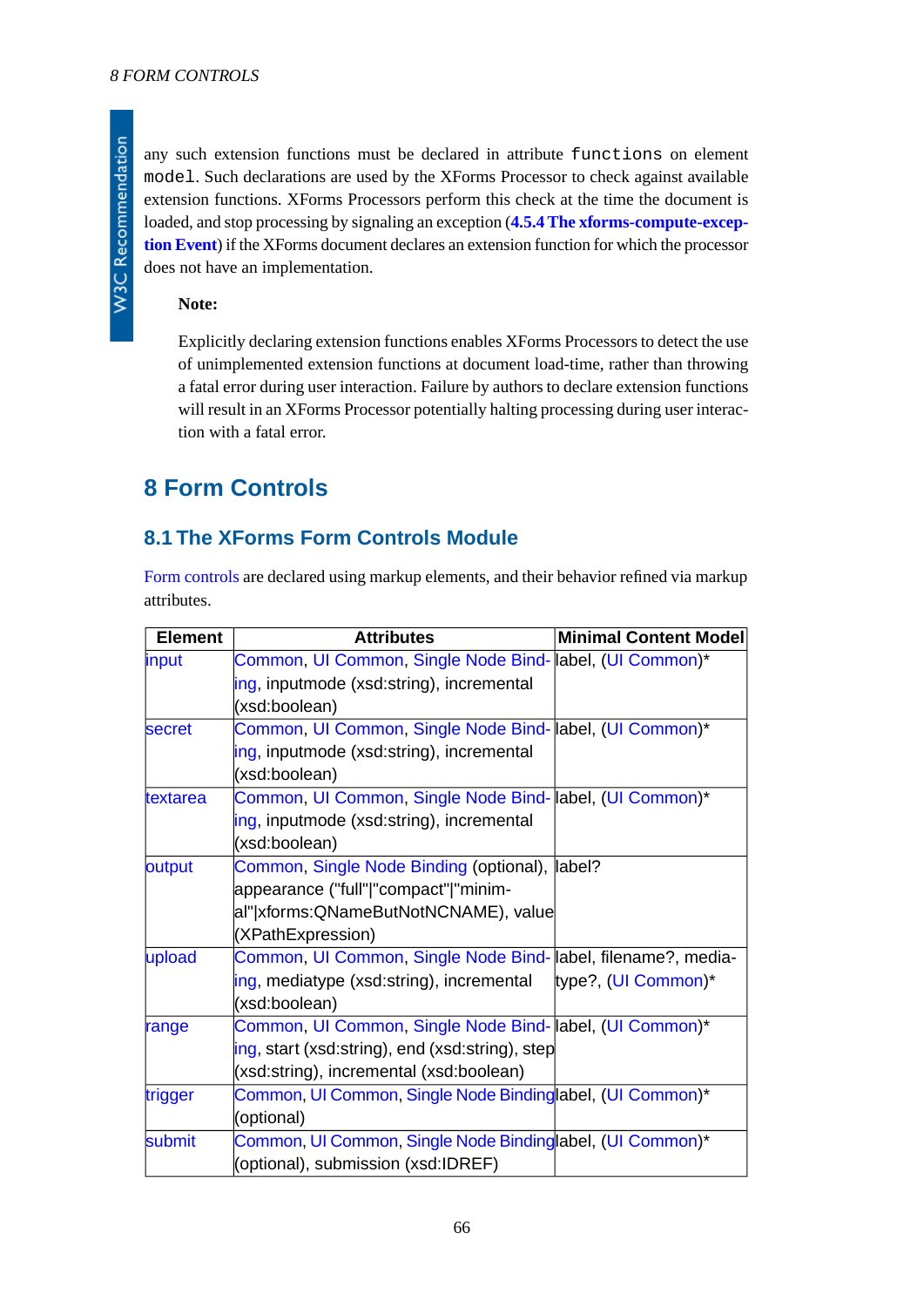W3C Recommendation

| select         | Common, UI Common, Single Node Bind- abel, (List UI Common)+, |                           |
|----------------|---------------------------------------------------------------|---------------------------|
|                | ing, selection ("open"   "closed"), increment- (UI Common)*   |                           |
|                | al (xsd:boolean)                                              |                           |
| select1        | Common, UI Common, Single Node Bind- abel, (List UI Common)+, |                           |
|                | ing, selection ("open"   "closed"), increment- (UI Common)*   |                           |
|                | al (xsd:boolean)                                              |                           |
| <b>choices</b> | Common                                                        | label?, (List UI Common)+ |
| litem          | Common                                                        | label, value, (UI Com-    |
|                |                                                               | $\mathsf{mon})^*$         |
| filename       | Common, Single Node Binding                                   | <b>EMPTY</b>              |
| mediatype      | <b>Common, Single Node Binding</b>                            | <b>EMPTY</b>              |
| value          | Common, Single Node Binding (optional)                        | (PCDATA)ANY)*             |
| label          | Common, Single Node Binding (optional), (PCDATA)(UI Inline))* |                           |
|                | Linking                                                       |                           |
| help           | Common, Single Node Binding (optional), (PCDATA)(UI Inline))* |                           |
|                | Linking                                                       |                           |
| hint           | Common, Single Node Binding (optional), (PCDATA)(UI Inline))* |                           |
|                | Linking                                                       |                           |
| alert          | Common, Single Node Binding (optional), (PCDATA)(UI Inline))* |                           |
|                | Linking                                                       |                           |
|                |                                                               |                           |

See also: **[9.3.3 The itemset Element](#page-92-0)**.

#### **Note:**

Unless bound to form controls, instance data nodes are not presented to the user; consequently, there is no need for a form control corresponding to HTML input type="hidden".

<span id="page-66-0"></span>The following attributes are common to many user-interface related XForms elements, here called the UI Common attribute group.

| Element | <b>Attributes</b>                                                      |
|---------|------------------------------------------------------------------------|
|         | (various) appearance ("full" "compact" "minimal" QName-but-not-NCName) |

appearance

Optional attribute to define an appearance hint.

### **Note:**

A host language is expected to add attributes such as xml:lang as well as an attribute, named class, that holds a list of strings that can be matched by CSS class selectors.

Further, a host language must provide a way to indicate overall navigation order among form controls and other elements included in the host language, as well as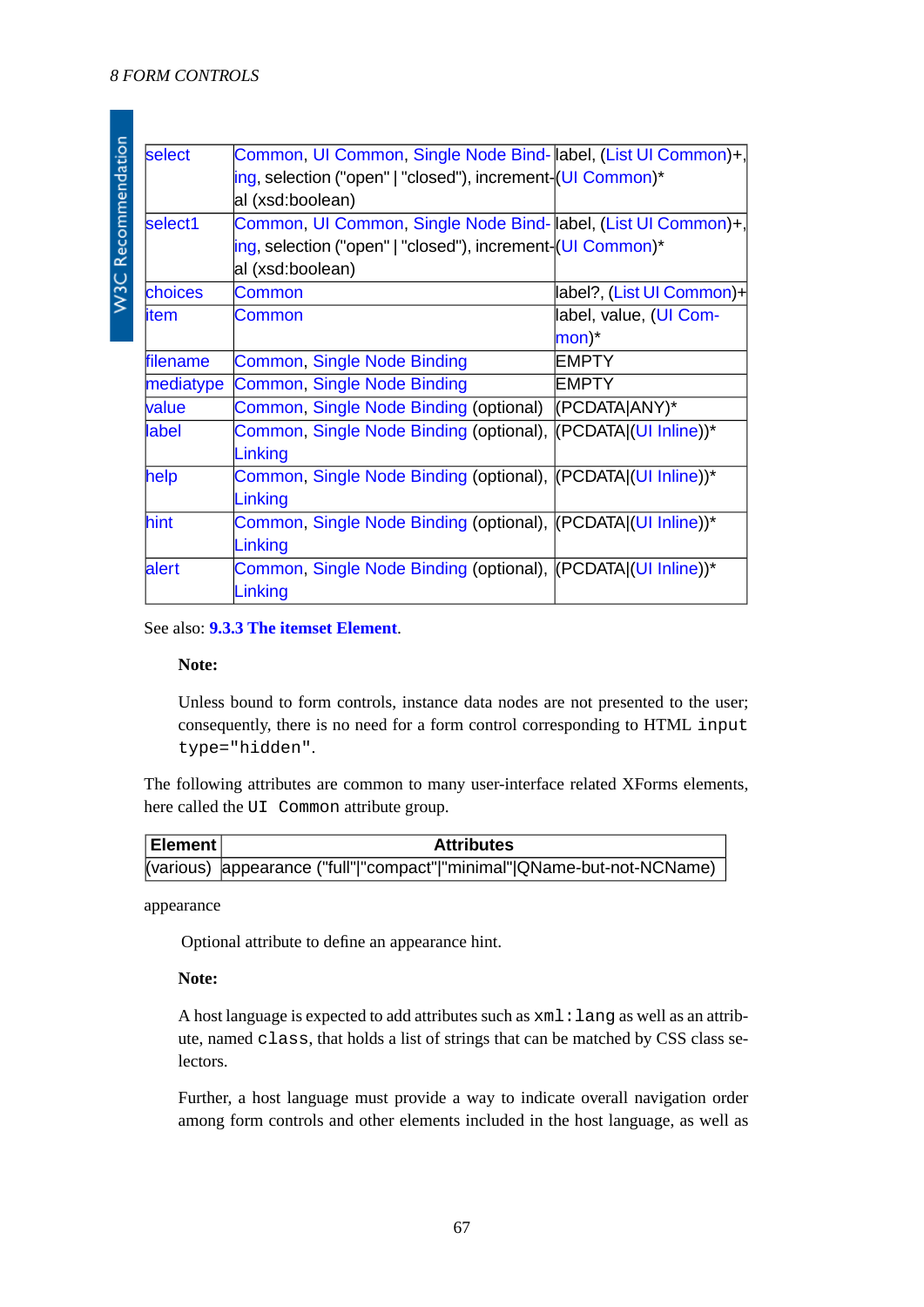keyboard or direct access navigation to specific elements. One such proposal is to uses a pair of attributes named navindex and accesskey, defined as follows:

#### navindex

Optional attribute is a non-negative integer in the range of 0-32767 used to define the navigation sequence. This gives the author control over the sequence in which [form control](#page-119-8)s are traversed. The default navigation order is specified in the chapter **[4 Processing Model](#page-25-0)**.

#### accesskey

Optional attribute defines a shortcut for moving the input focus directly to a particular [form control](#page-119-8). The value of this is a single character which when pressed together with a platform specific modifier key (e.g., the *alt* key) results in the focus being set to this [form control](#page-119-8).

The user agent must provide a means of identifying the accesskeys that can be used in a presentation. This may be accomplished in different ways by different implementations, for example through direct interaction with the application or via the user's guide. The accesskey requested by the author might not be made available by the player (for example it may not exist on the device used, or it may be used by the player itself). Therefore the user agent should make the specified key available, but may map the accesskey to a different interaction behavior.

<span id="page-67-1"></span><span id="page-67-0"></span>Additionally, this module defines the following content sets:

<span id="page-67-2"></span>

| <b>Content Set</b>    | <b>Minimal Content Model</b>                                  |  |
|-----------------------|---------------------------------------------------------------|--|
| UI Common             | $\vert$ (help $\vert$ hint $\vert$ alert $\vert$ Action)*     |  |
| <b>List UI Common</b> | $ $ (choices $ $ item $ $ itemset $ $ +                       |  |
| <b>Form Controls</b>  | (input secret textarea output upload range trigger submit se- |  |
|                       | lect select1)*                                                |  |
| UI Inline             | (output)*                                                     |  |

As shown above, the XML Events module adds the Actions content set into the UI Common content set. A host language should add inline markup to the Inline content set. When the XForms Extension module is present, it too should be included in the UI Common content set.

#### **8.1.1 Implementation Requirements Common to All Form Controls**

XForms user interface controls are bound to the underlying instance data using [binding](#page-118-3) attributes as defined in the chapter **[6 Model Item Properties](#page-46-0)**.

Form controls enable accessibility by taking a uniform approach to such features as labels, help text, navigation, and keyboard shortcuts. Internationalization issues are addressed by following the same design principles as in XHTML. All form controls are suitable for styling as aural or visual media.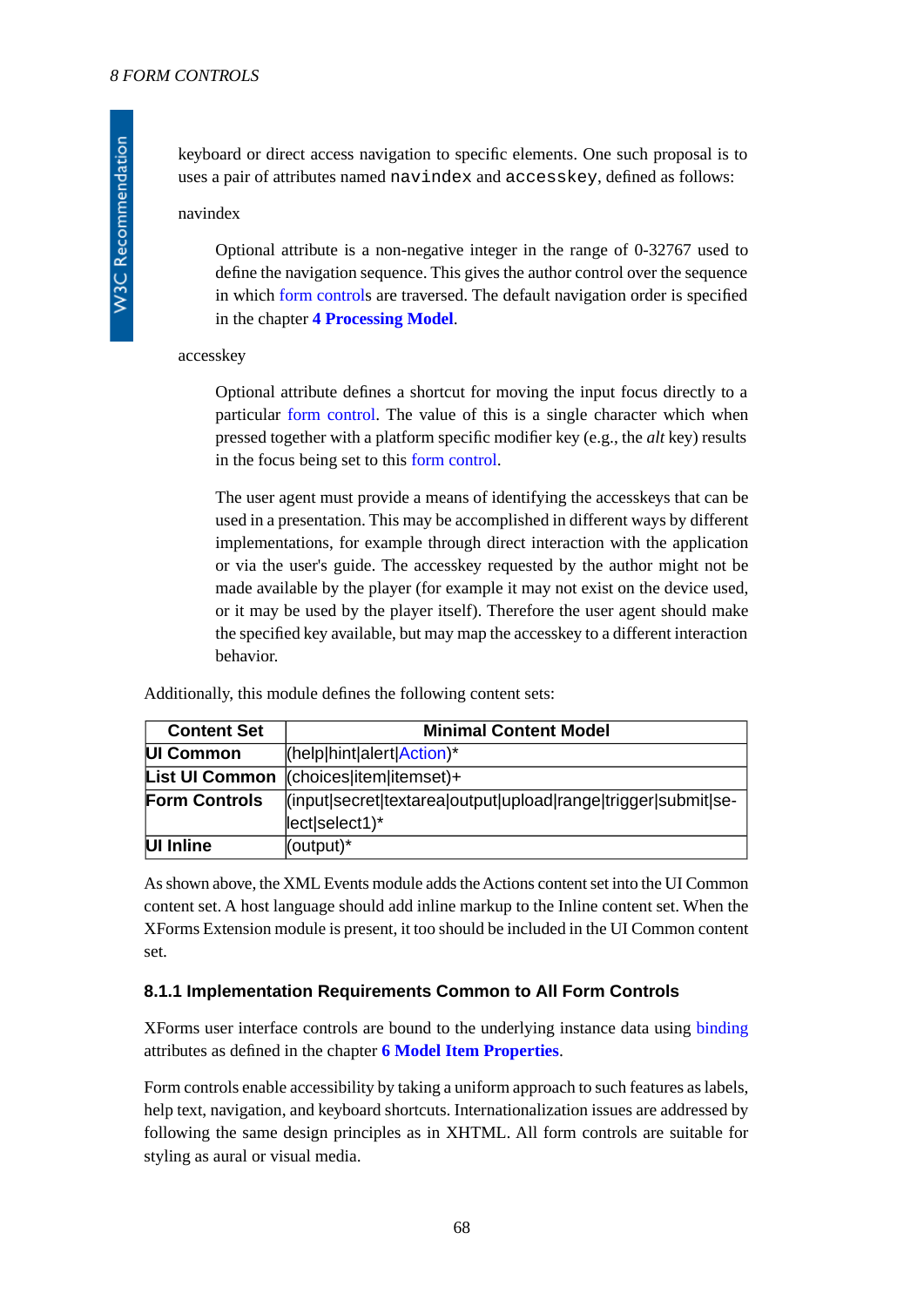Form controls encapsulate high-level semantics without sacrificing the ability to deliver real implementations. For instance, the form control select enables the user to *select items from a set*. These form controls distinguish the functional aspects of the underlying control from the presentational and behavioral aspects. This separation enables the expression of the intent underlying a particular form control—see [\[AUI97\]](#page-121-3) for a definition of such high-level user interaction primitives.

Form controls when rendered display the underlying data values to which they are bound. While the data presented to the user through a form control must directly correspond to the bound instance data, the display representation is not required to match the lexical value. For example, user agents should apply appropriate conventions to the display of dates, times, durations and numeric values including separator characters.

All form controls must meet the following implementation requirements:

- Form controls that write simpleContent to instance data must do so exactly as defined by the XForms Action **[10.1.9 The setvalue Element](#page-105-0)**
- All form controls that read simpleContent instance data must do so as follows:

Element nodes: if text child nodes are present, returns the string-value of the first text child node. Otherwise, returns "" (the empty string)

Attribute nodes: returns the string-value of the node.

Text nodes: returns the string-value of the node.

Namespace, processing instruction, comment, and the XPath root node: behavior is undefined.

- Form controls must distinguish rendering between valid and invalid states. Control of this behavior should be made available to stylesheets.
- Form controls must indicate when the bound instance data contains a value the form control is not capable of rendering. Control of this behavior should be made available to stylesheets.
- Form controls must render upon request an explanation of the current state of a form control, including validity and associated model item properties. Control of this behavior should be made available to stylesheets.
- Form controls must provide a default explanation for the above when no user-specified explanation is available.

Sections in this chapter define the various form controls by specifying the following: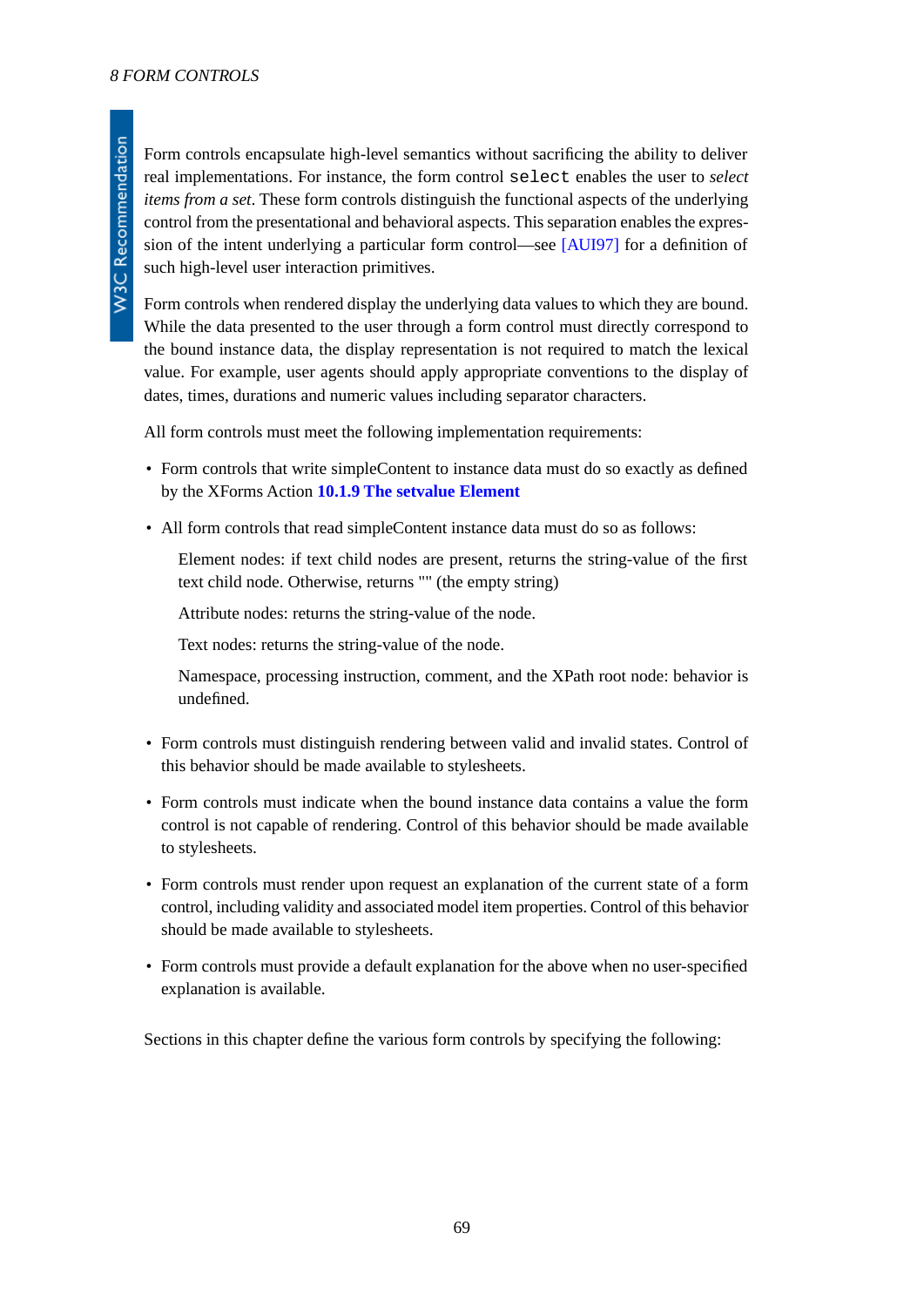W3C Recommendation

Description Common Attributes Special Attributes Examples Data Binding Restrictions Implementation Requirements

### <span id="page-69-0"></span>**8.1.2 The input Element**

Description: This form control enables free-form data entry.

Common Attributes: [Common](#page-17-1), [UI Common](#page-66-0), [Single Node UI Binding](#page-17-0)

Special Attributes:

inputmode

This form control accepts an input mode hint. **[E Input Modes](#page-127-0)**.

#### incremental

when true, this form control will generate additional xforms-value-changed events. The default value for this attribute is false.

Example:

```
<input ref="order/shipTo/street" class="streetAddress">
   <label>Street</label>
   <hint>Please enter the number and street name</hint>
</input>
```
In the above, the class attribute can be used by a style sheet to specify the display size of the form control. Note that the constraints on how much text can be input are obtained from the underlying XForms Model definition and not from these display properties.

A graphical browser might render the above example as follows:

Street<sup>[</sup>

Data Binding Restrictions: Binds to any simpleContent (except xsd:base64Binary, xsd:hexBinary or any datatype derived from these).

Implementation Requirements: Must allow entry of a lexical value for the bound datatype. Implementations should provide a convenient means for entry of datatypes and take into account localization and internationalization issues such as representation of numbers. For example, an input bound to an instance data node of type  $xsd:date$  might provide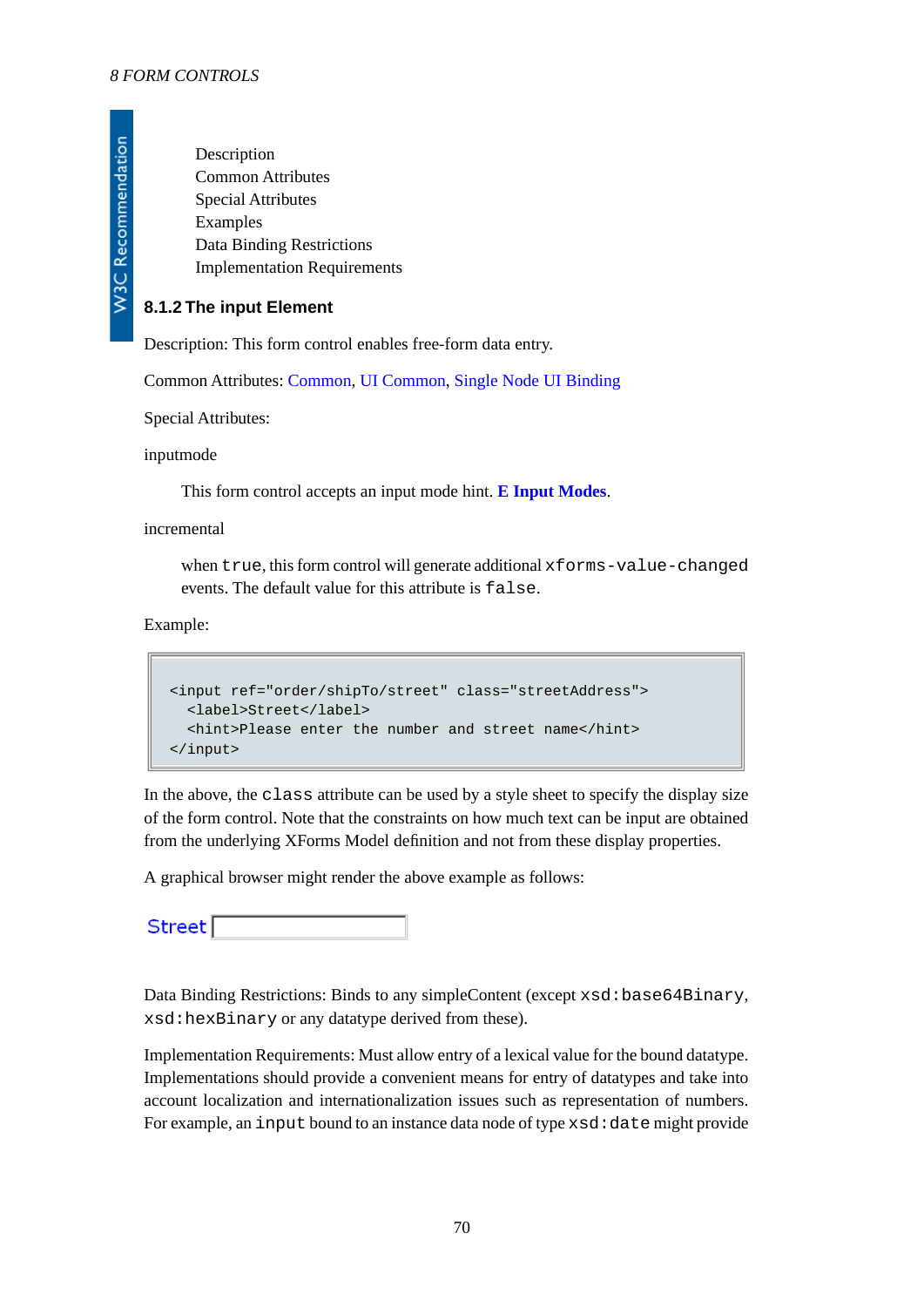**W3C Recommendation** 

a calendar control to enter dates; similarly, an input control bound to of type boolean might be rendered as a checkbox.

```
<input ref="order/shipDate">
   <label>Ship By</label>
   <hint>Please specify the ship date for this order.</hint>
</input>
```
A graphical browser might render the above example as follows:



The user can type a date into the text edit box, or press the button to open a calendar:

**Ship By** Tuesday, April 09, 2002  $\ddotmark$ **April, 2002** Sun Mon Tue Wed Thu Fri Sat  $\overline{2}$ 3 5 31  $\mathbf{1}$ 4 6 7 छ 9  $10$  $12$ 13  $11$ 15 14 16  $17$ 18 19 20 22 26 21 23 25 24 27 28 29 30  $\mathbb{1}$ 2 з 4 5 7 8 9 6  $10$  $11$ 

#### <span id="page-70-0"></span>**8.1.3 The secret Element**

Description: This form control is used to provide the user with the ability to supply information to the system in a manner that makes it difficult for someone, other than the user, who may be observing the process to discern the value that is being supplied. A common use is for password entry.

Common Attributes: [Common](#page-17-1), [UI Common](#page-66-0), [Single Node Binding](#page-17-0)

Special Attributes:

inputmode

This form control accepts an input mode hint. **[E Input Modes](#page-127-0)**.

incremental

when true, this form control will generate additional xforms-value-changed events. The default value for this attribute is false.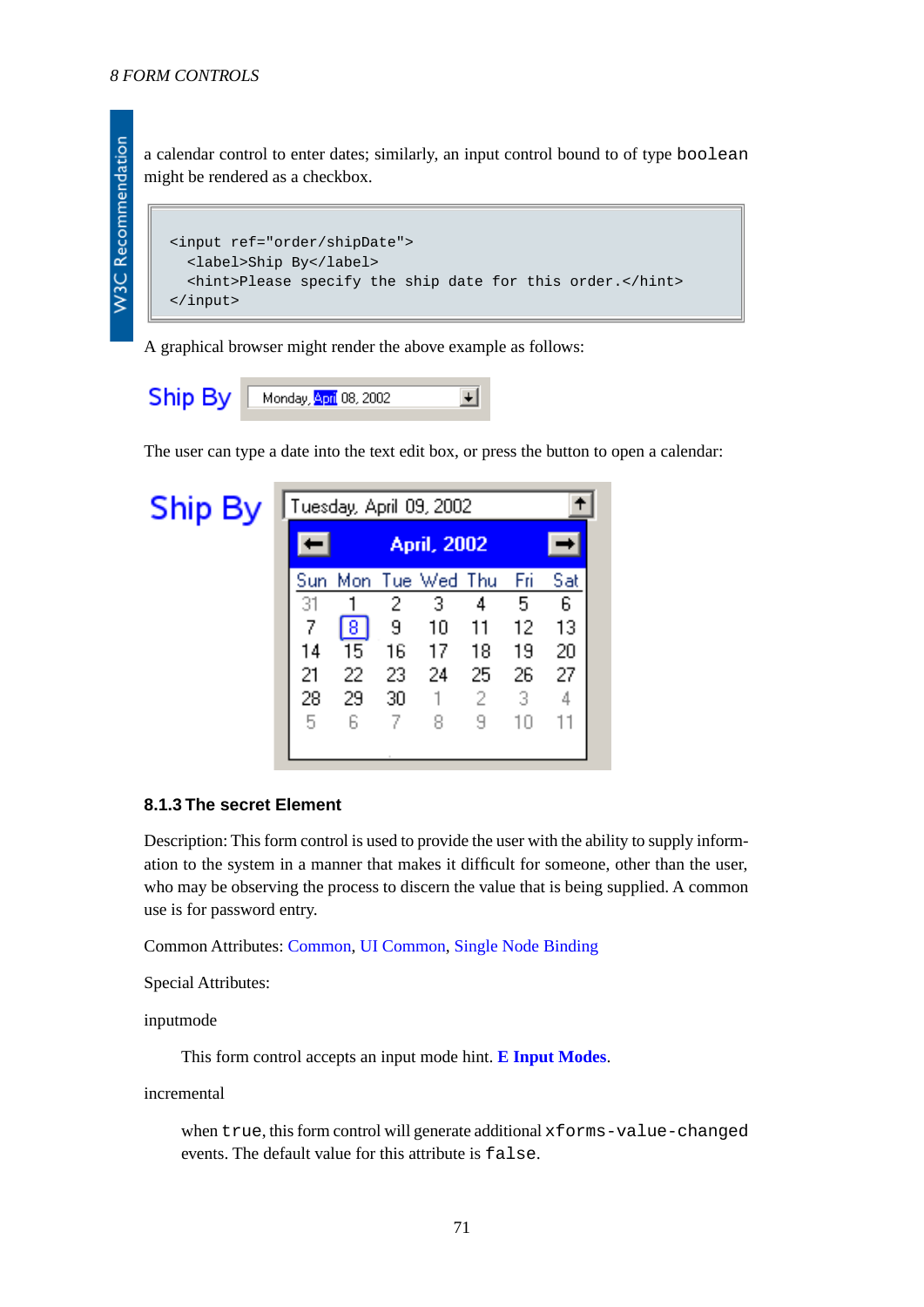### Example:

W3C Recommendation

#### Example: Password Entry

```
<secret ref="/login/password">
   <label>Password</label>
   <hint>The password you enter will not be displayed.</hint>
</secret>
```
A graphical browser might render this form control as follows:

```
Password
          The password you enter will not be displayed.
```
Data Binding Restrictions: Identical to input.

Implementation Requirements: Implementations, including accessibility aids, must obscure the value being entered into this form control. One possible approach would be to render a "\*" or similar character instead of the actual characters entered. Note that this provides only a casual level of security; truly sensitive information will require additional security measures outside the scope of XForms.

### <span id="page-71-0"></span>**8.1.4 The textarea Element**

Description: This form control enables free-form data entry and is intended for use in entering multiline content, e.g., the body of an email message.

Common Attributes: [Common](#page-17-1), [UI Common](#page-66-0), [Single Node Binding](#page-17-0)

Special Attributes:

inputmode

This form control accepts an input mode hint. **[E Input Modes](#page-127-0)**.

incremental

when true, this form control will generate additional xforms-value-changed events. The default value for this attribute is false.

Example:

Example: Email Message Body

```
<textarea ref="message/body" class="messageBody">
   <label>Message Body</label>
   <hint>Enter the text of your message here</hint>
</textarea>
```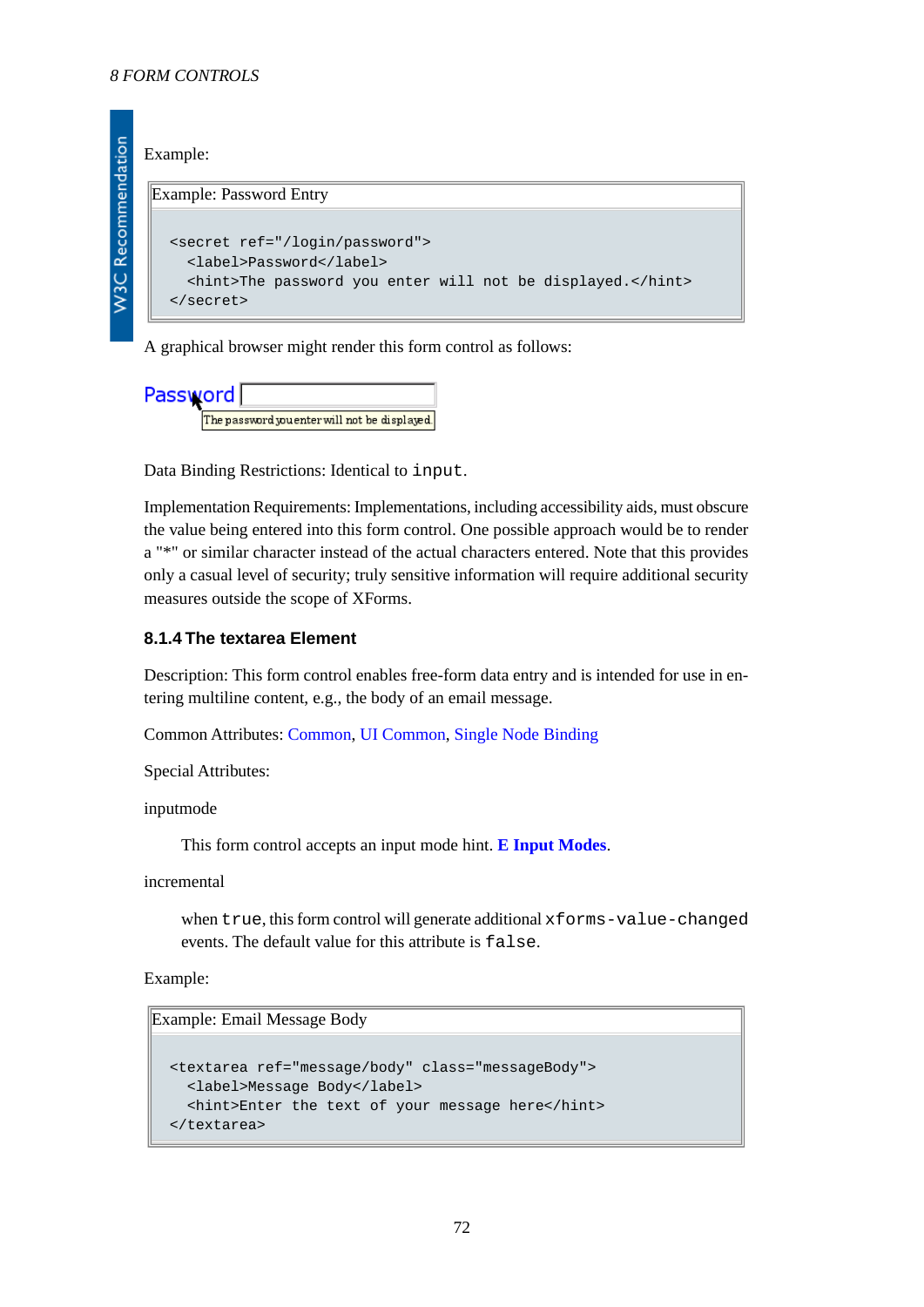In the above, the class attribute can be used by a style sheet to specify the display size of the form control. Note that the constraints on how much text can be input are obtained from the underlying XForms Model definition and not from these display properties.

A graphical browser might render the above example as follows:

**Message Body:** 

Data Binding Restrictions: Binds to  $xsd:string$  or any derived simpleContent.

Implementation Requirements: Must allow entry of a lexical value for the bound datatype, including multiple lines of text.

# **8.1.5 The output Element**

Description: This form control renders a value from the instance data, but provides no means for entering or changing data. It is used to display values from the instance, and is treated as display:inline for purposes of layout. Element output can be used to display the value at a particular location in the instance by using a binding expression; it can also be used to display the result of evaluating an XPath expression by specifying the XPath expression to be evaluated via attribute value instead of ref. Note that attributes ref and value on element output are mutually exclusive.

Common Attributes: [Common](#page-17-0), [Single Node Binding](#page-17-1) (optional)

Special Attributes:

appearance

This form control does not use the UI Common attribute group, but nevertheless still contains an appearance attribute, as defined above.

value

An XPath expression to be evaluated. The result of the evaluation is rendered by the form control. If binding attributes are present to select a node, this attribute has no effect. The XPath expression is re-evaluated whenever there is a change in any node that the expression refers to.

#### Example:

Example: Explanatory Message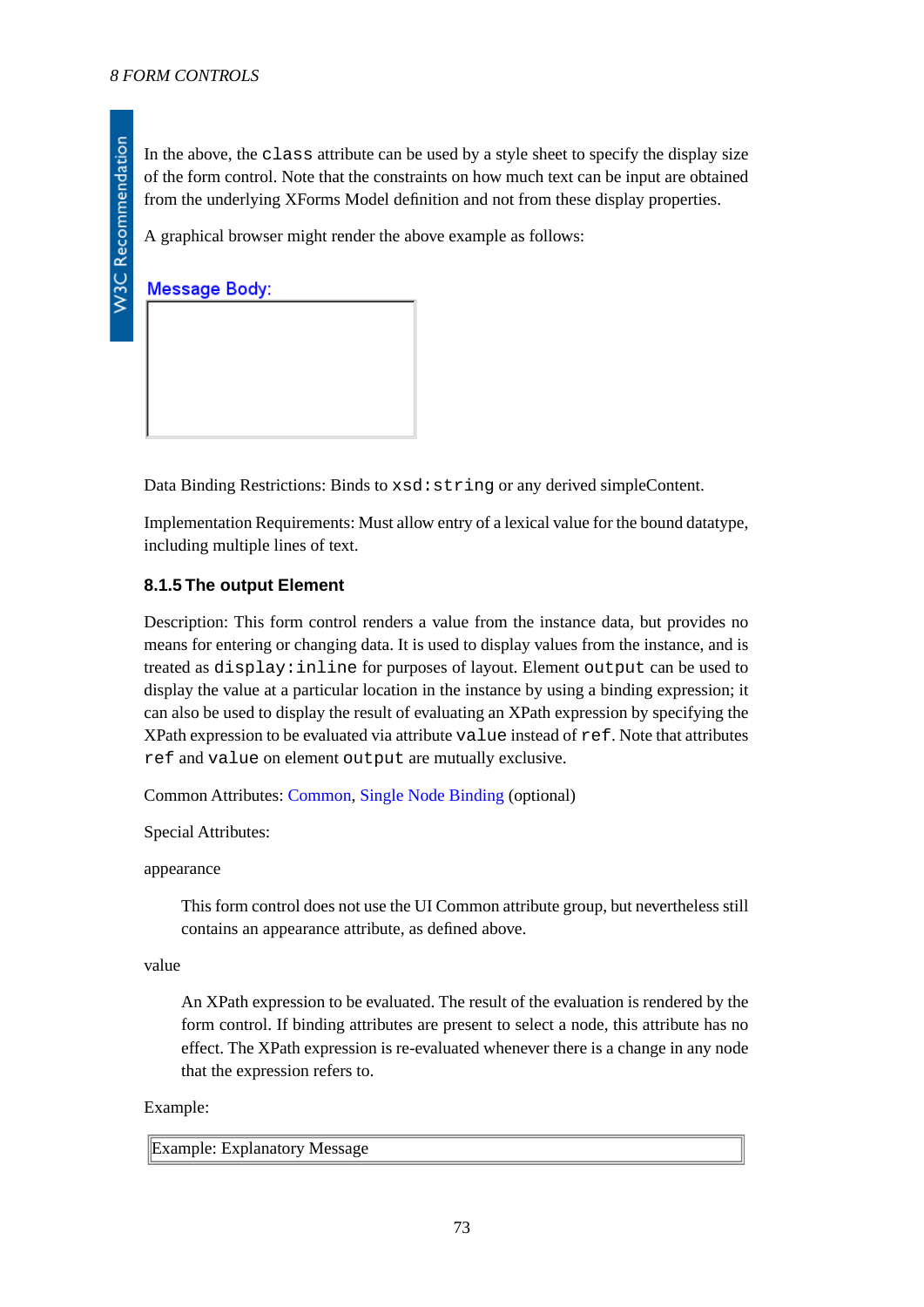```
I charged you -
<output ref="order/totalPrice"/>
- and here is why:
```
A graphical browser might render an output form control as follows:

# I charged you 100.0 - and here is why:

- Hidden Shipping charges
- Evnirad discounts

Data Binding Restrictions: Binds to any simpleContent.

Implementation Requirements: Must allow display of a lexical value for the bound datatype. Implementations should provide a convenient means for display of datatypes and take into account localization and internationalization issues such as representation of numbers.

# **8.1.6 The upload Element**

Description: This form control enables the common feature found on Web sites to upload a file from the local file system, as well as accepting input from various devices including microphones, pens, and digital cameras.

Common Attributes: [Common](#page-17-0), [UI Common](#page-66-0), [Single Node Binding](#page-17-1)

Special Attributes:

mediatype

Space-separated list of suggested media types, used by the XForms Processor to determine the possible sources of data to upload.

incremental

When true, this form control will generate additional xforms-value-changed events. The default for this form control is false.

Example:

Example: Uploading An Image

```
<upload ref="mail/attachment" mediatype="image/*">
   <label>Select image:</label>
   <filename ref="@filename" />
   <mediatype ref="@mediatype" />
</upload>
```
A graphical browser might render this form control as follows: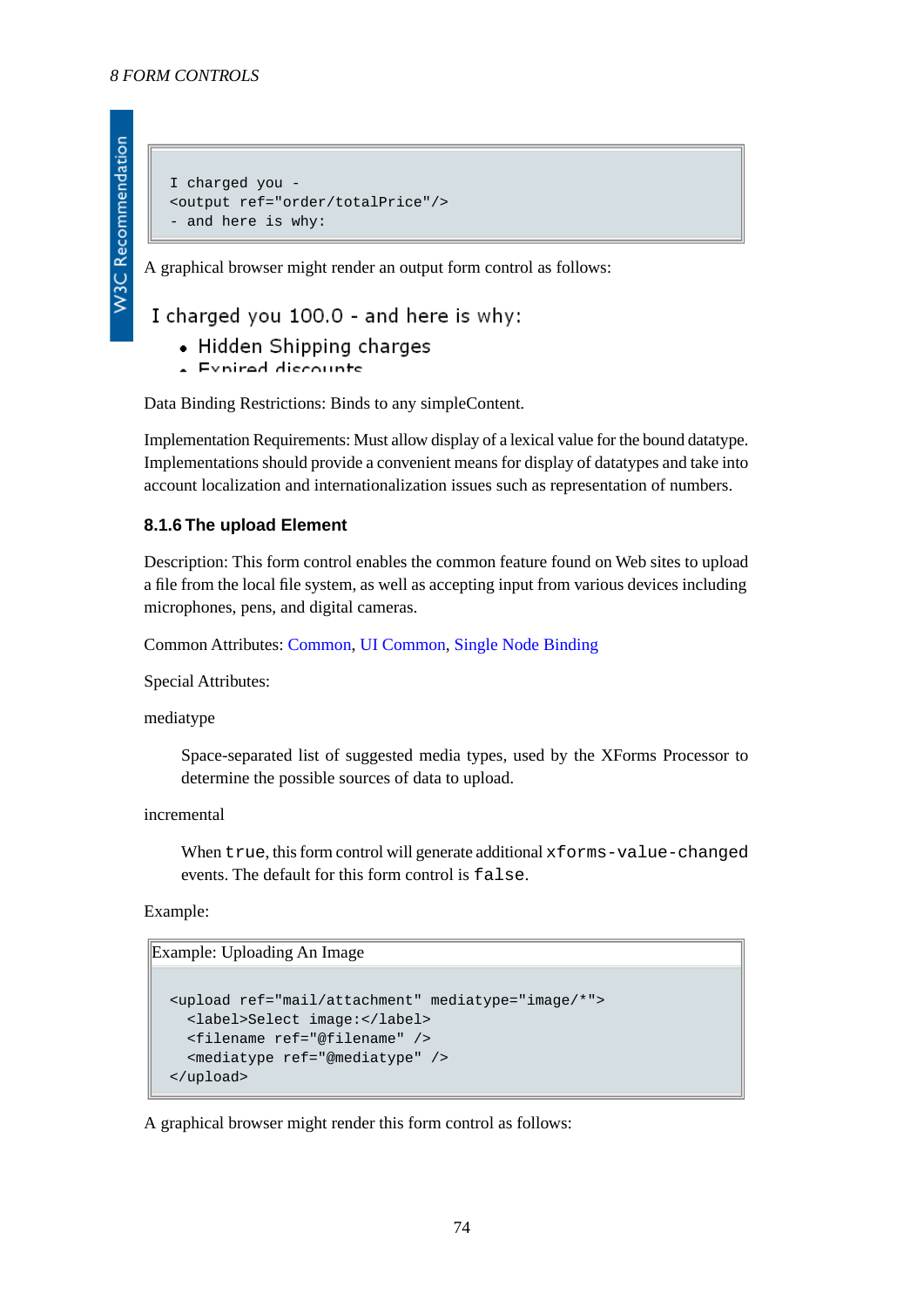

Implementation Requirements:

- On activation, if child element filename is present and a filename is available, upload places the filename of the data to upload in the instance at the node indicated by the binding attributes on child element filename.
- On activation, if child element mediatype is present and a mediatype is available, upload places the mediatype of the data to upload in the instance at the node indicated by the binding attributes on child element mediatype.

Data Binding Restrictions: This form control can only be bound to datatypes  $x \text{ s}d$ : anyURI, xsd:base64Binary or xsd:hexBinary, or types derived by restriction from these.

Implementation Requirements: For base64Binary or hexBinary data binding:

• When bound to an instance data node of type xsd:base64binary, xsd:hexBinary, or a type derived by restriction thereof, on activation upload places the binary content in the content of the node with the indicated encoding.

Implementation Requirements: For anyURI data binding:

• When bound to an instance data node of type  $xsd$ : any URI (or a type derived by restriction thereof), on activation upload places a URI in the content of the node.

For security reasons, the XForms Processor must not dereference the URI bound to this form control without explicit user permission.

**Note:**

Implementors note that upload must associate the binary content, mediatype, and filename with that URI for **[11.4 Serialization as multipart/related](#page-112-0)** and **[11.5](#page-113-0) [Serialization as multipart/form-data](#page-113-0)** serialization.

• Implementations with a file system should support *file upload*—selecting a specific file. The types of files presented by default should reflect the mediatype specified by attribute mediatype, for example defaulting to only audio file types in the file dialog when the mediatype is "audio/\*".

Implementation Requirements: For all data bindings:

• Implementations with specific pen/digitizer hardware should (and implementations with other pointing devices may) support *scribble*—allowing in-place creation of pen-based data.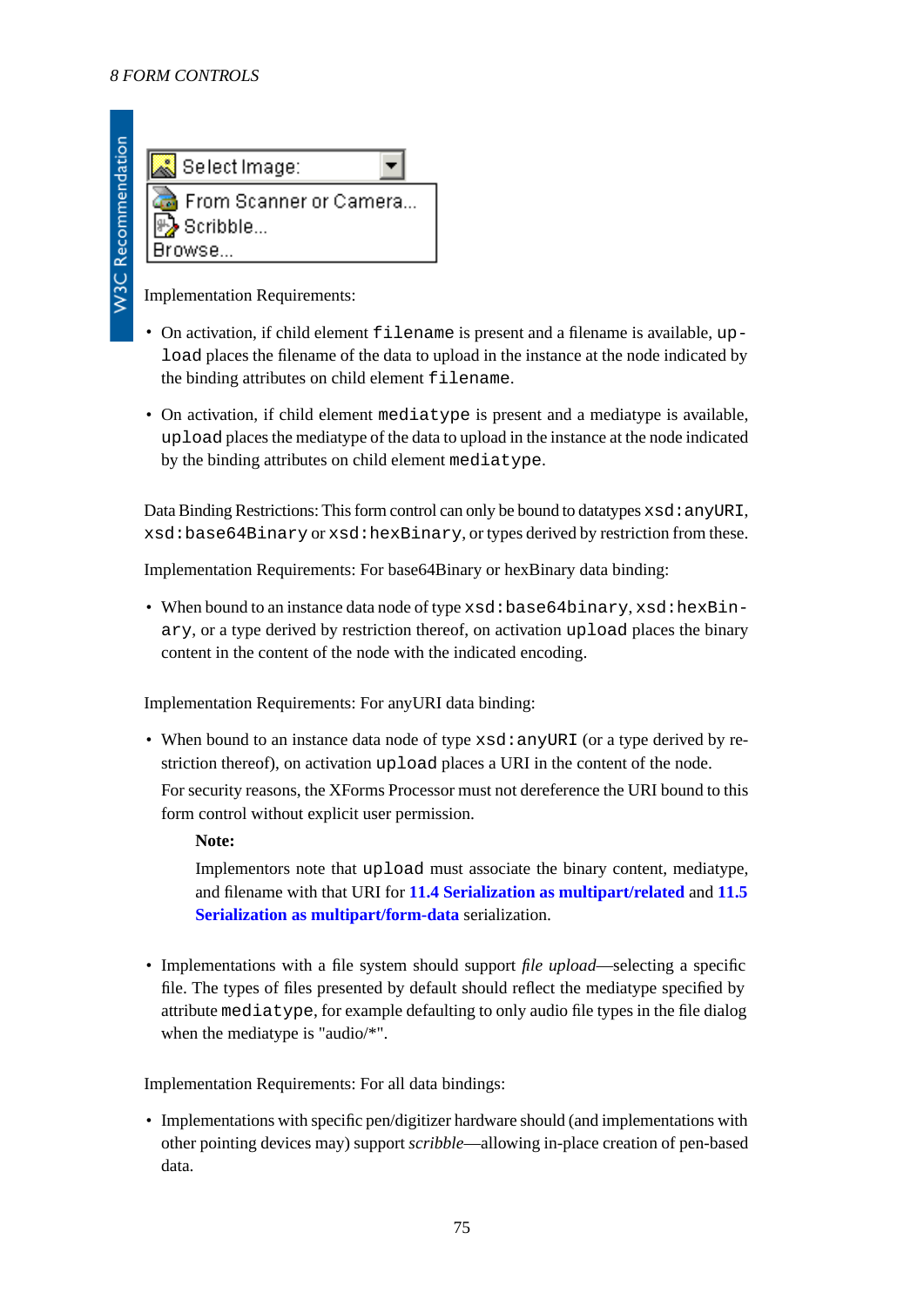- Implementations with specific audio recording capabilities should support *record audio*—in-place recording of an audio clip.
- Implementations with a digital camera, scanner interface or screen capture should support *acquire image*—in-place upload of images from an attached device.
- Implementations with video recording capability should provide a *record video* option.
- Implementations with 3d capabilities should provide a 3d interface option.
- Implementations may provide proprietary implementations (for example, a mediatype of  $text /rtf$  could invoke an edit window with a proprietary word processing application)
- Implementations are encouraged to support other input devices not mentioned here.
- Implementations which cannot support upload for the given mediatype must make this apparent to the user.

See the child elements filename **[8.3.1 The filename Element](#page-83-0)** and mediatype **[8.3.2](#page-83-1) [The mediatype Element](#page-83-1)**.

#### **8.1.7 The range Element**

Description: This form control allows selection from a sequential range of values.

Common Attributes: [Common](#page-17-0), [UI Common](#page-66-0), [Single Node Binding](#page-17-1)

Special Attributes:

start

Optional hint for the lexical starting bound for the range—a legal value for the underlying data. If provided, this value is used to further refine the constraints specified by the underlying model.

end

Optional hint for the ending bound for the range—a legal value for the underlying data. If provided, this value is used to further refine the constraints specified by the underlying model.

step

Optional value to use for incrementing or decrementing the value. Must be of a type capable of expressing the difference between two legal values of the underlying data.

incremental

When true, this form control will generate additional xforms-value-changed events. The default for this form control is false.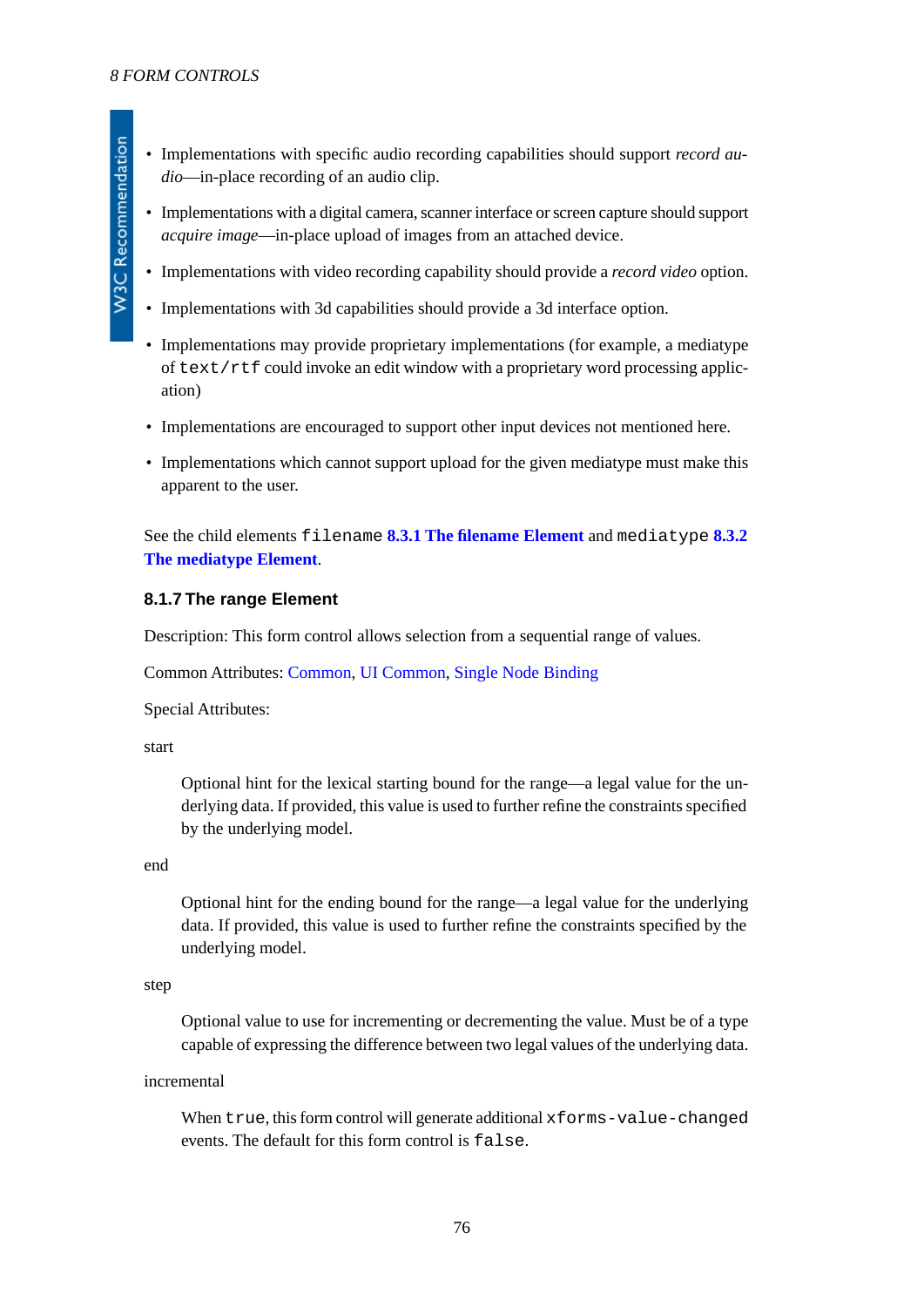#### Example:

#### Example: Picking From A Range

```
<range ref="/stats/balance" start="-2.0" end="2.0" step="0.5">
   <label>Balance</label>
</range>
```
A graphical browser might render this as follows:

Balance:  $\frac{1}{2}$   $\frac{1}{4}$   $\frac{1}{6}$   $\frac{1}{4}$ 

Data Binding Restrictions: Binds only the following list of datatypes, or datatypes derived by restriction from those in the list: xsd:duration, xsd:date, xsd:time, xsd:dateTime, xsd:gYearMonth, xsd:gYear, xsd:gMonthDay, xsd:gDay, xsd:gMonth, xsd:float, xsd:decimal, xsd:double.

Implementation Requirements: Must allow input of a value corresponding to the bound datatype. Implementations should inform the user of the upper and lower bounds, as well as the step size, if any. If the instance data value is outside the upper or lower bounds, this form control must indicate an out-of-range condition. In graphical environments, this form control may be rendered as a "slider" or "rotary control".

Notice that the attributes of this element encapsulate sufficient metadata that in conjunction with the type information available from the XForms Model proves sufficient to produce meaningful prompts when using modalities such as speech, e.g., when using an accessibility aid. Thus, in the example below, an aural user agent might speak a prompt of the form *Please pick a date in the range January 1, 2001 through December 31, 2001.*

In the event of overlapping restrictions between the underlying datatype and the start and end hints, the most restrictive range should be used.

Example:

```
Example: Picking a date from a range
```

```
<range ref="/order/shipDate" start="2001-01-01" end="2001-12-31">
   <label>Ship Date</label>
</range>
```
#### **8.1.8 The trigger Element**

Description: This form control is similar to the HTML element button and allows for user-triggered actions. This form control may also be used to construct other custom form controls.

Common Attributes: [Common](#page-17-0), [UI Common](#page-66-0), [Single Node Binding](#page-17-1) (optional)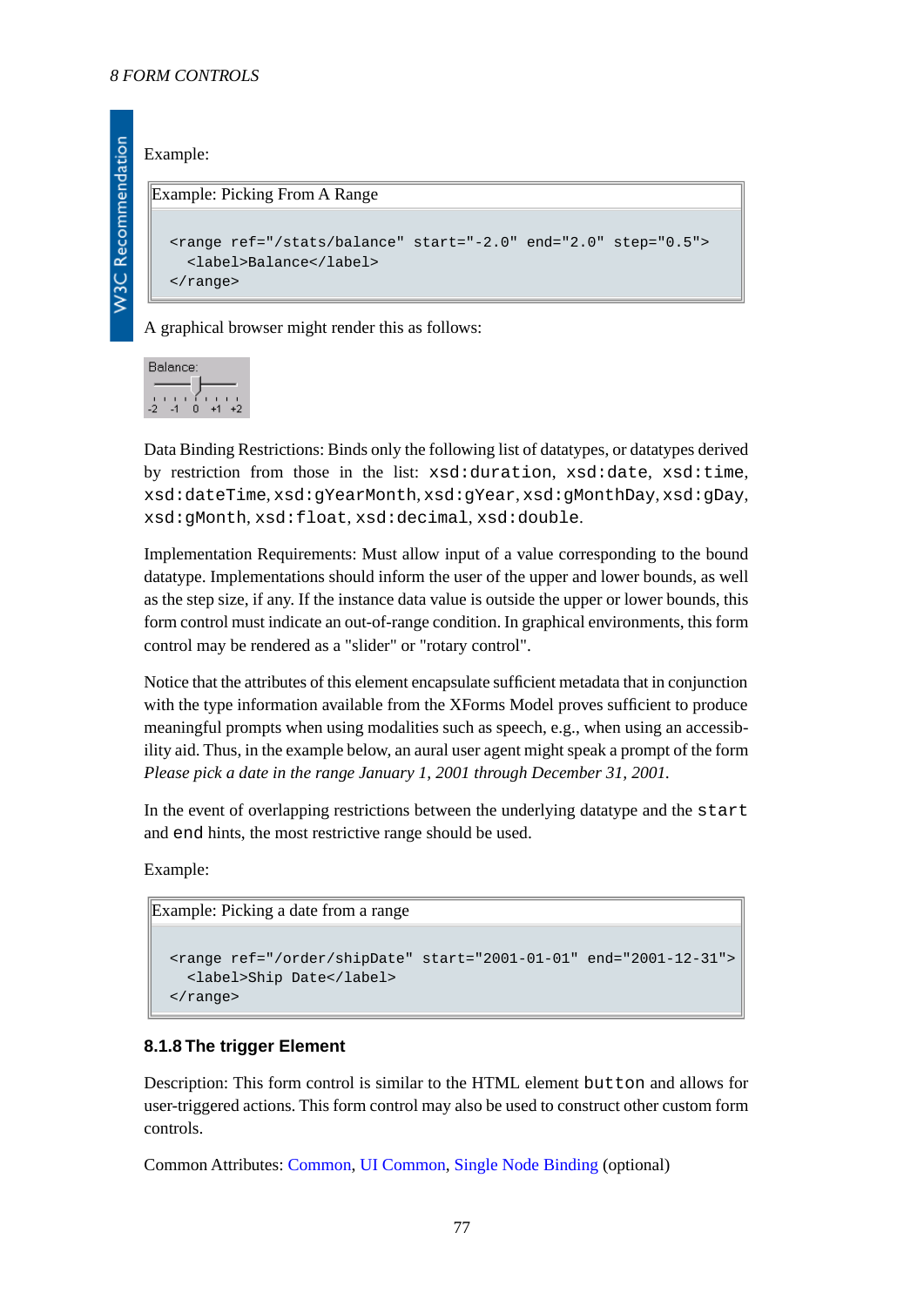#### Example:

**W3C Recommendation** 

#### Example: Simple Trigger

```
<trigger>
   <label>Click here</label>
</trigger>
```
Data Binding Restrictions: Binds to any node. This form control does not directly interact with form data, but is affected by model item properties of the bound node, thus binding attributes are not required.

Implementation Requirements: The user agent must provide a means to generate an DOMActivate event on the form control. Graphical implementations might render this form control as a push-button with the label on the button face. Style sheets can be used to style this form control as an image, hyperlink, or other presentation.

# **8.1.9 The submit Element**

Description: This form control initiates submission of all or part of the instance data to which it is bound.

Common Attributes: [Common](#page-17-0), [UI Common](#page-66-0), [Single Node Binding](#page-17-1) (optional)

Special Attributes:

submission

Required reference to element submission.

Example:

Example: Submit

```
<submit submission="timecard">
   <label>Submit Timecard</label>
</submit>
```
Data Binding Restrictions: Binds to any node. This form control does not directly interact with form data, but is affected by model item properties of the bound node, thus binding attributes are not required.

Implementation Requirements: Upon receiving event DOMActivate, this form control dispatches event xforms-submit to the submission element specified by required attribute submission. Upon activation, this control must become unavailable for further activations until the submit process concludes with either an xforms-submit-done or xforms-submit-error event.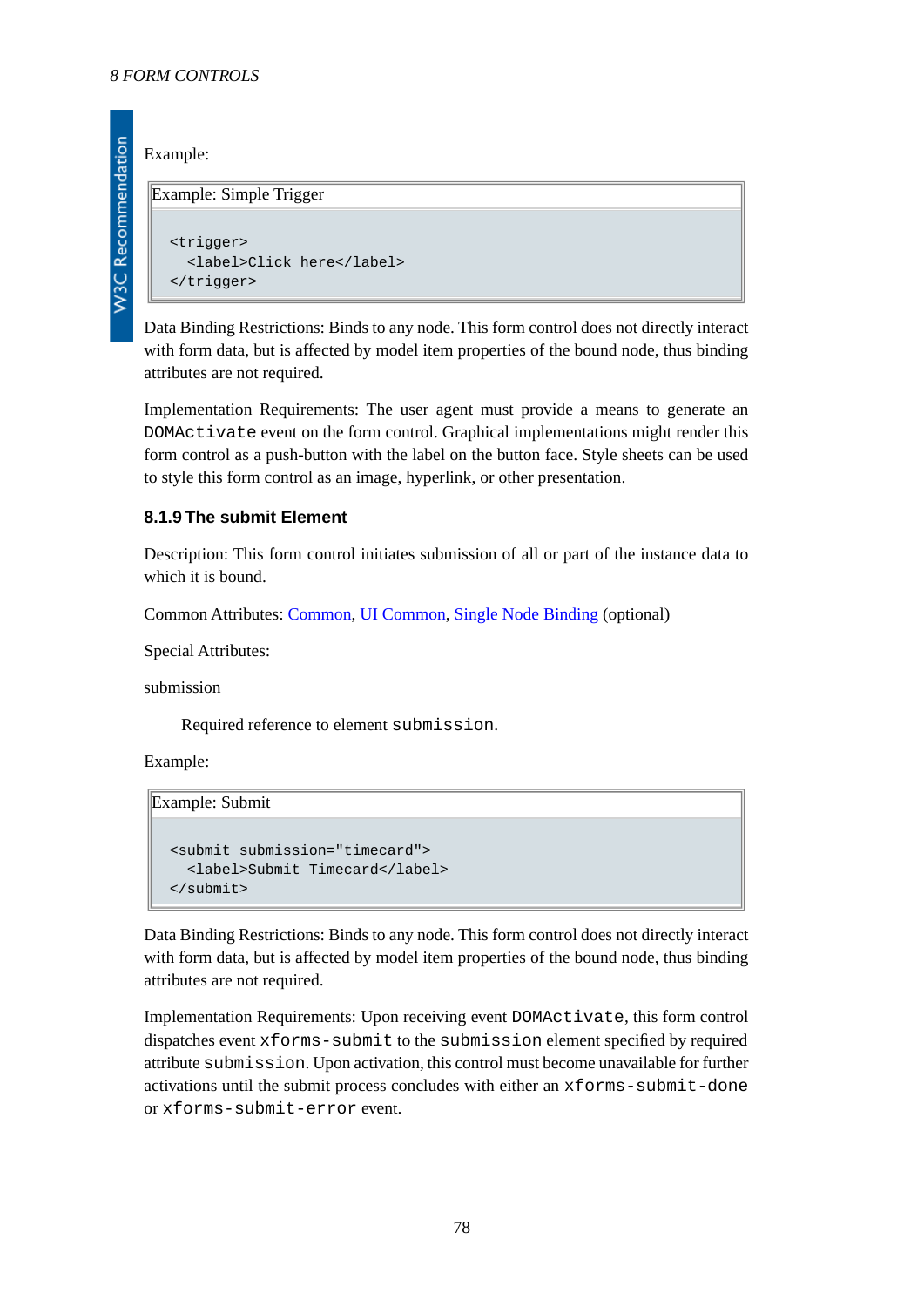# **8.1.10 The select Element**

Description: This form control allows the user to make multiple selections from a set of choices.

Common Attributes: [Common](#page-17-0), [UI Common](#page-66-0), [Single Node Binding](#page-17-1)

Special Attributes:

selection

Optional attribute determining whether free entry is allowed in the list. Default is "closed".

incremental

When true, this form control will generate additional xforms-value-changed events. The default for this form control is true.

Example:

Example: Selecting Ice Cream Flavor

```
<select ref="my:flavors">
  <label>Flavors</label>
   <choices>
     <item>
       <label>Vanilla</label>
       <value>v</value>
     </item>
     <item>
       <label>Strawberry</label>
       <value>s</value>
     </item>
     <item>
       <label>Chocolate</label>
       <value>c</value>
     </item>
   </choices>
</select>
```
In the above example, more than one flavor can be selected.

A graphical browser might render form control select as any of the following:

| appearance="full" |       | $\top$ appearance="com-   appearance="minimal", |
|-------------------|-------|-------------------------------------------------|
|                   | pact" |                                                 |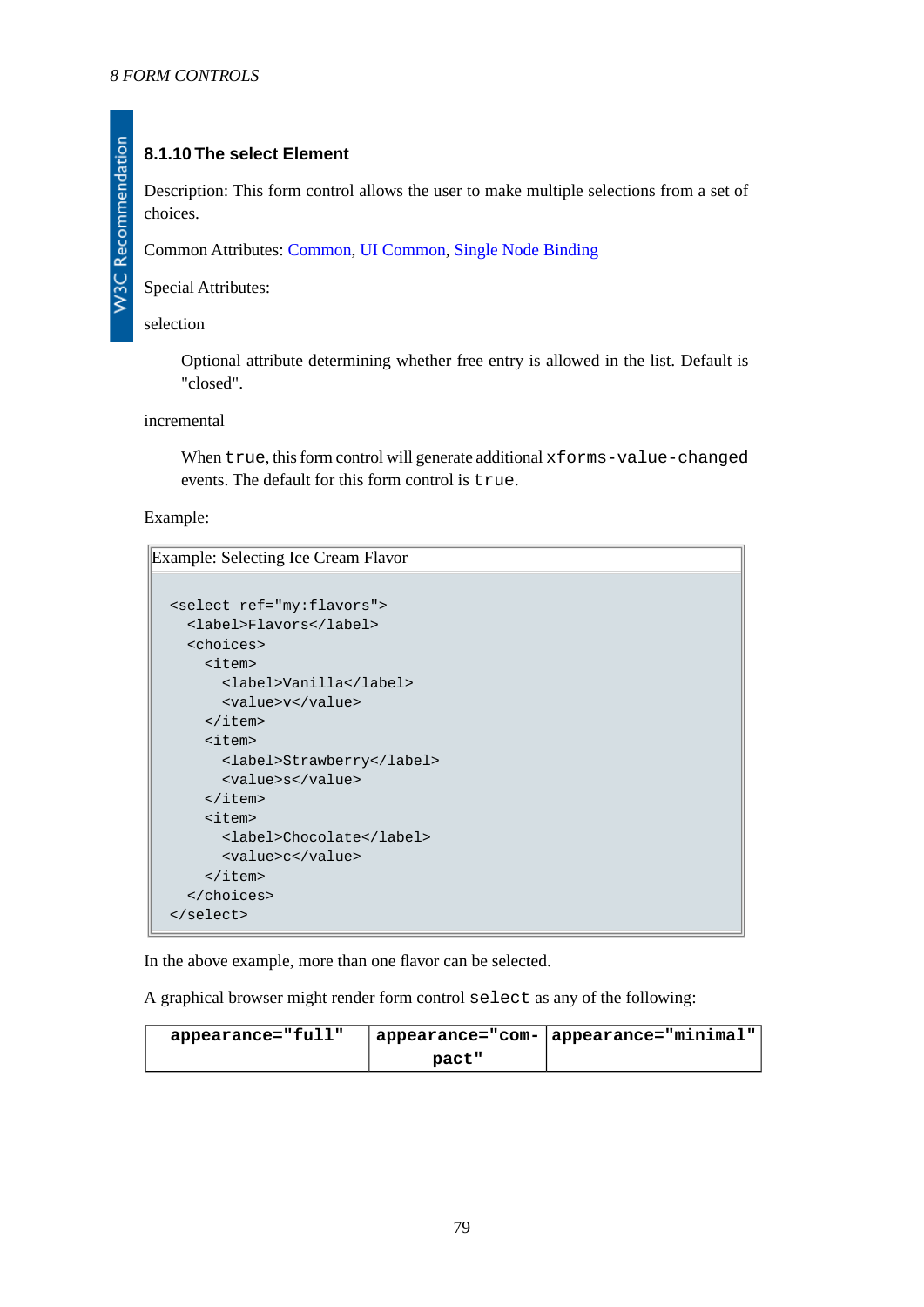| <b> Flavours</b> □ Vanilla<br><b>E</b> Strawberry<br><b>ø</b> Chocolate | <b>Flavours</b> $\overline{\mathsf{V}\mathsf{an}}$ illa<br>Strawherrv<br><b>Chocolate</b> | <b>Flavours</b><br>1 Strawberry<br>$\sqrt{2}$ Vanilla<br>$\vee$ 3 Chocolate |  |
|-------------------------------------------------------------------------|-------------------------------------------------------------------------------------------|-----------------------------------------------------------------------------|--|
|-------------------------------------------------------------------------|-------------------------------------------------------------------------------------------|-----------------------------------------------------------------------------|--|

Typically, a style sheet would be used to determine the exact appearance of form controls, though a means is provided to suggest an appearance through attribute appearance. The value of the attribute consists of one of the following values:

"full": all choices should be rendered at all times. "compact": a fixed number of choices should be rendered, with scrolling facilities as needed "minimal": a minimum number of choices should be rendered, with a facility

to temporarily render additional choices

Data Binding Restrictions: any simpleContent capable of holding a sequence. The restriction to binding simpleContent exists when the choices are authored as part of the user interface control as shown in this section. Element itemset for creating dynamic selections described in **[9.3.3 The itemset Element](#page-92-0)** allows the available choices to be obtained from an XForms Model, and when using that construct, the data binding restriction to simple-Content is relaxed.

# **Note:**

A limitation of the XML Schema list datatypes is that white space characters in the storage values (the value element) are always interpreted as separators between individual data values. Therefore, authors should avoid using white space characters within storage values with list simpleContent.

```
Example: Incorrect Type Declaration
  \leq i+cm <value>United States of America</value>
      ...
  </item>
```
When selected, this item would introduce not one but four additional selection values: "America", "of", "States", and "United".

Implementation Requirements: The label for each choice must be presented, allowing at any number of selections, possibly none. This form control stores the values corresponding to the selected choices as a space separated list in the location addressed by attribute ref. The values to be stored are either directly specified as the contents of element value, or specified indirectly through binding attributes on element value.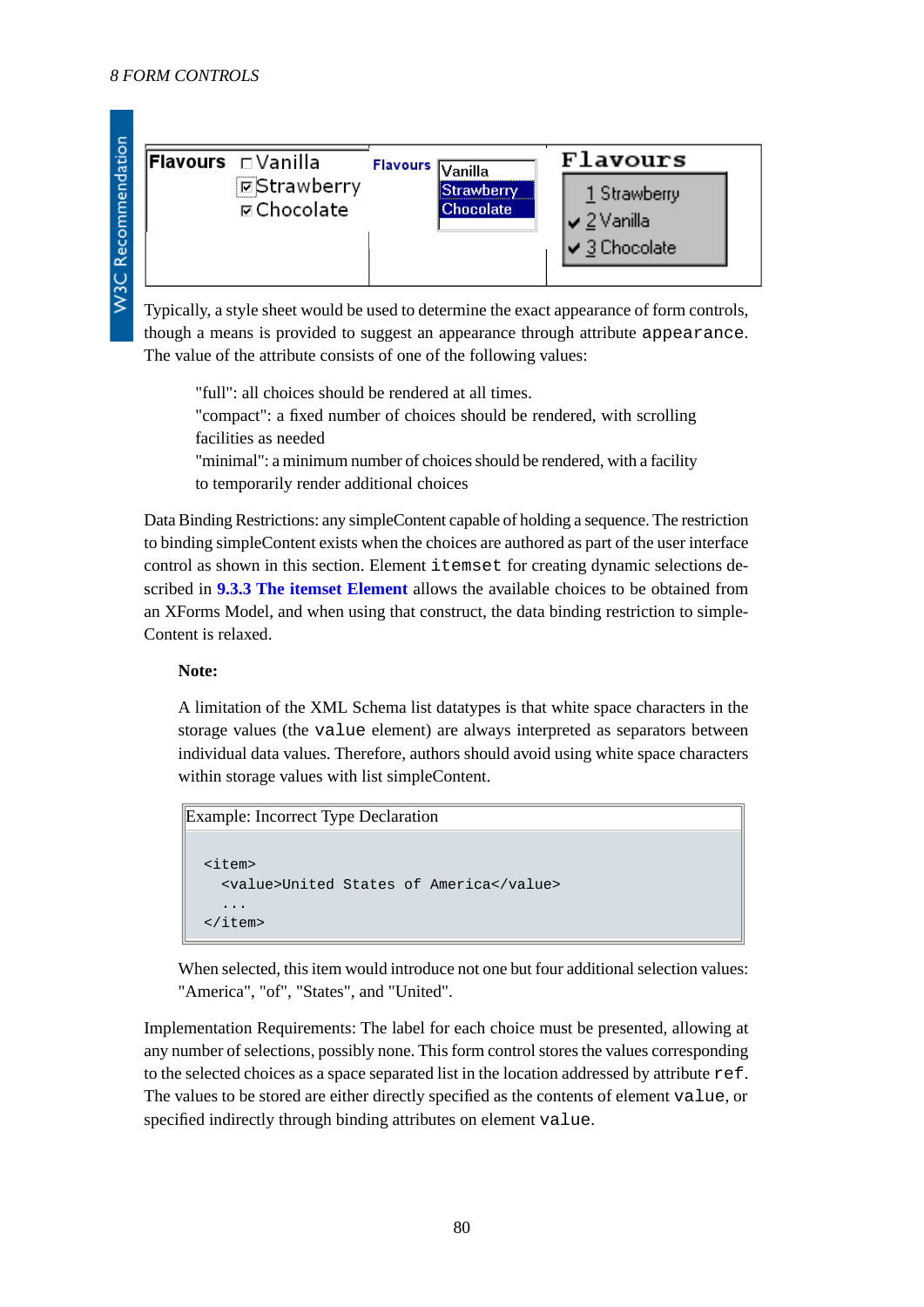Note that the datatype bound to this form control may include a non-enumerated value space, e.g., xsd:string, or a union of a enumeration and a non-enumerated datatype (called an open enumeration). In this case, control select may have attribute selection="open". The form control should then allow free data entry, as described in **[8.1.2](#page-69-0) [The input Element](#page-69-0)**. The form control may permit multiple values to be entered through free entry.

For closed selections: If the initial instance value matches the storage value of one or more of the given items, those items are selected. If there is no match, no items are initially selected. If any selected values do not have a choice with a matching storage value, the form control must indicate an out-of-range condition.

For open selections: If the initial instance values match the storage value specified by one or more of the items, the all such matching items are selected. If the initial instance values do not match the storage value specified by one or more of the items, all such nonmatching items are included as selected values, as if entered through free entry. Free entry text is handled the same as form control input **[8.1.2 The input Element](#page-69-0)**, possibly in multiplicity. When using dynamic selections with complexTypes, open selection has no effect.

Implementation Hints: An accessibility aid might allow the user to browse through the available choices and leverage the grouping of choices in the markup to provide enhanced navigation through long lists of choices.

# **8.1.11 The select1 Element**

Description: This form control allows the user to make a single selection from multiple choices.

Common Attributes: [Common](#page-17-0), [UI Common](#page-66-0), [Single Node Binding](#page-17-1)

Special Attributes:

selection

Optional attribute determining whether free entry is allowed in the list. Default is "closed".

incremental

When true, this form control will generate additional xforms-value-changed events. The default for this form control is true.

#### Example:

Example: Pick A Flavor

**W3C Recommendation**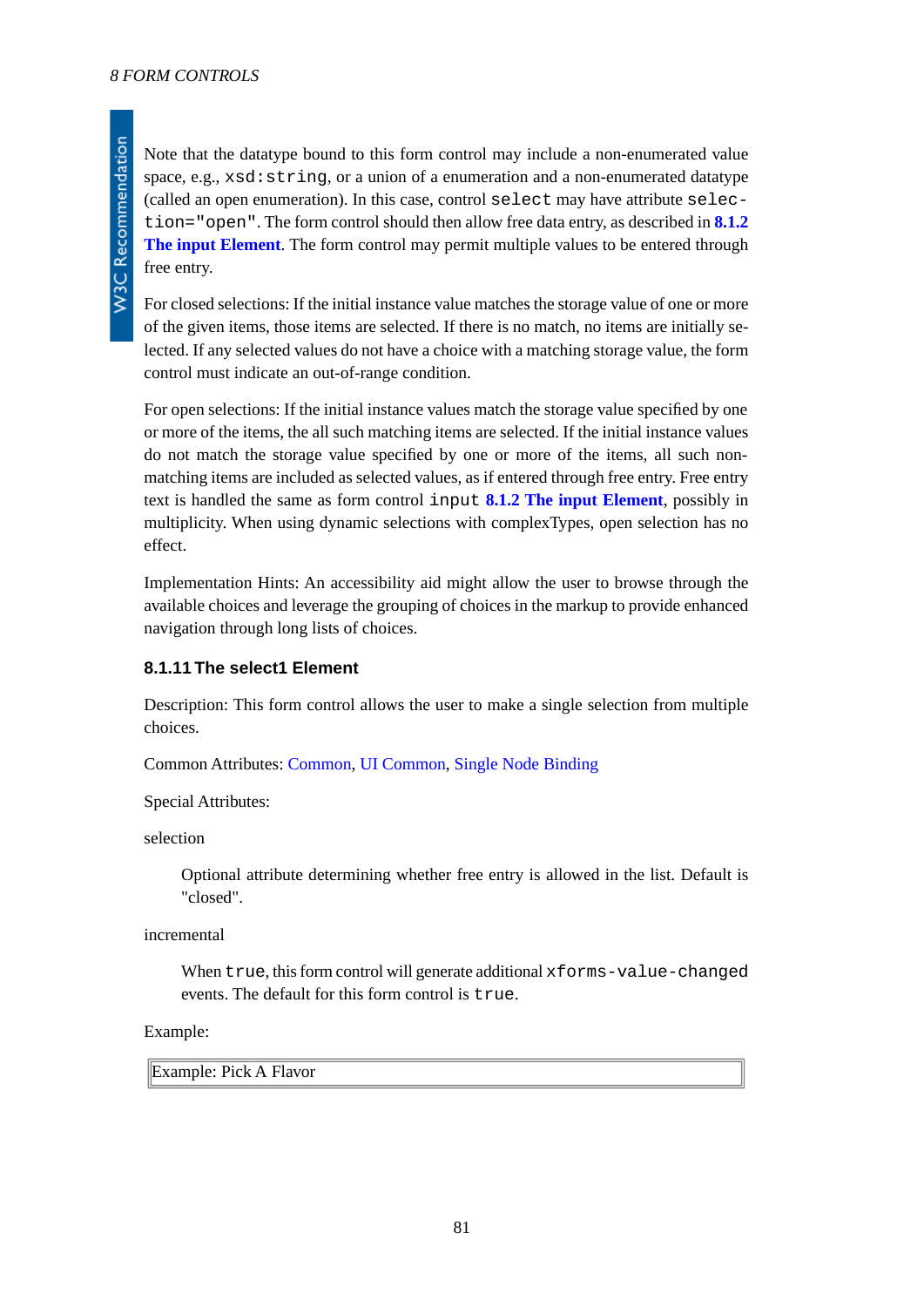**W3C Recommendation** 

```
<select1 ref="my:flavor">
   <label>Flavor</label>
   <item>
     <label>Vanilla</label>
     <value>v</value>
   </item>
   <item>
     <label>Strawberry</label>
     <value>s</value>
   </item>
   <item>
     <label>Chocolate</label>
     <value>c</value>
   </item>
</select1>
```
In the above example, selecting one of the choices will result in the associated value given by element value on the selected item being set in the underlying instance data at the location icecream/flavor.

A graphical browser might render this form control as any of the following:

| appearance="full"                                             |         | appearance="com-<br>pact"                  | appearance="minimal"           |
|---------------------------------------------------------------|---------|--------------------------------------------|--------------------------------|
| <b>Flavour</b> $\circ$ Vanilla<br>⊙ Strawberry<br>⊙ Chocolate | Flavour | Vanilla<br><b>Strawberry</b><br> Chocolate | $ $ Flavour $ V_{\rm anilla} $ |

Data Binding Restrictions: Binds to any simpleContent. The restriction to binding simple-Content exists when the choices are authored as part of the user interface control as shown in this section. Element itemset for creating dynamic selections described in **[9.3.3 The](#page-92-0) [itemset Element](#page-92-0)** allows the available choices to be obtained from an XForms Model, and when using that construct, the data binding restriction to simpleContent is relaxed.

Implementation Requirements: The label for each choice must be presented, allowing at all times exactly one selection. This form control stores the value corresponding to the selected choice in the location addressed by attribute ref. The value to be stored is either directly specified as the contents of element value, or specified indirectly through binding attributes on element value.

Note that the datatype bound to this form control may include a non-enumerated value space, e.g.,  $xsd:string$ , or a union of a enumeration and a non-enumerated datatype (called an open enumeration). In this case, control select1 may have attribute selection="open". The form control should then allow free data entry, as described in **[8.1.2](#page-69-0) [The input Element](#page-69-0)**.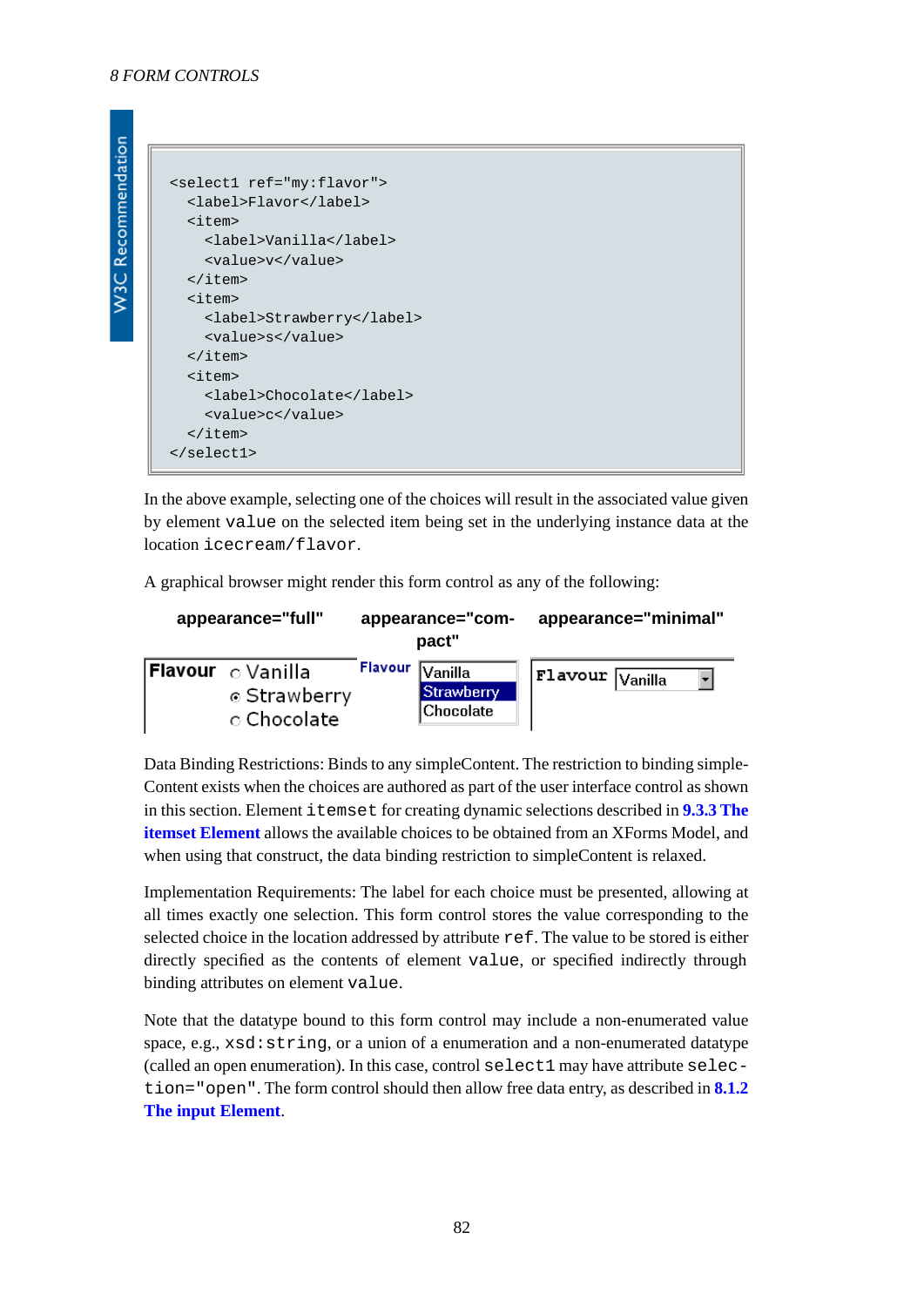**W3C Recommendation** 

For closed selections: If the initial instance value matches the storage value of one of the given items, that item is selected. If there is no match, the form control must indicate an out-of-range condition..

For open selections: If the initial instance value matches the storage value specified by one of the items, the first such matching item is selected. Otherwise, the selected value is the initial lexical value. Free entry text is handled the same as form control input **[8.1.2](#page-69-0) [The input Element](#page-69-0)**.

User interfaces may choose to render this form control as a pulldown list or group of radio buttons, among other options. The appearance attribute offers a hint as to which rendering might be most appropriate, although any styling information (such as CSS) should take precedence.

# **8.2 Common Markup for Selection Controls**

#### **8.2.1 The choices Element**

This element is used within selection form controls to group available choices. This provides the same functionality as element optgroup in HTML.

Common Attributes: [Common](#page-17-0)

#### **8.2.2 The item Element**

<span id="page-82-0"></span>This element specifies the storage value and label to represent an item in a list. It is found within elements select1 and select, or grouped in element choices.

Common Attributes: [Common](#page-17-0)

#### **8.2.3 The value Element**

This element provides a storage value to be used when an item is selected.

Common Attributes: [Common](#page-17-0), [Single Node Binding](#page-17-1) (optional)

Data Binding Restriction: All lexical values must be valid according to the datatype bound to the selection control.

If inline content and a ref attribute are both specified, the ref attribute is used.

# **8.3 Additional Elements**

The child elements detailed below provide the ability to attach metadata to form controls.

Instead of supplying such metadata e.g., the label for a form control as inline content of the contained element label, the metadata can be pointed to by using a simple linking attribute src on these elements. Notice that systematic use of this feature can be exploited in internationalizing XForms user interfaces by:

• Factoring all human readable messages to a separate resource XML file.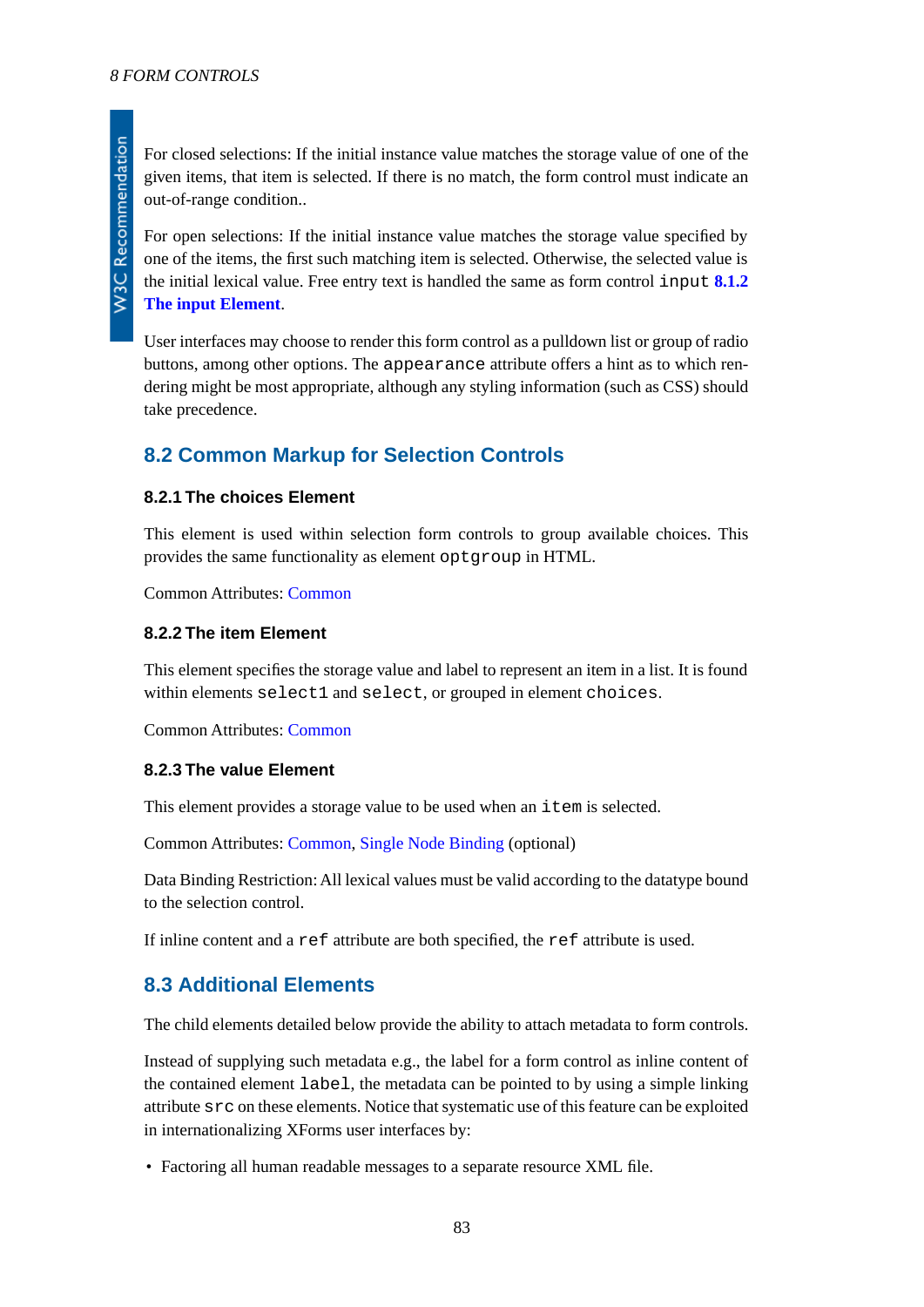- Using URIs into this XML resource bundle within individual label elements
- Finally, an XForms implementation could use content negotiation to obtain the appropriate XML resource bundle, e.g., based on the accept-language headers from the client, to serve up the user interface with messages localized to the client's locale.

# <span id="page-83-0"></span>**8.3.1 The filename Element**

Binding attributes on optional element filename specify the location in the instance for the parent element upload, when activated, to place the filename for the chosen binary resource. For security reasons, upload must not take action due to any existing value of the node.

Common Attributes: [Common](#page-17-0), [Single Node Binding](#page-17-1)

In the following example, the user is prompted to select an image. When activated, upload places in mail/attachment either the binary data of the image or a URI for it, depending on the type declared for the mail/attachment. The filename, perhaps "me.jpg", is placed in the attribute node mail/attachment@filename, and the mediatype, perhaps "image/jpeg" in the attribute node mail/attachment@mediatype.

Example:

```
<upload ref="mail/attachment" mediatype="image/*">
   <label>Select an image to attach</label>
   <filename ref="@filename"/>
   <mediatype ref="@mediatype"/>
</upload>
```
#### **8.3.2 The mediatype Element**

Binding attributes on optional element mediatype specify the location in the instance for the parent element upload, when activated, to place the mediatype of the chosen binary resource, if available.

Common Attributes: [Common](#page-17-0), [Single Node Binding](#page-17-1)

#### **8.3.3 The label Element**

This required element labels the containing form control with a descriptive label. Additionally, the label makes it possible for someone who can't see the form control to obtain a short description while navigating between form controls.

Common Attributes: [Common](#page-17-0), [Single Node Binding](#page-17-1) (optional), [Linking](#page-17-2)

Special Attributes:

Linking Attributes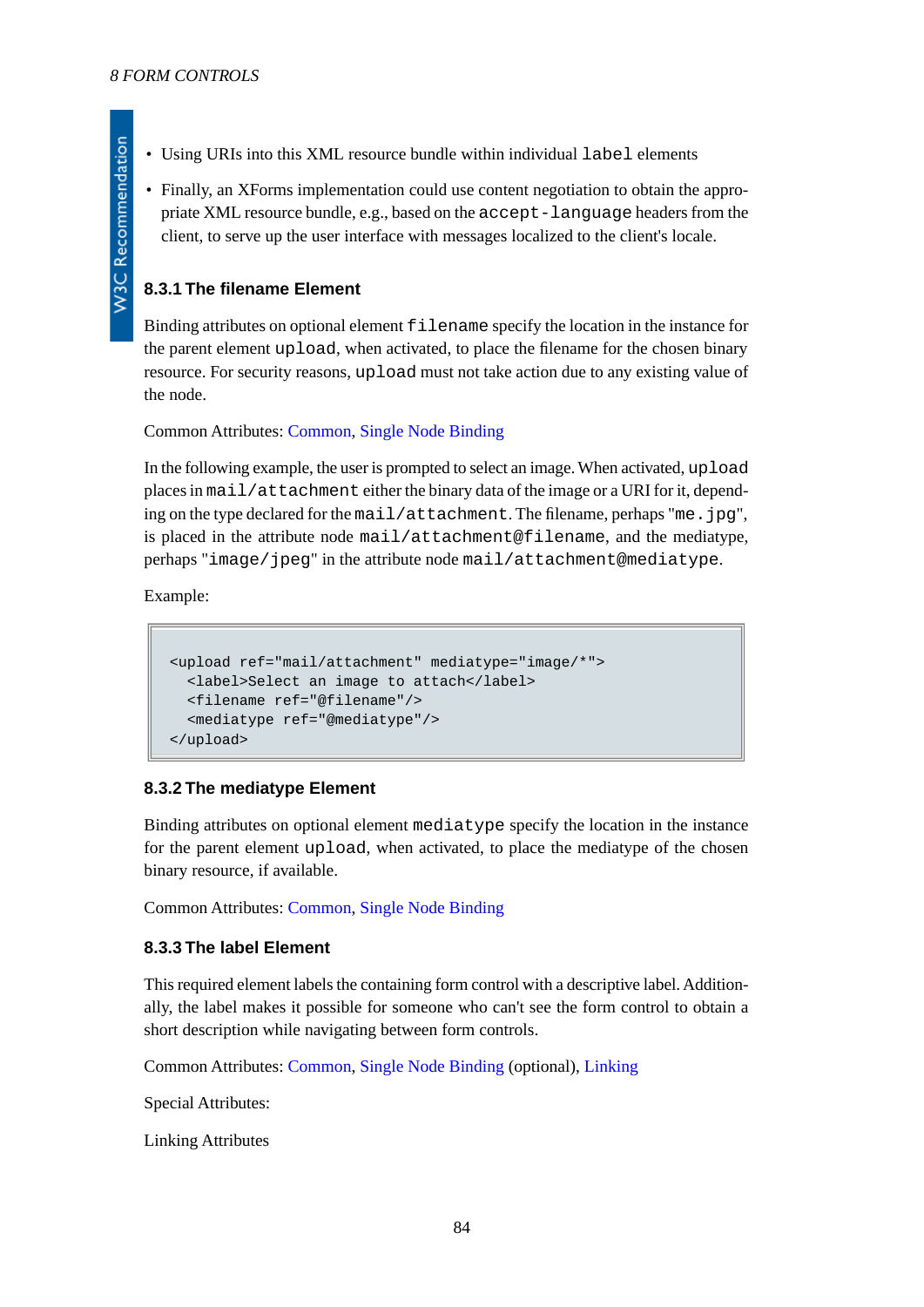Link to external label. If the link traversal fails, it is treated as an error (**[4.5.3 The](#page-41-0) [xforms-link-error Event](#page-41-0)**).

The label specified can exist in instance data, in a remote document, or as inline text. If more than one source of label is specified in this element, the order of precedence is: single node binding attributes, linking attributes, inline text.

An accessibility aid might speak the metadata encapsulated here when the containing form control gets focus.

# **8.3.4 The help Element**

The optional element help provides a convenient way to attach help information to a form control. This is equivalent to a <message level="modeless" ev:event="xforms-help" ev:propagate="stop>.

Common Attributes: [Common](#page-17-0), [Single Node Binding](#page-17-1) (optional), [Linking](#page-17-2)

Special Attributes:

Linking Attributes

Link to external help information. If the link traversal fails, it is treated as an error (**[4.5.3 The xforms-link-error Event](#page-41-0)**).

The message specified can exist in instance data, in a remote document, or as inline text. If more than one source of message is specified in this element, the order of precedence is: single node binding attributes, linking attributes, inline text.

An example of this element is at **[10.1.12 The message Element](#page-107-0)**.

#### **8.3.5 The hint Element**

The optional element hint provides a convenient way to attach hint information to a form control. This is equivalent to a handler for event  $x$  forms-hint that responds with a <message level="ephemeral">.

Common Attributes: [Common](#page-17-0), [Single Node Binding](#page-17-1) (optional), [Linking](#page-17-2)

Special Attributes:

Linking Attributes

Link to external hint. If the link traversal fails, it is treated as an error (**[4.5.3 The](#page-41-0) [xforms-link-error Event](#page-41-0)**).

The message specified can exist in instance data, in a remote document, or as inline text. If more than one source of message is specified in this element, the order of precedence is: single node binding attributes, linking attributes, inline text.

An example of this element is at **[10.1.12 The message Element](#page-107-0)**.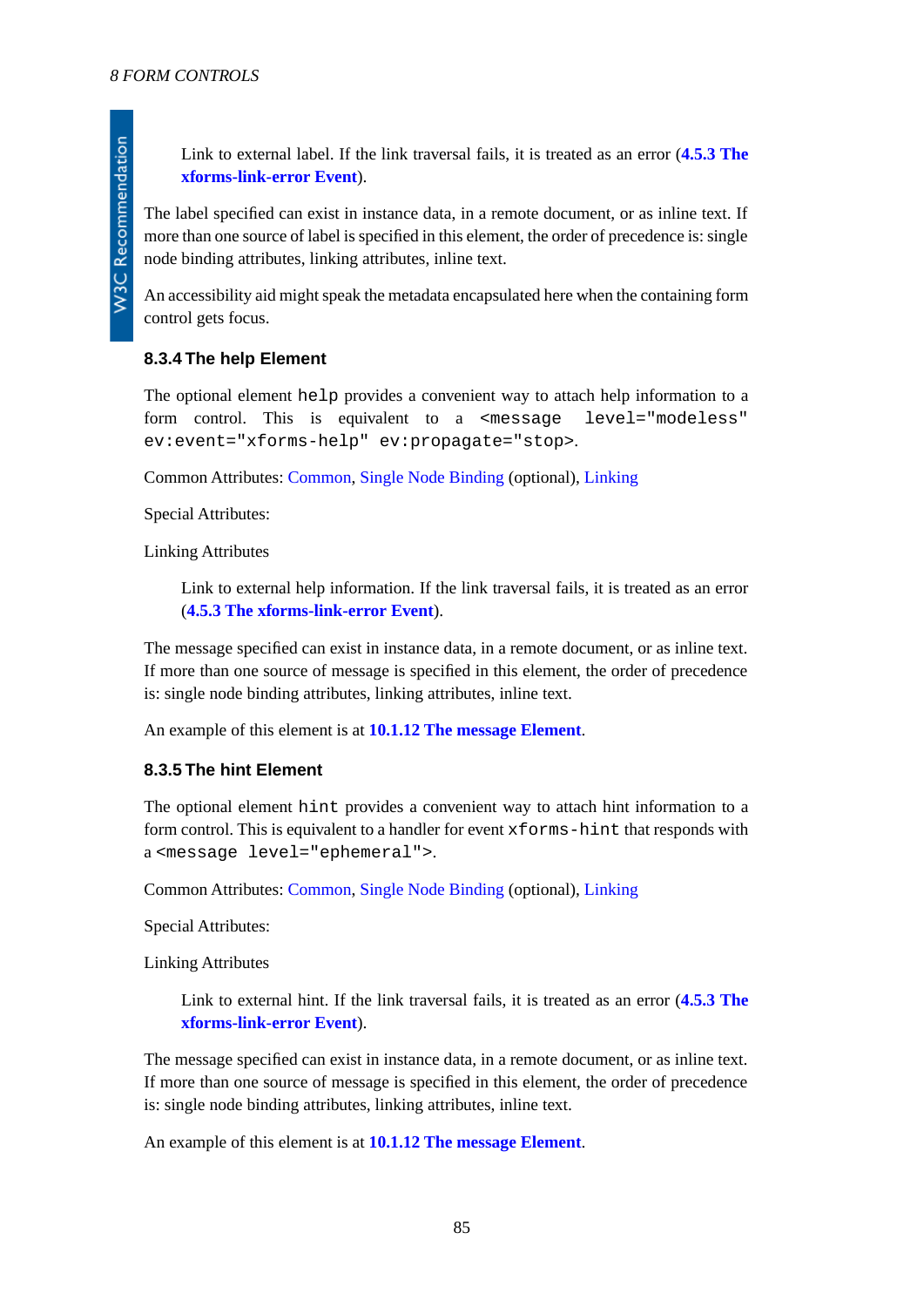# **8.3.6 The alert Element**

The optional element alert provides a convenient way to attach alert or error information to a form control. Rendering of this element is implementation-defined, and there is no default level such as modal or ephemeral for the displayed message.

Common Attributes: [Common](#page-17-0), [Single Node Binding](#page-17-1) (optional), [Linking](#page-17-2)

Special Attributes:

Linking Attributes

Link to external alert. If the link traversal fails, it is treated as an error (**[4.5.3 The](#page-41-0) [xforms-link-error Event](#page-41-0)**).

The message specified can exist in instance data, in a remote document, or as inline text. If more than one source of message is specified in this element, the order of precedence is: single node binding attributes, linking attributes, inline text. See **[F XForms and Styling](#page-132-0)** for examples to see how this might be presented to the user.

# **9 XForms User Interface**

This chapter covers XForms features for combining [form control](#page-119-0)s into user interfaces.

# **9.1 The XForms Group Module**

All form controls defined in **[8 Form Controls](#page-65-0)** are treated as individual units for purposes of visual layout e.g., in XHTML processing. Aggregation of form controls with markup defined in this chapter provides semantics about the relationship among user interface controls; such knowledge can be useful in delivering a coherent UI to small devices. For example, if the user interface needs to be split up over several screens, controls appearing inside the same aggregation would typically be rendered on the same screen or page. The elements and attributes included in this module are:

<span id="page-85-0"></span>

| Element | <b>Attributes</b>         | <b>Minimal Content Model</b>                              |
|---------|---------------------------|-----------------------------------------------------------|
| group   | Common, UI Common, Single | label?, ((Form Con-                                       |
|         | Node Binding (optional)   | trols) group switch repeat UI Com-<br>$ mon$ <sup>*</sup> |

# **9.1.1 The group Element**

The group element is used as a container for defining a hierarchy of form controls. Groups can be nested to create complex hierarchies. Model item properties that apply to form controls apply equally to group, and take precedence over model item properties applied to individual members of the group.

Common Attributes: [Common](#page-17-0), [UI Common](#page-66-0), [Single Node Binding](#page-17-1) (optional)

**Note:**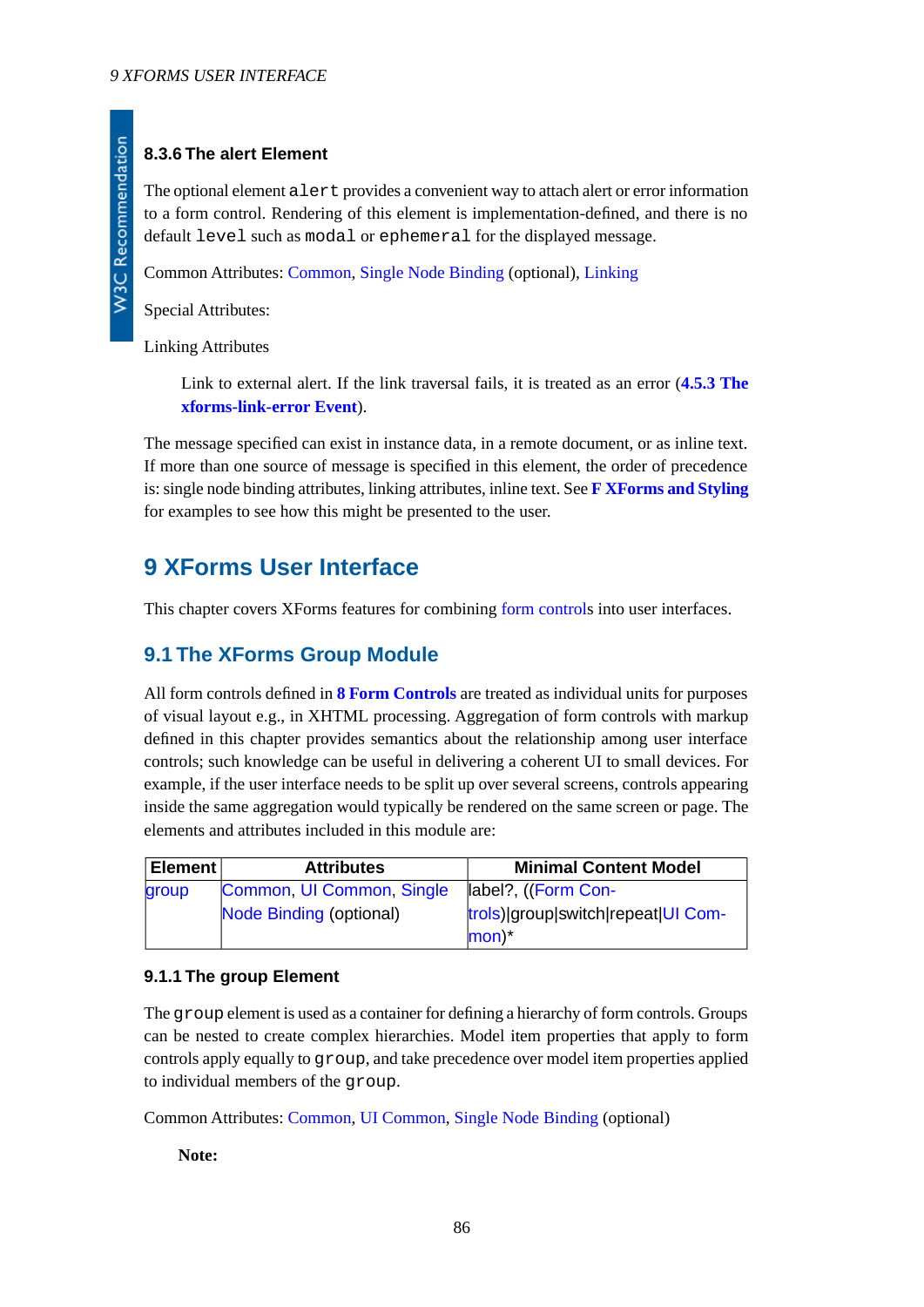When no model item properties apply to the binding expression on group, it can be considered as an authoring convenience for relative XPath expressions used by form controls appearing within the group.

When model item properties do apply, they apply to all form controls within the group. This means, for instance, that if a group is bound to an instance data node that is non-relevant, all child form controls will also be treated as non-relevant.

The optional label element has special significance when it appears as the first element child of group, representing a label for the entire group.

Example:

Example: Grouping Related Controls

```
<group ref="address">
   <label>Shipping Address</label>
   <input ref="line_1">
     <label>Address line 1</label>
   </input>
   <input ref="line_2">
     <label>Address line 2</label>
   </input>
   <input ref="postcode">
     <label>Postcode</label>
   </input>
</group>
```
Setting the input focus on a group results in the focus being set to the first form control in the navigation order within that group.

# **9.2 The XForms Switch Module**

This section defines a switch construct that allows the creation of user interfaces where the user interface can be varied based on user actions and events. The elements and attributes included in this module are:

<span id="page-86-0"></span>

| <b>Element</b> | <b>Attributes</b>              | <b>Minimal Content Model</b> |
|----------------|--------------------------------|------------------------------|
| switch         | Common, UI Common, Single Node | case+                        |
|                | <b>Binding (optional)</b>      |                              |
| case           | Common, selected (xsd:boolean) | label?, ((Form Con-          |
|                |                                | trols) group switch repeat)* |
| toggle         | Common, case (xsd:IDREF)       | <b>IEMPTY</b>                |

# **9.2.1 The switch Element**

This element contains one or more case elements, any one of which is rendered at a given time.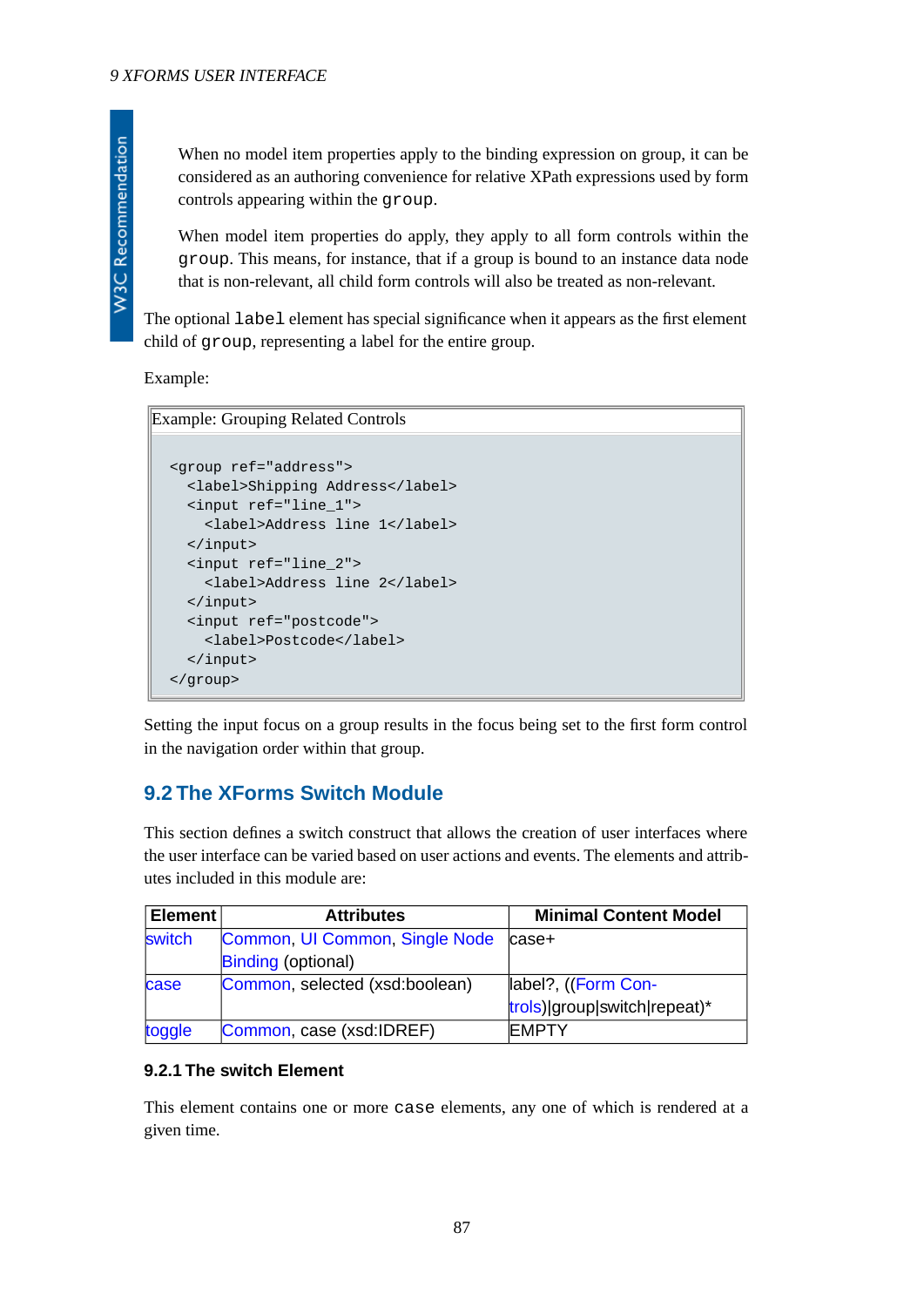#### **Note:**

This is separate from XForms relevant processing (see **[6.1.4 The relevant](#page-49-0) [Property](#page-49-0)**), which is based on the current state of the XForms Model. As an example, portions of a questionnaire pertaining to the user's automobile may become relevant only if the user has answered in the affirmative to the question 'Do you own a car?'.

Common Attributes: [Common](#page-17-0), [UI Common](#page-66-0), [Single Node Binding](#page-17-1) (optional)

Example:

**W3C Recommendation** 

#### Example: switch

```
<switch>
   <case id="in" selected="true">
     <input ref="yourname">
       <label>Please tell me your name</label>
       <toggle ev:event="DOMActivate" case="out"/>
     </input>
   </case>
   <case id="out" selected="false">
     <html:p>Hello <output ref="yourname" />
       <trigger id="editButton">
         <label>Edit</label>
         <toggle ev:event="DOMActivate" case="in"/>
       </trigger>
     </html:p>
   </case>
</switch>
```
<span id="page-87-0"></span>The above results in the portion of the user interface contained in the first case being displayed initially. This prompts for the user's name; filling in a value and *activating* the control e.g., by pressing enter results switches to the alternate case, with a read-only output rendering. Activating the trigger labeled "Edit" in turn switches back to the original case.

# **9.2.2 The case Element**

This element encloses markup to be conditionally rendered. The attribute selected determines the selected state and can be manipulated programmatically via the DOM, or declaratively via XForms Action toggle.

Common Attributes: [Common](#page-17-0)

Special Attributes:

selected

Optional selection status for the case. The default value is "false".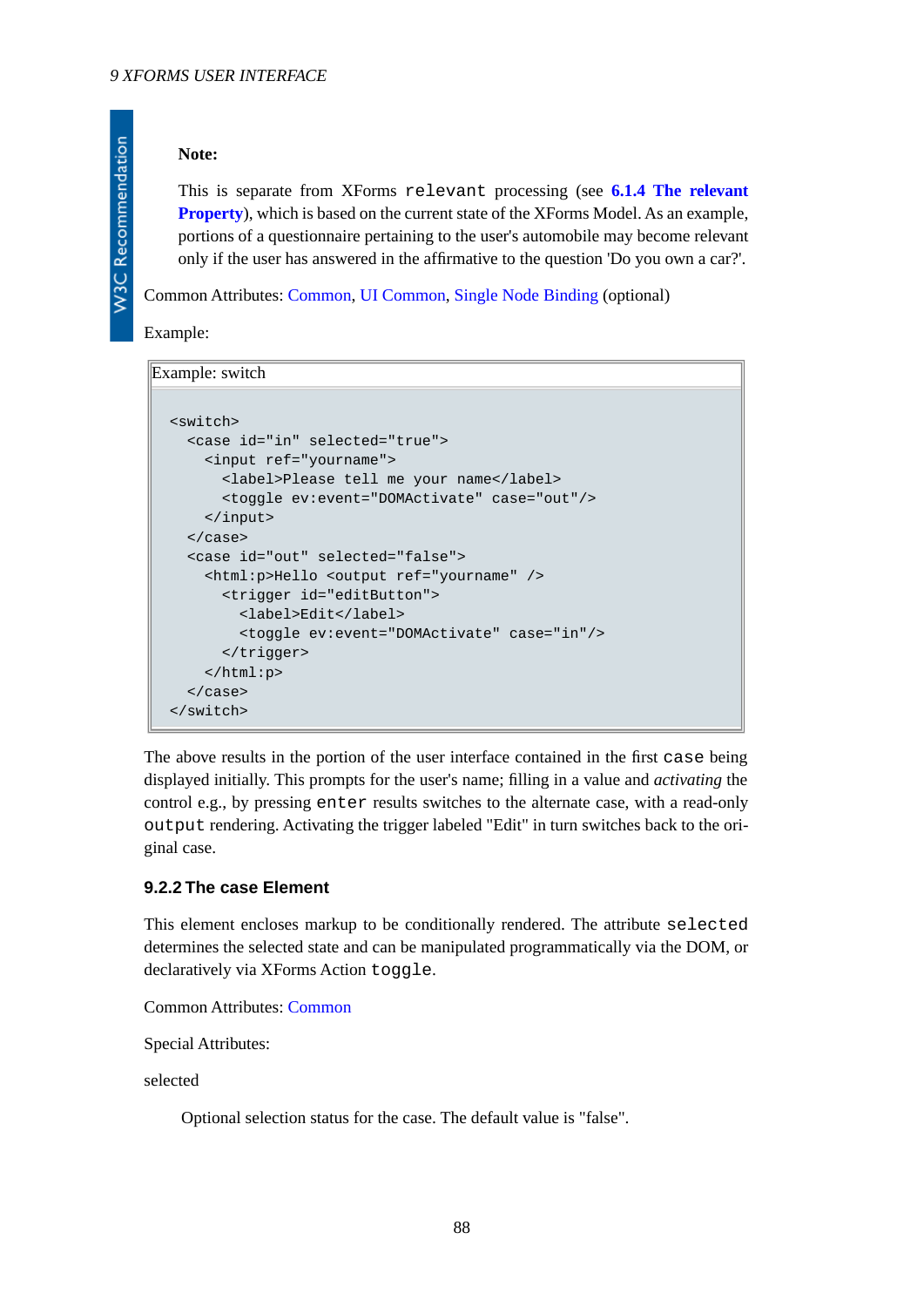If multiple cases within a switch are marked as selected="true", the first selected case remains and all others are deselected. If none are selected, the first becomes selected.

# <span id="page-88-0"></span>**9.2.3 The toggle Element**

This XForms Action selects one possible case from an exclusive list of alternatives in a switch.

This action adjusts all selected attributes on the affected cases to reflect the new state, and then performs the following:

- 1 Dispatching an xforms-deselect event to the currently selected case.
- 2 Dispatching an xform-select event to the case to be selected.

Common Attributes: [Common](#page-17-0), [Events](#page-100-0)

Special Attributes:

case

Required reference to a case section inside the conditional construct.

# **9.3 The XForms Repeat Module**

The XForms specification allows the definition of repeating structures such as multiple items within a purchase order. When defining the XForms Model, such higher-level collections are constructed out of basic building blocks; similarly, this section defines user interface construct repeat that can bind to data structures such as lists and collections. The elements and attributes included in this module are:

| <b>Element</b> | <b>Attributes</b>                                | Minimal Content Mod-     |  |
|----------------|--------------------------------------------------|--------------------------|--|
|                |                                                  | el                       |  |
| repeat         | Common, UI Common, Node Set Binding,             | ((Form Con-              |  |
|                | startindex (xsd:positiveInteger), number         | trols) group repeat)*    |  |
|                | (xsd:nonNegativeInteger)                         |                          |  |
| <i>itemset</i> | Common, Node Set Binding                         | label, (value copy), (UI |  |
|                |                                                  | Common)*                 |  |
| copy           | Common, Single Node Binding (optional)           | IEMPTY                   |  |
| insert         | Common, Events, Node Set Binding, at             | <b>IEMPTY</b>            |  |
|                | (XPathExpression), position ("before" "after")   |                          |  |
| delete         | Common, Events, Node Set Binding, at             | IEMPTY                   |  |
|                | (XPathExpression)                                |                          |  |
| setindex       | Common, Events, repeat (xsd:IDREF), index        | <b>EMPTY</b>             |  |
|                | (XPathExpression)                                |                          |  |
| (various)      | [repeat-nodeset, repeat-bind, repeat-model]      | N/A                      |  |
|                | (Node Set Binding attributes), repeat-startindex |                          |  |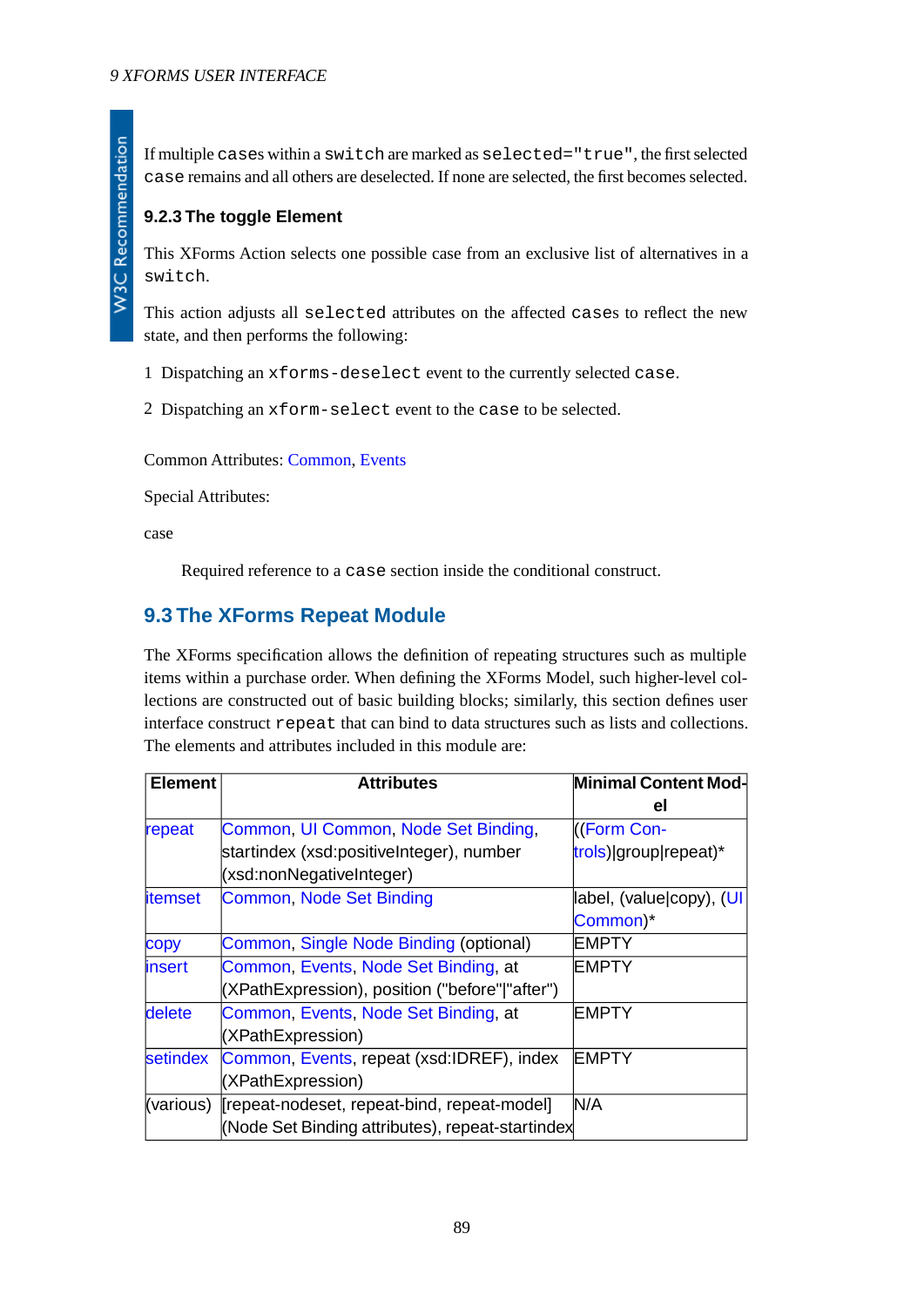| (xsd:positiveInteger), repeat-number (xsd:non- |  |
|------------------------------------------------|--|
| NegativeInteger)                               |  |

# <span id="page-89-1"></span><span id="page-89-0"></span>**9.3.1 The repeat Element**

This element defines a UI mapping over a **homogeneous collection** selected by Node Set Binding Attributes. This node-set must consist of contiguous child element nodes, with the same local name and namespace name of a common parent node. The behavior of element repeat with respect to non-homogeneous node-sets is undefined.

For example:

Example: Shopping Cart

```
<repeat nodeset="/cart/items/item">
  <input ref="." .../><html:br/>
</repeat>
```
Common Attributes: [Common](#page-17-0), [UI Common](#page-66-0), [Node Set Binding](#page-18-0)

Special Attributes:

startindex

Optional 1-based initial value of the repeat index. The default value is 1.

number

Optional hint to the XForms Processor as to how many elements from the collection to display.

This element operates over a homogeneous collection by binding the encapsulated user interface controls to each element of the collection. Attributes on this element specify how many members of the collection are presented to the user at any given time. XForms Actions insert, delete, and setindex can be used to operate on the collection—see **[10](#page-99-0) [XForms Actions](#page-99-0)**. Another way to view repeat processing (disregarding special user interface interactions) is to consider "unrolling" the repeat. The above example is similar to the following (given four item elements in the returned node-set):

```
Example: Repeat Unrolled
```

```
<!-- unrolled repeat -->
   <input ref="/cart/items/item[1]" .../><html:br/>
   <input ref="/cart/items/item[2]" .../><html:br/>
   <input ref="/cart/items/item[3]" .../><html:br/>
   <input ref="/cart/items/item[4]" .../><html:br/>
```
Example: Homogeneous Collection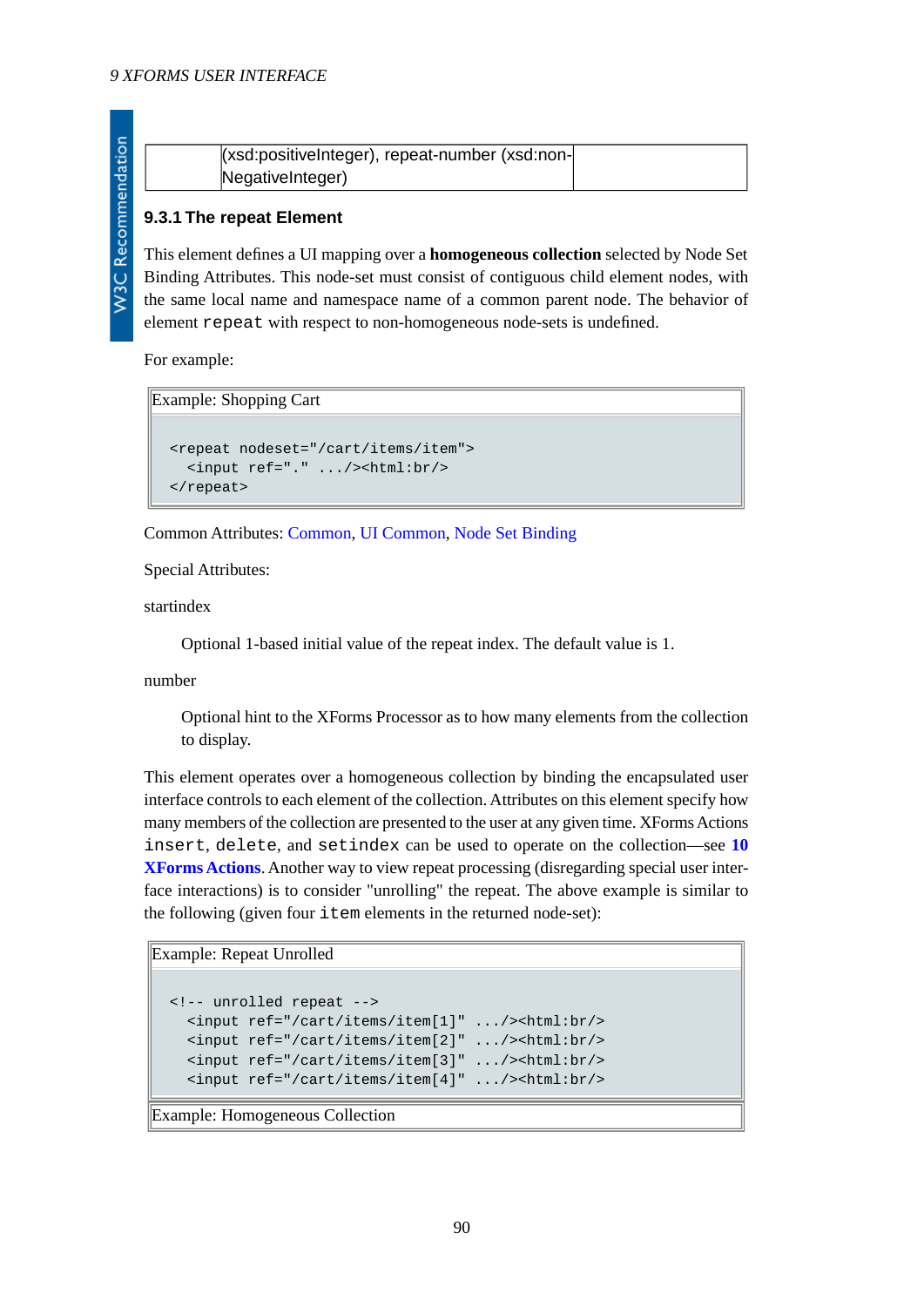#### *9 XFORMS USER INTERFACE*

```
W3C Recommendation
```

```
<model>
  <instance>
    <my:lines>
       <my:line name="a">
         <my:price>3.00</my:price>
       </my:line>
       <my:line name="b">
         <my:price>32.25</my:price>
       </my:line>
       <my:line name="c">
         <my:price>132.99</my:price>
       </my:line>
       </my:lines>
   </instance>
</model>
   ...
<repeat id="lineset" nodeset="/my:lines/my:line">
  <input ref="my:price">
     <label>Line Item</label>
  </input>
  <input ref="@name">
     <label>Name</label>
   </input>
</repeat>
<trigger>
  <label>Insert a new item after the current one</label>
   <action ev:event="DOMActivate">
     <insert nodeset="/my:lines/my:line" at="index('lineset')"
      position="after"/>
     <setvalue ref="/my:lines/my:line[index('lineset')]/@name"/>
     <setvalue ref="/my:lines/my:line[index('lineset')]/price">0.00</setvalue>
   </action> 
</trigger>
<trigger>
  <label>remove current item</label>
   <delete ev:event="activate" nodeset="/my:lines/my:line"
    at="index('lineset')"/>
</trigger>
```
#### **9.3.2 Creating Repeating Structures Via Attributes**

Element repeat enables the creation of user interfaces for populating repeating structures. When using XForms within host languages like XHTML, it is often necessary to create repeating structures within constructs such as table. Thus, one might wish to use element repeat within a table to create the rows of a table, where each row of the table binds to a distinct member of a homogeneous collection. Since html:table doesn't (and probably never will) allow xforms:repeat elements as children, another syntax is needed.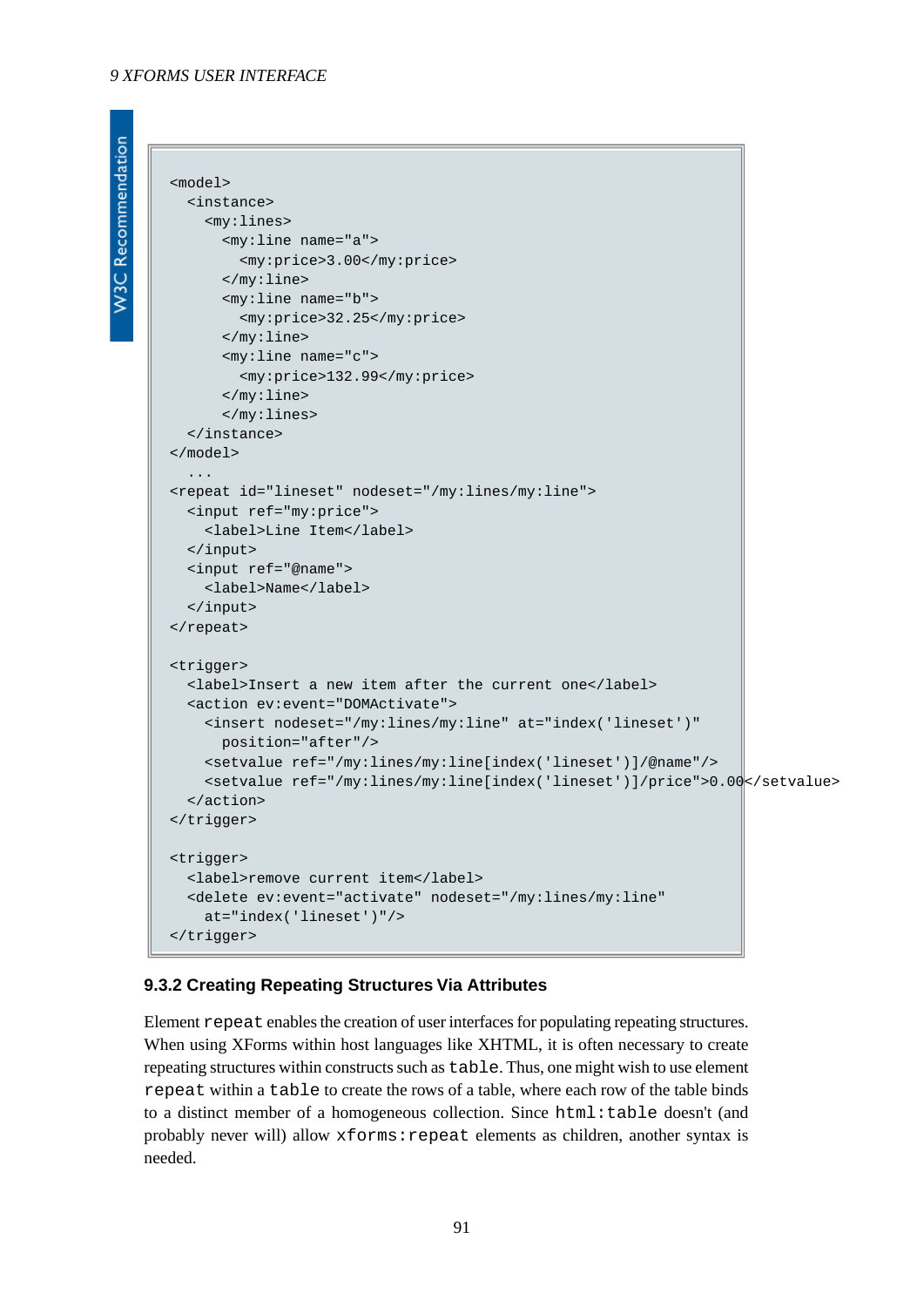**W3C Recommendation** 

Example: Tables And Repeating Structures

```
<table>
   <repeat nodeset="...">
     <tr>
        <td>...</td>
        ...
    \langle/tr>
   </repeat>
</table>
```
More generally, there is a need to integrate repeat behavior into host languages at points where the content model of the host language does not or cannot provide the appropriate extension hooks via modularization. To accommodate this, XForms 1.0 defines an alternative syntax that is functionally equivalent to the repeat element, using the following attributes:

```
repeat-model
repeat-bind
repeat-nodeset
repeat-startindex
repeat-number
```
The above attributes are equivalent to the repeat attributes of the same name, but without the prefix repeat-. A host language can include these attributes in the appropriate places to enable repeating constructs. For example, a version of XHTML might use:

```
Example: Tables And Repeating Structures
```

```
<html:table xforms:repeat-nodeset="...">
   <html:tr>
     <html:td><xforms:output ref="..."/></html:td>
   </html:tr>
</html:table>
```
Which could be validated against an appropriately configured XHTML Schema that includes the XForms Repeat module. Note that what gets repeated is the child elements of the element with the repeat- attributes.

This should be thought purely as a syntactic transformation, i.e., there is no change to repeat processing semantics. Further, for purposes of understanding the above as a pure syntactic transformation, element repeat can be viewed as containing an anonymous group that wraps the contents of element repeat. Thus, consider the following: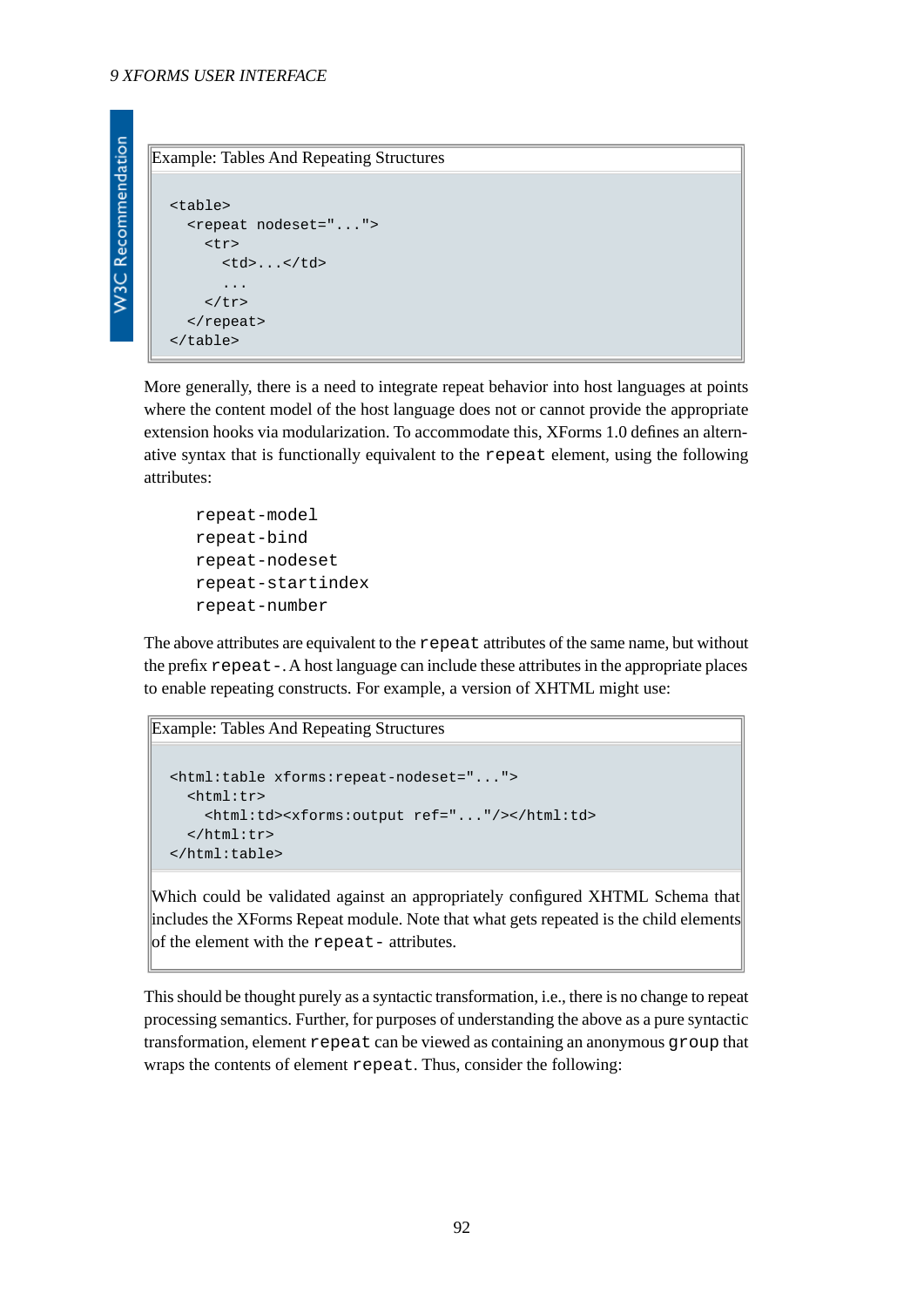<span id="page-92-0"></span>Additionally, when using XForms Action setindex, attribute repeat of type idref can point to any element carrying the repeat attributes. Similarly, when using function index against a repeating structure created via the repeat-attributes, the id of that element can be used as the argument to function index.

# **9.3.3 The itemset Element**

This element allows the creation of dynamic selections within controls select and select1, where the available choices are determined at run-time. The node-set that holds the available choices is specified via attribute nodeset. As with repeat, this nodeset should refer to a [homogeneous](#page-89-1) collection. Child elements label and value indirectly specify the label and storage values. Notice that the run-time effect of itemset is the same as using element choices to statically author the available choices.

Common Attributes: [Common](#page-17-0), [Node Set Binding](#page-18-0)

# **Note:**

Whenever a refresh event is dispatched the nodeset is re-evaluated to update the list of available choices.

The following example shows element itemset within control select to specify a dynamic list of ice cream flavors:

Example: Dynamic Choice Of Ice Cream Flavors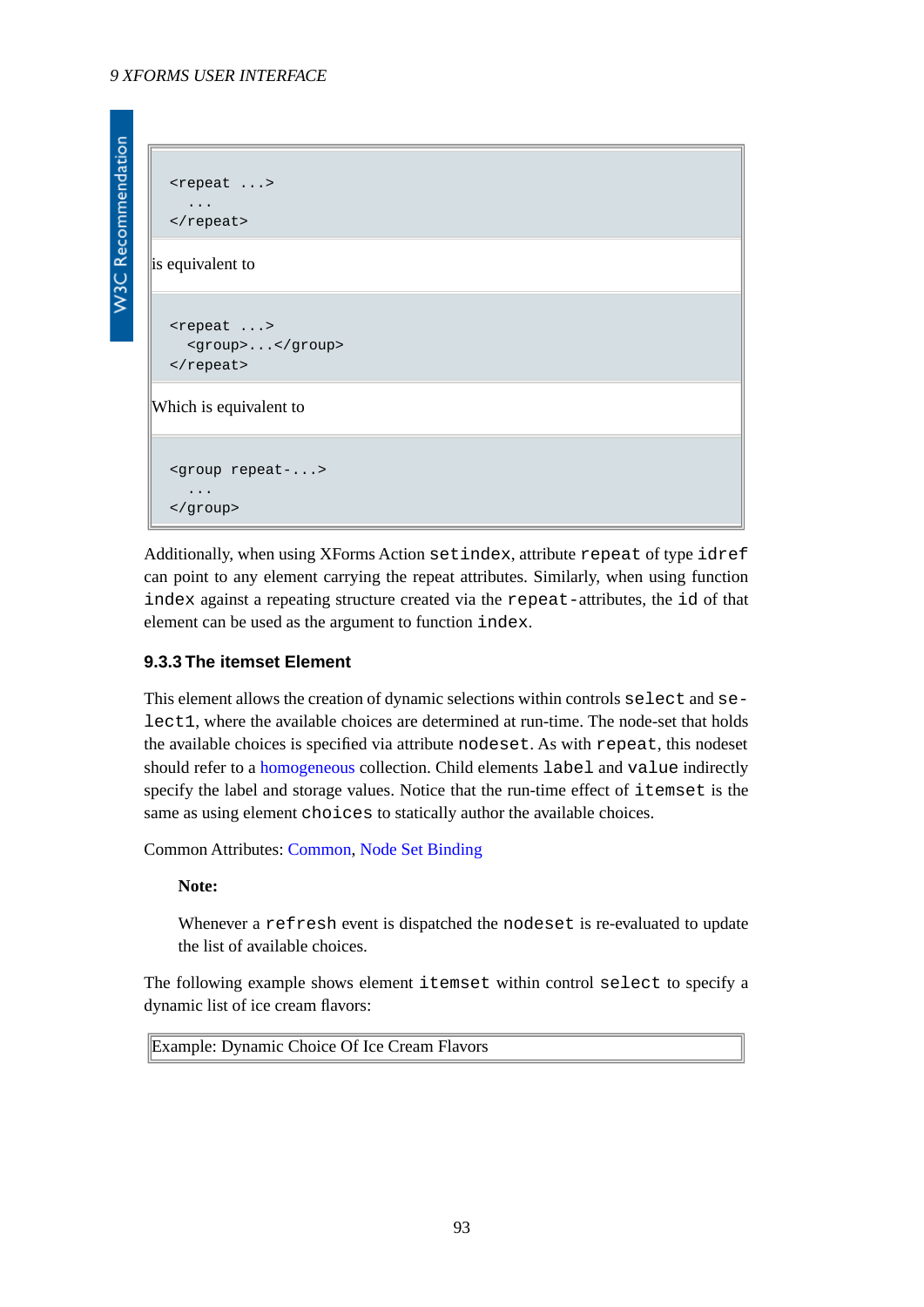#### *9 XFORMS USER INTERFACE*

**W3C Recommendation** 

```
<model id="cone">
  <instance>
    <my:icecream>
      <my:order/>
     </my:icecream>
   </instance>
</model>
<model id="flavors">
   <instance>
     <my:flavors>
       <my:flavor type="v">
         <my:description>Vanilla</my:description>
       </my:flavor>
       <my:flavor type="s">
         <my:description>Strawberry</my:description>
       </my:flavor>
       <my:flavor type="c">
         <my:description>Chocolate</my:description>
       </my:flavor>
     </my:flavors>
   </instance>
</model>
<!-- user interaction markup -->
<select model="cone" ref="my:order">
  <label>Flavors</label>
  <itemset model="flavors" nodeset="/my:flavors/my:flavor">
     <label ref="my:description"/>
     <copy ref="my:description"/>
   </itemset>
</select>
<!-- For all three items selected, this example produces instance data like
      <my:icecream>
        <my:order>
          <my:description>Vanilla</my:description>
          <my:description>Strawberry</my:description>
          <my:description>Chocolate</my:description> 
        </my:order>
      </my:icecream>
--
```
# <span id="page-93-0"></span>**9.3.4 The copy Element**

Structurally, this element is similar to **[8.2.3 The value Element](#page-82-0)**. It differs in that it can only be used within itemset, and that it works with subtrees of instance data rather than simple values.

Common Attributes: [Common](#page-17-0), [Single Node Binding](#page-17-1) (optional)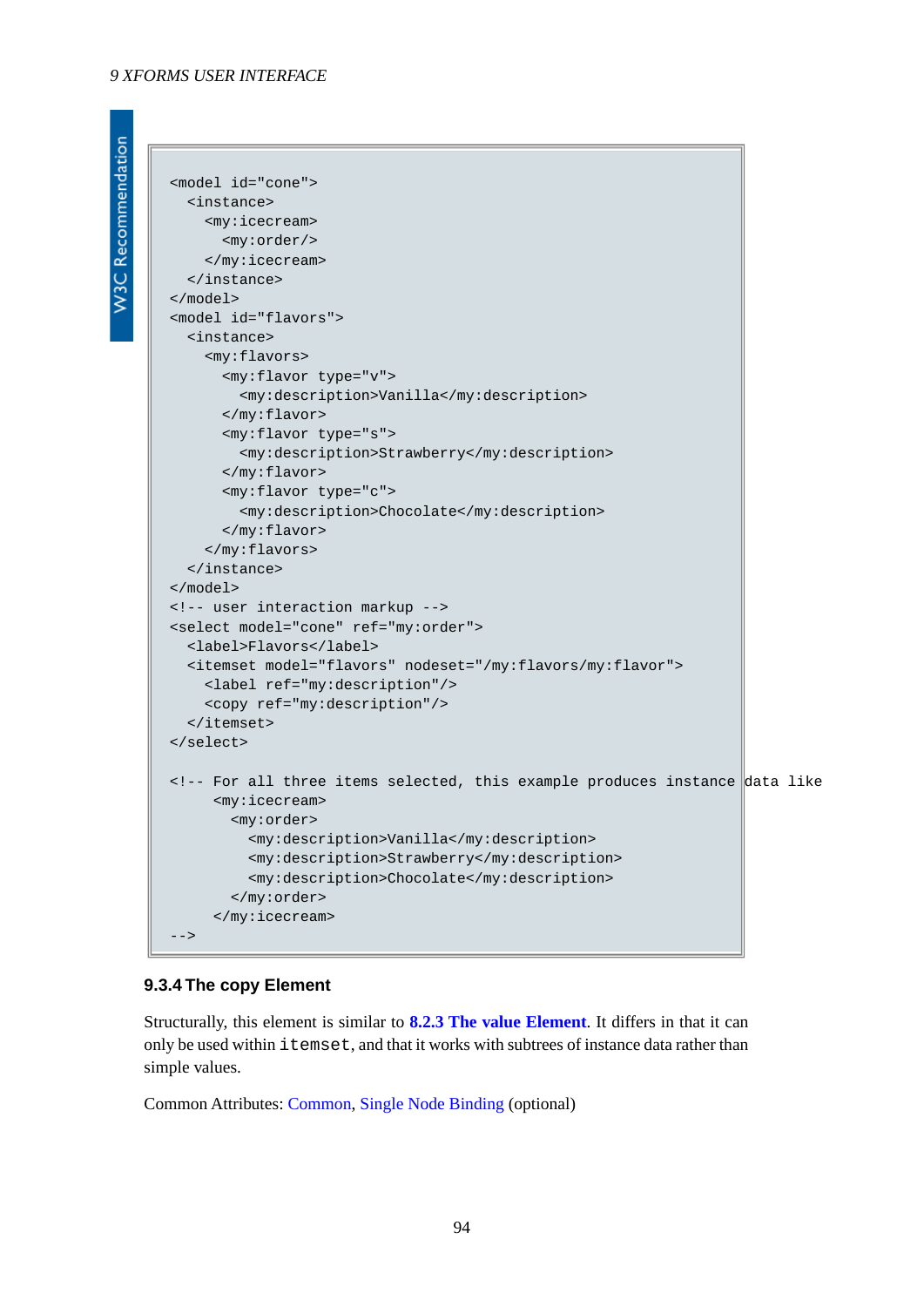When an item becomes selected, the following rules apply:

- The target node, selected by the binding attributes on the list form control, must be an element node, otherwise an exception results (**[4.5.1 The xforms-binding-exception](#page-40-0) [Event](#page-40-0)**).
- The element node associated with the item, selected by the binding attributes on copy, is deep copied as a child of the target node.
- A full computational dependency rebuild is done.

When an item becomes unselected, the following rules apply:

- The target node, selected by the binding attributes on the list form control, must be an element node, otherwise an exception results (**[4.5.1 The xforms-binding-exception](#page-40-0) [Event](#page-40-0)**).
- The child element node associated with the item, selected by the binding attributes on copy, is deleted.
- <span id="page-94-0"></span>• A full computational dependency rebuild.

# **9.3.5 The insert Element**

This action is used to insert new entries into a homogeneous collection, e.g., a set of items in a shopping cart. Attributes of action insert specify the insertion in terms of the collection in which a new entry is to be inserted, and the location within that collection where the new node will appear. The new node is created by cloning the final member of the homogeneous collection specified by the initialization instance data. In this process, nodes of type xsd:ID are modified to remain as unique values in the instance data.

Common Attributes: [Common](#page-17-0), [Events,](#page-100-0) [Node Set Binding](#page-18-0)

Special Attributes:

at

Required XPath expression evaluated to determine insert location.

position

Required selector ("before" or "after") of insert before/after behavior.

The rules for insert processing are as follows:

- 1 The homogeneous collection to be updated is determined by evaluating binding attribute nodeset.
- 2 The corresponding node-set of the initial instance data is located to determine the prototypical member of the collection. The final member of this collection is cloned to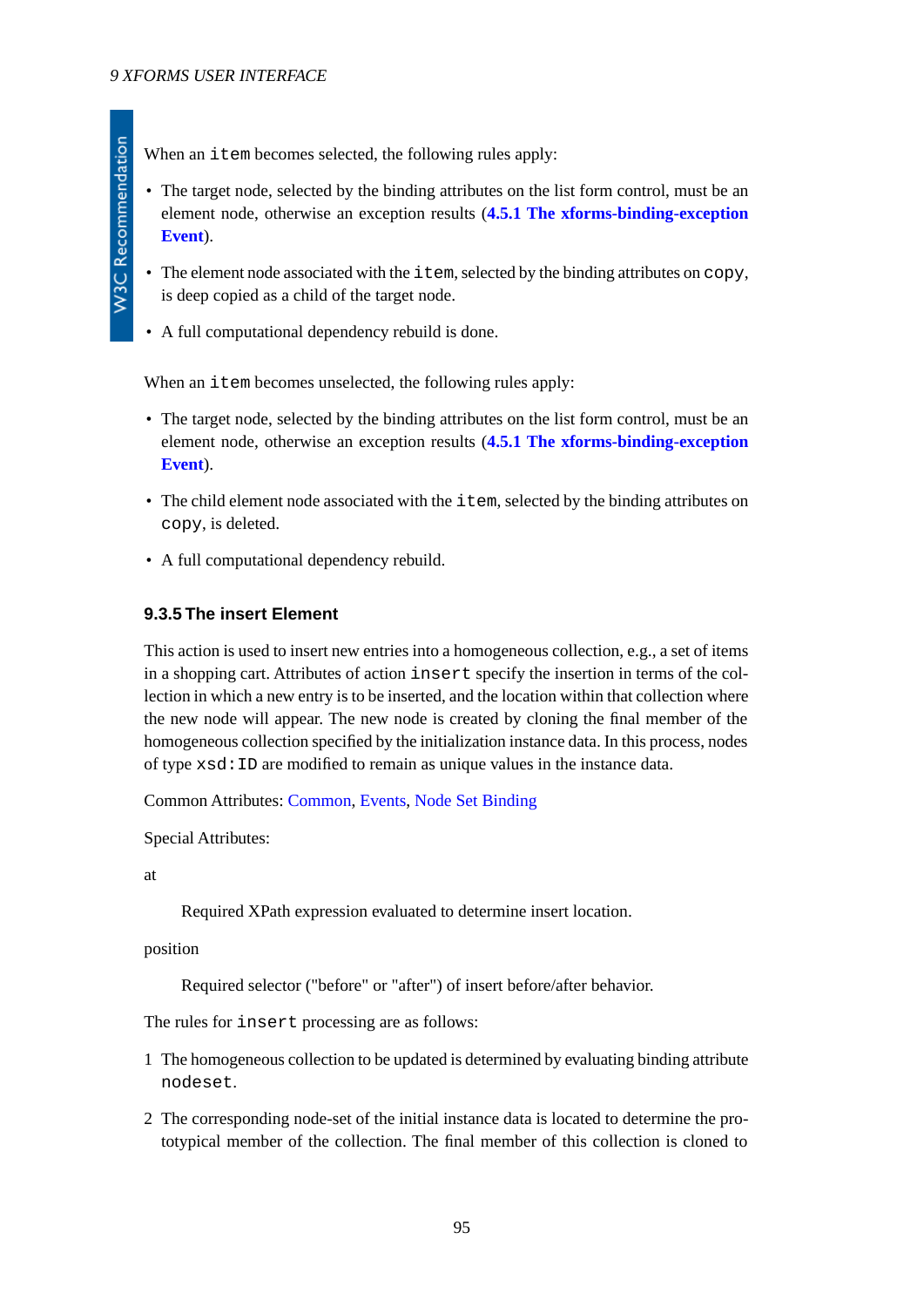produce the node that will be inserted. Finally, this newly created node is inserted into the instance data at the location specified by attributes position and at.

Attribute at is evaluated to determine the insertion index—a numerical value that is the index into the node-set. Attribute position specifies whether the new node is inserted *before* or *after* this index.

The rules for selecting the index are as follows:

- a The return value of the XPath expression in attribute at is processed according to the rules of the XPath function round(). For example, the literal 1.5 becomes 2, and the literal 'string' becomes NaN.
- b If the result is NaN, the insert appends to the end of the node-set.
- c If the resulting index is outside the valid range of the node-set, it is replaced with either 1 or the size of the node-set, whichever is closer.
- 3 The index for any repeating sequence that is bound to the homogeneous collection where the node was added is updated to point to the newly added node. The indexes for inner nested repeat collections are re-initialized to 1.
- 4 If the insert is successful, the event xforms-insert is dispatched.

This action results in the insertion of newly created data nodes into the XForms instance data. Such nodes are constructed as defined in the initialization section of the processing model—see **[4.2 Initialization Events](#page-27-0)**. As an example, this causes the instantiation of the necessary user interface for populating a new entry in the underlying collection when used in conjunction with repeating structures.

#### **Note:**

If this action is contained within an action element, it has special deferred update behavior (**[10.1.1 The action Element](#page-100-1)**).

<span id="page-95-0"></span>An example of using insert with a repeating structure is located at **[9.3.1 The repeat](#page-89-0) [Element](#page-89-0)**. Note that XForms Action setvalue can be used in conjunction with insert to provide initial values for the newly inserted nodes.

# **9.3.6 The delete Element**

This action deletes nodes from the instance data.

Common Attributes: [Common](#page-17-0), [Events,](#page-100-0) [Node Set Binding](#page-18-0)

Special Attributes:

at

Required XPath expression evaluated to determine delete location.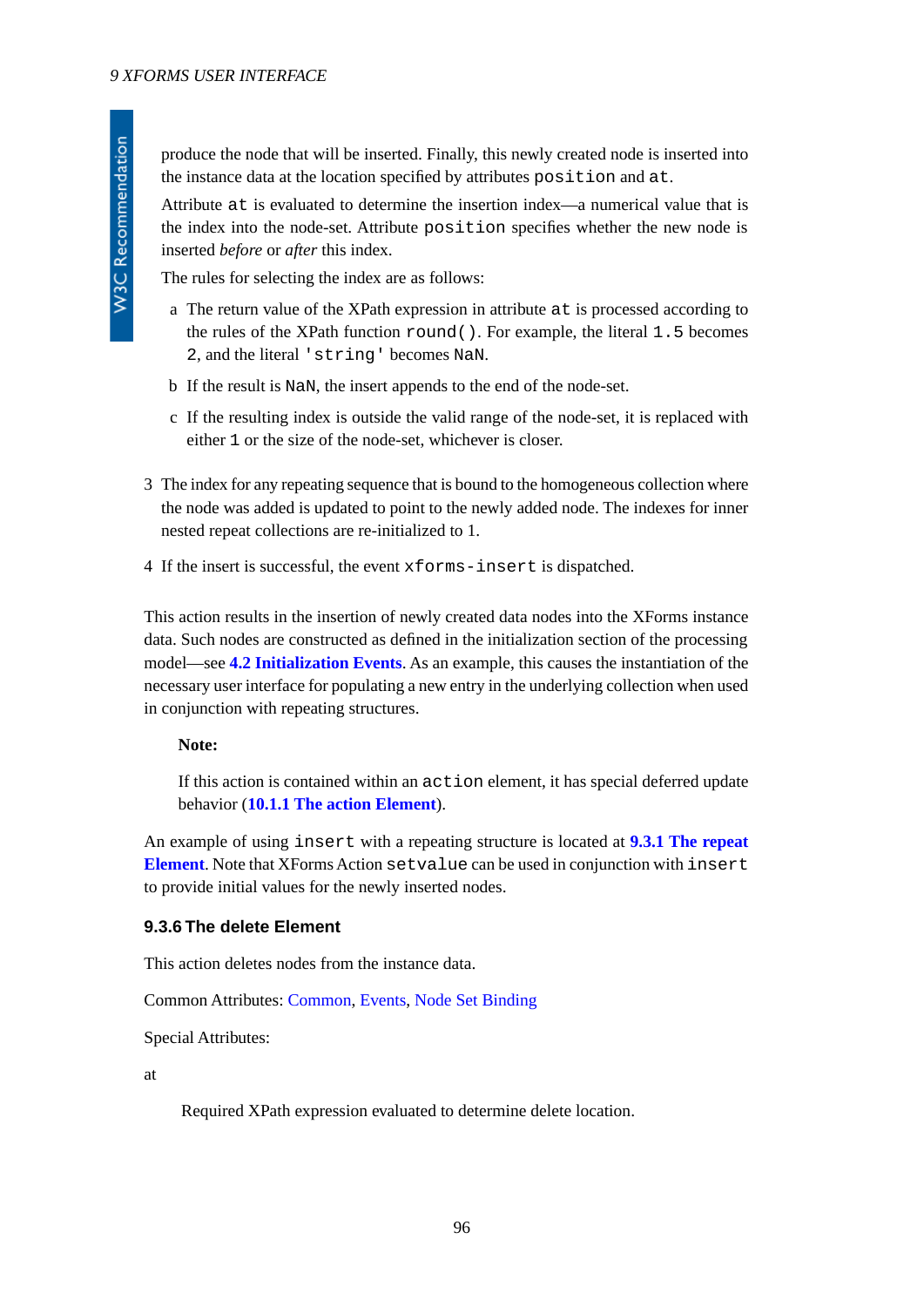**W3C Recommendation** 

1 The homogeneous collection to be updated is determined by evaluating binding attribute nodeset. If the collection is empty, the delete action has no effect.

2 The n-th element node is deleted from the instance data, where n represents the number returned from node-set index evaluation, defined in **[9.3.5 The insert Element](#page-94-0)**. If no nth node exists, the operation has no effect.

3 The index should point to the same node after a delete as it did before the delete except:

When the last remaining item in the collection is removed, the index position becomes 0.

When the index was pointing to the deleted node, which was the last item in the collection, the index will point to the new last node of the collection and the index of inner repeats is reinitialized.

When the index was pointing to the deleted node, which was not the last item in the collection, the index position is not changed and the index of inner repeats is reinitialized.

To re-initialize a repeat means to change the index to 0 if it is empty, otherwise 1.

4 If the delete is successful, the event xforms-delete is dispatched.

This action results in deletion of nodes in the instance data.

# **Note:**

If this action is contained within an action element, it has special deferred update behavior (**[10.1.1 The action Element](#page-100-1)**).

<span id="page-96-0"></span>An example of using delete with a repeating structure is located at **[9.3.1 The repeat](#page-89-0) [Element](#page-89-0)**.

# **9.3.7 The setindex Element**

This action marks a specific item as current in a repeating sequence (within **[9.3.1 The](#page-89-0) [repeat Element](#page-89-0)**).

Common Attributes: [Common](#page-17-0), [Events](#page-100-0)

Special Attributes:

repeat

Required reference to a repeating element.

index

Required XPath expression that evaluates to a 1-based offset into the sequence.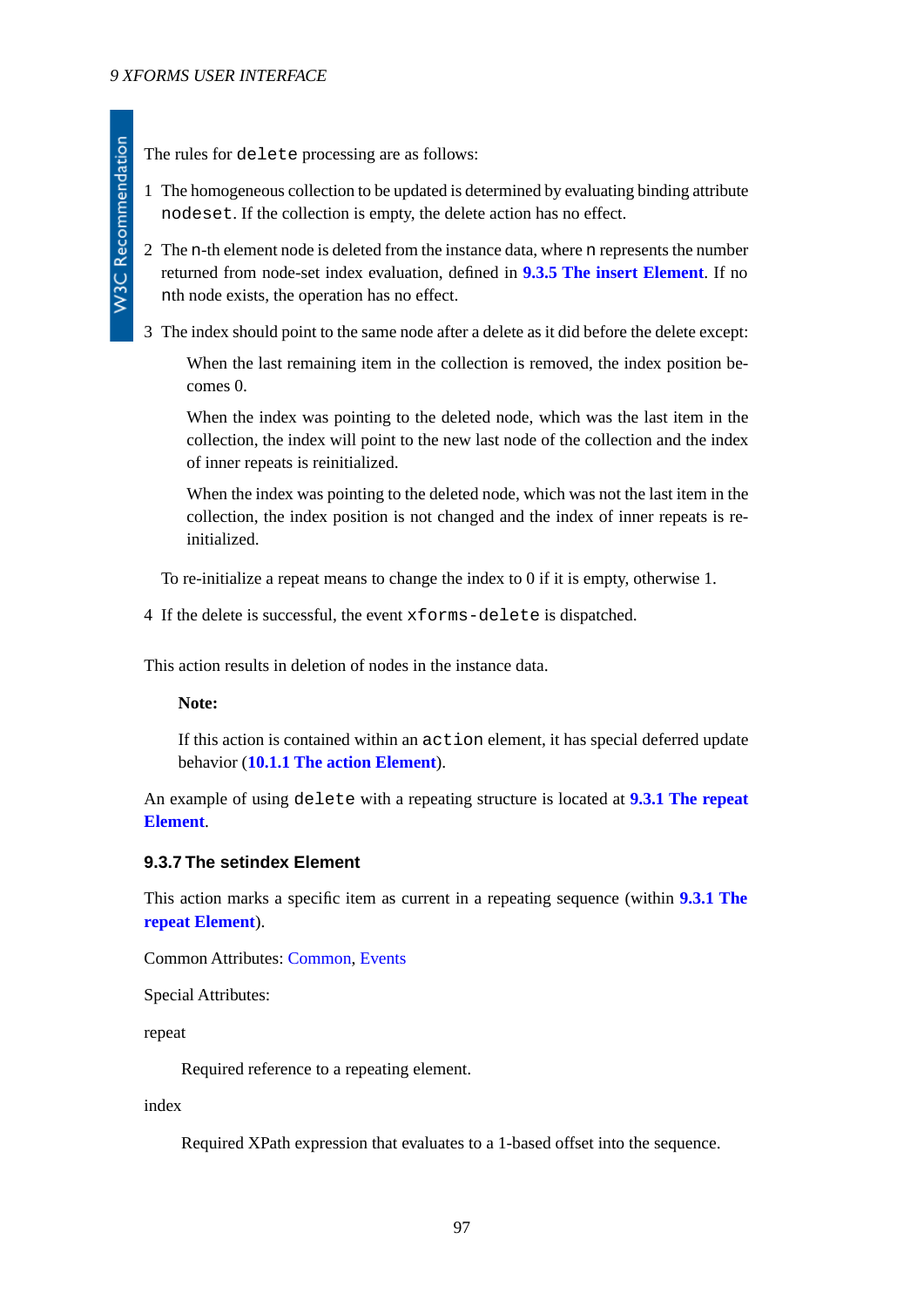**W3C Recommendation** 

If the selected index is 0 or less, an xforms-scroll-first event is dispatched and the index is set to 1. If the selected index is greater than the index of the last repeat item, an xforms-scroll-last event is dispatched and the index is set to that of the last item. The indexes for inner nested repeat collections are re-initialized to 1. The implementation data structures for tracking computational dependencies are rebuilt or updated as a result of this action.

# **9.3.8 Repeat Processing**

The markup contained within the body of element repeat specifies the user interface to be generated for each member of the underlying collection. During user interface initialization (see **[4.2.2 The xforms-model-construct-done Event](#page-28-0)**), the following steps are performed for repeat:

- 1 Attribute nodeset is evaluated to locate the homogeneous collection to be operated on by this repeat.
- 2 The corresponding nodes in element instance in the source document are located—these nodes provide initial values and also serve as a prototypical instance for constructing members of the repeating collection.
- 3 The *index* for this repeating structure is initialized to the value of startindex.
- 4 The user interface template specified within element repeat is *bound* to this prototypical instance. If there is a type mismatch between the prototypical instance and the binding restrictions for the user interface controls, an error is signaled and processing stops.
- 5 User interface as specified by the repeat is generated for the requisite number of members of the collection as specified by attributes on element repeat.

The processing model for repeating structures uses an *index* that points to the *current* item in the instance data. This repeat index is accessed via XForms function index **[7.8.5 The](#page-61-0) [index\(\) Function](#page-61-0)** and manipulated via XForms Action setindex **[9.3.7 The setindex](#page-96-0) [Element](#page-96-0)**. This index is used as a reference point for insert and delete operations. Notice that the contained XForms form controls inside element repeat do not explicitly specify the index of the collection entry being populated. This is intentional; it keeps both authoring as well as the processing model simple.

The binding expression attached to the repeating sequence returns a node-set of the collection being populated, not an individual node. Within the body of element repeat, binding expressions are evaluated with a context node of the node determined by the index. Repeat processing uses XPath expressions to address the collection over which element repeat operates. The initial instance data supplies the prototypical member of the homogeneous collection, and this is used during UI initialization—**[4.2.2 The xforms-model-construct](#page-28-0)[done Event](#page-28-0)**—to construct the members of the homogeneous collection. This prototypical instance is also used by action insert when creating new members of the collection. To create homogeneous collections, the initial instance data *must* specify at least one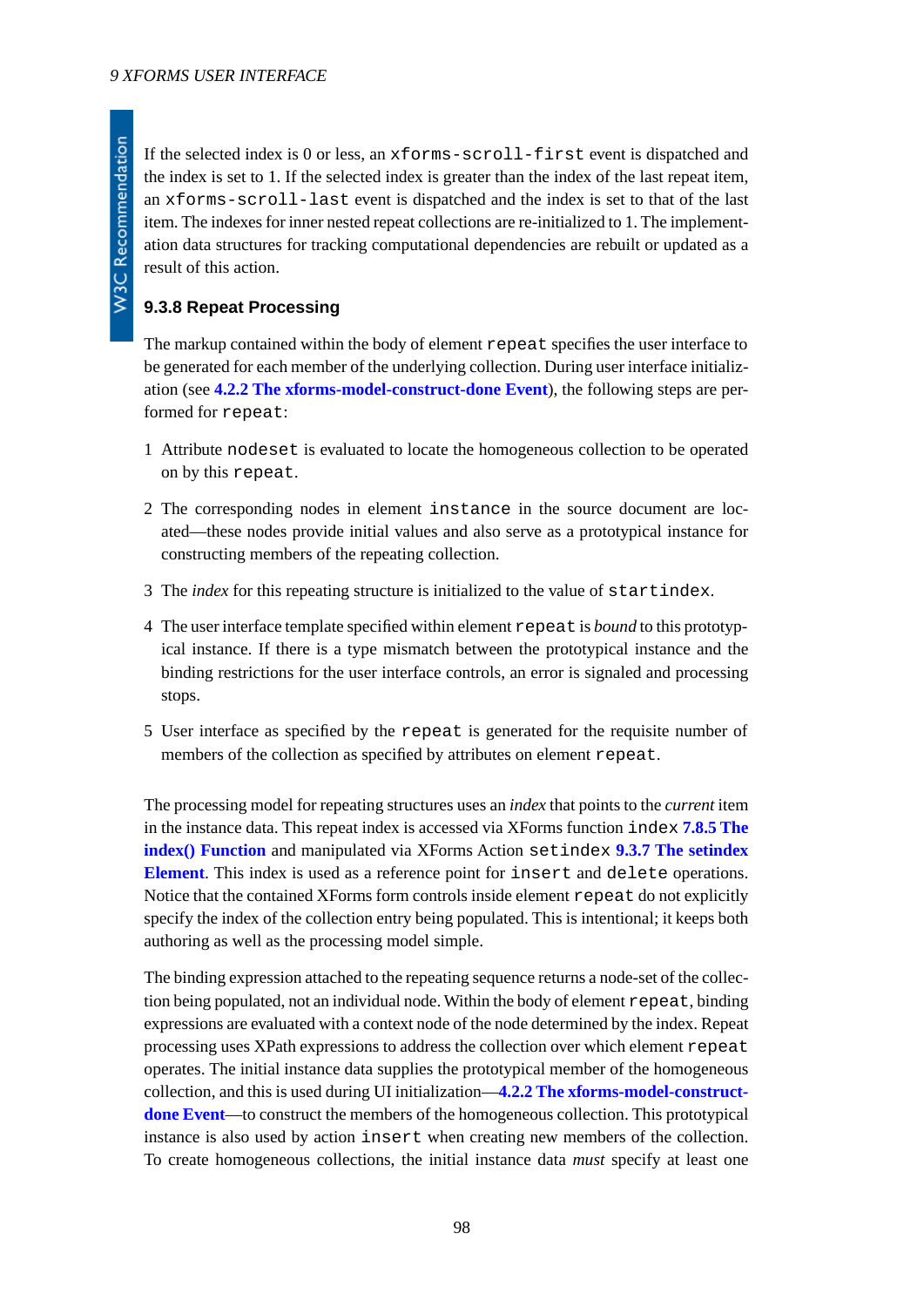member of the collection; this requirement is similar to *requiring* instance data in addition to a schema, and the same justification applies.

The form controls appearing inside repeat need to be suitable for populating individual items of the collection. A simple but powerful consequence of the above is that if the XForms Model specifies nested collections, then a corresponding user interface can nest repeat elements.

# **9.3.9 Nested Repeats**

It is possible to nest repeat elements to create more powerful user interface for editing structured data. **[G.2 Editing Hierarchical Bookmarks Using XForms](#page-137-0)** is an example of a form using nested repeats to edit hierarchical data consisting of bookmarks within multiple sections. Notice that an inner repeat's index always starts from 1. Consider the following insert statement that appears as part of that example.

Example: Repeat Index and Nested Repeats

```
<xforms:insert nodeset="/bookmarks/section[index('repeatSections')]/bookmark"
                at="index('repeatBookmarks')"
                position="after"/>
```
The above insert statement is used in that example to add new bookmark entries into the *currently selected* section. The inner (nested) repeat operates on bookmarks in this selected section; The index—as returned by XForms function index—for this inner repeat starts at 1. Hence, after a new empty section of bookmarks is created and becomes *current*, the first *insert bookmark* operation adds the newly created bookmark at the front of the list.

# **9.3.10 User Interface Interaction**

Element repeat enables the binding of user interaction to a homogeneous collection. The number of displayed items might be less than the total number available in the collection. In this case, the presentation would render only a portion of the repeating items at a given time. For example, a graphical user interface might present a scrolling table. The current item indicated by the repeat index should be made available to the user at all times, for example, not allowed to scroll out of view. The XForms Actions enumerated at **[10](#page-99-0) [XForms Actions](#page-99-0)** may be used within event listeners to manipulate the homogeneous collection being populated by scrolling, inserting, and deleting entries.

Notice that the markup encapsulated by element repeat acts as the template for the user interaction that is presented to the user. As a consequence, it is not possible to refer to portions of the generated user interface via statically authored idref attributes. A necessary consequence of this is that XForms 1.0 does not specify the behavior of construct switch within element repeat. Future versions of XForms may specify the behavior of switch inside repeat based on implementation experience and user feedback.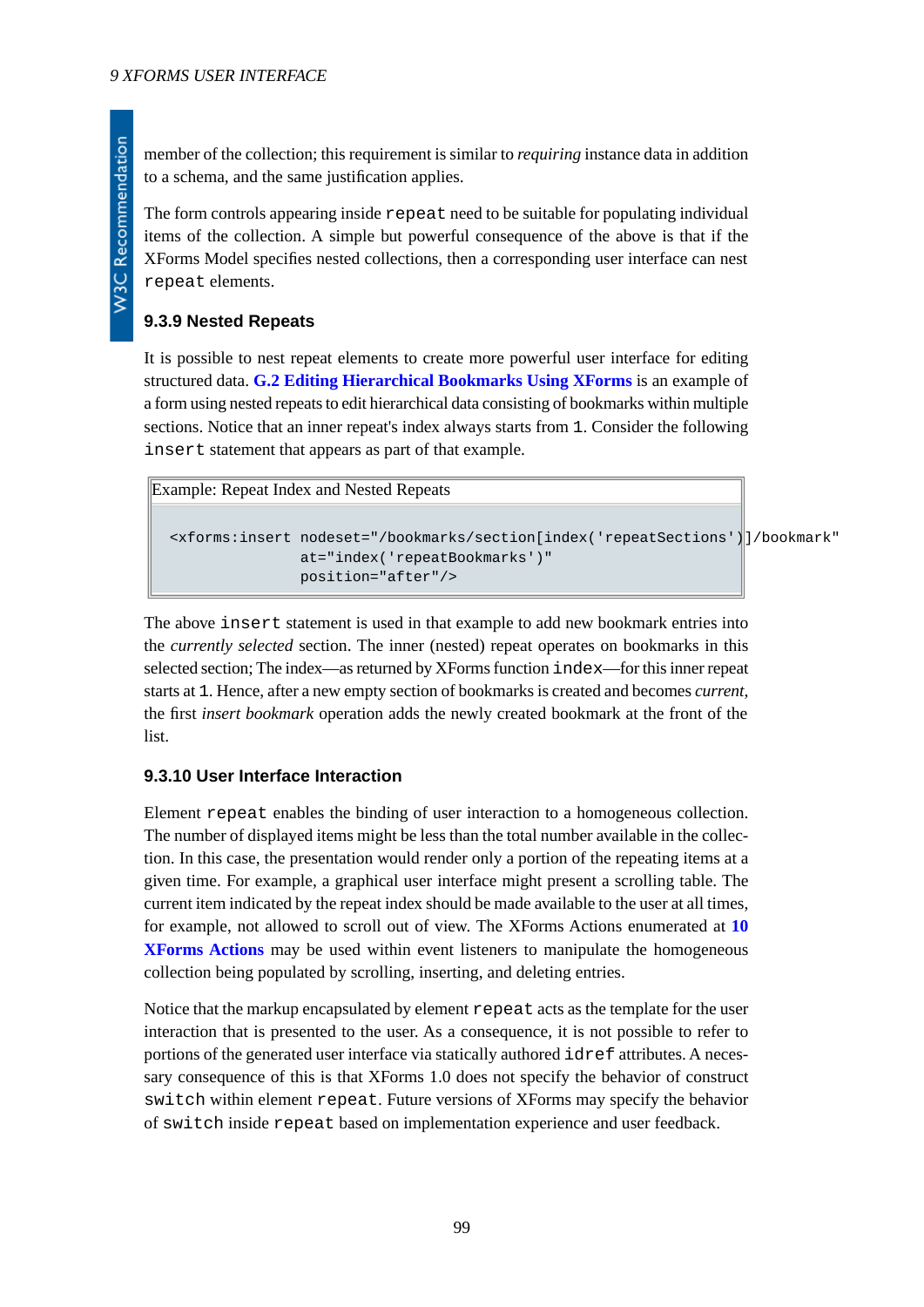# <span id="page-99-0"></span>**10 XForms Actions**

This chapter defines an XML Events-based [\[XML Events\]](#page-120-0) common set of actions that can be invoked in response to events.

**Note:**

**W3C Recommendation** 

XForms itself defines no method for script-based event handling. The definition of such facilities is a responsibility of the hosting language.

# **10.1 The XForms Action Module**

All form controls defined in this specification have a set of common *behaviors* that encourage consistent authoring and look and feel for XForms-based applications. This consistency comes from attaching a common set of behaviors to the various form controls. In conjunction with the event binding mechanism provided by XML Events, these handlers provide a flexible means for forms authors to specify event processing at appropriate points within the XForms user interface. XForms Actions are declarative XML event handlers that capture high-level semantics. As a consequence, they significantly enhance the accessibility of XForms-based applications in comparison to previous Web technologies that relied exclusively on scripting.

| <b>Element</b><br><b>Attributes</b> |                                                                 | <b>Minimal Content</b> |  |
|-------------------------------------|-----------------------------------------------------------------|------------------------|--|
|                                     |                                                                 | <b>Model</b>           |  |
| action                              | <b>Common, Events</b>                                           | $(Action) +$           |  |
| dispatch                            | Common, Events, name (xsd:NMTOKEN), tar-EMPTY                   |                        |  |
|                                     | get (xsd:IDREF), bubbles (xsd:boolean), can-                    |                        |  |
|                                     | celable (xsd:boolean)                                           |                        |  |
| rebuild                             | Common, Events, model (xsd:IDREF)                               | <b>EMPTY</b>           |  |
|                                     | recalculate Common, Events, model (xsd:IDREF)                   | <b>EMPTY</b>           |  |
| revalidate                          | Common, Events, model (xsd:IDREF)                               | <b>EMPTY</b>           |  |
| refresh                             | Common, Events, model (xsd:IDREF)                               | <b>EMPTY</b>           |  |
| setfocus                            | Common, Events, control (xsd:IDREF)                             | <b>EMPTY</b>           |  |
| load                                | Common, Events, Single Node Binding (option-EMPTY               |                        |  |
|                                     | al), resource (xsd:anyURI), show ("new"   "re-                  |                        |  |
|                                     | place")                                                         |                        |  |
| setvalue                            | Common, Events, Single Node Binding, value PCDATA               |                        |  |
|                                     | (XPathExpression)                                               |                        |  |
| send                                | Common, Events, submission (xsd:IDREF)                          | <b>EMPTY</b>           |  |
| reset                               | Common, Events, model (xsd:IDREF)                               | <b>EMPTY</b>           |  |
| message                             | Common, Events, Single Node Binding (option-(PCDATA UI Inline)* |                        |  |
|                                     | al), Linking, level ("ephemeral"   "modeless"                   |                        |  |
|                                     | "modal")                                                        |                        |  |

The elements and attributes included in this module are: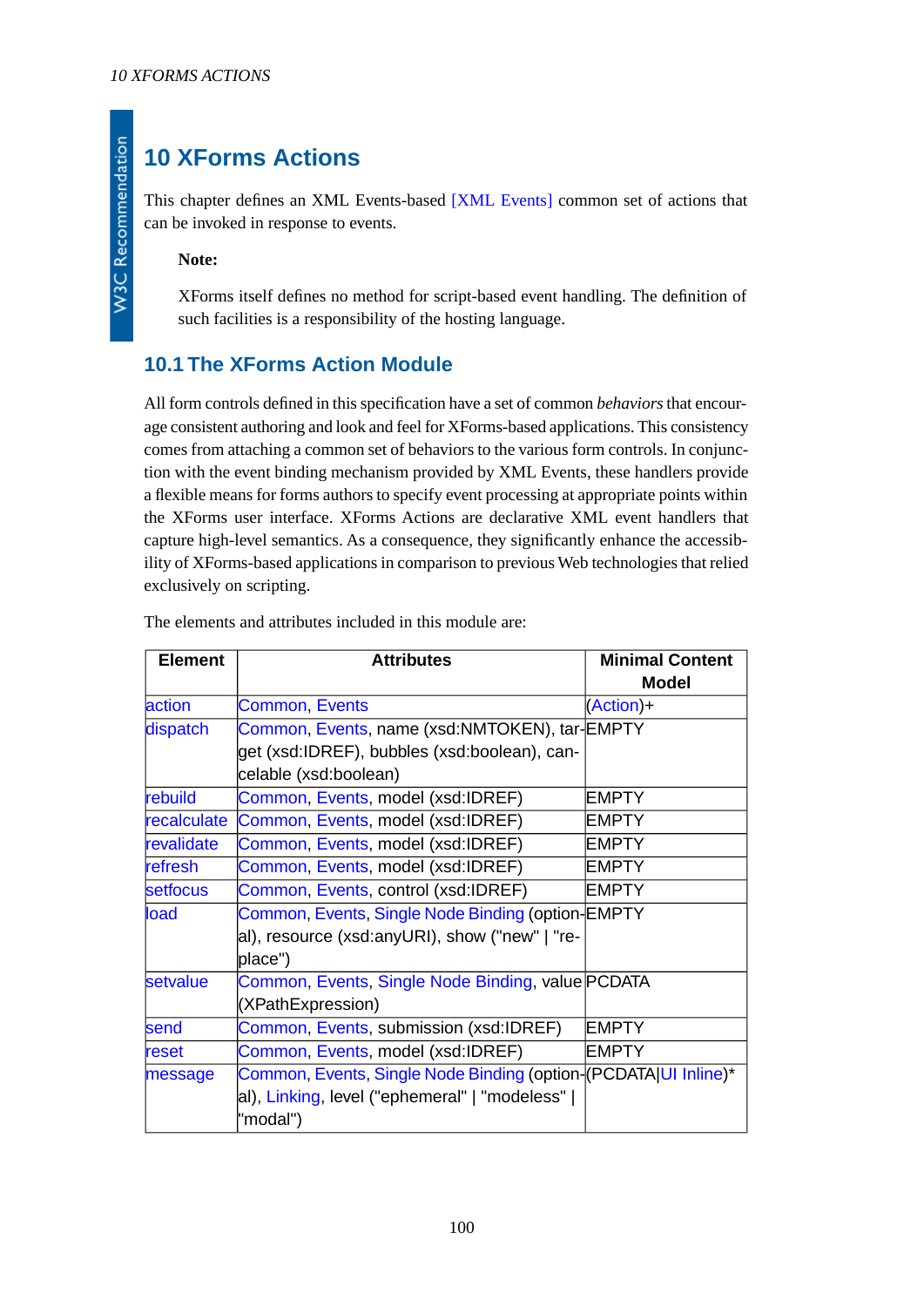W3C Recommendation

<span id="page-100-0"></span>This module also defines the content set "Action", which includes the following elements (of these, toggle comes from the XForms Switch module, and insert, delete, and setindex come from the XForms Repeat module):

```
(\text{action}|{\text{dispatch}}|\text{rebuild}|{\text{refresh}}|\text{recalculate}|{\text{revadidate}}|\text{setfocus}| load|setvalue|send|reset|message|toggle|insert|delete|setindex)*
```
Additionally, this module defines the attribute group "XML Events", which includes all of the "global" attributes defined in that specification [\(\[XML Events\]\)](#page-120-0).

The following example shows how events can be used:

```
Example: Action Syntax
  <xforms:trigger>
     <xforms:label>Reset</xforms:label>
     <xforms:reset ev:event="DOMActivate" model="thismodel"/>
  </xforms:trigger>
```
This example recreates the behavior of the HTML *reset* control, which this specification does not define as an independent form control.

For each built-in XForms Action, this chapter lists the following:

Name Common Attributes Special Attributes Description of behavior

<span id="page-100-1"></span>All elements defined in this chapter explicitly allow global attributes from the XML Events namespace, and apply the processing defined in that specification in section 2.3 [\[XML](#page-120-0) [Events\]](#page-120-0).

#### **10.1.1 The action Element**

Action action is used to group multiple actions.

When using element action to group actions, care should be taken to list the event on element action, rather than on the contained actions.

Common Attributes: [Common](#page-17-0), [Events](#page-100-0)

Example: Grouping Actions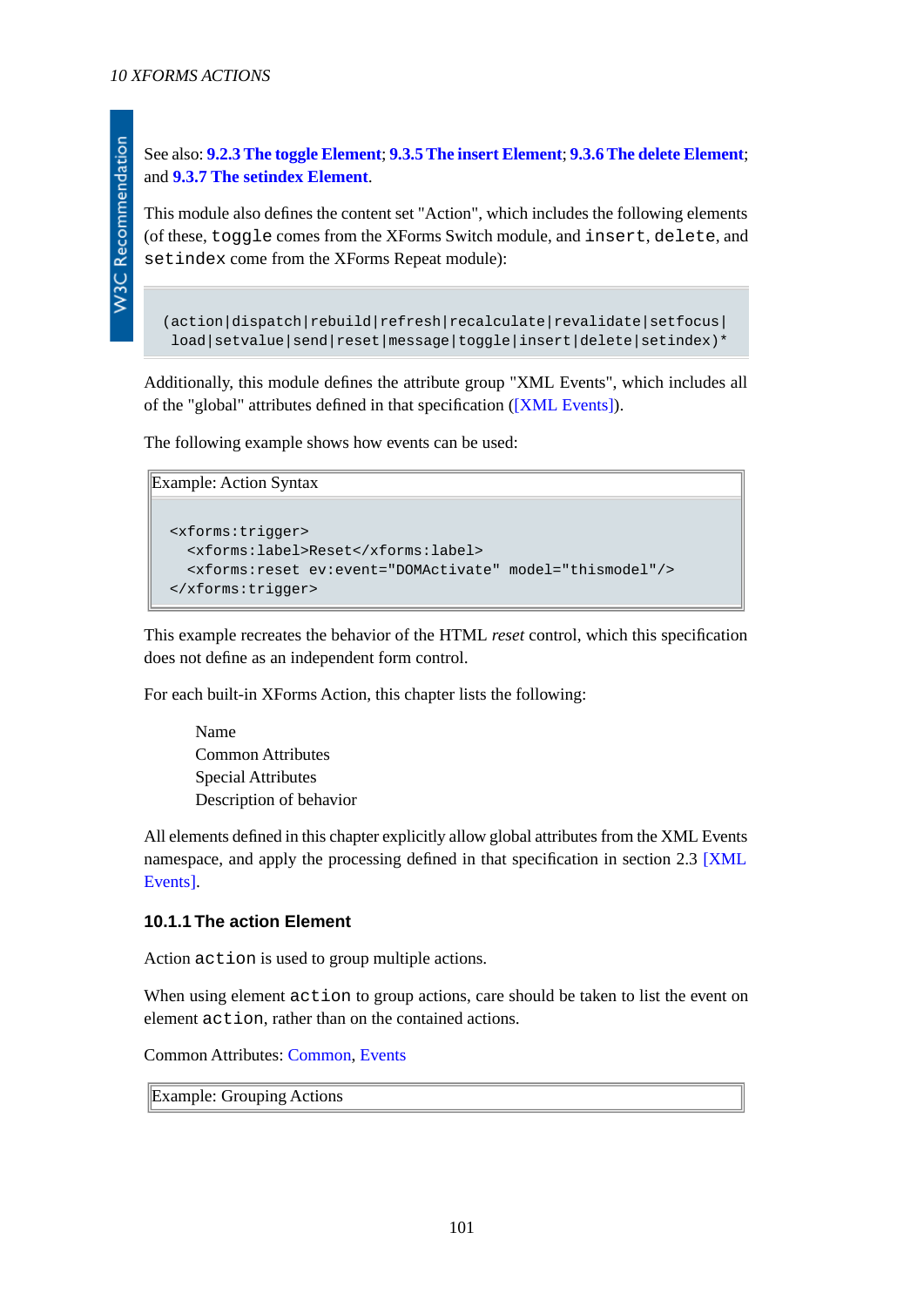```
W3C Recommendation
```

```
<trigger>
   <label>Click me</label>
   <action ev:event="DOMActivate">
     <reset model="thismodel"/>
     <setvalue ref="."/>
   </action>
</trigger>
```
Notice that in the above example,  $ev: event = "DOMActive" occurs on element$ action. Placing ev:event="DOMActivate" on either or both of the contained actions will have no effect. This is because the above example relies on the defaulting of [\[XML Events\]](#page-120-0) attributes observer and handler. As defined in the XML Events specification, if both observer and handler attributes are omitted, then the parent is the observer. Placing ev: event="DOMActivateD" on the children of element action therefore causes element action to become the *observer* for the individual events. Consequently, these actions will never be triggered since events arrive at element  $triqgen$ , not element action.

**Deferred Updates**: Many XForms Actions have a deferred effect on the instance data when specified as a descendant of an action element.

Implementations are free to use any strategy to accomplish deferred updates, but the end result must be as follows: Instance data changes performed by a set of actions do not result in immediate computation dependency rebuilding, recalculation, revalidate and form control refreshing until the termination of the outermost action handler, as described here. Each outermost action handler can be thought of as having a set of Boolean flags, initially false, to indicate whether each of the actions rebuild, recalculate, revalidate, and refresh are required upon termination of the outer action handler.

Actions that directly invoke rebuild, recalculate, revalidate, or refresh always have an immediate effect, and clear the corresponding flag. The XForms Actions in this category are:

```
rebuild
recalculate
revalidate
refresh
```
XForms Actions that change the tree structure of instance data result in setting all four flags to true. The XForms Actions in this category are:

```
insert
delete
```
XForms Actions that change only the value of an instance node results in setting the flags for recalculate, revalidate, and refresh to true and making no change to the flag for rebuild. The XForms Actions in this category are: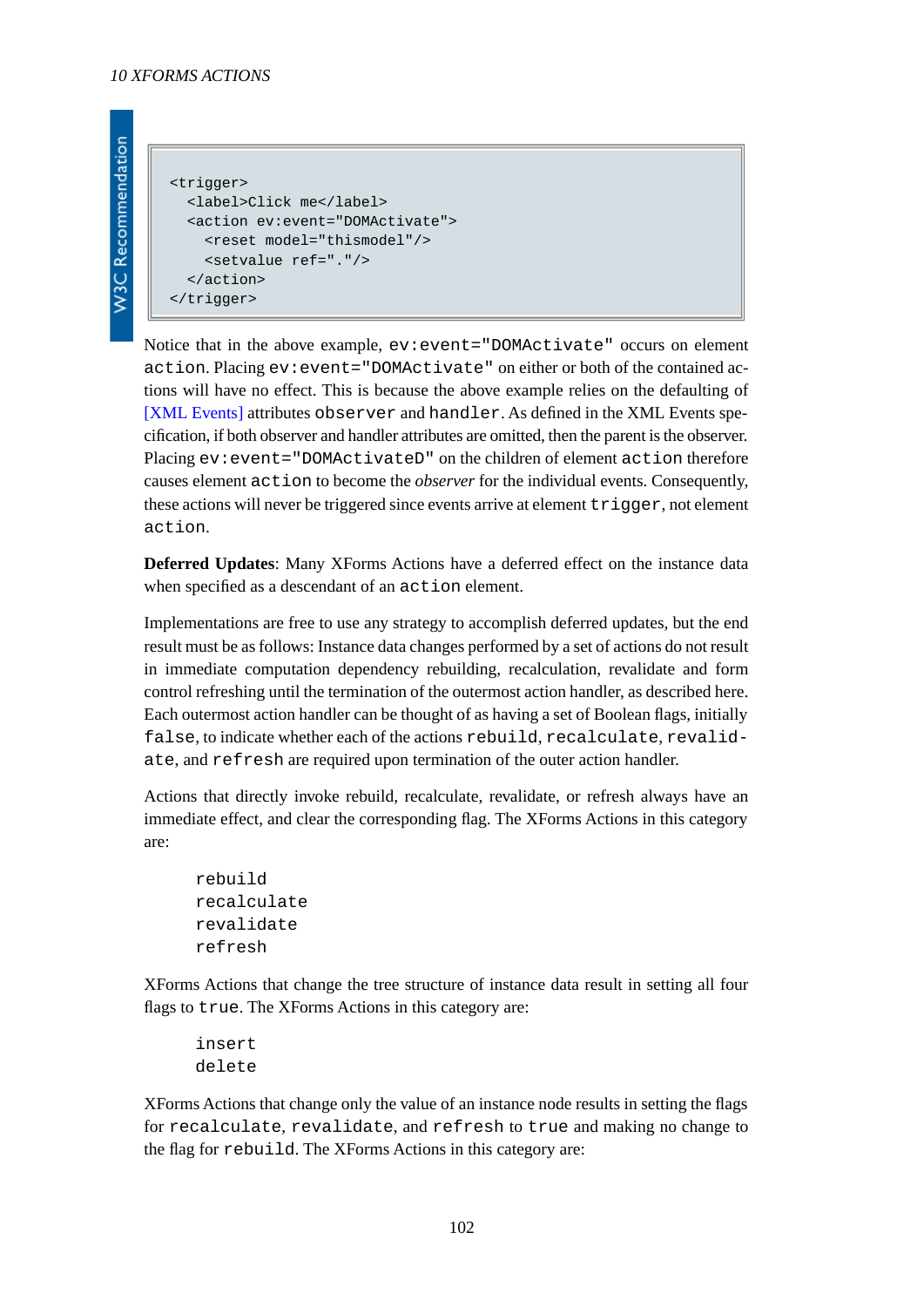#### setvalue

<span id="page-102-0"></span>Finally, the reset action takes effect immediately and clears all of the flags.

# **10.1.2 The dispatch Element**

This action dispatches an XForms Event to a specific element identified by the target attribute. Two kinds of event can be dispatched:

- 1 Predefined XForms events (i.e., xforms-event-name), in which case the bubbles and cancelable attributes are ignored and the standard semantics as defined in **[4 Pro](#page-25-0)[cessing Model](#page-25-0)** apply.
- 2 An event created by the XForms author with no predefined XForms semantics and as such not handled by default by the XForms Processor.

Common Attributes: [Common](#page-17-0), [Events](#page-100-0)

Special Attributes:

name

Required name of the event to dispatch.

target

Required reference to the event target.

#### bubbles

Optional boolean indicating if this event bubbles—as defined in [\[DOM2 Events\]](#page-121-0). The default value depends on the definition of a custom event. For predefined events, this attribute has no effect.

cancelable

Optional boolean indicating if this event is cancelable—as defined in [\[DOM2 Events\]](#page-121-0). The default value depends on the definition of a custom event. For predefined events, this attribute has no effect.

# **10.1.3 The rebuild Element**

This action causes the processing of xforms-rebuild to happen, bypassing the normal event flow. This action results in the XForms Processor rebuilding any internal data structures used to track computational dependencies among instance data nodes —see **[4.3.7 The xforms-rebuild Event](#page-33-0)**.

Common Attributes: [Common](#page-17-0), [Events](#page-100-0)

Special Attributes:

model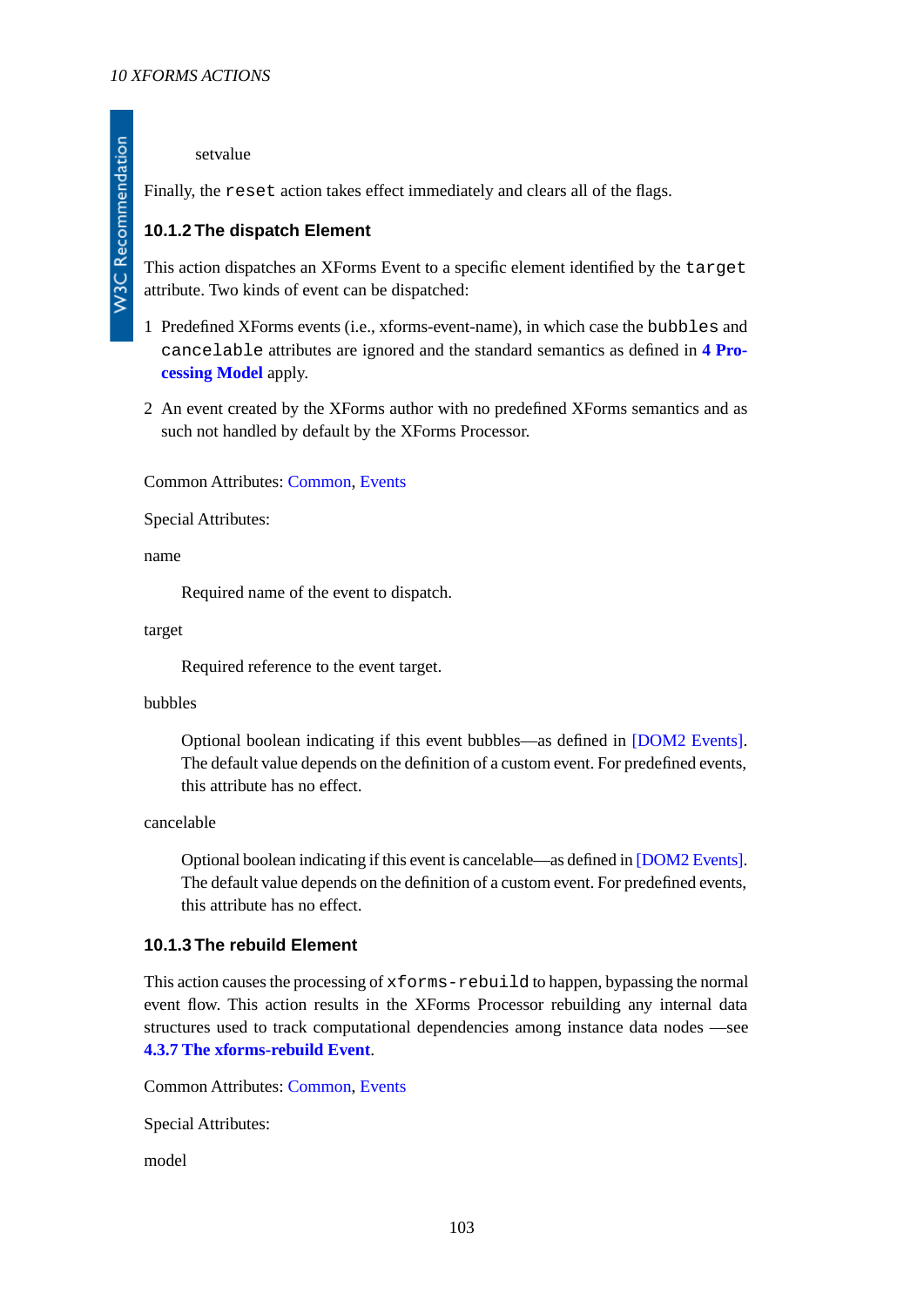#### **Note:**

If this action is contained within an action element, it has special deferred update behavior (**[10.1.1 The action Element](#page-100-1)**).

# <span id="page-103-1"></span>**10.1.4 The recalculate Element**

This action causes the processing of xforms-recalculate to happen, bypassing the normal event flow. As a result, instance data nodes whose values need to be recalculated are updated as specified in the processing model—see **[4.3.6 The xforms-recalculate](#page-32-0) [Event](#page-32-0)**.

Common Attributes: [Common](#page-17-0), [Events](#page-100-0)

Special Attributes:

model

Required IDREF of the model to be processed.

#### **Note:**

<span id="page-103-2"></span>If this action is contained within an action element, it has special deferred update behavior (**[10.1.1 The action Element](#page-100-1)**).

# **10.1.5 The revalidate Element**

This action causes the processing of xforms-revalidate to happen, bypassing the normal event flow. This results in the instance data being revalidated as specified by the processing model—see **[4.3.5 The xforms-revalidate Event](#page-31-0)**.

Common Attributes: [Common](#page-17-0), [Events](#page-100-0)

Special Attributes:

model

Required IDREF of the model to be processed.

<span id="page-103-0"></span>**Note:**

If this action is contained within an action element, it has special deferred update behavior (**[10.1.1 The action Element](#page-100-1)**).

#### **10.1.6 The refresh Element**

This action causes the processing of xforms-refresh to happen, bypassing the normal event flow. This action results in the XForms user interface being *refreshed*, and the presentation of user interface controls being updated to reflect the state of the underlying instance data—see **[4.3.4 The xforms-refresh Event](#page-31-1)**.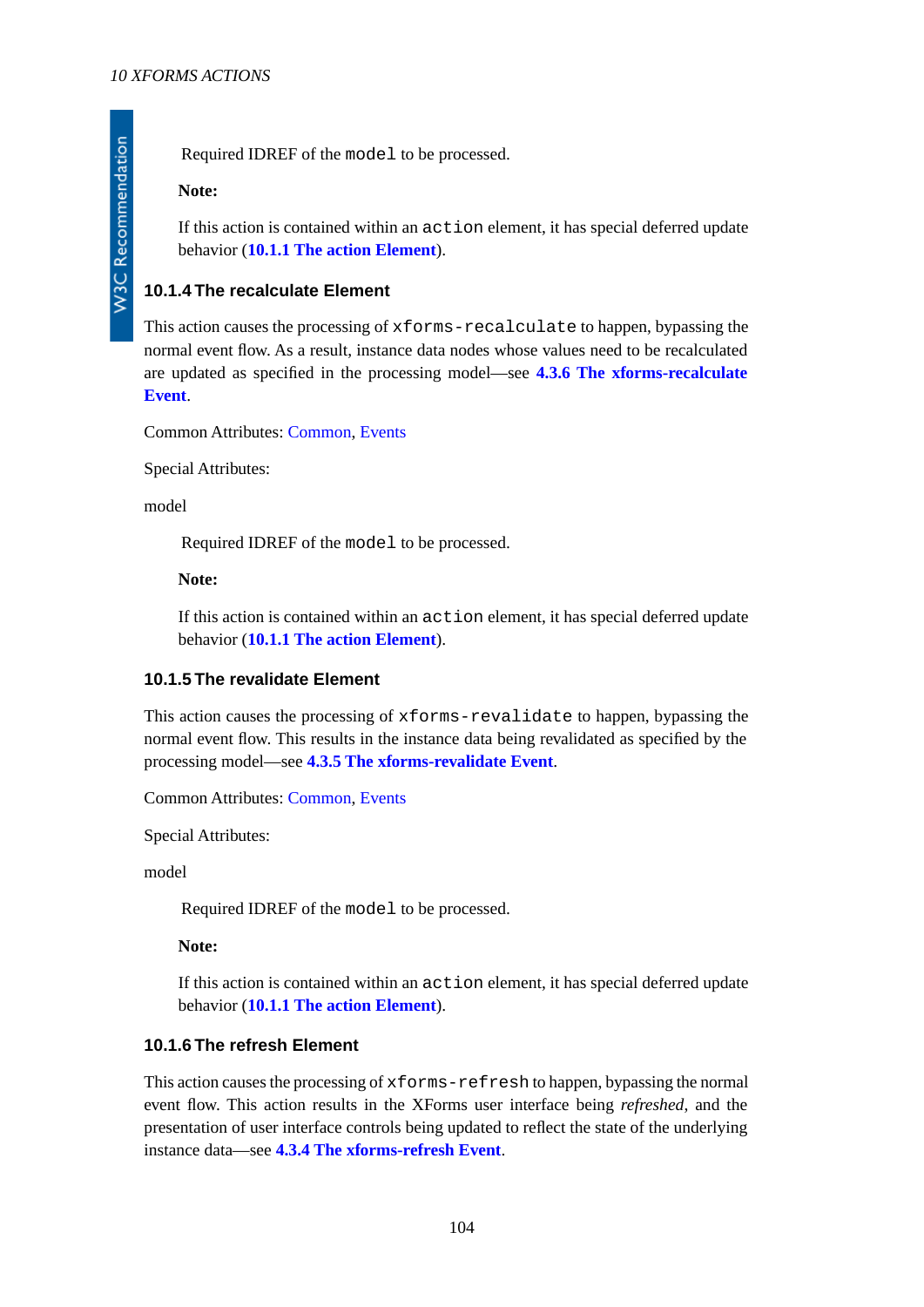# Common Attributes: [Common](#page-17-0), [Events](#page-100-0)

Special Attributes:

model

Required IDREF of the model to be processed.

**Note:**

If this action is contained within an action element, it has special deferred update behavior (**[10.1.1 The action Element](#page-100-1)**).

# <span id="page-104-0"></span>**10.1.7 The setfocus Element**

This action sets focus to the form control identified by attribute control by dispatching an xforms-focus event (**[4.3.2 The xforms-focus Event](#page-30-0)**). Note that this event is implicitly invoked to implement XForms accessibility features such as accesskey.

Common Attributes: [Common](#page-17-0), [Events](#page-100-0)

Special Attributes:

control

Required reference to a form control.

<span id="page-104-1"></span>Setting focus to a repeating structure sets the focus to the repeat item represented by the repeat index.

# **10.1.8 The load Element**

This action traverses the specified link.

Common Attributes: [Common](#page-17-0), [Events,](#page-100-0) [Single Node Binding](#page-17-1) (optional)

Special Attributes:

resource

Link to external resource to load, defined as an [\[XLink 1.0\]](#page-122-0) link between this element and the remote resource indicated. No XLink actuate value is defined, since control of actuation is defined by XML Events. The XLink show value depends on the show attribute. If the link traversal fails, it is treated as an error (**[4.5.3 The](#page-41-0) [xforms-link-error Event](#page-41-0)**).

show

Optional link behavior specifier.

Either the single node binding attributes, pointing to a URI in the instance data, or the linking attributes are required. If both are present, the action has no effect.

105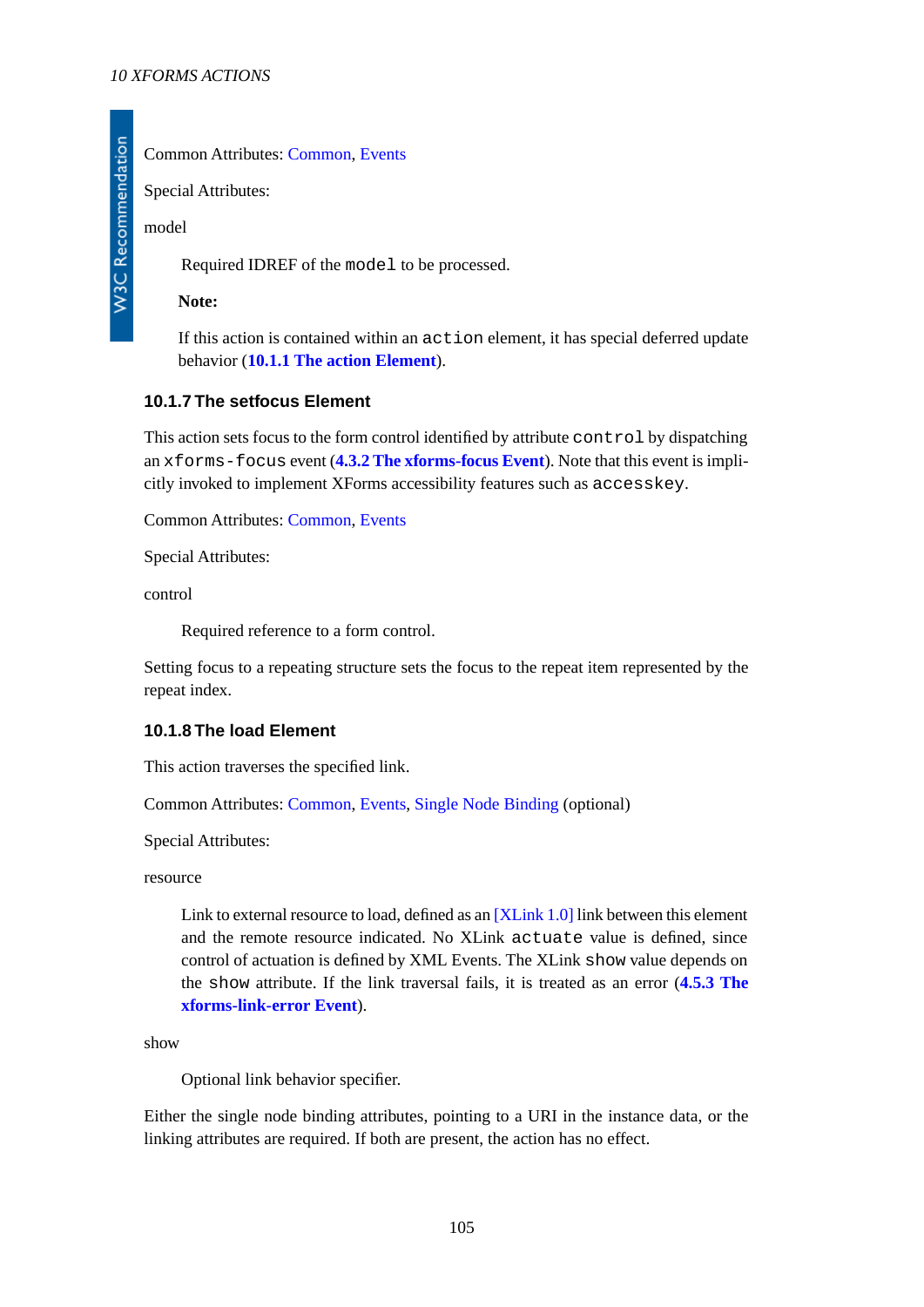Possible values for attribute show have the following processing for the document (or portion of a document) reached by traversing the link:

new

**W3C Recommendation** 

The document is loaded into a new presentation context, e.g., a new window. Form processing in the original window continues.

replace

The document is loaded into the current window. Form processing is interrupted, exactly as if the user had manually requested navigating to a new document.

#### <span id="page-105-0"></span>**10.1.9 The setvalue Element**

This action explicitly sets the value of the specified instance data node.

Common Attributes: [Common](#page-17-0), [Events,](#page-100-0) [Single Node Binding](#page-17-1)

Special Attributes:

value

Optional XPath expression to evaluate, with the result stored in the selected instance data node.

The element content of setvalue specifies the literal value to set; this is an alternative to specifying a computed value via attribute value. The following two examples contrast these approaches:

```
Example: setvalue with Expression
```
<setvalue bind="put-here" value="a/b/c"/>

This causes the string value at  $a/b/c$  in the instance data to be placed on the single node selected by the bind element with id="put-here".

Example: setvalue with Literal

<setvalue bind="put-here">literal string</setvalue>

This causes the value "literal string" to be placed on the single node selected by the bind element with id="put-here".

If neither a value attribute nor text content are present, the effect is to set the value of the selected node to the empty string (""). If both are present, the value attribute is used.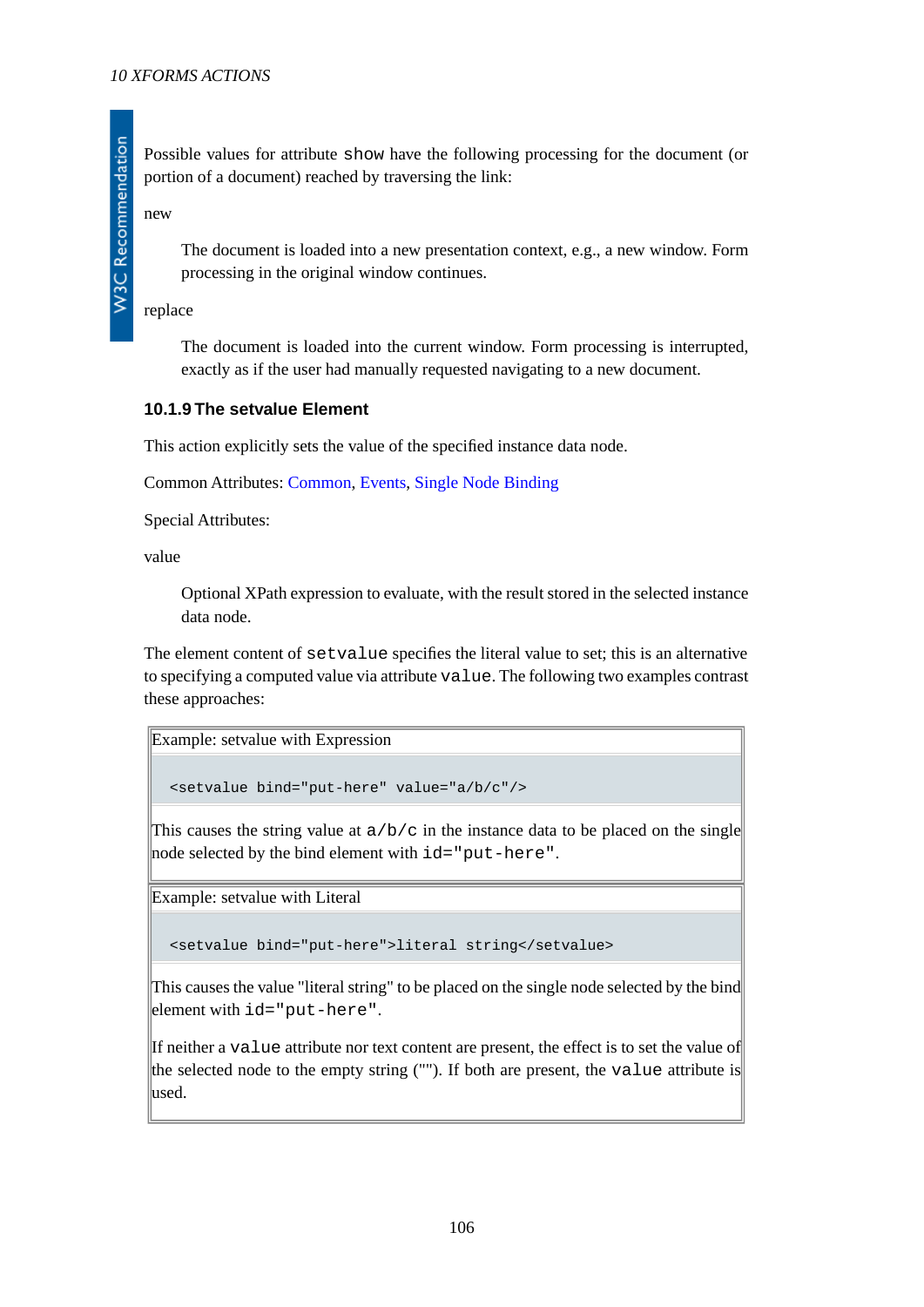All strings are inserted into the instance data as follows:

- Element nodes: If the element has any child text nodes, the first text node is replaced with one corresponding to the new value. If no child text nodes are present, a text node is created, corresponding to the new value, and appended as the first child node.
- Attribute nodes: The string-value of the attribute is replaced with a string corresponding to the new value.
- Text nodes: The text node is replaced with a new one corresponding to the new value.
- Namespace, processing instruction, comment, and the XPath root node: behavior is undefined.

#### **Note:**

<span id="page-106-0"></span>If this action is contained within an action element, it has special deferred update behavior (**[10.1.1 The action Element](#page-100-1)**).

# **10.1.10 The send Element**

This action initiates submit processing by dispatching an xforms-submit event. Processing of event xforms-submit is defined in the processing model—see **[4.3.9 The](#page-34-0) [xforms-submit Event](#page-34-0)**.

Common Attributes: [Common](#page-17-0), [Events](#page-100-0)

Special Attributes:

submission

Required reference to a submission element.

**Note:**

<span id="page-106-1"></span>This XForms Action is a convenient way of expressing the following:

<dispatch target="mysubmitinfo" name="xforms-submit"/>

# **10.1.11 The reset Element**

This action initiates reset processing by dispatching an xforms-reset event to the specified model. Processing of event xforms-reset is defined in the processing model—see **[4.3.8 The xforms-reset Event](#page-34-1)**.

Common Attributes: [Common](#page-17-0), [Events](#page-100-0)

Special Attributes:

model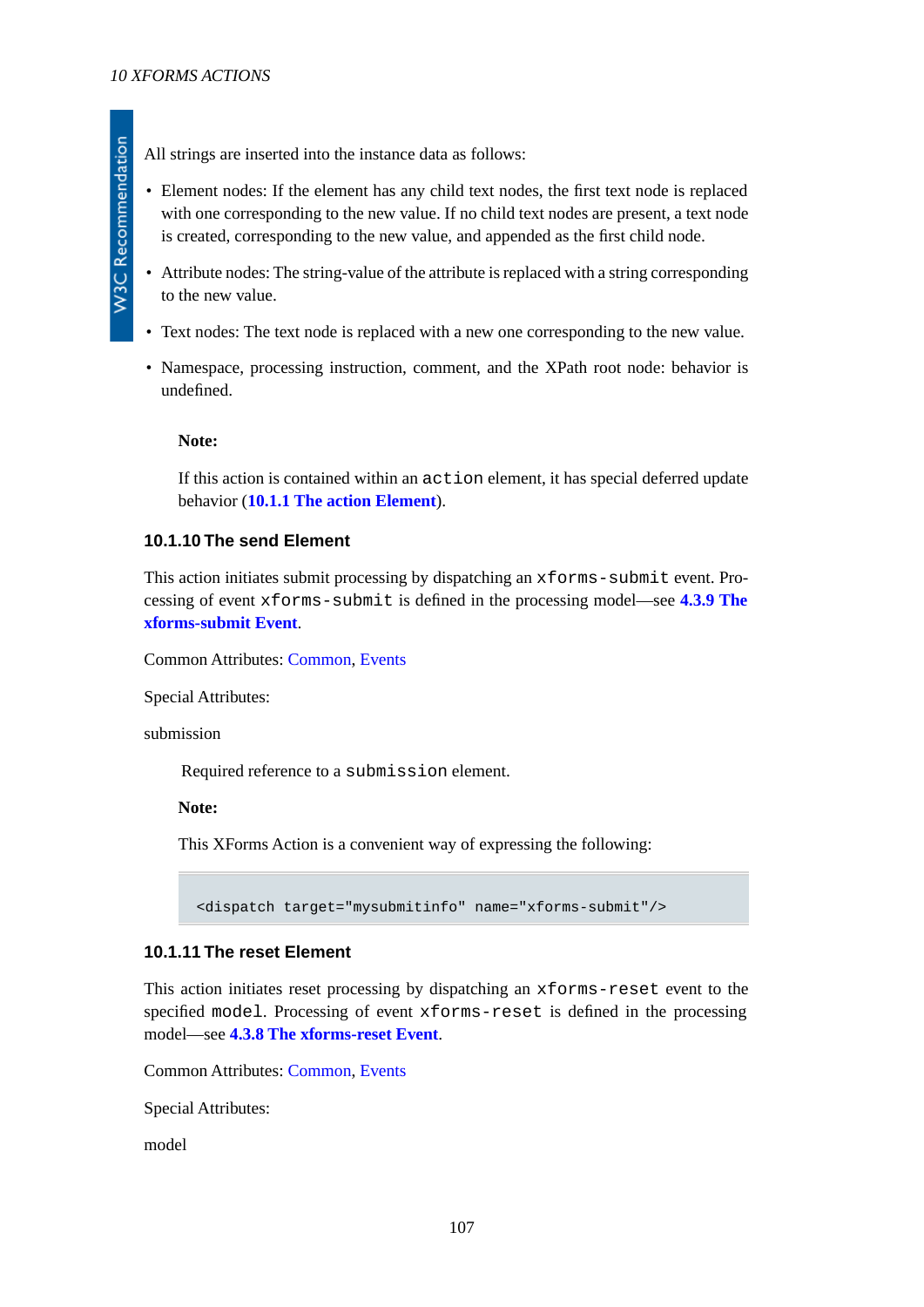Required selection of instance data for reset, defined in **[3.2.3 Single-Node Binding](#page-17-1) [Attributes](#page-17-1)**.

#### **Note:**

**W3C Recommendation** 

If this action is contained within an action element, it has special deferred update behavior (**[10.1.1 The action Element](#page-100-1)**).

#### <span id="page-107-0"></span>**10.1.12 The message Element**

This action encapsulates a message to be displayed to the user.

Common Attributes: [Common](#page-17-0), [Events,](#page-100-0) [Single Node Binding](#page-17-1) (optional)

Special Attributes:

Linking Attributes

Link to external message. If the link traversal fails, it is treated as an error (**[4.5.3 The](#page-41-0) [xforms-link-error Event](#page-41-0)**).

level

Required message level identifier, one of ("ephemeral"|"modeless"|"modal"|QNamebut-not-NCName). This specification does not define behavior for QName values.

The message specified can exist in instance data, in a remote document, or as inline text. If more than one source of message is specified in this element, the order of precedence is: single node binding attributes, linking attributes, inline text.

A graphical browser might render a modal message as follows:

 $OK$ 

```
<model>
   <message level="modal" ev:event="xforms-ready">This is not a drill!</message>
   ...
</model>
   XForms Message
                             \overline{\mathbf{z}}This is not a drill!
```
A modeless message is the foundation for displaying a help message, which a graphical browser might render as follows: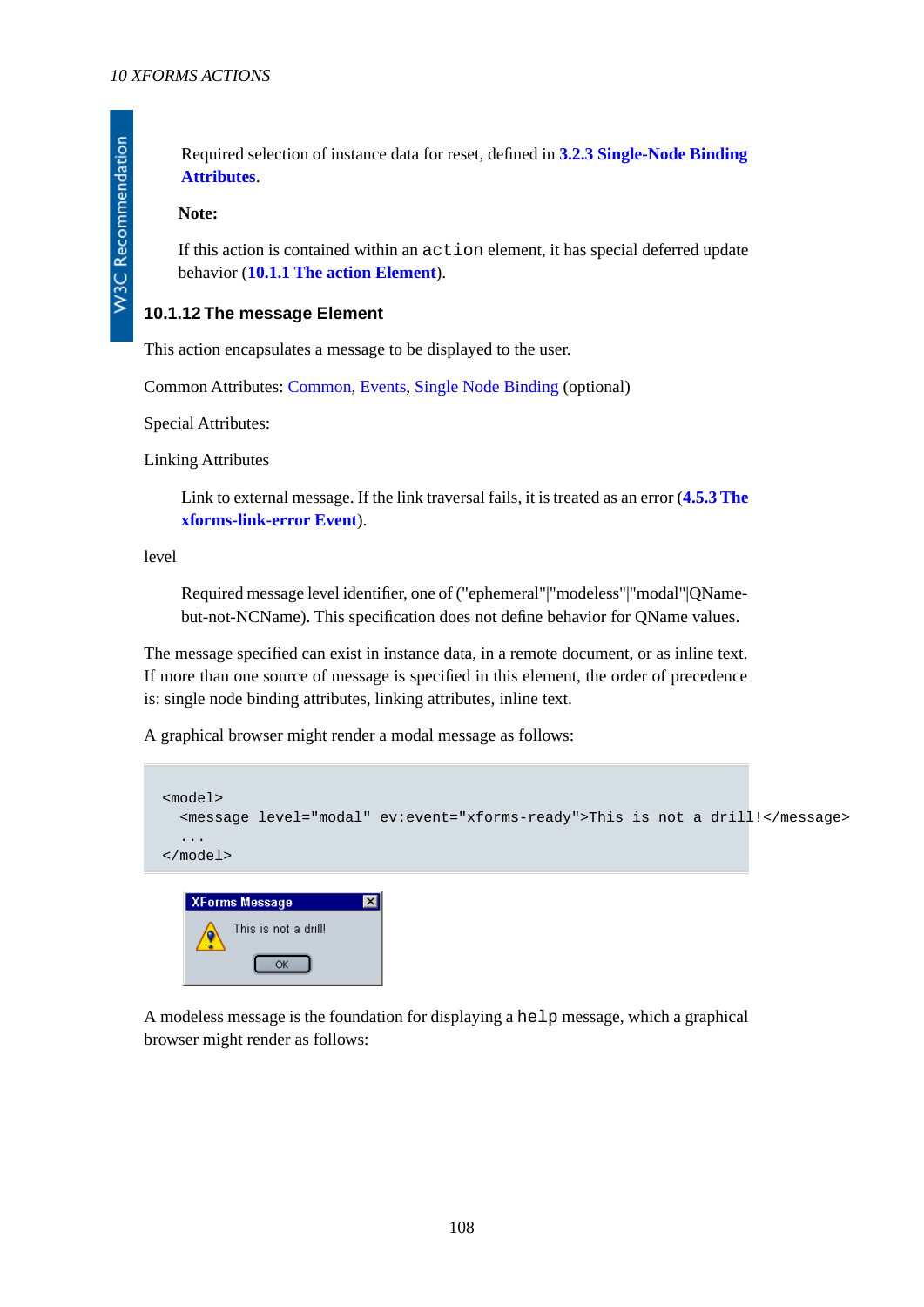

An ephemeral message is the foundation for displaying a hint message, which a graphical browser might render as follows:

```
<input ref="po/address/street1">
  <label>Street</label>
   <hint>Please enter the number and street name</hint>
</input>
```
# Please enter the number and street name

#### **10.1.13 Actions insert, delete and setindex**

<span id="page-108-0"></span>In addition to the action handlers detailed in this chapter, XForms defines three actions as part of the XForms Repeat module: **[9.3.5 The insert Element](#page-94-0)**, **[9.3.6 The delete Element](#page-95-0)**, and **[9.3.7 The setindex Element](#page-96-0)**.

## **11 Submit**

**Street** 

XForms is designed to gather [instance data](#page-119-0), serialize it into an external representation, and submit it with a protocol. XForms defines a set of options for serialization and submission. The following sections define the processing of instance data for submission, and the behavior for the serialization and submission options.

### **11.1 The xforms-submit Event**

Submission begins with the default action for a xforms-submit event.

Target: submission

Bubbles: Yes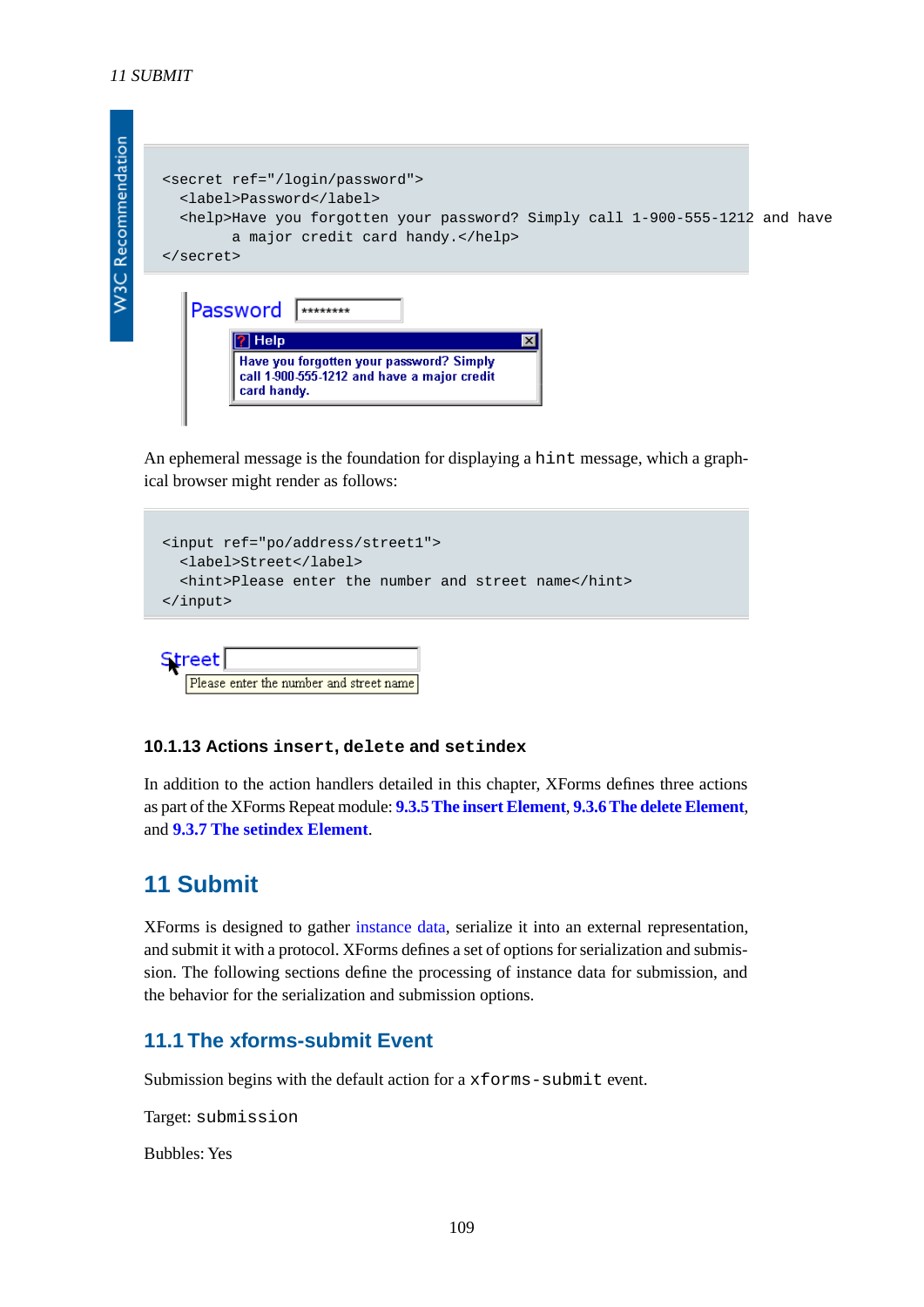Cancelable: Yes

Context Info: None

Under no circumstances may more than a single concurrent submit process be under way for a particular XForms Model. From the start of the default action of xforms-submit, until the completion of the default action for xforms-submit-done or xformssubmit-error, the default action for subsequent xforms-submit events is to do nothing.

Otherwise, default action for this event results in the following steps:

- 1 A node from the instance data is selected, based on attributes on the submission element. The indicated node and all nodes for which it is an ancestor are considered for the remainder of the submit process.
- 2 All selected instance data is revalidated, according to the rules at **[4.3.5 The xforms](#page-31-0)[revalidate Event](#page-31-0)**, taking into account only namespace nodes considered for serialization as described at **[3.3.3 The submission Element](#page-21-0)**.. Any invalid instance data stops submit processing after dispatching event xforms-submit-error.
- 3 Selected instance data is serialized according to the rules stated at **[11.2 Submission](#page-110-0) [Options](#page-110-0)**.
- 4 Serialized instance data is submitted using the protocol indicated by the rules stated at **[11.2 Submission Options](#page-110-0)**.
- 5 The response returned from the submission is applied as follows:

For a success response including a body, when the value of the replace attribute on element submission is "all", the event xforms-submit-done is dispatched, and submit processing concludes with entire containing document being replaced with the returned body.

For a success response including a body of an XML media type, when the value of the replace attribute on element submission is "instance", the response is parsed as XML and all of the internal instance data corresponding to the submitted instance is replaced with the result, using the same processing as remote instance data retrieved through src, and the xforms-model-construct event is dispatched to element model. Submit processing then concludes after dispatching xforms-submit-done.

For a success response including a body of a non-XML media type, when the value of the replace attribute on element submission is "instance", nothing in the document is replaced and submit processing concludes after dispatching xforms-submit-error.

For a success response including a body, when the value of the replace attribute on element submission is "none", submit processing concludes after dispatching xforms-submit-done.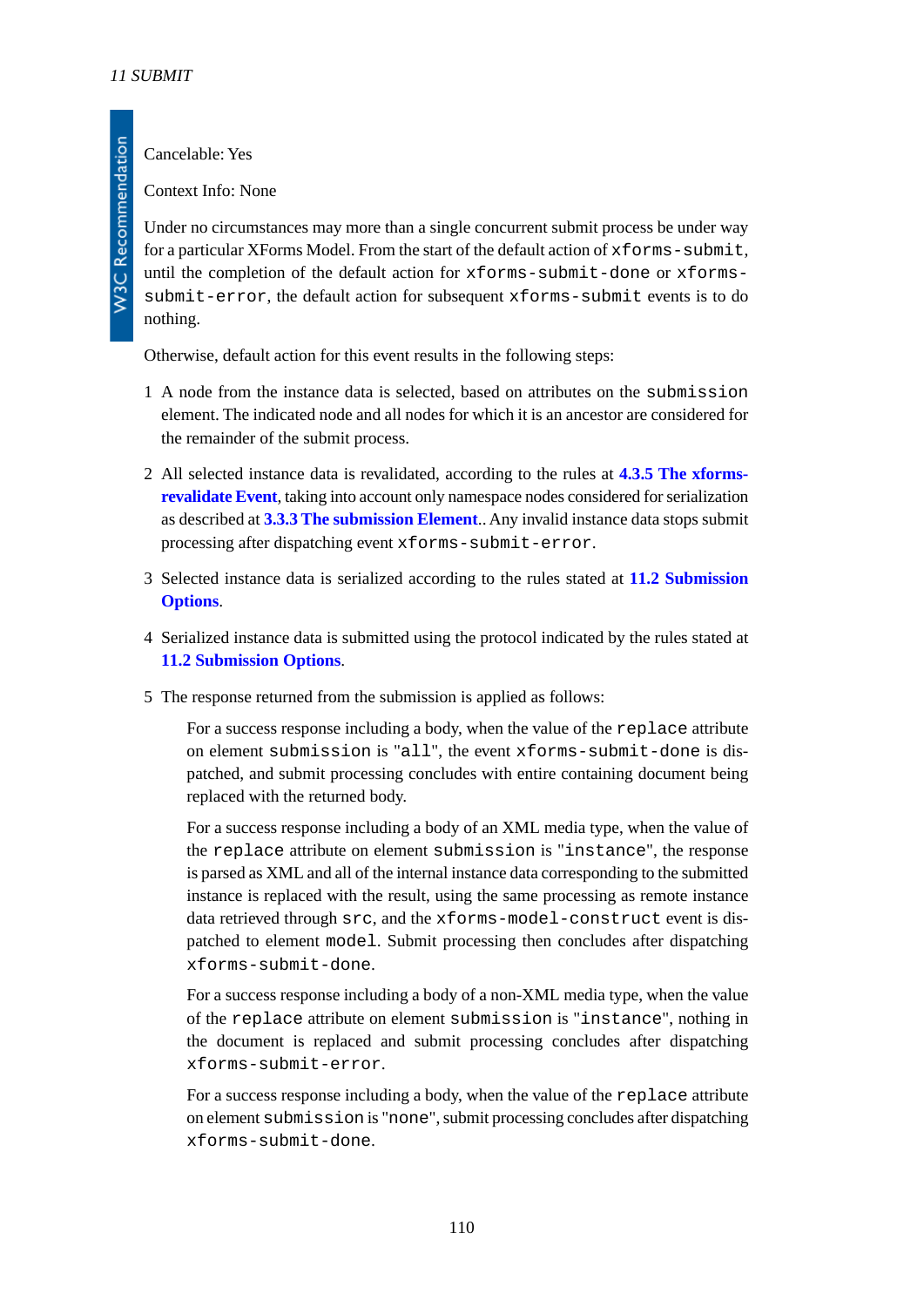**W3C Recommendation** 

For a success response not including a body, submit processing concludes after dispatching xforms-submit-done.

Behaviors of other possible values for attribute replace are not defined in this specification.

For an error response nothing in the document is replaced, and submit processing concludes after dispatching xforms-submit-error.

### <span id="page-110-0"></span>**11.2 Submission Options**

The XForms Model specifies a submission element containing the following attributes that affect serialization and submission. This section summarizes the behaviors for the allowable values of these attributes, and introduces the following sections that define the behavior for serialization and submission. (See **[3.3.3 The submission Element](#page-21-0)** for additional submission attributes that affect serialization.)

- action (xsd:anyURI)
- method (xsd:string, enumerated below)

For the URI scheme of action, XForms normatively defines a binding to HTTP/1.1 [\[RFC 2616\].](#page-120-0)

#### **Note:**

Other bindings, in particular to the URI scheme "mailto:" may, and the schemes "https:" and "file:" should, be supported. Bindings to these schemes are not normatively defined in XForms. Implementations that choose to provide a binding to these schemes should pay particular attention to privacy and security concerns. Within the "http:" and "https:" schemes, form creators are encouraged to follow the finding of the W3C Technical Architecture Group on when to use the GET method: [\[TAG Finding 7\]](#page-122-0)

The method attribute determines the serialization format, and the URI scheme used in the action attribute determines the submit protocol, according to the following table:

| <b>URI scheme</b>                   | method | <b>Serialization</b>               | <b>Submission</b>                    |
|-------------------------------------|--------|------------------------------------|--------------------------------------|
| http https mailto "post"            |        | application/xml HTTP POST or equi- |                                      |
|                                     |        |                                    | valent                               |
| http https file                     | l"get" | application/x-                     | HTTP GET or equival-                 |
|                                     |        | www-form-urlen-                    | lent                                 |
|                                     |        | lcoded                             |                                      |
| http https file                     | "put"  |                                    | application/xml HTTP PUT or equival- |
|                                     |        |                                    | lent                                 |
| http https mailto  "multipart-post" |        | multipart/re-                      | HTTP POST or equi-                   |
|                                     |        | lated                              | valent                               |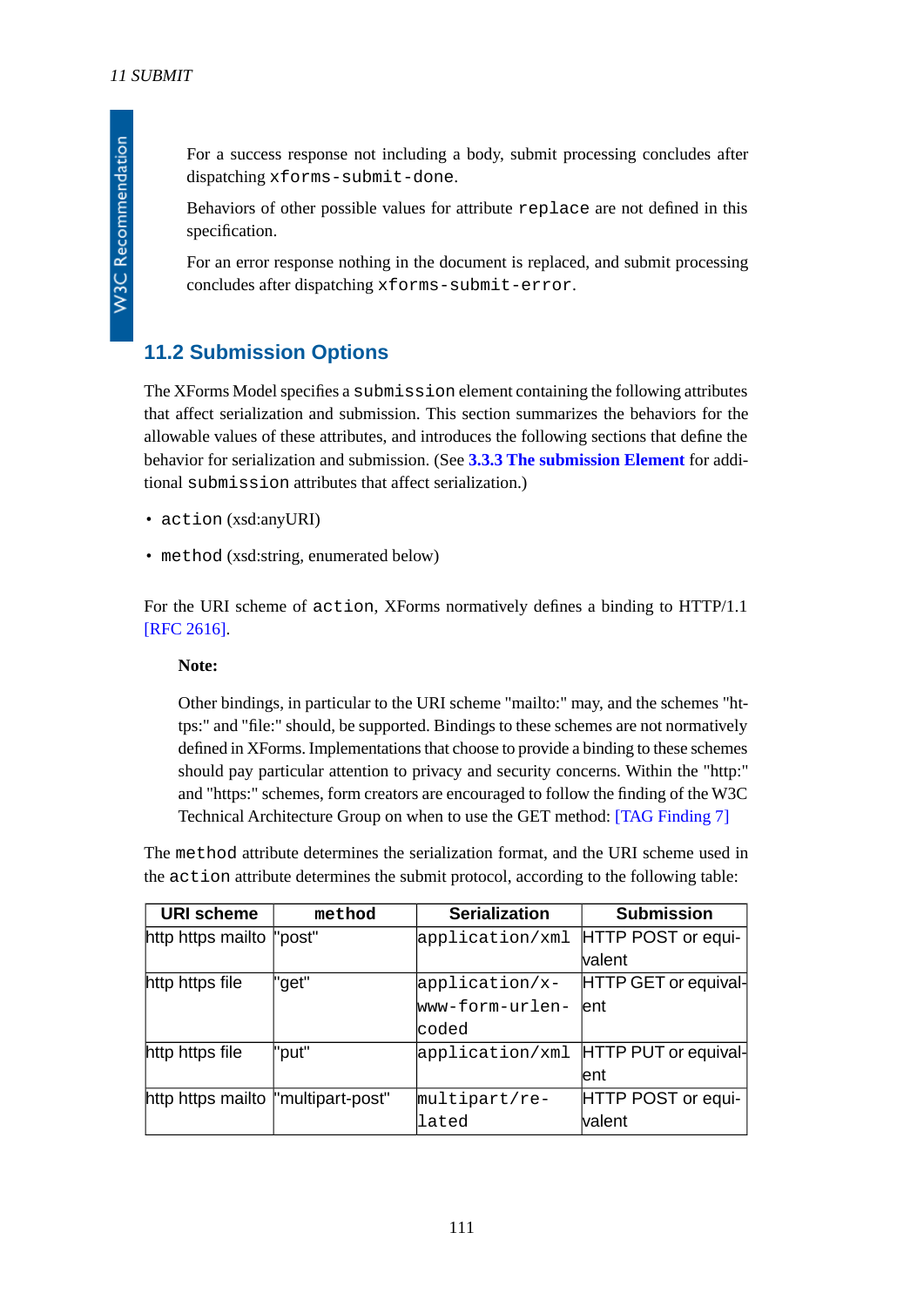| I |
|---|
|   |
|   |
|   |
|   |
|   |
|   |
| Í |
|   |
|   |
|   |
|   |
|   |
|   |
|   |
|   |
|   |
|   |
|   |
|   |
|   |
|   |
|   |
| j |
|   |
|   |
| r |
|   |
|   |
|   |
|   |
|   |
|   |
|   |
|   |
|   |
|   |
|   |
|   |

| <b>URI scheme</b>                   | method                               | <b>Serialization</b> | <b>Submission</b>  |
|-------------------------------------|--------------------------------------|----------------------|--------------------|
| http https mailto  "form-data-post" |                                      | multipart/form-      | HTTP POST or equi- |
|                                     |                                      | ldata                | lvalent            |
|                                     | http https mailto  "urlencoded-post" | application/x-       | HTTP POST or equi- |
|                                     | (Deprecated)                         | www-form-urlen-      | <b>valent</b>      |
|                                     |                                      | lcoded               |                    |
| (any)                               | any other QNAME N/A                  |                      | N/A                |
|                                     | with no prefix                       |                      |                    |
| (any)                               | any QNAME with a implementation-     |                      | implementation-    |
|                                     | prefix                               | defined              | defined            |

#### **Note:**

<span id="page-111-0"></span>Foreign-namespaced attributes are allowed on element submission, but no behavior is defined by XForms 1.0.

### **11.3 Serialization as application/xml**

This format permits the expression of the instance data as XML that is straightforward to process with off-the-shelf XML processing tools. In addition, this format is capable of submission of binary content.

The steps for serialization are as follows:

- 1 An XML document is produced following the rules of the XML output method defined in [\[XSLT 1.0\]](#page-121-0) section 16 and 16.1, using the values supplied as attributes of the submission element.
	- a Handling of namespace nodes: The default behavior is that every namespace node is serialized according to the rules of the XML output method, so that at least one namespace declaration appears in the serialized XML for each in-scope namespace. Additional inherited namespaces are declared on the root element of the serialized XML. If, however, attribute includenamespaceprefixes on element submission is present, then all namespace declarations not visibly utilized in the instance data (as defined in [\[Exc-C14N\]\)](#page-120-1) and the default namespace if it is empty are excluded from the root element serialization, unless the corresponding namespace prefix is listed in the includenamespaceprefixes attribute. The special value #default represents the default namespace.
	- b Mediatype: By default, the mediatype of the serialized XML instance is application/xml, but can be changed to a compatible type using element submission attribute mediatype. Authors should ensure that the type specified is compatible with application/xml.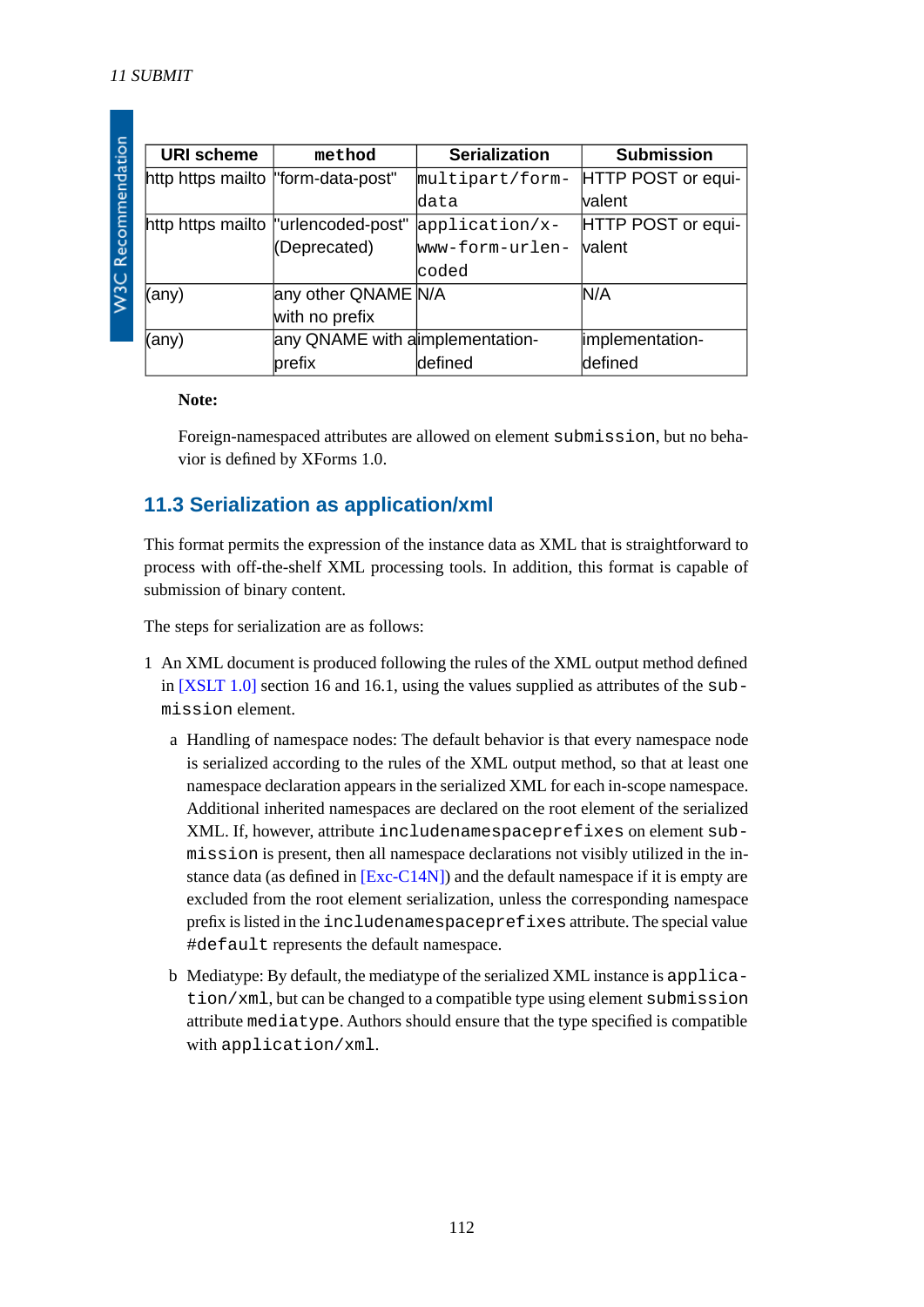## **11.4 Serialization as multipart/related**

This format is intended for integration of XForms into environments that involve large amounts of binary data where the inclusion of the data as xsd:base64Binary or xsd:hexBinary is undesirable.

In this format, XML instance data is serialized as one part of the [\[RFC 2387\]](#page-120-2) multipart/related message, using the rules as described in **[11.3 Serialization as applica](#page-111-0)**[tion/xml](#page-111-0). Binary content from xsd: anyURI instance nodes populated by the upload (see **[8.1.6 The upload Element](#page-73-0)**) control is serialized in separate parts of the [\[RFC 2387\]](#page-120-2) multipart/related message.

This format follows the rules of multipart/related MIME data streams for in [\[RFC](#page-120-2) [2387\]](#page-120-2), with specific requirements of this serialization listed below:

• multipart/related message header requirements:

Must contain a type parameter of the mediatype of the serialized XML instance.

Must contain a start parameter referring to the Content-ID first body part (root).

• First body part (root) requirements:

Must have Content-Type parameter of the type specified by the submission mediatype attribute.

Content is serialized by the rules at **[11.3 Serialization as application/xml](#page-111-0)**.

• Subsequent part requirements:

One part for each node with a datatype of xsd:anyURI populated by upload with:

A Content-Type header that represents the type of the attachment if known, otherwise application/octet-stream.

A Content-Transfer-Encoding header.

A Content-ID header whose value matches the URI in the associated instance data node.

The binary content associated with the URI, serialized according to the Content-Transfer-Encoding heading.

Example: multipart/related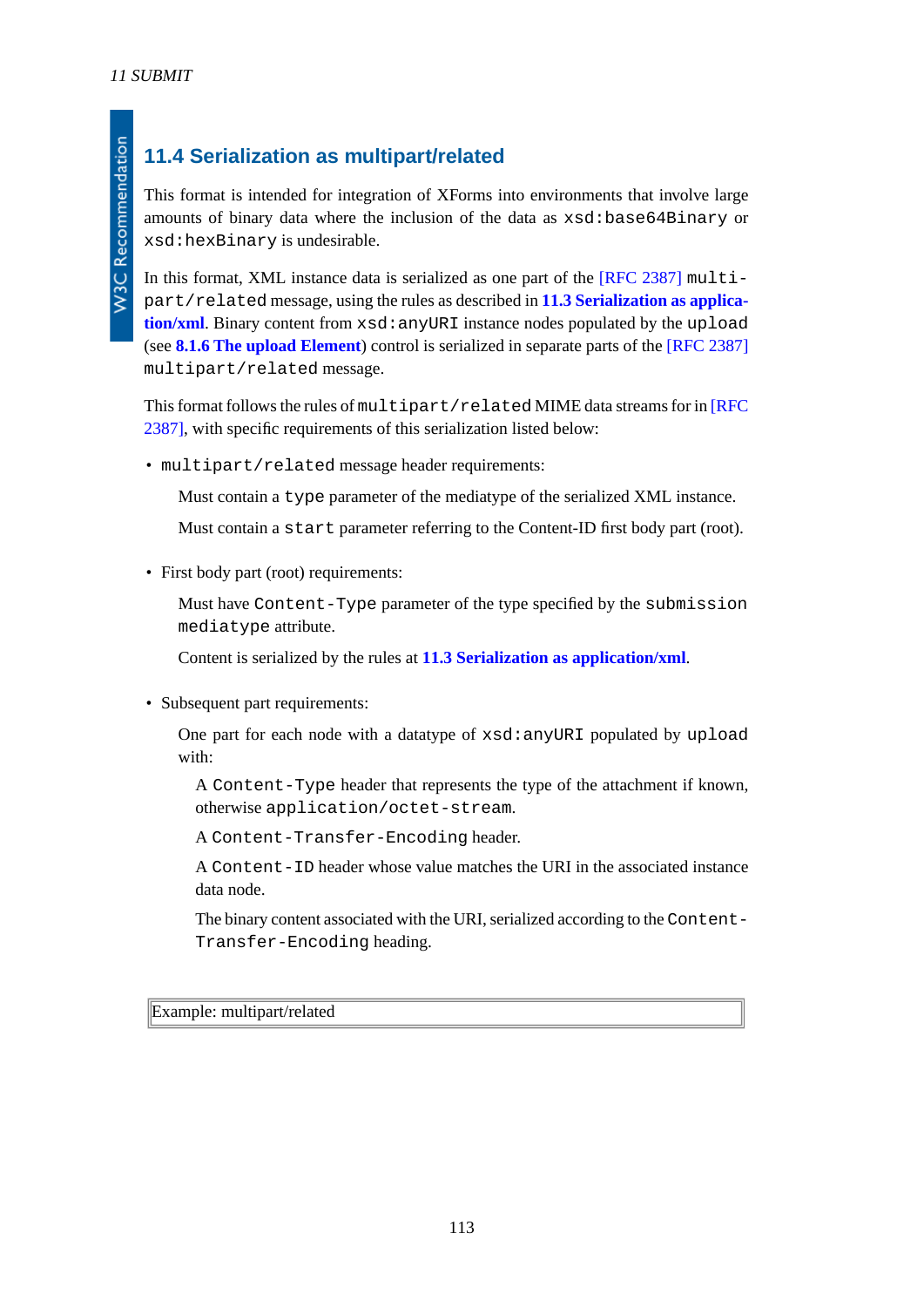**W3C Recommendation** 

```
Content-Type: multipart/related; boundary=f93dcbA3; type=application/xml; start="<98011
Content-Length: xxx
--f93dcbA3Content-Type: application/xml; charset=UTF-8
Content-ID: <980119.X53GGT@example.com>
<?xml version="1.0"?>
<uploadDocument>
   <title>My Proposal</title>
   <author>E. X. Ample</author>
   <summary>A proposal for a new project.</summary>
   <notes image="cid:980119.X17AXM@example.com">(see handwritten region)</notes>
   <keywords>project proposal funding</keywords>
   <readonly>false</readonly>
   <filename>image.png</filename>
   <content>cid:980119.X25MNC@example.com</content>
</uploadDocument>
--f93dcbA3
Content-Type: image/png
Content-Transfer-Encoding: binary
Content-ID: <980119.X25MNC@example.com>
...Binary data here...
--f93dcbA3Content-Type: image/png
Content-Transfer-Encoding: binary
Content-ID: <980119.X17AXM@example.com>
...Binary data here...
--f93dcbA3--
```
### **11.5 Serialization as multipart/form-data**

This format is for legacy compatibility to permit the use of XForms clients with [\[RFC](#page-120-3) [2388\]](#page-120-3) servers. This method is suitable for the persistence of binary content. Contextual path information, attribute values, namespaces and namespace prefixes are not preserved. As a result, different elements might serialize to the same name.

#### **Note:**

Existing HTML user agents fail to encode special characters (such as double quotes) and non-ASCII characters in the Content-Disposition: form-data name and filename parameters. Since this serialization method is supported for legacy applications only, new applications should use application/xml or multipart/related.

This format follows the rules for multipart/form-data MIME data streams in [\[RFC](#page-120-3) [2388\]](#page-120-3), with specific requirements of this serialization listed below:

- Each element node is visited in document order.
- Each element that has exactly one text node child is selected for inclusion.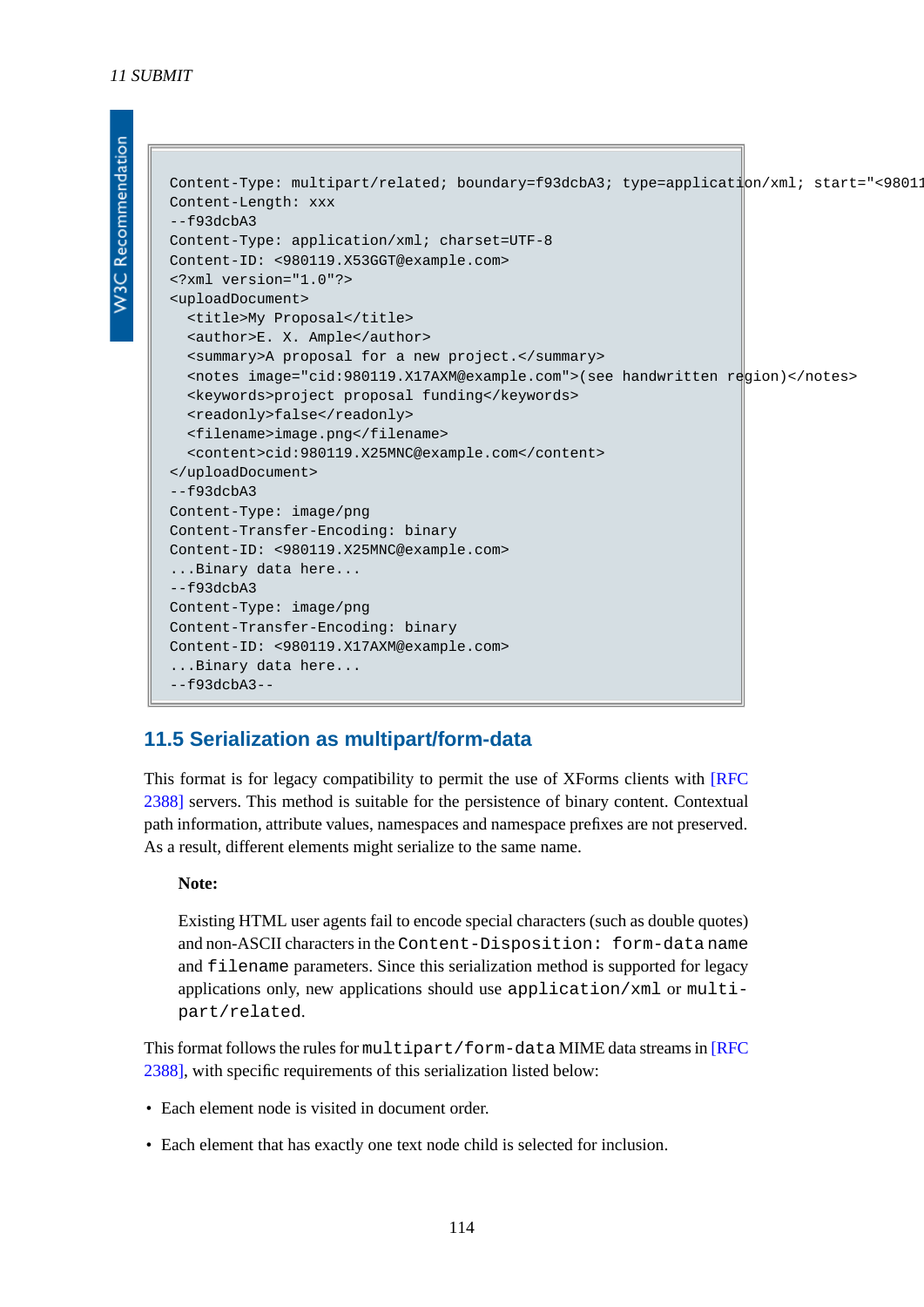- Element nodes selected for inclusion are as encoded as Content-Disposition: form-data MIME parts as defined in [\[RFC 2387\]](#page-120-2), with the name parameter being the element local name.
- Element nodes of any datatype populated by upload are serialized as the specified content and additionally have a Content-Disposition filename parameter, if available.
- The Content-Type must be text/plain except for xsd:base64Binary, xsd:hexBinary, and derived types, in which case the header represents the media type of the attachment if known, otherwise application/octet-stream. If a character set is applicable, the Content-Type may have a charset parameter.

Example:

Example: multipart/form-data

```
Content-Type: multipart/form-data; boundary=AaB03x
Content-Length: xxx
-AAB03xContent-Disposition: form-data; name="document"; filename="b.txt"
Content-Type: text/plain; charset=iso-8859-1
This is a file.
It has two lines.
-AaB03xContent-Disposition: form-data; name="title"
Content-Type: text/plain; charset=iso-8859-1
A File
--AaB03x
Content-Disposition: form-data; name="summary"
Content-Type: text/plain; charset=iso-8859-1
This is my file
file test
--AaB03x--
```
### **11.6 Serialization as application/x-www-form-urlencoded**

This serialization format is designed to allow the use of a form to gather the data necessary to produce a URI that names a resource and for accessing that resource with an HTTP GET operation.

This format represents an extension of the [\[XHTML 1.0\]](#page-122-1) form content type application/x-www-form-urlencoded with specific rules for encoding non-ASCII and reserved characters.

This format is not suitable for the persistence of binary content. Therefore, it is recommended that forms capable of containing binary content use another serialization method.

**W3C Recommendation**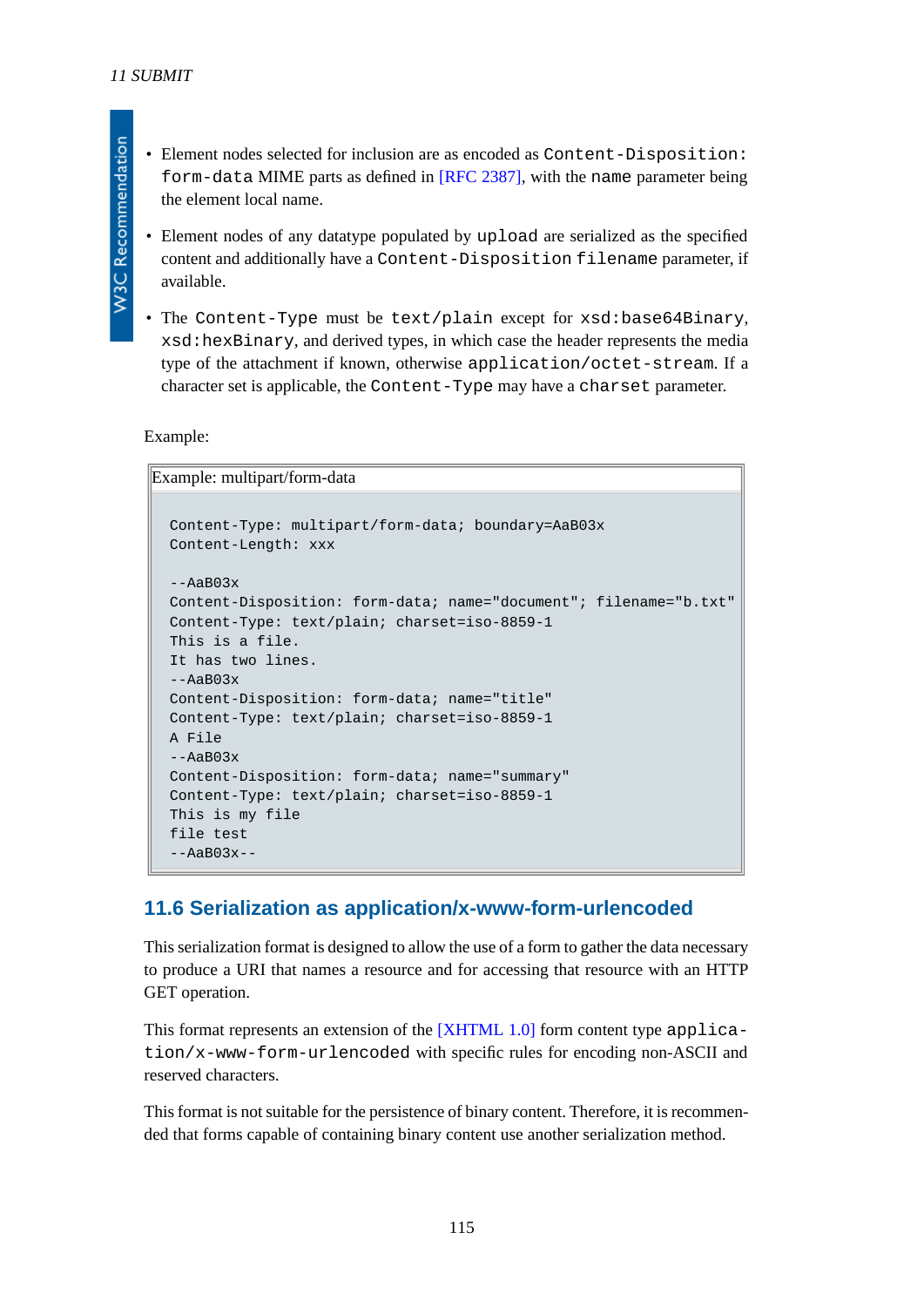The steps for serialization are as follows:

1 Each element node is visited in document order. Each element that has one text node child is selected for inclusion. Note that attribute information is not preserved.

2 Element nodes selected for inclusion are encoded as  $E1tName = value \{sep\}$ , where  $=$  is a literal character,  $\{sep\}$  is the separator character from the separator attribute on submission, EltName represents the element local name, and value represents the contents of the text node. Note that contextual path information is not preserved, nor are namespaces or namespace prefixes. As a result, different elements might serialize to the same name.

The encoding of EltName and value are as follows: space characters are replaced by +, and then non-ASCII and reserved characters (as defined by [\[RFC 2396\]](#page-120-4) as amended by subsequent documents in the IETF track) are escaped by replacing the character with one or more octets of the UTF-8 representation of the character, with each octet in turn replaced by %HH, where HH represents the uppercase hexadecimal notation for the octet value and % is a literal character. Line breaks are represented as "CR LF" pairs (i.e., %0D%0A).

3 All such encodings are concatenated, maintaining document order.

Example:

Example: application/x-www-form-urlencoded GivenName=Ren%C3%A9;

This format consists of simple name-value pairs.

```
<PersonName title="Mr">
   <GivenName>René</GivenName>
</PersonName>
```
Here is the instance data for the above example. Note that very little of the data is preserved. Authors desiring greater data integrity should select a different serialization format.

## **11.7 The post, multipart-post, form-data-post, and urlencoded-post Submit Methods**

These submit methods represent HTTP POST or the equivalent concept (such as a mail message). The serialized form data is delivered as the message body.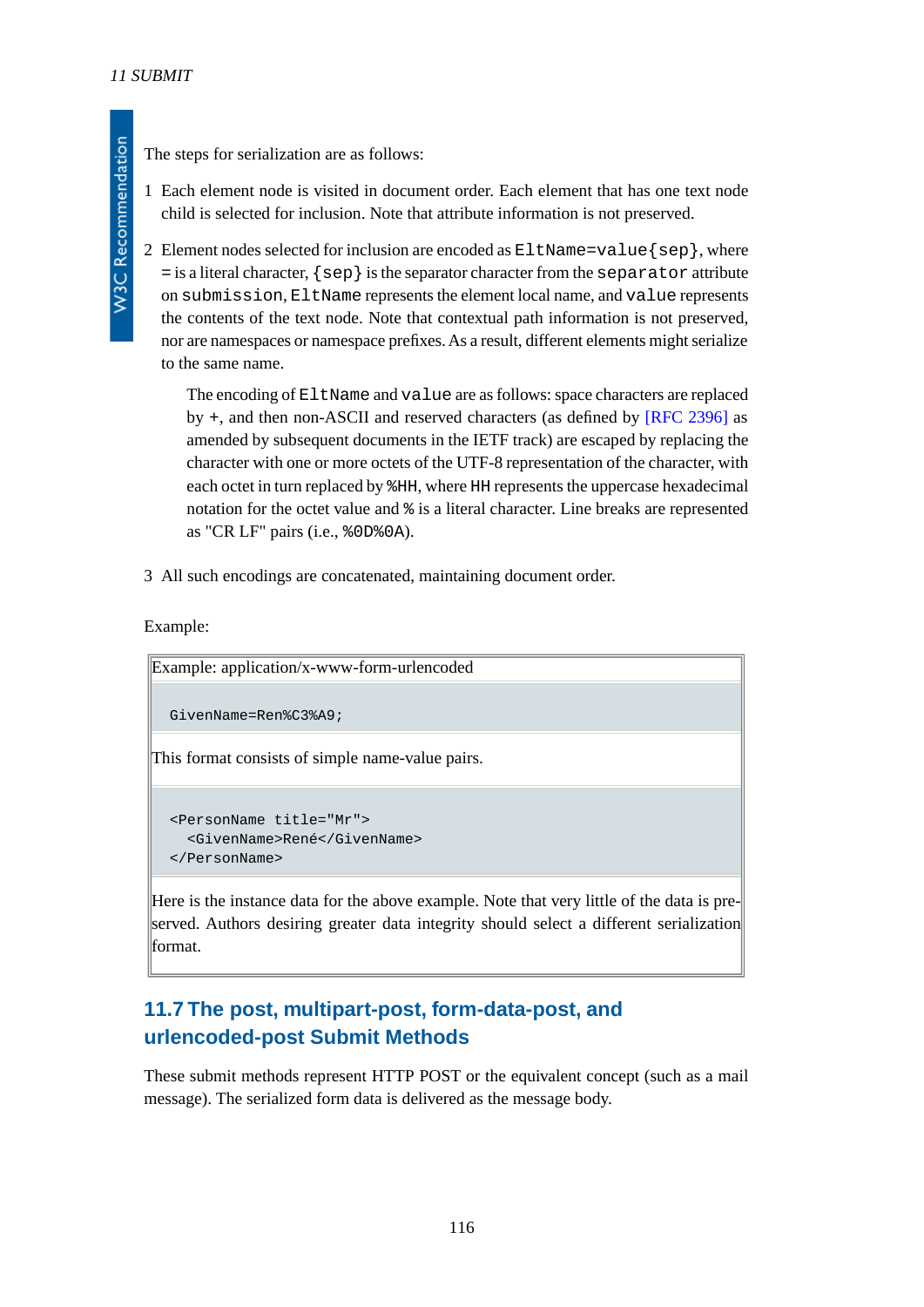## **11.8 The put Submit Method**

This submit method represents HTTP PUT or the equivalent concept (such as writing to a local file). The serialized form data is delivered as the message body.

## **11.9 The get Submit Method**

This submit method represents HTTP GET or the equivalent concept. The serialized form data is delivered as part of the URI that is requested during the submit process.

This method is not suitable for submission of forms that are intended to change state or cause other actions to take place at the server. See [\[RFC 2616\]](#page-120-0) for recommended uses of HTTP GET.

The URI is constructed as follows:

- The submit URI from the action attribute is examined. If it does not already contain a ? (question mark) character, one is appended. If it does already contain a question mark character, then a separator character from the attribute separator is appended.
- The serialized form data is appended to the URI.

No message body is sent with the request.

## **12 Conformance**

### **12.1 Conformance Levels**

The XForms specification is intended for implementation on hardware platforms of all sizes, from tiny hand-held devices to high-powered servers. For this reason, a separate document is being developed to describe a conformance profile of XForms that can be processed with fewer resources.

### **12.1.1 XForms Full**

This conformance level is suitable for more powerful forms processing, such as might be found on a standard desktop browser or a distributed XForms Processor involving serverside components. **XForms Full** implementations must return "full" from the property method (defined at **[7.9.1 The property\(\) Function](#page-61-0)** ) called with the "conformancelevel" parameter string.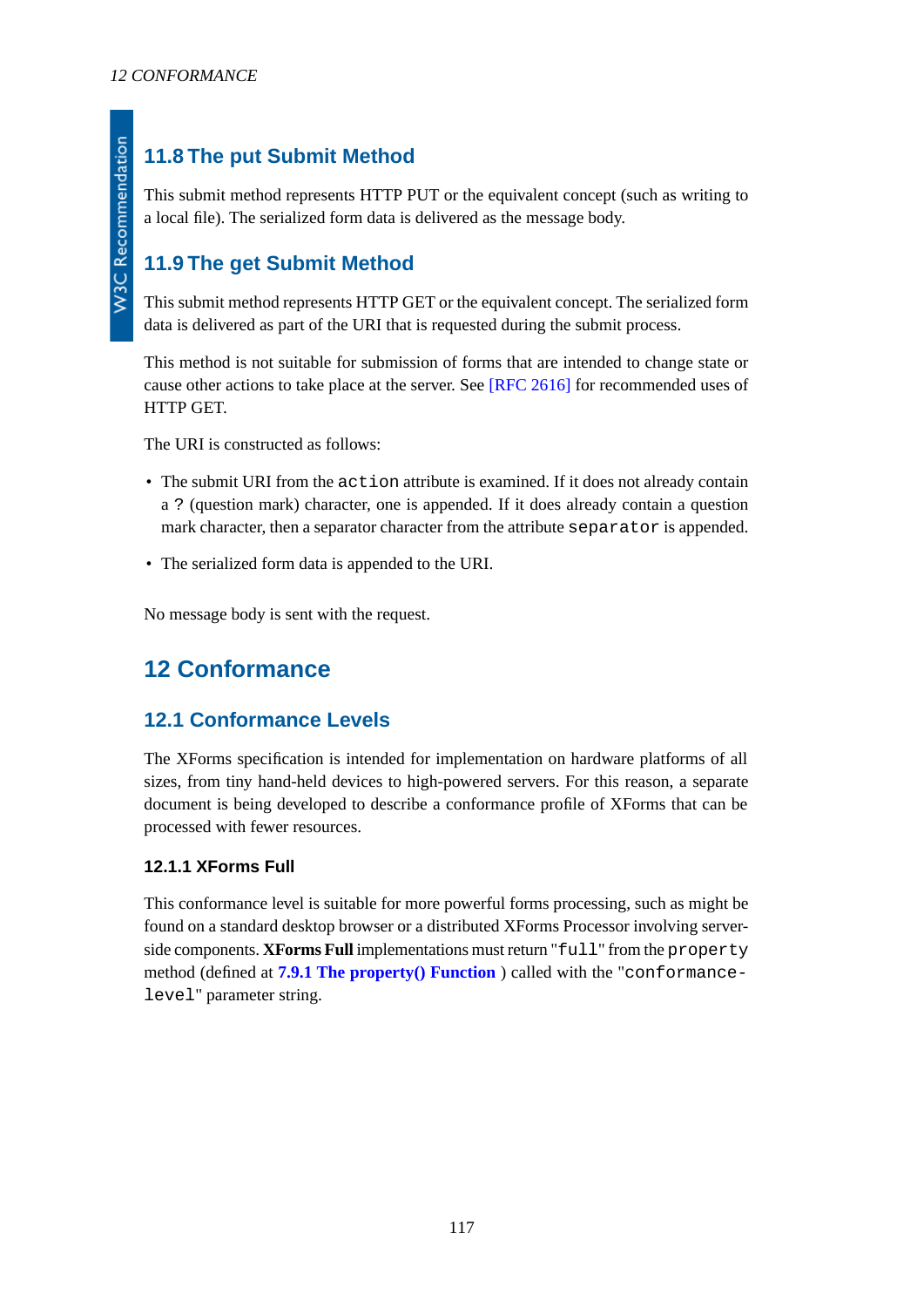## **12.2 Conformance Description**

### **12.2.1 Conforming XForms Processors**

All XForms Processors must conform to the following specifications, except as qualified below:

- [\[XML 1.0\]](#page-121-1)
- [\[XML Names\]](#page-121-2)
- **[\[XML Events\]](#page-120-5)**
- **[\[XPath 1.0\]](#page-121-3)** Implementing all features.
- [\[XML Schema part 2\]](#page-121-4)

All XForms Processors must fully support the following XForms modules: Core; MustUnderstand; Form Controls; Group; Switch; Repeat; and Action.

All XForms Processors must also support: the XForms Processing Model and all events listed at **[4 Processing Model](#page-25-0)**; the http scheme for processing xsd:anyURI; all serialization methods defined at **[11 Submit](#page-108-0)**.

A host language may introduce additional conformance requirements.

XForms Full Processors must implement all required features defined in this specification.

### **12.2.2 Conforming XForms Documents**

All XForms Containing Documents must conform to the following specifications, except as qualified below:

- **[\[XML 1.0\]](#page-121-1)**
- [\[XML Names\]](#page-121-2)
- [\[XML Events\]](#page-120-5)
- [\[XML Schema part 2\]](#page-121-4)

XForms elements are typically inserted into a containing document in multiple places. The root element for each individual fragment must be model, a form control, group, repeat, or switch. Individual XForms fragments must be schema-valid against the Schema for XForms (**[A Schema for XForms](#page-120-6)**).

A host language may introduce additional conformance requirements.

All XForms Full conforming documents must conform to all required portions of this specification.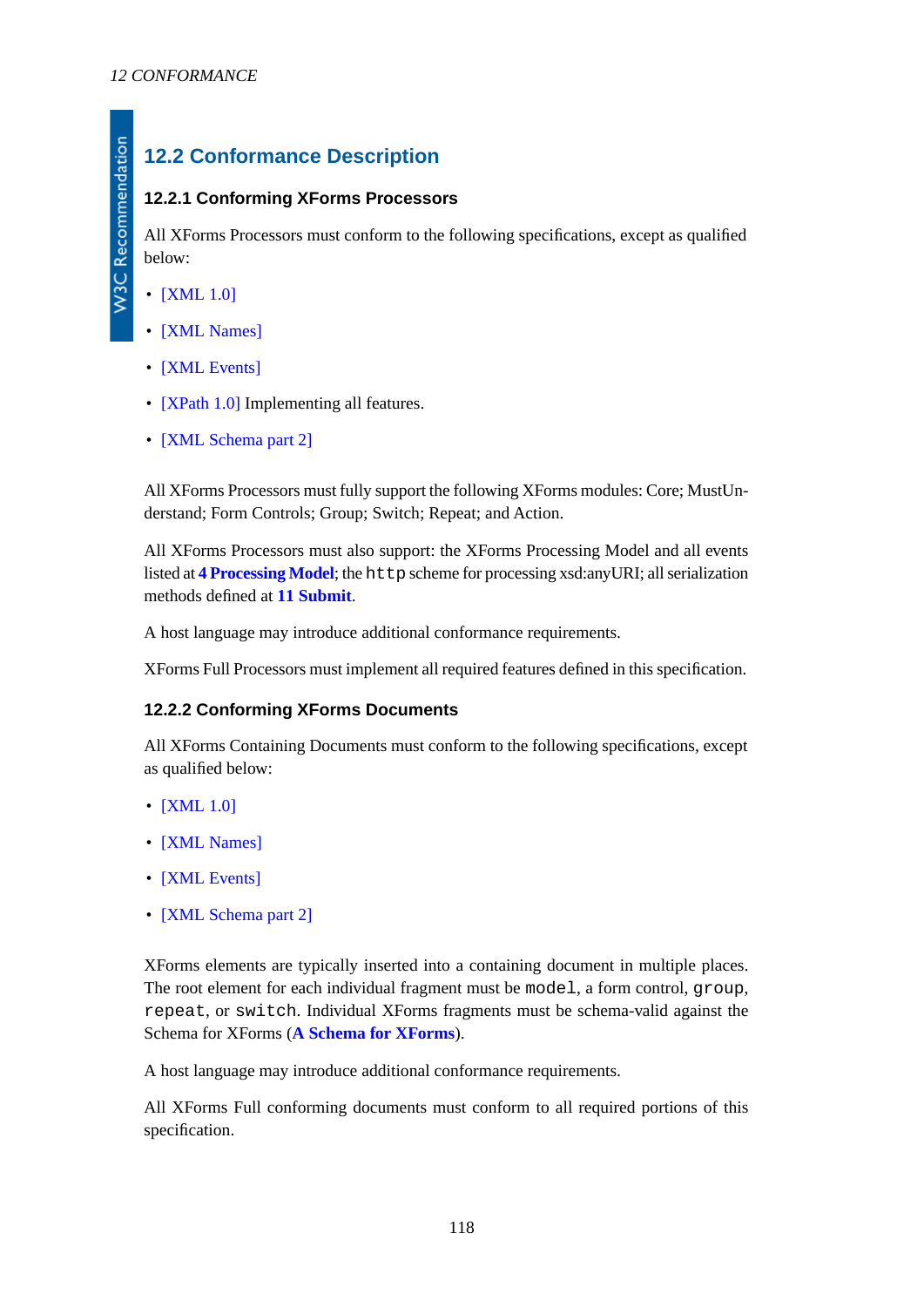### **12.2.3 Conforming XForms Generators**

XForms generators must generate conforming XForms documents.

## **13 Glossary Of Terms**

#### Binding

[Definition: A "binding" connects an instance data node to a form control or to a model item constraint by using a binding expression as a locater.]

Binding expression

[Definition: An [\[XPath 1.0\]](#page-121-3) PathExpr used in a binding.]

Model Binding expression

[Definition: An [\[XPath 1.0\]](#page-121-3) PathExpr used in a binding that declares a model item property.]

#### UI or Action Binding expression

[Definition: An [\[XPath 1.0\]](#page-121-3) PathExpr used in binding a form control to the instance, or to specify the node or node-set for operation by an action.]

#### Computed expression

[Definition: An [\[XPath 1.0\]](#page-121-3) expression used by model item properties such as relevant and calculate to include dynamic functionality in XForms.]

#### Containing document

[Definition: A specific document, for example an XHTML document, in which one or more <model> elements are found.]

#### Datatype

[Definition: From XML Schema [\[XML Schema part 2\]:](#page-121-4) A 3-tuple, consisting of a) a set of distinct values, called its value space, b) a set of lexical representations, called its lexical space, and c) a set of facets that characterize properties of the value space, individual values or lexical items.]

#### Facet

[Definition: From XML Schema [\[XML Schema part 2\]:](#page-121-4) A single defining aspect of a value space. Generally speaking, each facet characterizes a value space along independent axes or dimensions.]

#### First node rule

[Definition: When a UI Single-Node Binding attribute selects a node-set of size > 1, the first node in the node-set is used.]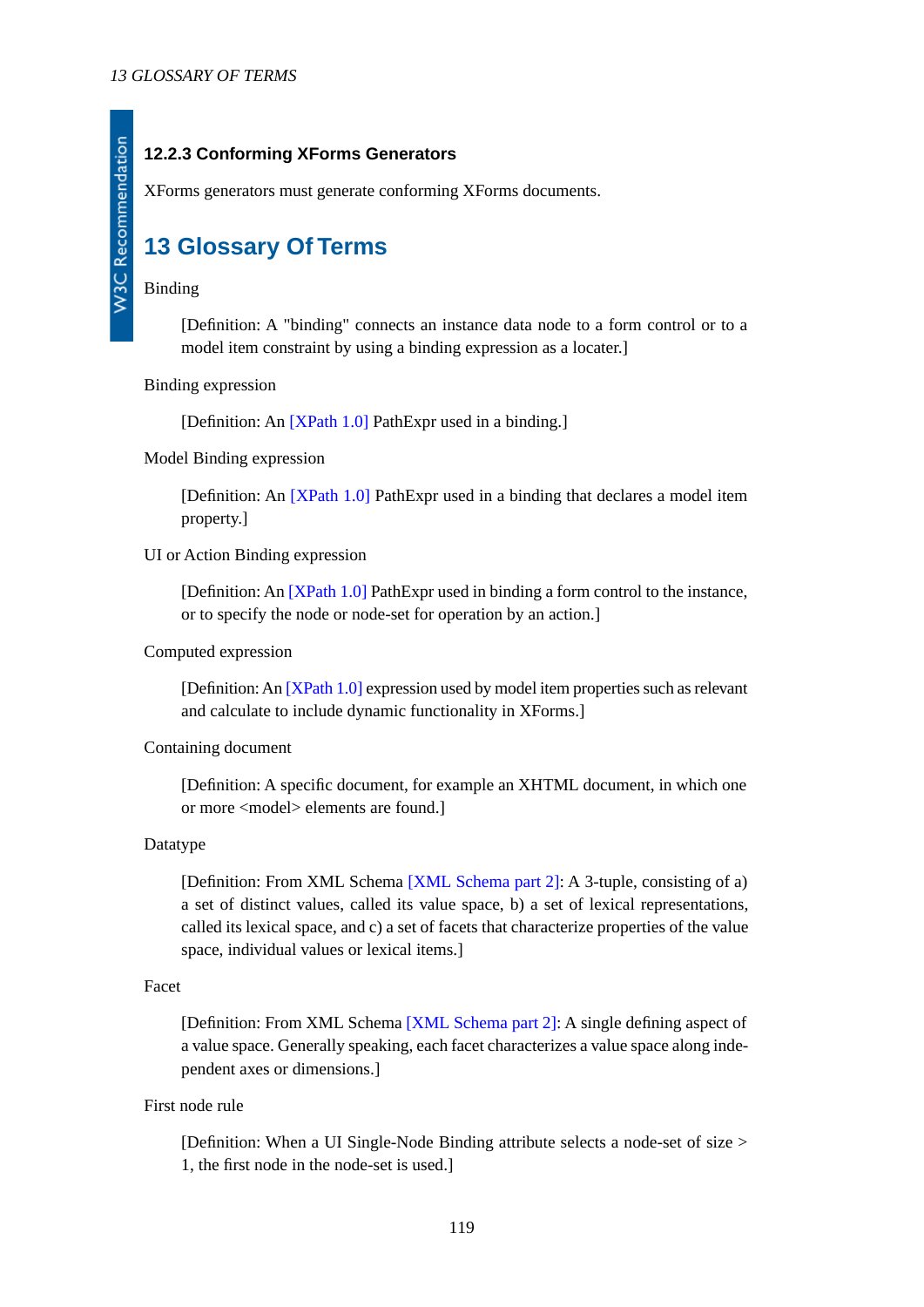#### Form control

[Definition: An XForms user interface control that serves as a point of user interaction.]

### Host language

[Definition: An XML vocabulary, such as XHTML, into which XForms is embedded.]

#### <span id="page-119-0"></span>Instance data

[Definition: An internal tree representation of the values and state of all the instance data nodes associated with a particular form.]

#### Instance data node

[Definition: An [\[XPath 1.0\]](#page-121-3) node from the instance data.]

#### Lexical space

[Definition: From XML Schema [\[XML Schema part 2\]](#page-121-4): A lexical space is the set of valid literals for a datatype.]

#### Model item

[Definition: An instance data node with associated constraints.]

#### Model item property

[Definition: An XForms-specific annotation to an instance data node.]

#### Schema constraint

[Definition: A restriction, applied to form data, based on XML Schema datatypes.]

#### Value space

[Definition: From XML Schema [\[XML Schema part 2\]](#page-121-4): A set of values for a given datatype. Each value in the value space of a datatype is denoted by one or more literals in its lexical space.]

#### XForms Model

[Definition: The non-visible definition of an XML form as specified by XForms. The XForms Model defines the individual model items and constraints and other run-time aspects of XForms.]

#### XForms Processor

[Definition: A software application or program that implements and conforms to the XForms specification.]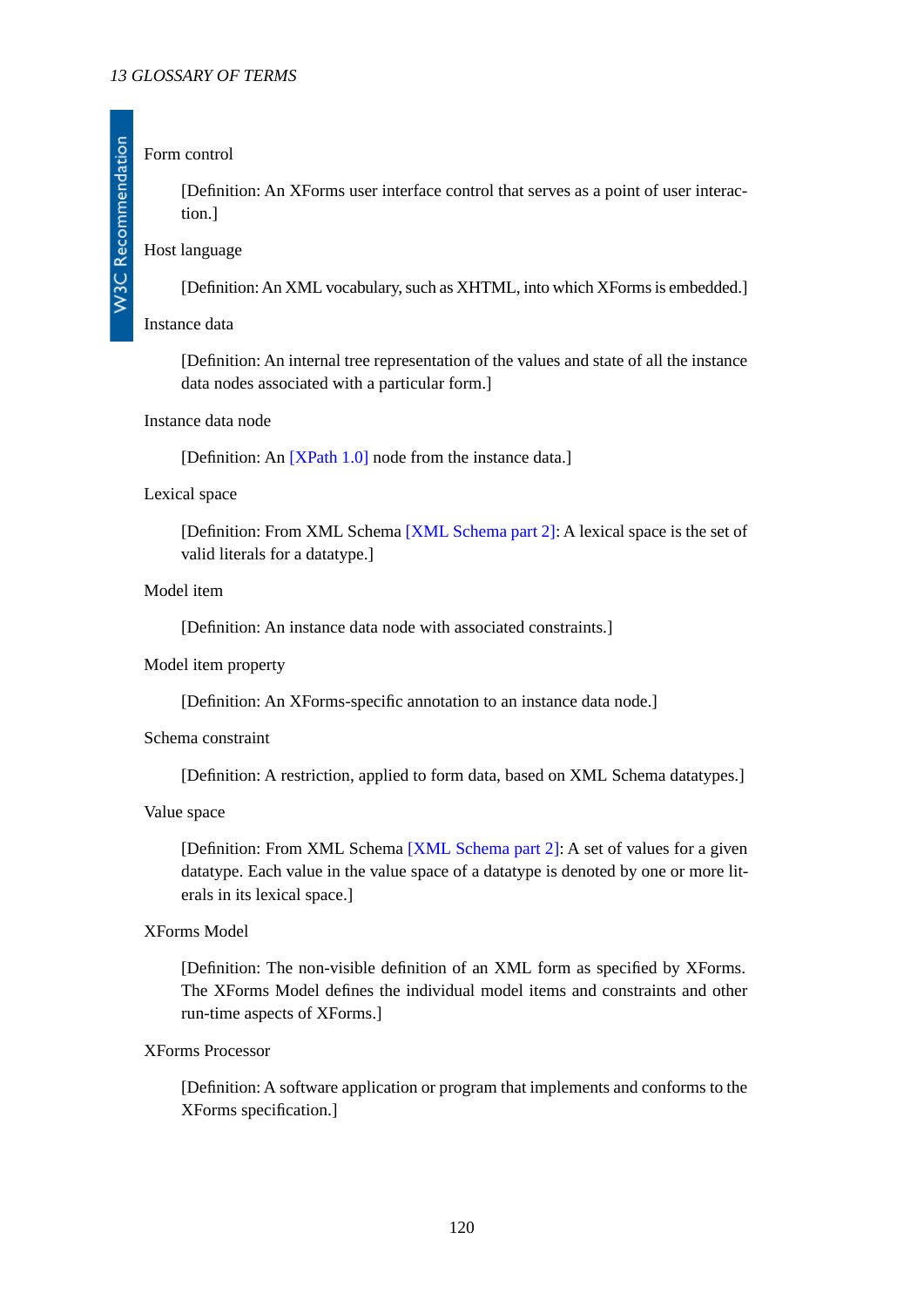## <span id="page-120-6"></span>**A Schema for XForms**

The normative XML Schema for XForms is located at [ht](http://www.w3.org/MarkUp/Forms/2002/XForms-Schema.xsd)[tp://www.w3.org/MarkUp/Forms/2002/XForms-Schema.xsd.](http://www.w3.org/MarkUp/Forms/2002/XForms-Schema.xsd)

## **A.1 Schema for XML Events**

This XML Schema for XML Events is referenced by the XML Schema for XForms, and located at [http://www.w3.org/TR/2003/REC-xml-events-20031014/#a\\_schema\\_attribs](http://www.w3.org/TR/2003/REC-xml-events-20031014/#a_schema_attribs).

## **B References**

### <span id="page-120-1"></span>**B.1 Normative References**

#### Exc-C14N

**W3C Recommendation** 

*[Exclusive XML Canonicalization Version 1.0](http://www.w3.org/TR/2002/REC-xml-exc-c14n-20020718/)*, J. Boyer, D. Eastlake 3rd, J. Reagle, 2002. W3C Recommendation available at http://www.w3.org/TR/2002/REC-xmlexc-c14n-20020718/.

#### <span id="page-120-2"></span>RFC 2119

*[RFC 2119: Key words for use in RFCs to Indicate Requirement Levels](http://www.ietf.org/rfc/rfc2119.txt)*, S. Bradner, 1997. Available at http://www.ietf.org/rfc/rfc2119.txt.

#### <span id="page-120-3"></span>RFC 2387

*[RFC 2387: The MIME Multipart/Related Content-type](http://www.ietf.org/rfc/rfc2387.txt)*, E. Levinson, 1998. Available at: http://www.ietf.org/rfc/rfc2387.txt.

<span id="page-120-4"></span>RFC 2388

*[RFC 2388: Returning Values from Forms: multipart/form-data](http://www.ietf.org/rfc/rfc2388.txt)*, L. Masinter, 1998. Available at: http://www.ietf.org/rfc/rfc2388.txt.

#### <span id="page-120-0"></span>RFC 2396

*[RFC 2396: Uniform Resource Identifiers \(URI\): Generic Syntax](http://www.ietf.org/rfc/rfc2396.txt)*, T. Berners-Lee,

R. Fielding, L. Masinter, 1998. Available at: http://www.ietf.org/rfc/rfc2396.txt. RFC 2616

*[RFC 2616: Hypertext Transfer Protocol -- HTTP/1.1](http://www.ietf.org/rfc/rfc2616.txt)*, R. Fielding, J. Gettys, J. Mogul, H. Frystyk, L. Masinter, P. Leach, T. Berners-Lee,1999. Available at: http://www.ietf.org/rfc/rfc2616.txt.

#### XHTML Modularization

*[Modularization of XHTML](http://www.w3.org/TR/xhtml-modularization/)*, M. Altheim, et al., 2001. W3C Recommendation available at http://www.w3.org/TR/xhtml-modularization/.

#### <span id="page-120-5"></span>XForms Req

*[XForms Requirements](http://www.w3.org/TR/xhtml-forms-req)*, Micah Dubinko, Dave Raggett, Sebastian Schnitzenbaumer, Malte Wedel, 2001. W3C Working Draft available at: http://www.w3.org/TR/xhtmlforms-req.

#### XML Base

*[XML Base](http://www.w3.org/TR/xmlbase/)*, Jonathan Marsh, 2001. W3C Recommendation available at: http://www.w3.org/TR/xmlbase/.

#### XML Events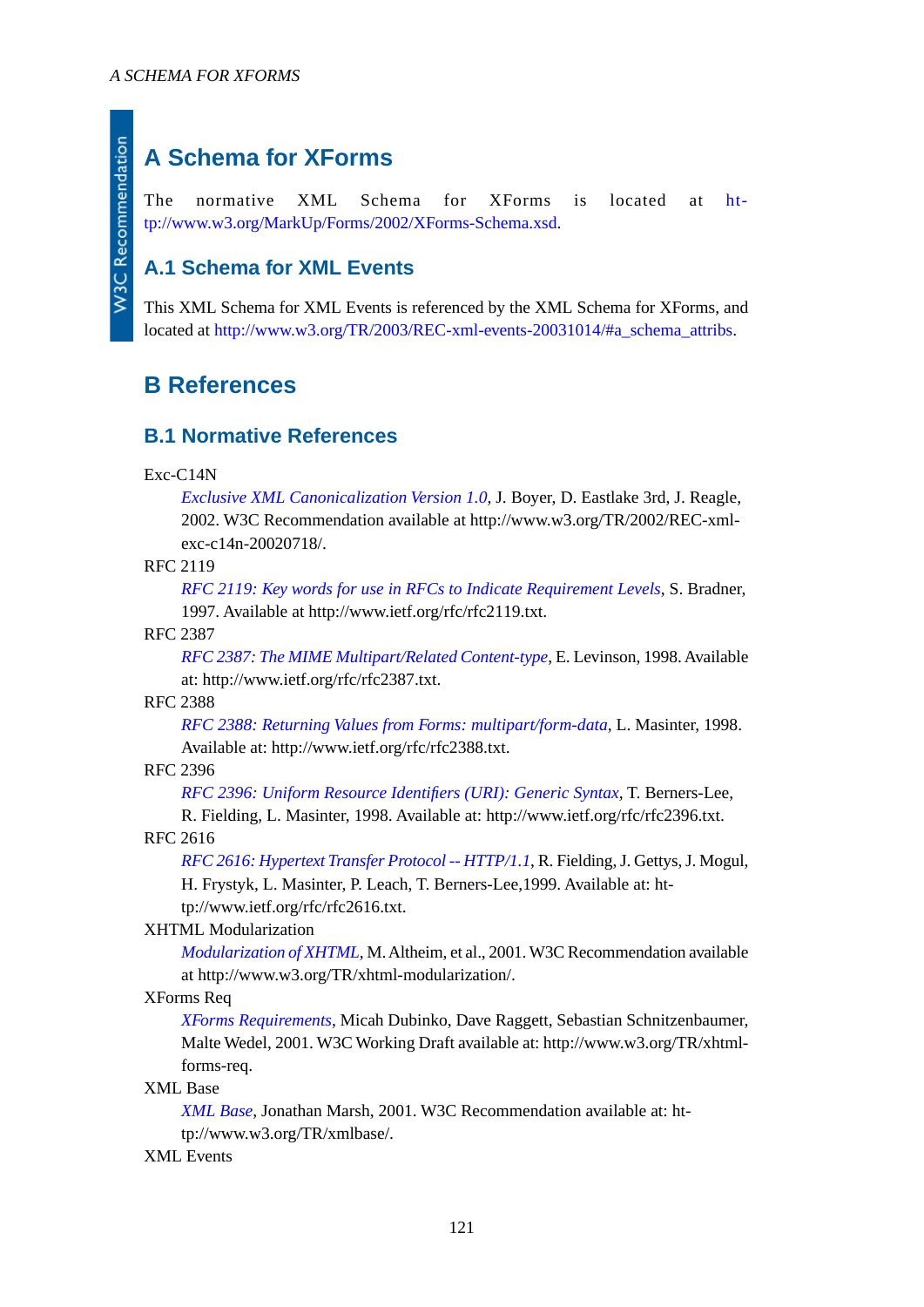*[XML Events - An events syntax for XML](http://www.w3.org/TR/xml-events/)*, Steven Pemberton, T. V. Raman, Shane P. McCarron, 2002. W3C Proposed Recommendation available at: http://www.w3.org/TR/xml-events/.

#### <span id="page-121-1"></span>XML 1.0

**W3C Recommendation** 

*[Extensible Markup Language \(XML\) 1.0 \(Second Edition\)](http://www.w3.org/TR/REC-xml)*, Tim Bray, Jean Paoli, C. M. Sperberg-McQueen, Eve Maler, 2000. W3C Recommendation available at: http://www.w3.org/TR/REC-xml

#### <span id="page-121-3"></span><span id="page-121-2"></span>XML Names

*[Namespaces in XML](http://www.w3.org/TR/REC-xml-names/)*, Tim Bray, Dave Hollander, Andrew Layman, 1999. W3C Recommendation available at: http://www.w3.org/TR/REC-xml-names.

#### XPath 1.0

*[XML Path Language \(XPath\) Version 1.0](http://www.w3.org/TR/xpath)*, James Clark, Steve DeRose, 1999. W3C Recommendation available at: http://www.w3.org/TR/xpath.

#### <span id="page-121-4"></span>XML Schema part 1

*[XML Schema Part 1: Structures](http://www.w3.org/TR/xmlschema-1/)*, Henry S. Thompson, David Beech, Murray Maloney, Noah Mendelsohn, 2001. W3C Recommendation available at: ht-

tp://www.w3.org/TR/xmlschema-1/.

#### <span id="page-121-0"></span>XML Schema part 2

*[XML Schema Part 2: Datatypes](http://www.w3.org/TR/xmlschema-2/)*, Paul V. Biron, Ashok Malhotra, 2001. W3C Recommendation available at: http://www.w3.org/TR/xmlschema-2/.

#### XSLT 1.0

*[XSL Transformations \(XSLT\) Version 1.0](http://www.w3.org/TR/xslt)*, James Clark, 1999. W3C Recommendation available at: http://www.w3.org/TR/xslt.

### <span id="page-121-5"></span>**B.2 Informative References**

#### Algorithms

*The Art of Computer Programming: Volume 1 Fundamental Algorithms*, D. E. Knuth, Addison-Wesley, Reading, MA. 1968. Third edition, 1997. ISBN:0-2018-9683-4.

#### AUI97

*Auditory User Interfaces--Toward The Speaking Computer*, T. V. Raman, Kluwer Academic Publishers, 1997. ISBN:0-7923-9984-6.

#### <span id="page-121-6"></span>CSS2

*[Cascading Style Sheets, level 2 \(CSS2\) Specification](http://www.w3.org/TR/REC-CSS2/)*, Bert Bos, Håkon Wium Lie, Chris Lilley, Ian Jacobs, 1998. W3C Recommendation available at: http://www.w3.org/TR/REC-CSS2.

#### DDJ-ArrayDoubling

*Resizable Arrays, Heaps and Hash Tables*, John Boyer, Doctor Dobb's Journal, CMP Media LLC, January 1998 Issue.

#### DOM2 Core

*[Document Object Model \(DOM\) Level 2 Core Specification](http://www.w3.org/TR/DOM-Level-2-core/)*, Tom Pixley, 2000. W3C Recommendation available at: http://www.w3.org/TR/DOM-Level-2-core/.

#### DOM2 Events

*[Document Object Model \(DOM\) Level 2 Events Specification](http://www.w3.org/TR/DOM-Level-2-Events/)*, Tom Pixley, 2000. W3C Recommendation available at: http://www.w3.org/TR/DOM-Level-2-Events/.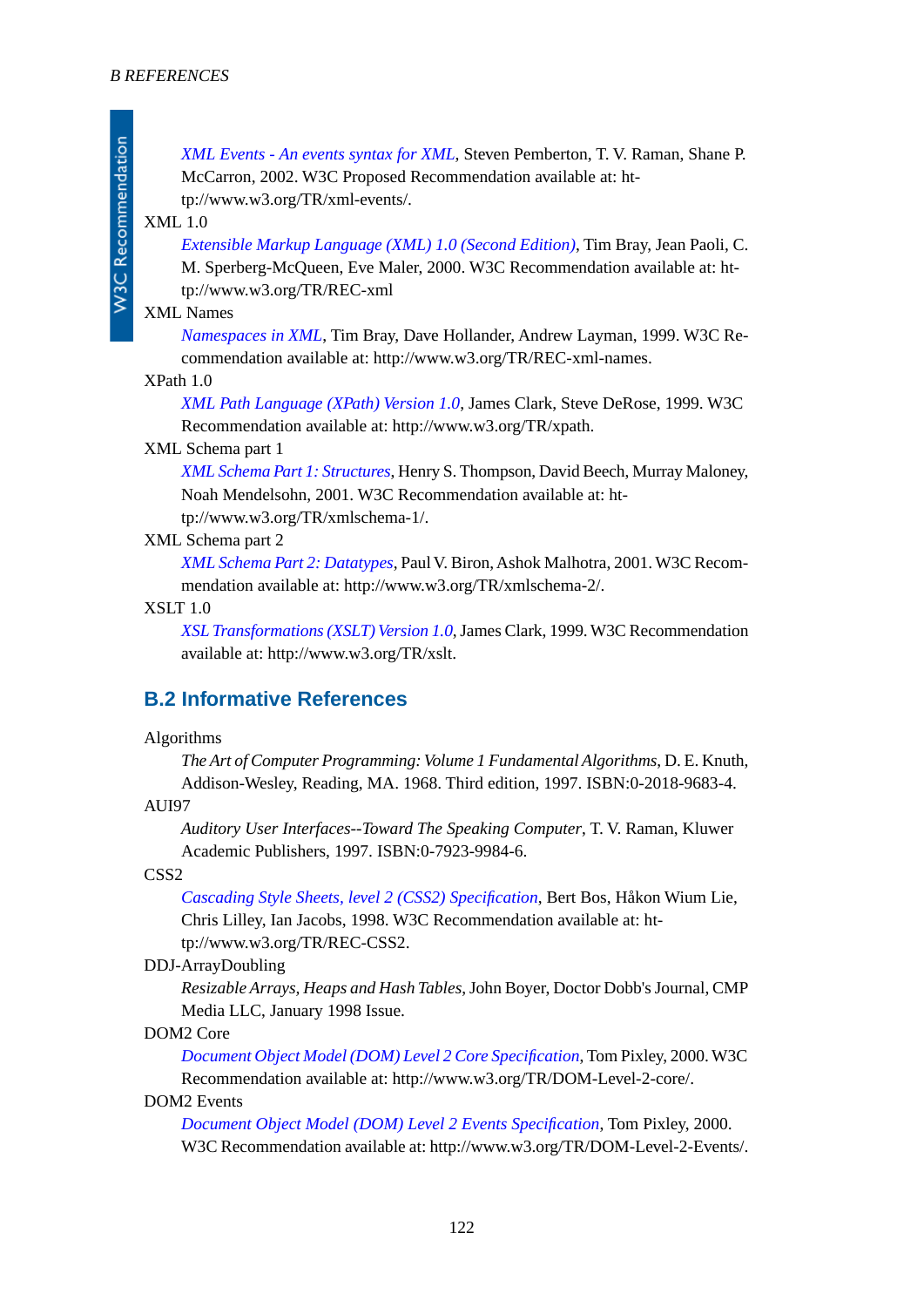#### EXSLT

*[EXSLT Web site](http://www.exslt.org/)*. Available at http://www.exslt.org.

#### <span id="page-122-5"></span>Java Unicode Blocks

*[Java 2 Platform, Standard Edition, v 1.4.0 API Specification; Class Character.Uni](http://java.sun.com/j2se/1.4/docs/api/java/lang/Character.UnicodeBlock.html)[codeBlock](http://java.sun.com/j2se/1.4/docs/api/java/lang/Character.UnicodeBlock.html)*, Sun Microsystems, Inc, 2002. Available at ht-

tp://java.sun.com/j2se/1.4/docs/api/java/lang/Character.UnicodeBlock.html.

#### <span id="page-122-2"></span>P3P 1.0

**W3C Recommendation** 

*[The Platform for Privacy Preferences 1.0 \(P3P1.0\) Specification](http://www.w3.org/TR/P3P/)*, Lorrie Cranor,

Marc Langheinrich, Massimo Marchiori, Martin Presler-Marshall, Joseph Reagle, 2001. W3C Last Call Working Draft available at: http://www.w3.org/TR/P3P/.

#### <span id="page-122-6"></span><span id="page-122-0"></span>SVG 1.1

*[SVG 1.1](http://www.w3.org/TR/SVG11/)*, Jon Ferraiolo, FUJISAWA Jun, Dean Jackson, 2003. W3C Recommendation available at: http://www.w3.org/TR/SVG11/.

#### <span id="page-122-3"></span>TAG Finding 7

*[TAG Finding: URIs, Addressability, and the use of HTTP GET](http://www.w3.org/2001/tag/doc/get7)*, Dan Connolly, 2002. Available at: http://www.w3.org/2001/tag/doc/get7

#### <span id="page-122-4"></span>UAAG 1.0

*[User Agent Accessibility Guidelines 1.0](http://www.w3.org/TR/UAAG10/)*, Ian Jacobs, Jon Gunderson, Eric Hansen, 2002. Working Draft available at http://www.w3.org/TR/UAAG10/.

#### Unicode Scripts

*[Script Names](http://www.unicode.org/unicode/reports/tr24/)*, Mark Davis, 2001. Unicode Technical Report #24 available at http://www.unicode.org/unicode/reports/tr24/.

#### <span id="page-122-1"></span>XForms Basic

*[XForms Basic Profile](http://www.w3.org/TR/xforms-basic/)*, Micah Dubinko, T. V. Raman, 2003. W3C Candidate Recommendation available at: http://www.w3.org/TR/xforms-basic/.

#### XHTML 1.0

*[XHTML 1.0: The Extensible HyperText Markup Language - A Reformulation of](http://www.w3.org/TR/xhtml1/) [HTML 4 in XML 1.0](http://www.w3.org/TR/xhtml1/)*, Steven Pemberton, et al., 2000. W3C Recommendation available at: http://www.w3.org/TR/xhtml1.

#### XLink 1.0

*[XML Linking Language \(XLink\) Version 1.0](http://www.w3.org/TR/xlink/)*, Steve DeRose, Eve Maler, David Orchard, 2001. W3C Recommendation available at: http://www.w3.org/TR/xlink.

#### XML Schema part 0

*[XML Schema Part 0: Primer](http://www.w3.org/TR/xmlschema-0/)*, David C. Fallside, 2001. W3C Recommendation available at: http://www.w3.org/TR/xmlschema-0/.

## **C Privacy Considerations**

### **C.1 Using P3P with XForms**

P3P privacy policies may be associated with any forms transmitted over HTTP that have URIs associated with them. In the future, mechanisms may be specified for associating P3P policies with content transmitted over other protocols.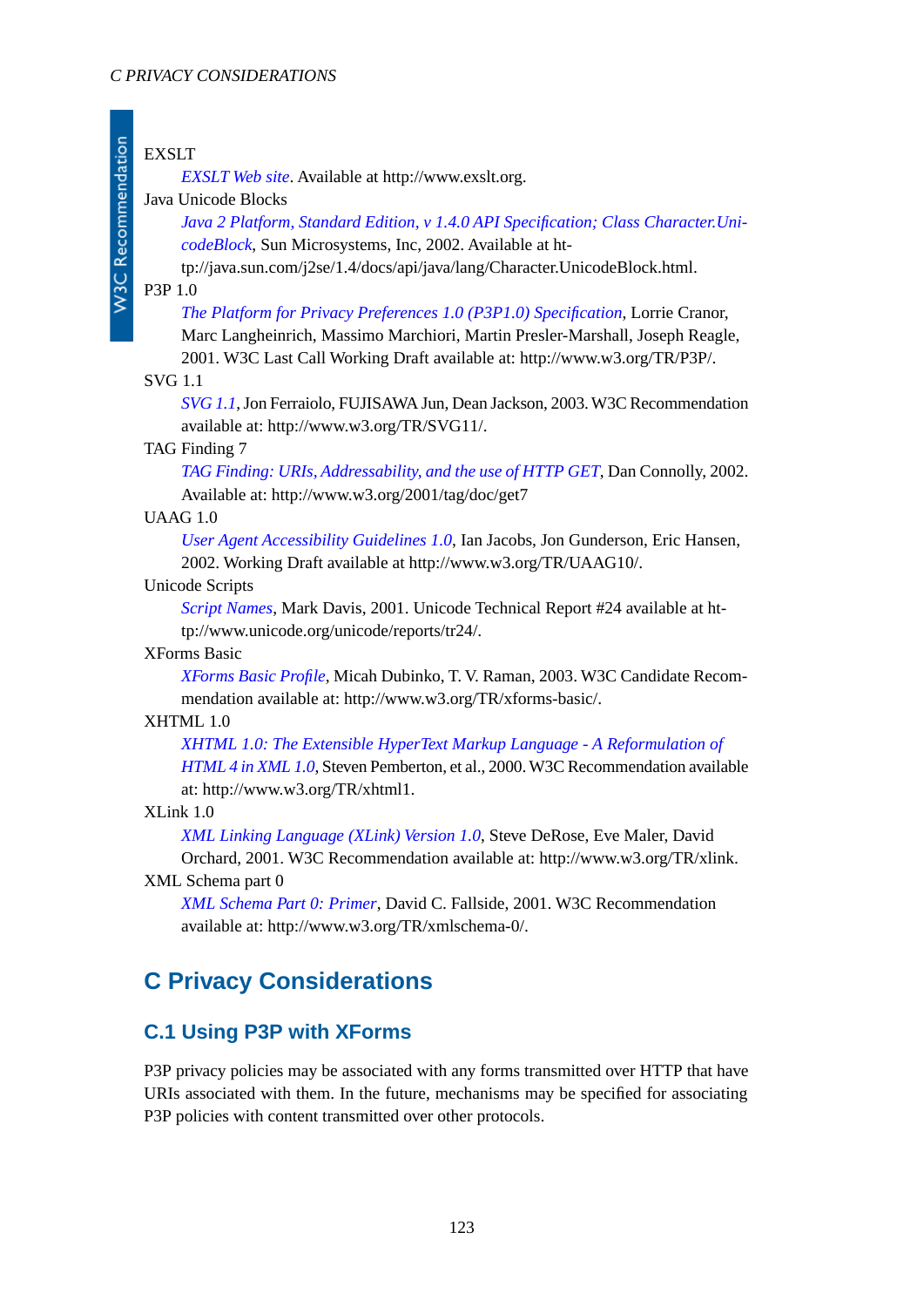P3P allows for policies to be associated with an individual URI or a set of URIs. By associating a separate policy with each URI a site can declare a very precise policy that addresses exactly what data is collected with a particular HTTP request and how that data will be used. However, site management is substantially easier for many sites if they declare a single policy that covers many URIs, or even their entire Web presence.

The P3P specification specifies several methods for referencing a P3P policy reference file, which in turn associates P3P policies with URIs and cookies. XForms can be P3P enabled using any of the methods that are appropriate for the Web site in which they are embedded. Some special considerations regarding forms are addressed in the P3P Specification. [\[P3P 1.0\]](#page-122-2)

Different P3P policies may be applied to the representation of a form embedded in a containing document to that which is associated with the data submitted via that form. If the form representation is served from a different server than the form is submitted to, it is likely that separate P3P policy reference files and policies will be needed. Typically the form representation causes only *clickstream* data (as defined in [\[P3P 1.0\]](#page-122-2) section 5.6.4) to be transferred, while a form submission causes much more data to be transferred.

## **D Recalculation Sequence Algorithm**

XForms Processors are free (and encouraged) to skip or optimize any steps in this algorithm, as long as the end result is the same. The XForms recalculation algorithm considers model items and model item properties to be vertices in a directed graph. Edges between the vertices represent computational dependencies between vertices.

Following is the default handling for a recalculate action. Action recalculate is defined in **[10.1.4 The recalculate Element](#page-103-0)**.

- 1 A master dependency directed graph is created as detailed in **[D.1 Details on Creating](#page-124-0) [the Master Dependency Directed Graph](#page-124-0)**.
- 2 To provide consistent behavior, implementations must reduce the number of vertices to be processed by computing a pertinent dependency subgraph consisting only of vertices and edges that are reachable from nodes that require recomputation. This is detailed in **[D.2 Details on Creating the Pertinent Dependency Subgraph](#page-124-1)**. Note that on a first recomputation (such as on form load), the pertinent dependency subgraph will be the same as the master dependency directed graph.
- 3 A topological sort is performed on the vertices of the pertinent dependency subgraph, resulting in an order of evaluation in which each vertex is evaluated only after those vertices on which it depends and before all vertices which depend on it. The topological sort algorithm is discussed at [\[Algorithms\].](#page-121-5)
- 4 The recalculate process completes.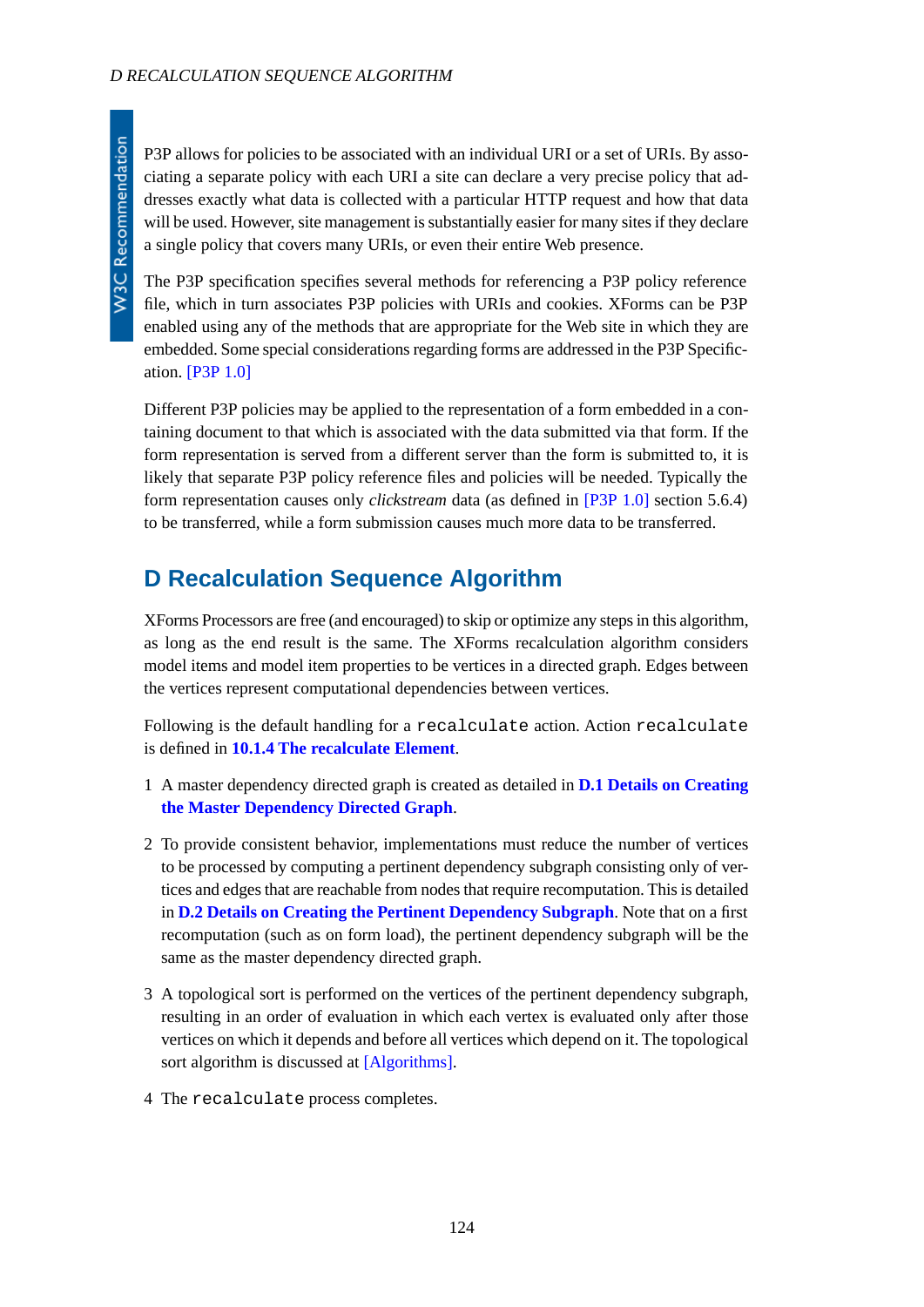## <span id="page-124-0"></span>**D.1 Details on Creating the Master Dependency Directed Graph**

The master dependency directed graph can be considered an array with one record for each vertex, each having the following fields:

**InstanceNode**: a reference to the associated instance data node **type**: indicates the aspect of the instance node represented by the vertex (the text content or a model item property such as readOnly or required) **depList**: a list of vertices that refer to this vertex **in-degree**: the number of vertices on which this vertex depends **visited**: a flag used to ensure vertices are not added to a subgraph multiple times **index**: an association between vertices in the master dependency directed

graph and a subgraph

The depList for each vertex is assigned to be the referenced XML nodes of a given instance node, which are obtained by parsing the computed expression in the node (e.g., the calculate, relevant, readonly, or required property). Any expression violating any Binding Expression Constraint causes an exception (**[4.5.4 The xforms-compute-exception Event](#page-41-0)**), terminating the recalculate process.

The depList for a vertex v is assigned to be the vertices other than v whose computational expressions reference v (described below). Vertex v is excluded from its own depList to allow self-references to occur without causing a circular reference exception.

A computational expression appearing in a calculate attribute controls the text content (value) of one or more instance nodes. A vertex exists for each instance node to represent the expression in the context of the node. Likewise, computational expressions for model item properties such as readOnly and required are applied to one or more instance nodes, and vertices are created to represent such expressions in the context of each applicable node. The computational expression of each vertex must be examined to determine the XML nodes to which it refers. Any expression violating any Binding Expression Constraint causes an exception (**[4.5.4 The xforms-compute-exception Event](#page-41-0)**), terminating the recalculate process. A computation expression refers to a vertex v if a subexpression indicates the InstanceNode for v and v represents the instance node text content (its value). In this version of XForms, model item properties such as readOnly and required cannot be referenced in an expression.

### <span id="page-124-1"></span>**D.2 Details on Creating the Pertinent Dependency Subgraph**

If all calculations must be performed, which is the case on form load, then the pertinent dependency subgraph is simply a duplicate of the master dependency directed graph. If the recalculation algorithm is invoked with a list of changed instance data nodes since the last recalculation, then the pertinent dependency subgraph is obtained by exploring the paths of edges and vertices in the computational dependency directed graph that are reachable from each vertex in the change list. The method of path exploration can be depth first search, a suitable version of which appears in the pseudo-code below.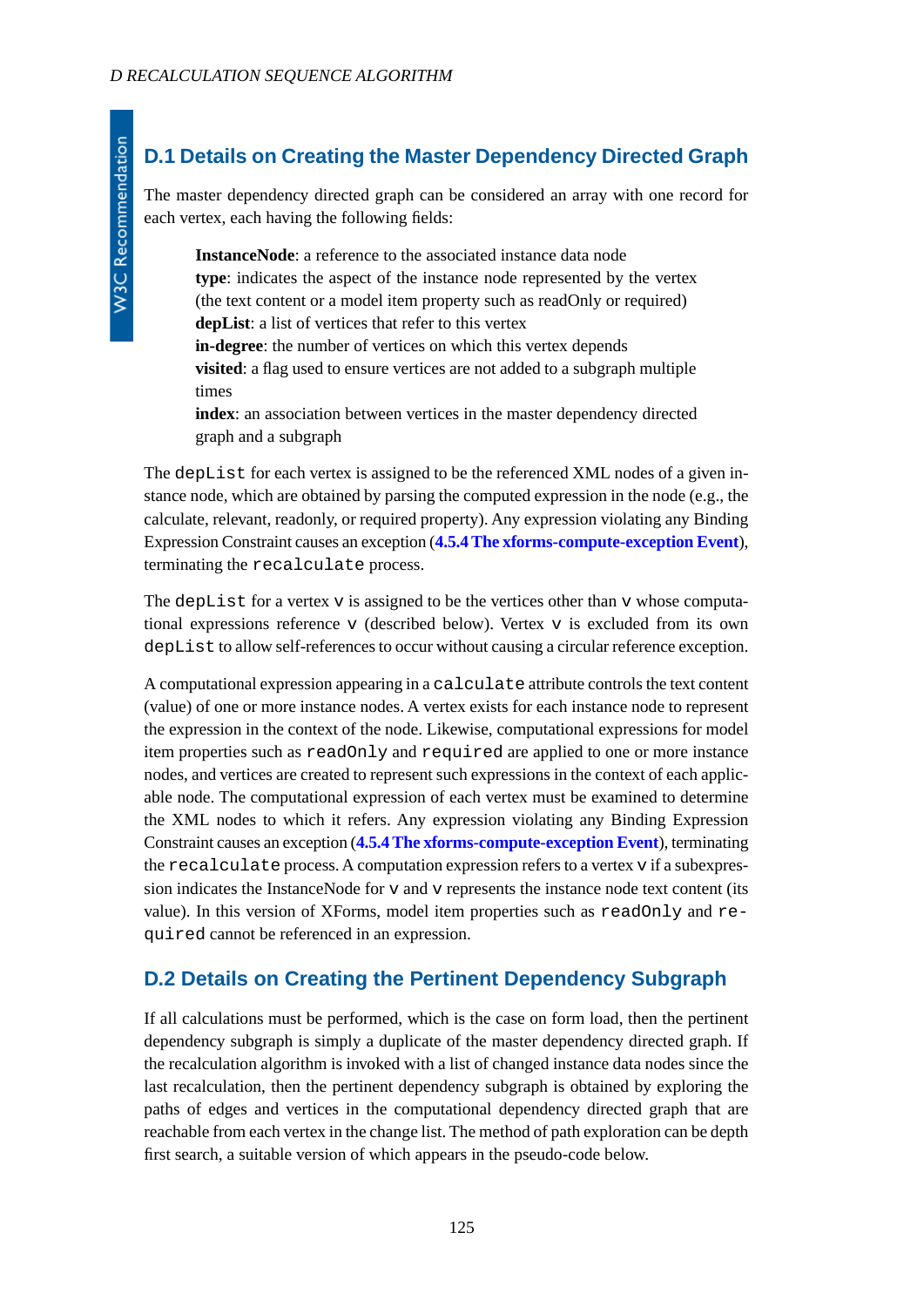Example: Sample Algorithm to Create the Pertinent Dependency Subgraph

This algorithm creates a pertinent dependency subgraph S from a list of changed instance data nodes L<sub>c</sub>. Variables such as v and w represent vertices in the master dependency directed graph. The same variables ending with S indicate vertices in the pertinent dependency subgraph S.

```
// Use depth-first search to explore master digraph subtrees rooted at
// each changed vertex. A 'visited' flag is used to stop exploration
// at the boundaries of previously explored subtrees (because subtrees
// can overlap in directed graphs).
for each vertex r in Lc
  if r is not visited
\{ Push the pair (NIL, r) onto a stack
     while the stack is not empty
\left\{\begin{array}{ccc} \end{array}\right\} (v, w) = pop dependency pair from stack
       if w is not visited
\left\{ \begin{array}{c} \end{array} \right. Set the visited flag of w to true
         Create a vertex wS in S to represent w
         Set the index of w equal to the array location of wS
         Set the index of wS equal to the array location of w
          Set the InstanceNode of wS equal to the InstanceNode of w
         Set the type of wS equal to the type of w
         For each dependency node x of w
            Push the pair (w, x) onto the stack
       }
       else Obtain wS from index of w
       if v is not NIL
\left\{ \begin{array}{c} \end{array} \right. Obtain vS from index of v
          Add dependency node for wS to vS
          Increment inDegree of wS
       }
     }
   }
// Now clear the visited flags set in the loop above
for each vertex vS in S
{
   Obtain v from index of vS
   Assign false to the visited flag of v
}
```
Note that the number of vertices and dependency nodes in the pertinent dependency subgraph is not known beforehand, but a method such as array doubling (see [\[DDJ-Array-](#page-121-6)[Doubling\]](#page-121-6)) can be used to ensure that building the subgraph is performed in time linear in the size of S.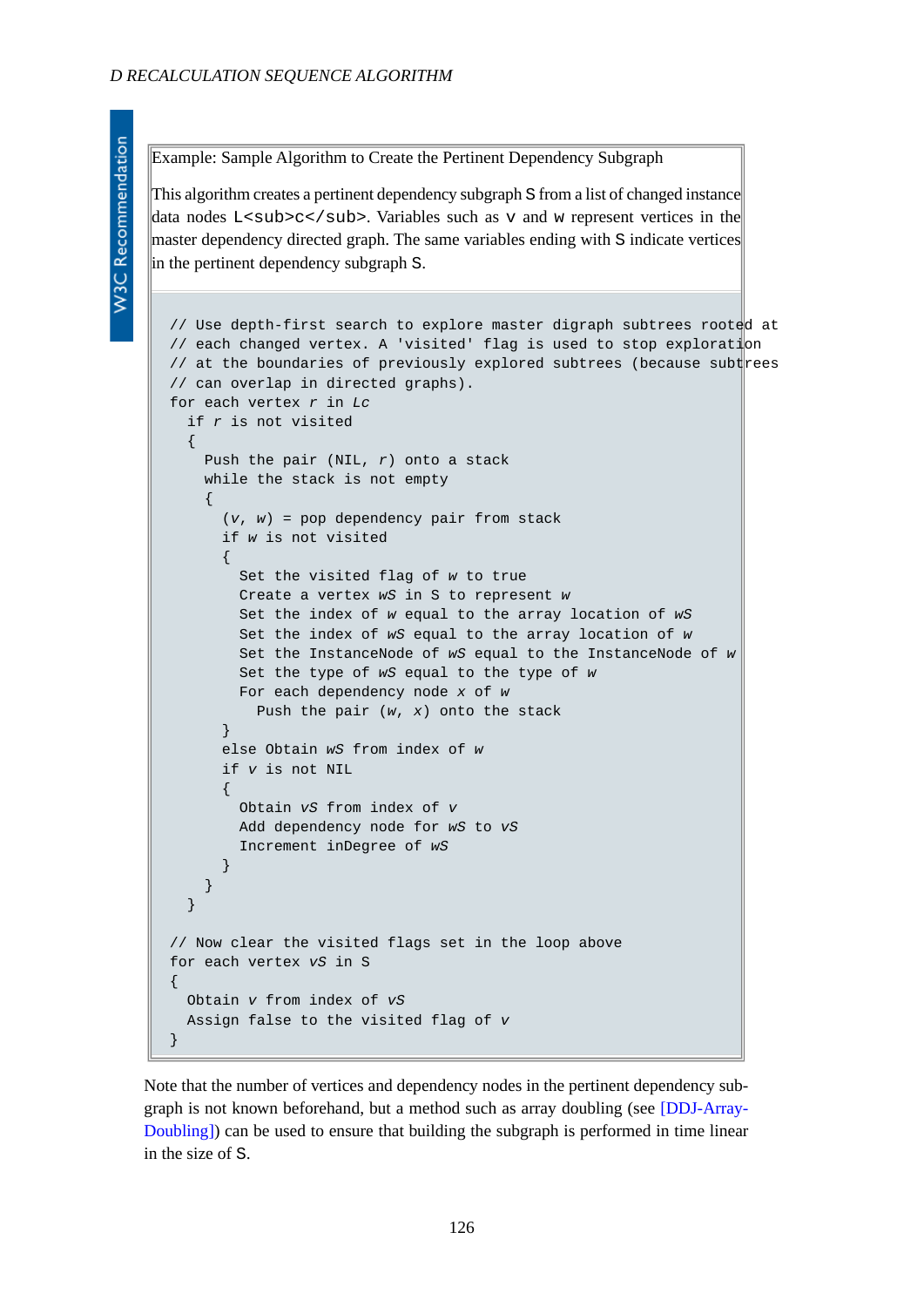## **D.3 Details on Computing Individual Vertices**

The following steps process vertices, resulting in a recalculated form:

- 1 A vertex with inDegree of 0 is selected for evaluation and removed from the pertinent dependency subgraph. In the case where more than one vertex has inDegree zero, no particular ordering is specified. If the pertinent dependency subgraph contains vertices, but none have an inDegree of 0, then the calculation structure of the form has a loop, and an exception (**[4.5.4 The xforms-compute-exception Event](#page-41-0)**) must be thrown, terminating processing.
- 2 If the vertex corresponds to a computed item, computed expressions are evaluated as follows:
	- a calculate: If the value of the model item changes, the corresponding instance data is updated and the dirty flag is set.
	- b relevant, readOnly, required, constraint: If any or all of these computed properties change, the new settings are immediately placed into effect for associated form controls.
- 3 For each vertex in the depList of the removed vertex, decrement the inDegree by 1.
- 4 If no vertices remain in the pertinent dependency subgraph, then the calculation has successfully completed. Otherwise, repeat this sequence from step 1.

### **D.4 Example of Calculation Processing**

For example, consider six vertices a, b, v, w, x, and y. Let a and b represent the text content of instance nodes that will be set by a binding from user input controls. Let v and w be vertices representing the calculated value and the validity property of a third instance node c. These vertices would result from a bind element B with calculate and constraint attributes and a nodeset attribute that indicates c. Suppose that the value of c is the product of a and b and that the value is only valid if it does not exceed 100. Likewise, suppose x and y are vertices representing the calculated value and the validity property of a fourth instance node d. Let the value of d be the sum of a and b, and let d be valid if the value does not exceed 20. The figure below depicts the dependency digraph for this example.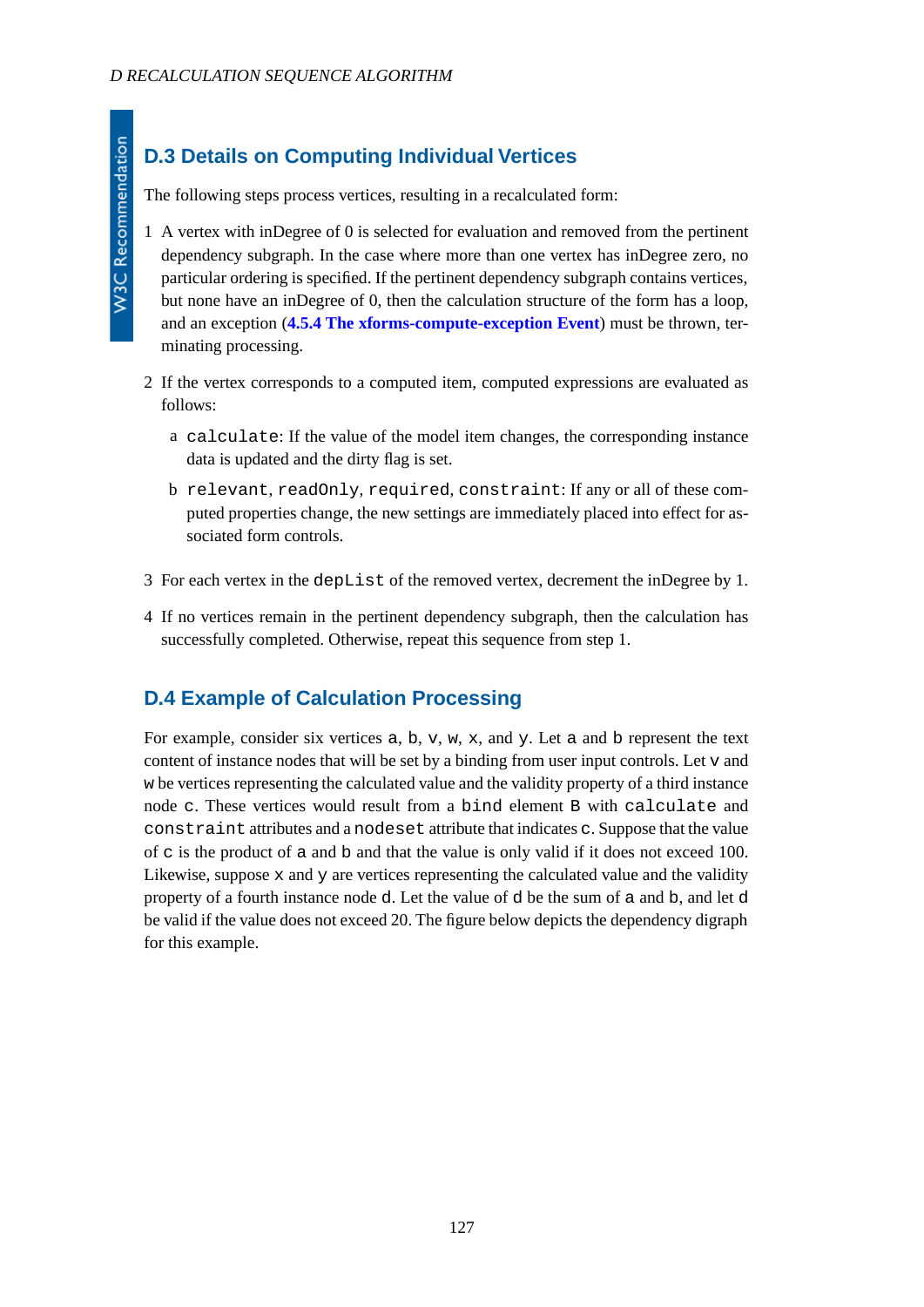

Vertices a and  $b$  have edges leading to  $v$  and  $x$  because these vertices represent the calculate expressions of  $\sigma$  and  $\sigma$ , which reference a and  $\sigma$  to compute their product and sum, respectively. Similarly,  $\nabla$  and  $x$  have directed edges to  $w$  and  $y$ , respectively, because  $w$ and y represent the constraint expressions of c and d, which reference the values of c and d to compare them with boundary values.

If a and  $\bar{b}$  are initially equal to 10, and the user changes a to 11, then it is necessary to first recalculate v (the value of c) then recalculate w (the validity property of the value of c). Likewise, x (the value of d) must be recalculated before recalculating  $\gamma$  (the validity property of the value of d). In both cases, the validity of the value does not change to false until after the new product and sum are computed based on the change to a. However, there are no interdependencies between  $v$  and  $x$ , so the product and sum could be computed in either order.

The pertinent subgraph excludes b and only vertex a has in-degree of zero. The vertex a is processed first. It is not a computed vertex, so no recalculation occurs on a, but its removal causes  $v$  and  $x$  to have in-degree zero. Vertex  $v$  is processed second. Its value changes to 121, and its removal drops the in-degree of vertex w to zero. Vertex  $x$  is processed next, changing value to 21. When  $x$  is removed, its neighbor  $y$  drops to in-degree zero. The fourth and fifth iterations of this process recalculate the validity of w and y, both of which change to false.

## **E Input Modes**

The attribute inputmode provides a *hint* to the user agent to select an appropriate input mode for the text input expected in an associated form control. The input mode may be a keyboard configuration, an input method editor (also called front end processor) or any other setting affecting input on the device(s) used.

Using inputmode, the author can give hints to the agent that make form input easier for the user. Authors should provide inputmode attributes wherever possible, making sure that the values used cover a wide range of devices.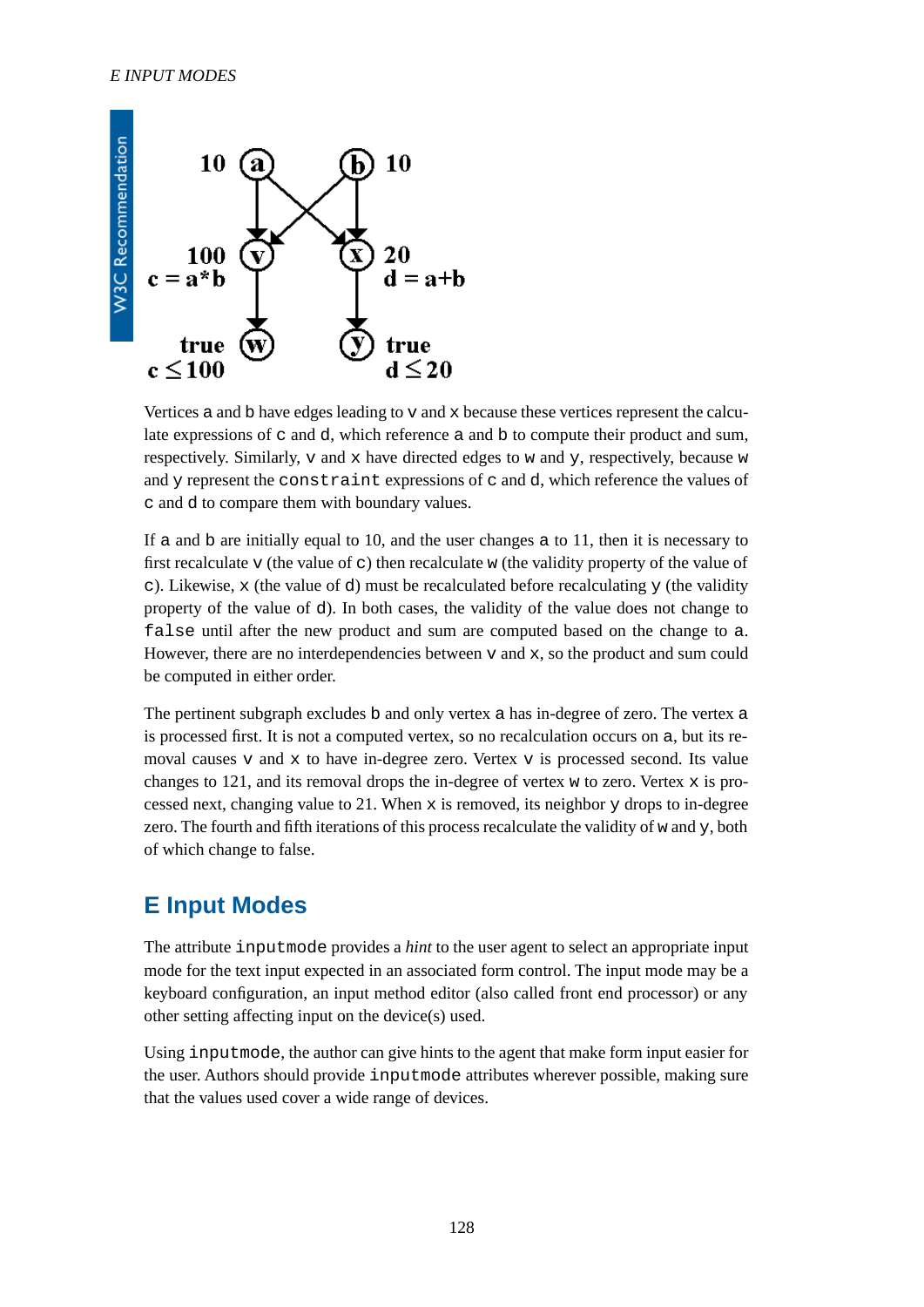W3C Recommendation

## **E.1 inputmode Attribute Value Syntax**

The value of the inputmode attribute is a white space separated list of tokens. Tokens are either sequences of alphabetic letters or absolute URIs. The later can be distinguished from the former by noting that absolute URIs contain a ':'. Tokens are case-sensitive. All the tokens consisting of alphabetic letters only are defined in this specification, in **[E.3 List](#page-129-0) [of Tokens](#page-129-0)** (or a successor of this specification).

This specification does not define any URIs for use as tokens, but allows others to define such URIs for extensibility. This may become necessary for devices with input modes that cannot be covered by the tokens provided here. The URI should dereference to a humanreadable description of the input mode associated with the use of the URI as a token. This description should describe the input mode indicated by this token, and whether and how this token modifies other tokens or is modified by other tokens.

### **E.2 User Agent Behavior**

Upon entering an empty form control with an inputmode attribute, the user agent should select the input mode indicated by the inputmode attribute value. User agents should not use the inputmode attribute to set the input mode when entering a form control with text already present. To set the appropriate input mode when entering a form control that already contains text, user agents should rely on platform-specific conventions.

User agents should make available all the input modes which are supported by the (operating) system/device(s) they run on/have access to, and which are installed for regular use by the user. This is typically only a small subset of the input modes that can be described with the tokens defined here.

#### **Note:**

Additional guidelines for user agent implementation are found at [\[UAAG 1.0\].](#page-122-3)

The following simple algorithm is used to define how user agents match the values of an inputmode attribute to the input modes they can provide. This algorithm does not have to be implemented directly; user agents just have to behave as if they used it. The algorithm is not designed to produce "obvious" or "desirable" results for every possible combination of tokens, but to produce correct behavior for frequent token combinations and predictable behavior in all cases.

First, each of the input modes available is represented by one or more lists of tokens. An input mode may correspond to more than one list of tokens; as an example, on a system set up for a Greek user, both "greek upperCase" and "user upperCase" would correspond to the same input mode. No two lists will be the same.

Second, the inputmode attribute is scanned from front to back. For each token *t* in the inputmode attribute, if in the remaining list of tokens representing available input modes there is any list of tokens that contains *t*, then all lists of tokens representing available input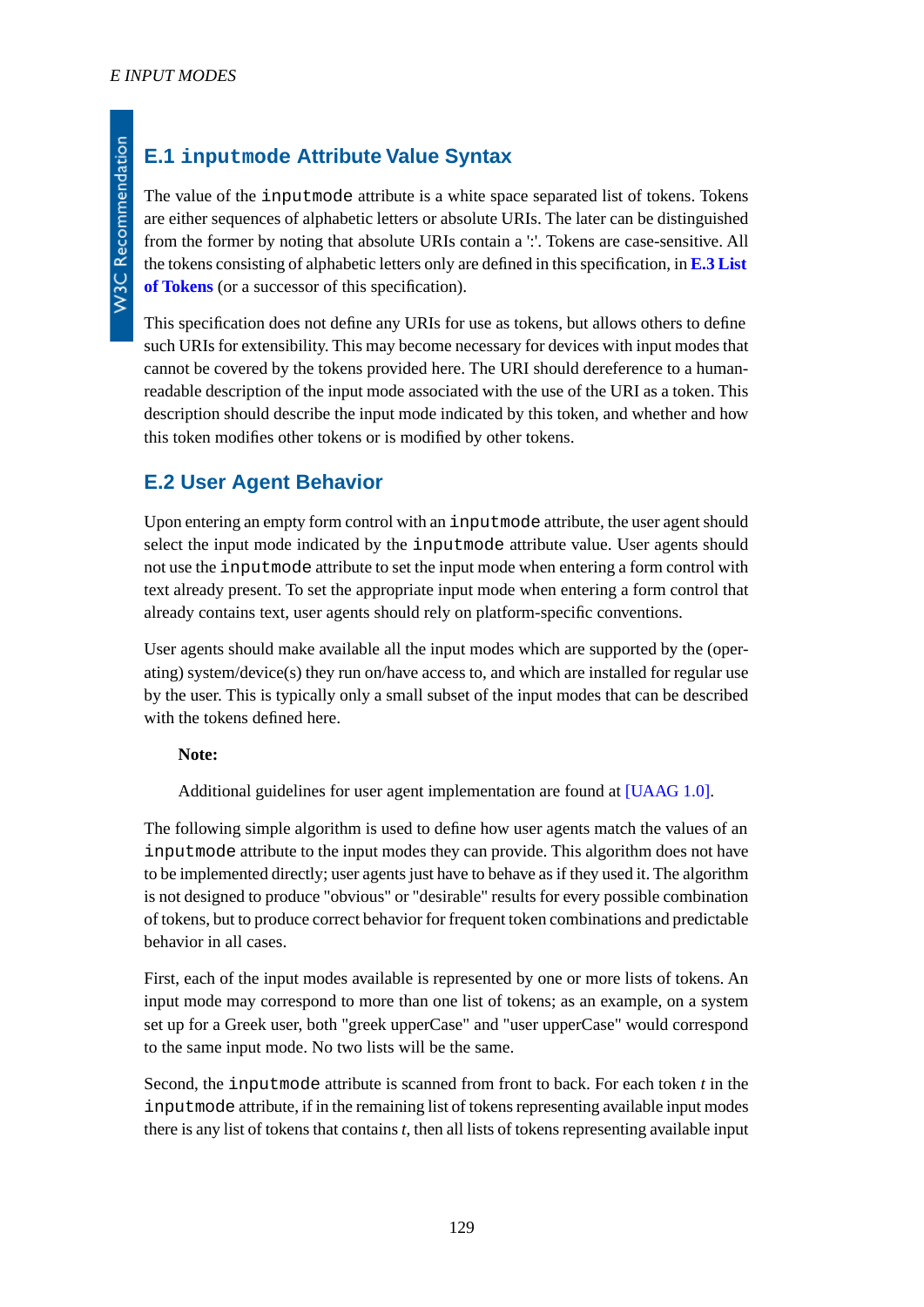modes that do not contain *t* are removed. If there is no remaining list of tokens that contains *t*, then *t* is ignored.

Third, if one or more lists of tokens are left, and they all correspond to the same input mode, then this input mode is chosen. If no list is left (meaning that there was none at the start) or if the remaining lists correspond to more than one input mode, then no input mode is chosen.

Example: Assume the list of lists of tokens representing the available input modes is: {"cyrillic upperCase", "cyrillic lowerCase", "cyrillic", "latin", "user upperCase", "user lowerCase"}, then the following inputmode values select the following input modes: "cyrillic title" selects "cyrillic", "cyrillic lowerCase" selects "cyrillic lowerCase", "lowerCase cyrillic" selects "cyrillic lowerCase", "latin upperCase" selects "latin", but "upperCase latin" does select "cyrillic upperCase" or "user upperCase" if they correspond to the same input mode, and does not select any input mode if "cyrillic upperCase" and "user upperCase" do not correspond to the same input mode.

### <span id="page-129-0"></span>**E.3 List of Tokens**

Tokens defined in this specification are separated into two categories: *Script tokens* and *modifiers*. In inputmode attributes, script tokens should always be listed before modifiers.

#### **E.3.1 Script Tokens**

Script tokens provide a general indication the set of characters that is covered by an input mode. In most cases, script tokens correspond directly to [\[Unicode Scripts\].](#page-122-4) Some tokens correspond to the block names in Java class java.lang.Character.UnicodeBlock ([\[Java](#page-122-5) [Unicode Blocks\]](#page-122-5)) or Unicode Block names. However, this neither means that an input mode has to allow input for all the characters in the script or block, nor that an input mode is limited to only characters from that specific script. As an example, a "latin" keyboard doesn't cover all the characters in the Latin script, and includes punctuation which is not assigned to the Latin script. The version of the Unicode Standard that these script names are taken from is 3.2.

| <b>Input Mode Token</b> | <b>Comments</b>                                                  |
|-------------------------|------------------------------------------------------------------|
| arabic                  | Unicode script name                                              |
| armenian                | Unicode script name                                              |
| bengali                 | Unicode script name                                              |
| bopomofo                | Unicode script name                                              |
| braille                 | used to input braille patterns (not to indicate a braille input) |
|                         | device)                                                          |
| buhid                   | Unicode script name                                              |
| canadianAboriginal      | Unicode script name                                              |
| cherokee                | Unicode script name                                              |
| cyrillic                | Unicode script name                                              |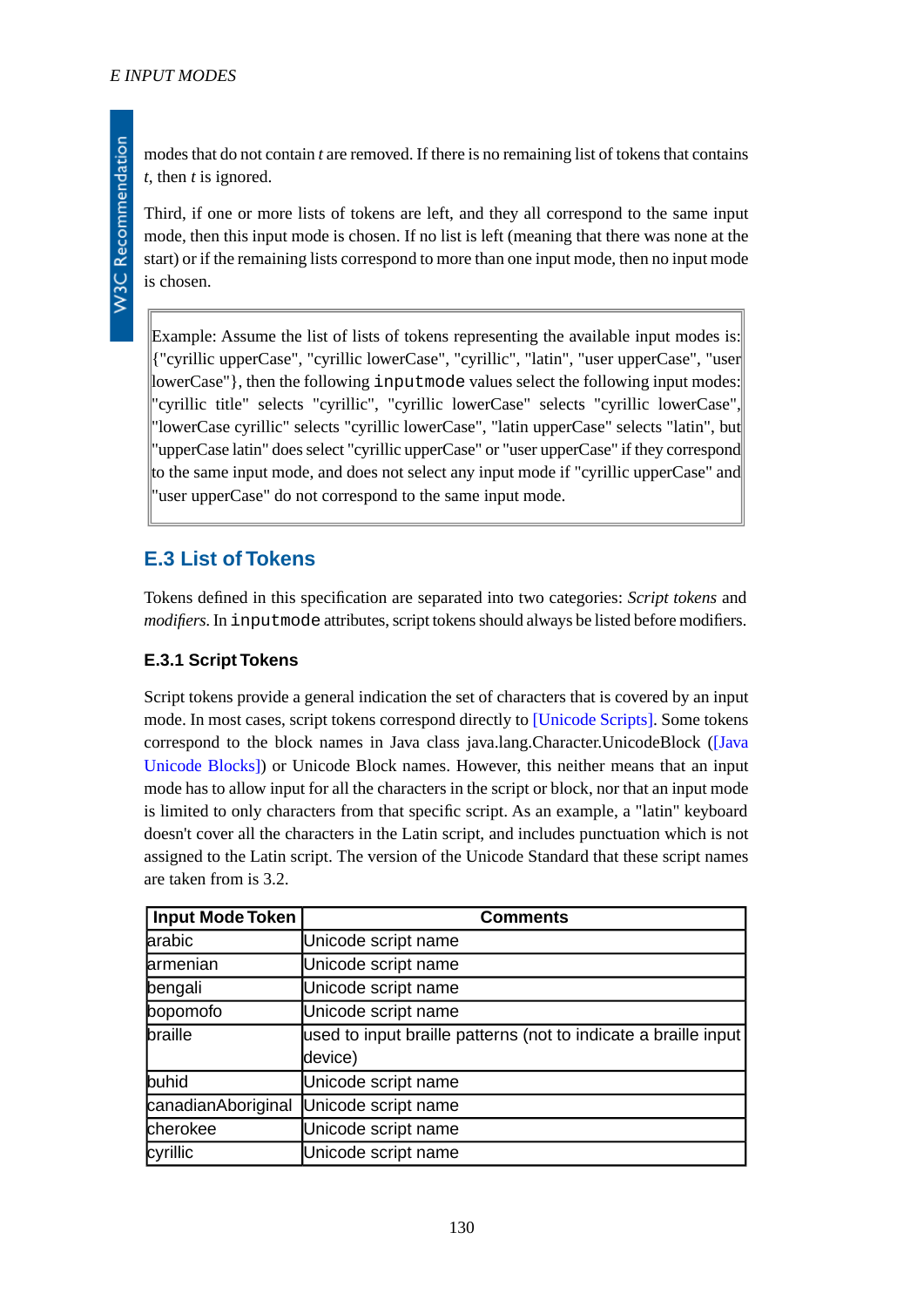| <b>Input Mode Token</b> | <b>Comments</b>                                         |  |
|-------------------------|---------------------------------------------------------|--|
| deseret                 | Unicode script name                                     |  |
| devanagari              | Unicode script name                                     |  |
| ethiopic                | Unicode script name                                     |  |
| georgian                | Unicode script name                                     |  |
| greek                   | Unicode script name                                     |  |
| gothic                  | Unicode script name                                     |  |
| gujarati                | Unicode script name                                     |  |
| gurmukhi                | Unicode script name                                     |  |
| han                     | Unicode script name                                     |  |
| hangul                  | Unicode script name                                     |  |
| hanja                   | Subset of 'han' used in writing Korean                  |  |
| hanunoo                 | Unicode script name                                     |  |
| hebrew                  | Unicode script name                                     |  |
| hiragana                | Unicode script name (may include other Japanese scripts |  |
|                         | produced by conversion from hiragana)                   |  |
| ipa                     | International Phonetic Alphabet                         |  |
| kanji                   | Subset of 'han' used in writing Japanese                |  |
| kannada                 | Unicode script name                                     |  |
| katakana                | Unicode script name (full-width, not half-width)        |  |
| khmer                   | Unicode script name                                     |  |
| lao                     | Unicode script name                                     |  |
| latin                   | Unicode script name                                     |  |
| malayalam               | Unicode script name                                     |  |
| math                    | mathematical symbols and related characters             |  |
| mongolian               | Unicode script name                                     |  |
| myanmar                 | Unicode script name                                     |  |
| ogham                   | Unicode script name                                     |  |
| oldItalic               | Unicode script name                                     |  |
| oriya                   | Unicode script name                                     |  |
| runic                   | Unicode script name                                     |  |
| simplifiedHanzi         | Subset of 'han' used in writing Simplified Chinese      |  |
| sinhala                 | Unicode script name                                     |  |
| syriac                  | Unicode script name                                     |  |
| tagalog                 | Unicode script name                                     |  |
| tagbanwa                | Unicode script name                                     |  |
| tamil                   | Unicode script name                                     |  |
| telugu                  | Unicode script name                                     |  |
| thaana                  | Unicode script name                                     |  |
| thai                    | Unicode script name                                     |  |
| tibetan                 | Unicode script name                                     |  |
| traditionalHanzi        | Subset of 'han' used in writing Traditional Chinese     |  |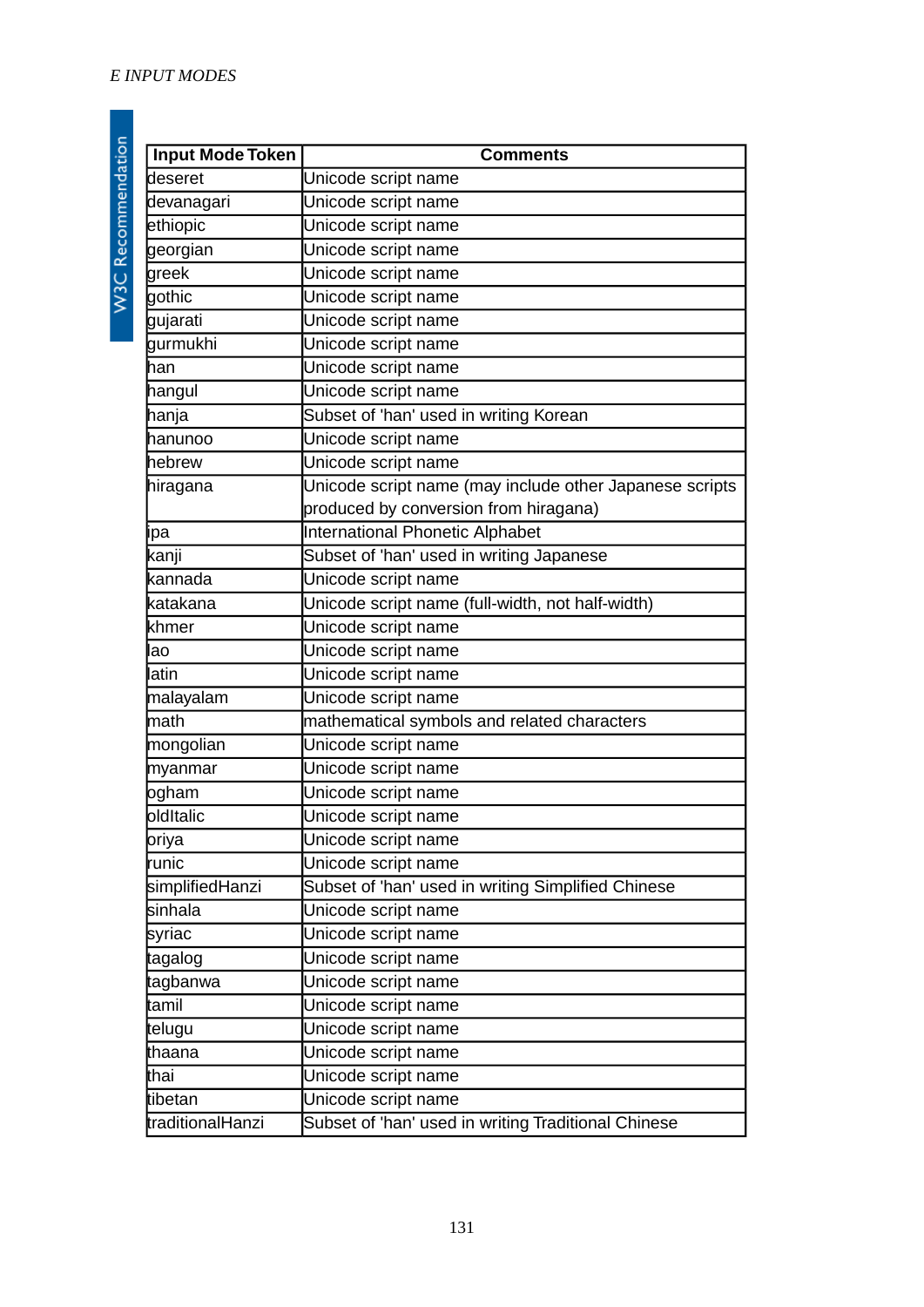| Input Mode Token | <b>Comments</b>                                                |
|------------------|----------------------------------------------------------------|
| luser            | Special value denoting the 'native' input of the user (e.g. to |
|                  | linput her name or text in her native language).               |
| lyi              | Unicode script name                                            |

### **E.3.2 Modifier Tokens**

Modifier tokens can be added to the scripts they apply in order to more closely specify the kind of characters expected in the form control. Traditional PC keyboards do not need most modifier tokens (indeed, users on such devices would be quite confused if the software decided to change case on its own; CAPS lock for upperCase may be an exception). However, modifier tokens can be very helpful to set input modes for small devices.

| <b>Input Mode Token</b> | <b>Comments</b>                                               |
|-------------------------|---------------------------------------------------------------|
| <b>lowerCase</b>        | lowercase (for bicameral scripts)                             |
| upperCase               | uppercase (for bicameral scripts)                             |
| titleCase               | title case (for bicameral scripts): words start with an upper |
|                         | lcase letter                                                  |
| startUpper              | start input with one uppercase letter, then continue with     |
|                         | llowercase letters                                            |
| digits                  | digits of a particular script (e.g. inputmode='thai digits')  |
| symbols                 | symbols, punctuation (suitable for a particular script)       |
| predictOn               | text prediction switched on (e.g. for running text)           |
| predictOff              | text prediction switched off (e.g. for passwords)             |
| halfWidth               | half-width compatibility forms (e.g. Katakana; deprecated)    |

### **E.4 Relationship to XML Schema pattern facets**

User agents may use information available in an XML Schema pattern facet to set the input mode. Note that a pattern facet is a hard restriction on the lexical value of an instance data node, and can specify different restrictions for different parts of the data item. Attribute inputmode is a soft hint about the kinds of characters that the user may most probably start to input into the form control. Attribute inputmode is provided in addition to pattern facets for the following reasons:

- 1 The set of allowable characters specified in a pattern may be so wide that it is not possible to deduce a reasonable input mode setting. Nevertheless, there frequently is a kind of characters that will be input by the user with high probability. In such a case, inputmode allows to set the input mode for the user's convenience.
- 2 In some cases, it would be possible to derive the input mode setting from the pattern because the set of characters allowed in the pattern closely corresponds to a set of characters covered by an inputmode attribute value. However, such a derivation would require a lot of data and calculations on the user agent.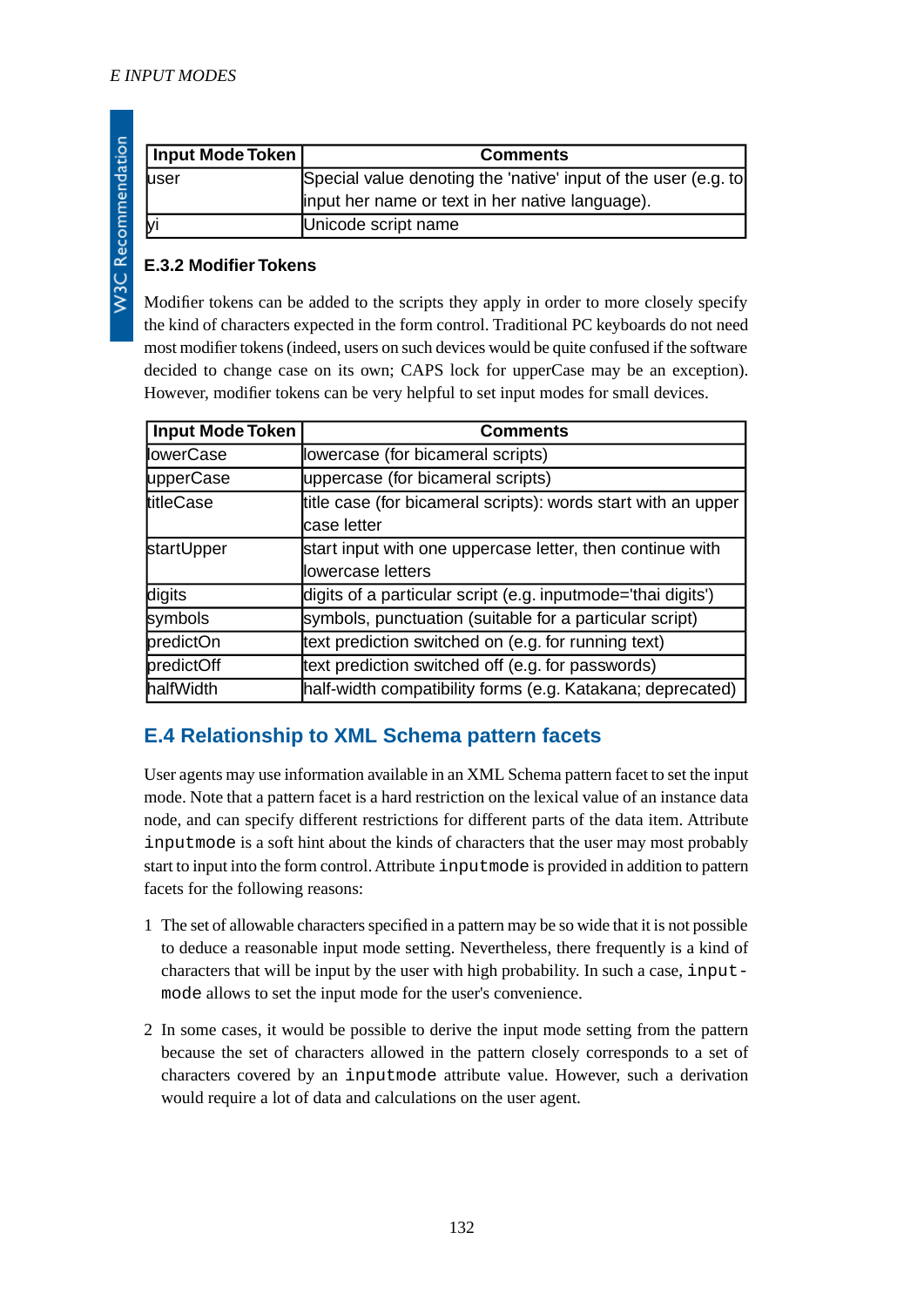**W3C Recommendation** 

3 Small devices may leave the checking of patterns to the server, but will easily be able to switch to those input modes that they support. Being able to make data entry for the user easier is of particular importance on small devices.

## **E.5 Examples**

This is an example of a form for Japanese address input. It is shown in table form; it will be replaced by actual syntax in a later version of this specification.

| <b>Caption:</b> | inputmode       |
|-----------------|-----------------|
| Family name     | hiragana        |
| (in kana)       | katakana        |
| Given name      | hiragana        |
| (in kana)       | katakana        |
| Zip code        | latin digits    |
| Address         | hiragana        |
| (in kana)       | katakana        |
| Email           | latin lowerCase |
| Telephone       | latin digits    |
| Comments        | user predictOn  |

## **F XForms and Styling (Non-Normative)**

This informative section provides a broad outline of new and existing CSS features needed to style XForms content. A future Recommendation from the CSS Working Group will fully develop the specification of these features.

### **F.1 Pseudo-classes**

A CSS pseudo-class is used to select elements for styling based on information that lies outside of the document tree or that cannot be expressed using the other selectors.

| <b>Name</b>                        | Defined in: | <b>Relationship to XForms</b>                        |
|------------------------------------|-------------|------------------------------------------------------|
| :enabled & :dis- [CSS3]            |             | Selects any form control bound to a node with        |
| abled                              |             | the model item property relevant evaluating          |
|                                    |             | to true or false (respectively).                     |
| :required & :op-  TBD              |             | Selects any form control bound to a node with        |
| tional                             |             | the model item property required evaluating          |
|                                    |             | to true or false (respectively).                     |
| :valid&:invalidTBD                 |             | Selects any form control bound to a node that        |
|                                    |             | is currently valid or invalid (respectively), as     |
|                                    |             | defined by XForms 1.0.                               |
| $ :\texttt{read-only}~\mathbf{\&}$ | TBD         | Selects any form control bound to a node with        |
| :read-write                        |             | the model item property $\text{readonly}$ evaluating |
|                                    |             | to true or false (respectively).                     |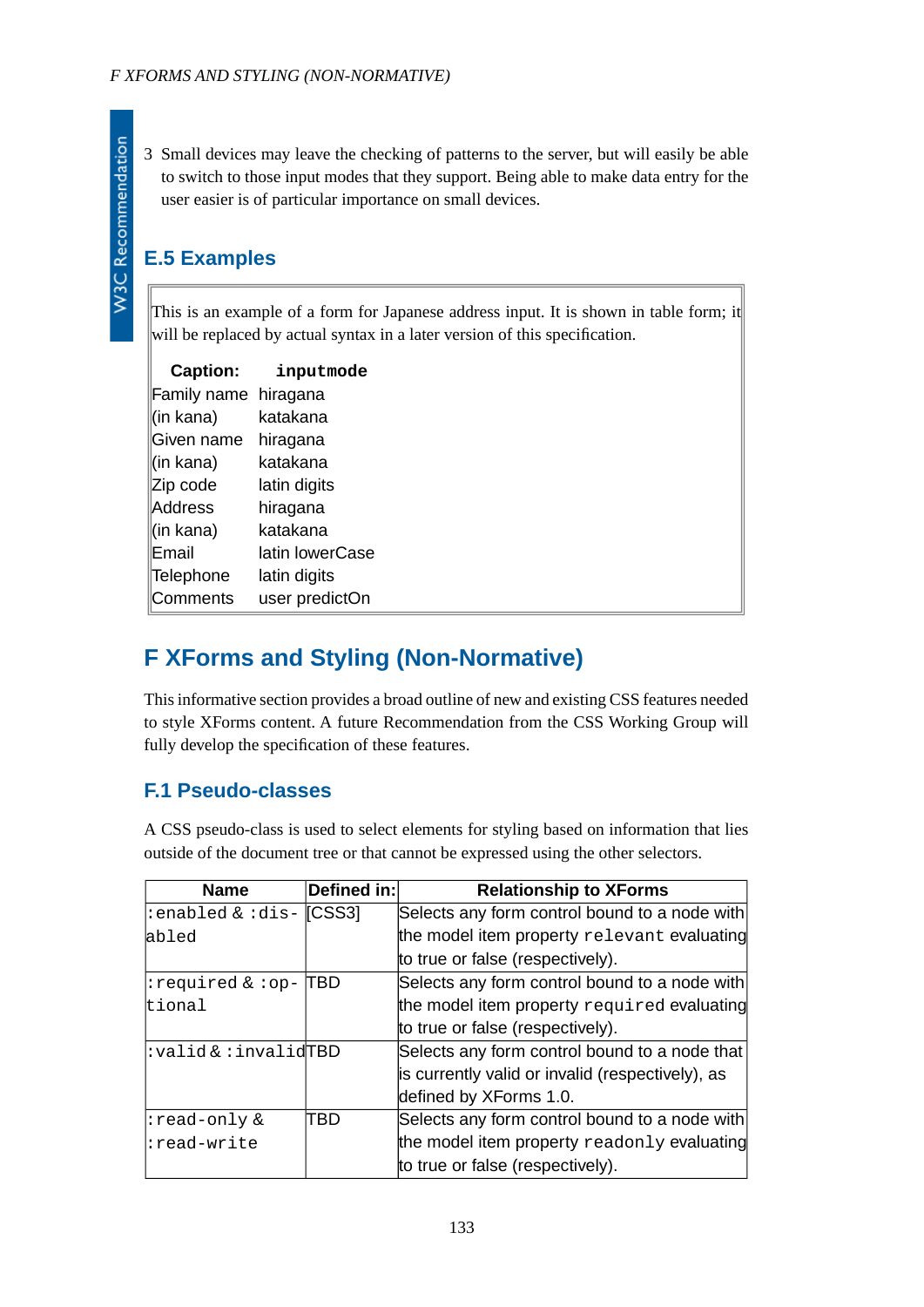| l  |
|----|
|    |
|    |
|    |
|    |
|    |
|    |
| ı  |
|    |
|    |
| ֩֘ |
|    |
| I  |
|    |
|    |
|    |
| İ  |
|    |
| I  |
|    |
|    |
|    |
|    |
|    |
|    |
|    |
| I  |
|    |
|    |
|    |
|    |
|    |
|    |
|    |
|    |
|    |
|    |
|    |
|    |
|    |
|    |
|    |
|    |

| : out-of-range $\&$ TBD | Selects any form control bound to a node that  |
|-------------------------|------------------------------------------------|
| :in-range               | contains a value the form control is not or is |
|                         | capable of rendering, (respectively).          |

This list is not exhaustive; other pseudo-classes may be defined.

## **F.2 Pseudo-elements**

Pseudo-elements are abstractions about the document tree beyond those specified by the document language. Pseudo-elements do not appear in the DOM; they are used only for purposes of styling.

| <b>Name</b> | <b>Defined</b> | <b>Relationship to XForms</b>                                |
|-------------|----------------|--------------------------------------------------------------|
|             | in:            |                                                              |
| ::value     | TBD            | Represents the "active" area of a form control excluding     |
|             |                | the label; this corresponds in HTML to input and other       |
|             |                | form control elements. This pseudo-element is a child of     |
|             |                | the form control element, and appears immediately after      |
|             |                | the required label element.                                  |
| ::repeat-   | TBD            | Represents a single item from a repeating sequence. Its      |
| litem       |                | position is as a parent to all the elements in a single re-  |
|             |                | $\beta$ peating item. Each :: repeat-item is associated with |
|             |                | a particular instance data node, and is affected by the      |
|             |                | model item properties (e.g. 'relevant') found there, as      |
|             |                | the related style properties will cascade to the child ele-  |
|             |                | lments.                                                      |
| ::repeat-   | TBD            | Represents the current item of a repeating sequence. Its     |
| lindex      |                | position is as a parent of all the elements in the index re- |
|             |                | peating item (and as a child to the $:$ repeat-item          |
|             |                | pseudo-element), thus any style declarations applying to     |
|             |                | this pseudo-element override those on the parent $: re-$     |
|             |                | peat-item.                                                   |

This list is not exhaustive; other pseudo-elements may be defined.

## **F.3 Examples**

The following examples show how basic styling can be accomplished on form controls and repeating structures.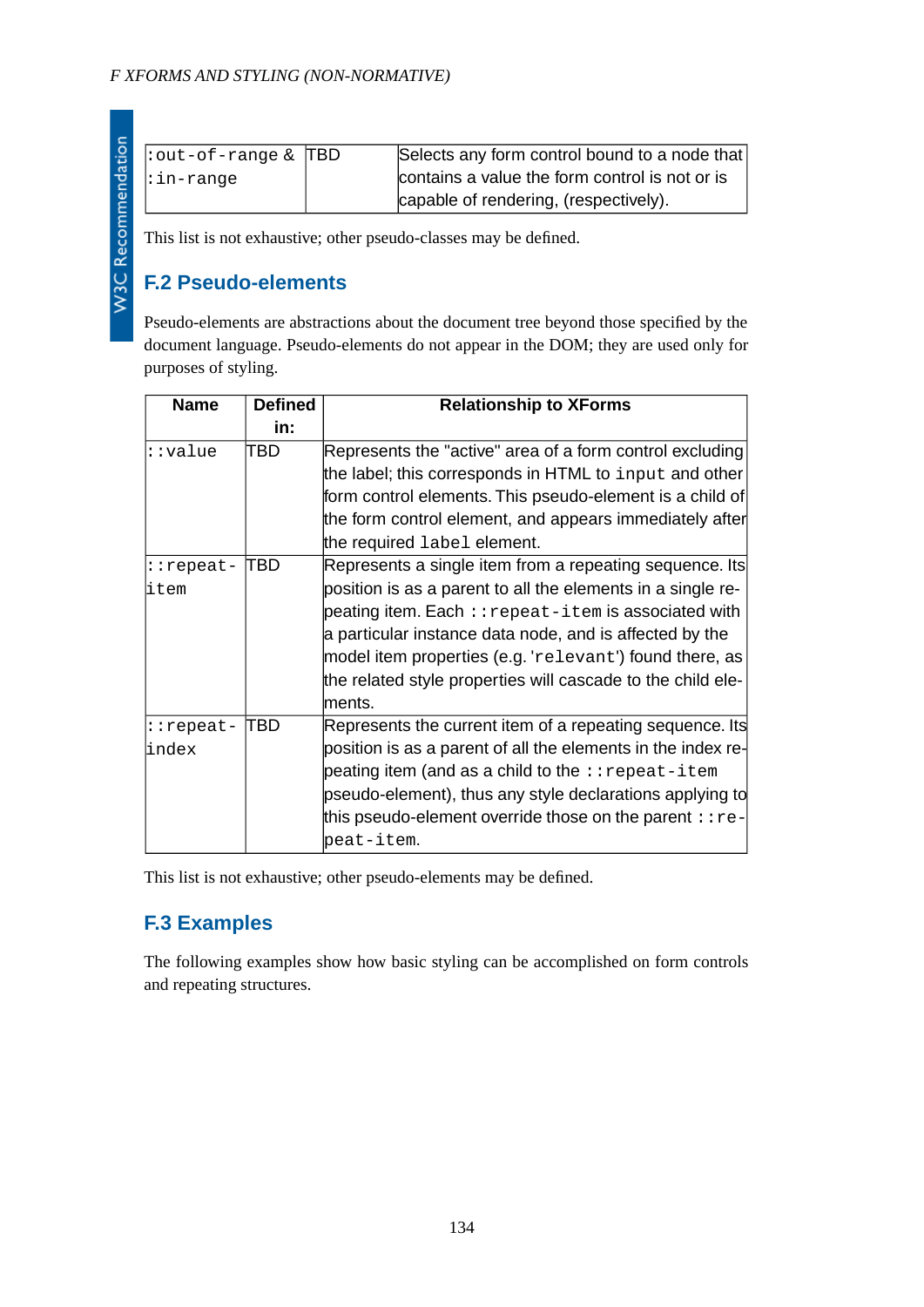```
N3C Recommendation
```

```
@namespace xforms url(http://www.w3.org/2002/xforms);
/* Display a red background on all invalid form controls */
*:invalid { background-color:red; }
/* Display a red asterisk after all required form controls */
*:required::after { content: "*"; color:red; }
/* Do not render non-relevant form controls */
*:disabled { visibility: hidden; }
/* The following declarations cause form controls and their labels
to align neatly, as if a two-column table were used */
xforms|group { display: table; }
xforms|input { display: table-row; }
xforms|input > xforms|label { display: table-cell; }
xforms|input::value { border: thin black solid; display: table-cell; }
/* Display an alert message when appropriate */
*:valid > xforms|alert { display: none; }
*:invalid > xforms|alert { display: inline; }
/* Display repeat-items with a dashed border */
*::repeat-item { border: dashed; }
/* Display a teal highlight behind the current repeat item */
*::repeat-index { background-color: teal; }
```
## **G Complete XForms Examples (Non-Normative)**

This section presents complete XForms examples. These and additional examples are maintained at [http://www.w3.org/MarkUp/Forms/2002/Examples.](http://www.w3.org/MarkUp/Forms/2002/Examples/)

### **G.1 XForms in XHTML**

```
<!--$Id: index-all.html,v 1.515 2003/10/03 14:35:39 tvraman
Exp $-->
<html xmlns:my="http://commerce.example.com/payment" xm-
lns:ev="http://www.w3.org/2001/xml-events" xmlns:xsd="ht-
tp://www.w3.org/2001/XMLSchema" xmlns:xforms="ht-
tp://www.w3.org/2002/xforms" xmlns="ht-
tp://www.w3.org/2002/06/xhtml2">
<head>
<title xml:lang="fr">XForms en XHTML</title>
<xforms:model schema="payschema.xsd">
<xforms:instance>
<my:payment as="credit">
<my:cc />
<my:exp />
</my:payment>
</xforms:instance>
<xforms:submission action="http://www.example.com/buy.rb"
method="post" id="s00" />
```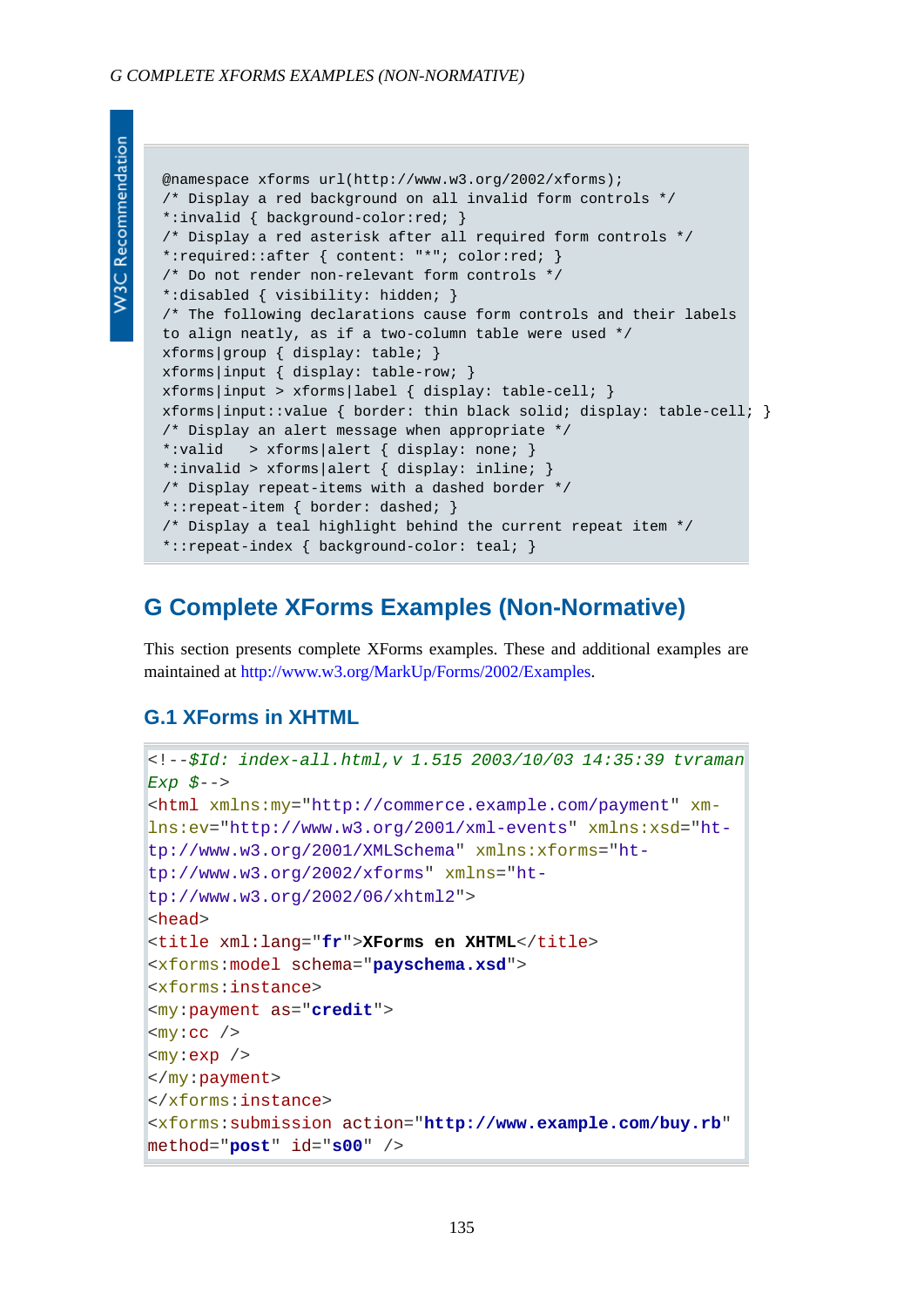```
<xforms:bind nodeset="my:cc" relevant="../@as='credit'" re-
quired="true()" />
<xforms:bind nodeset="my:exp" relevant="../@as='credit'"
required="true()" />
</xforms:model>
</head>
<body>
     ...
<group xmlns="http://www.w3.org/2002/xforms">
<trigger>
<label>Français</label>
<toggle case="fr" ev:event="DOMActivate" />
</trigger>
<trigger>
<label>English</label>
<toggle case="en" ev:event="DOMActivate" />
</trigger>
</group>
<switch xmlns="http://www.w3.org/2002/xforms">
<case id="fr">
<select1 ref="@as">
<label xml:lang="fr">Choisissez un mode de paiement</label>
<choices>
<item>
<label xml:lang="fr">Comptant</label>
<value>cash</value>
<message level="modeless" ev:event="xforms-select"
xml:lang="fr">
Ne pas envoyer d'argent comptant par la poste.</message>
</item>
<item>
<label xml:lang="fr">Carte bancaire</label>
<value>credit</value>
</item>
</choices>
</select1>
<input ref="my:cc">
<label xml:lang="fr">Numéro de carte bancaire</label>
<alert xml:lang="fr">Saississez un numéro de carte ban-
caire en cours
            (séparez par un espace ou un trait d'uni-
on chaque groupe de chiffres)</alert>
</input>
<input ref="my:exp">
```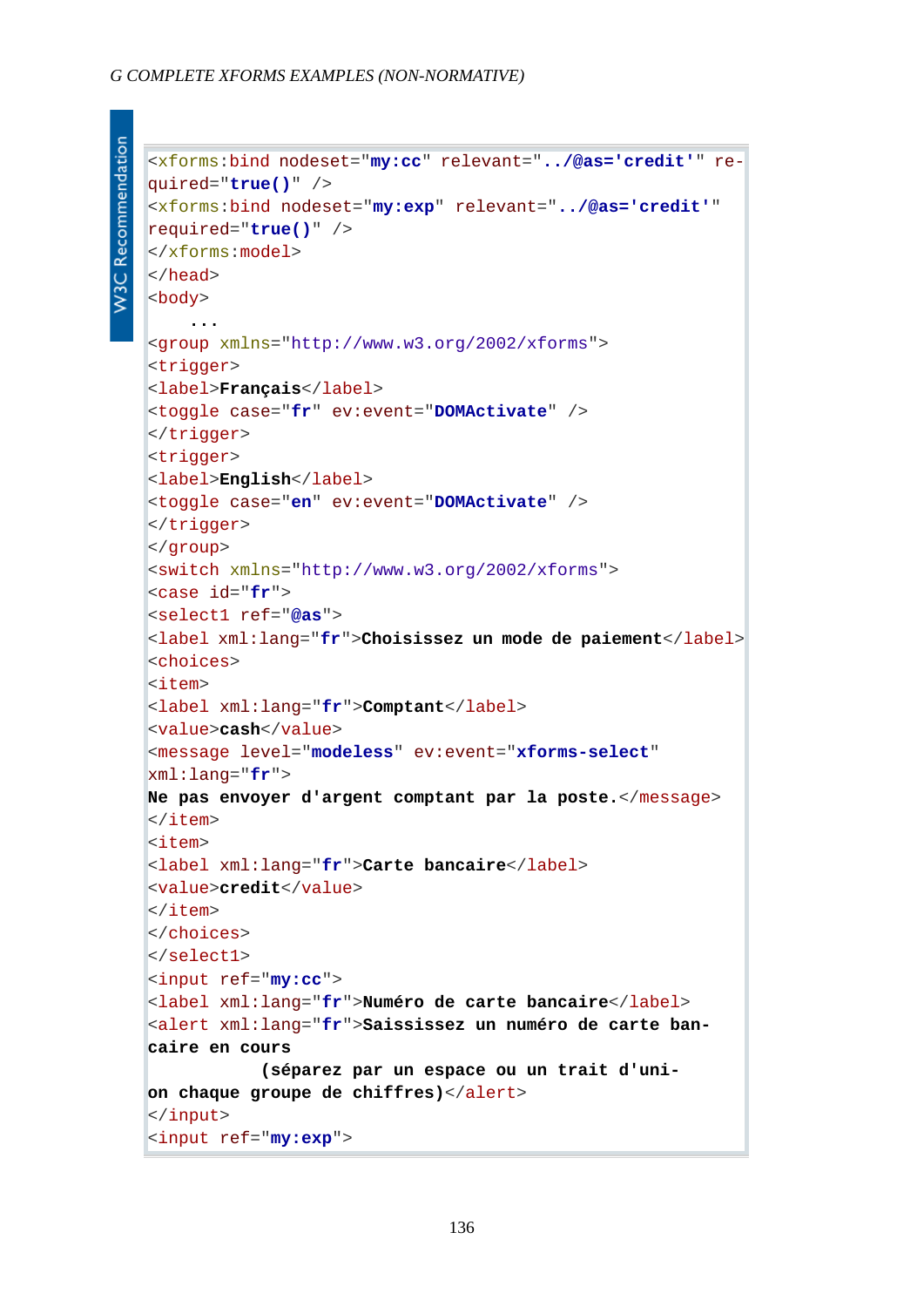#### *G COMPLETE XFORMS EXAMPLES (NON-NORMATIVE)*

**W3C Recommendation** 

```
<label xml:lang="fr">Date d'échéance</label>
</input>
<submit submission="s00">
<label xml:lang="fr">Achetez</label>
</submit>
</case>
<case id="en">
<select1 ref="@as">
<label xml:lang="en">Select Payment Method</label>
<choices>
<item>
<label xml:lang="en">Cash</label>
<value>cash</value>
<message level="modeless" ev:event="xforms-select"
xml:lang="en">
Please do not mail cash.</message>
\langleitem>
<item>
<label xml:lang="en">Credit</label>
<value>credit</value>
\langleitem\rangle</choices>
</select1>
<input ref="my:cc">
<label xml:lang="en">Credit Card Number</label>
<alert xml:lang="en">Please specify a valid credit card num-
ber
              (use spaces or hyphens between di-
git groups)</alert>
</input>
<input ref="my:exp">
<label xml:lang="en">Expiration Date</label>
</input>
<submit submission="s00">
<label xml:lang="en">Buy</label>
</submit>
</case>
</switch>
     ...
</body>
</html>
```
Schema file payschema.xsd:

<!-- *payschema.xsd* -->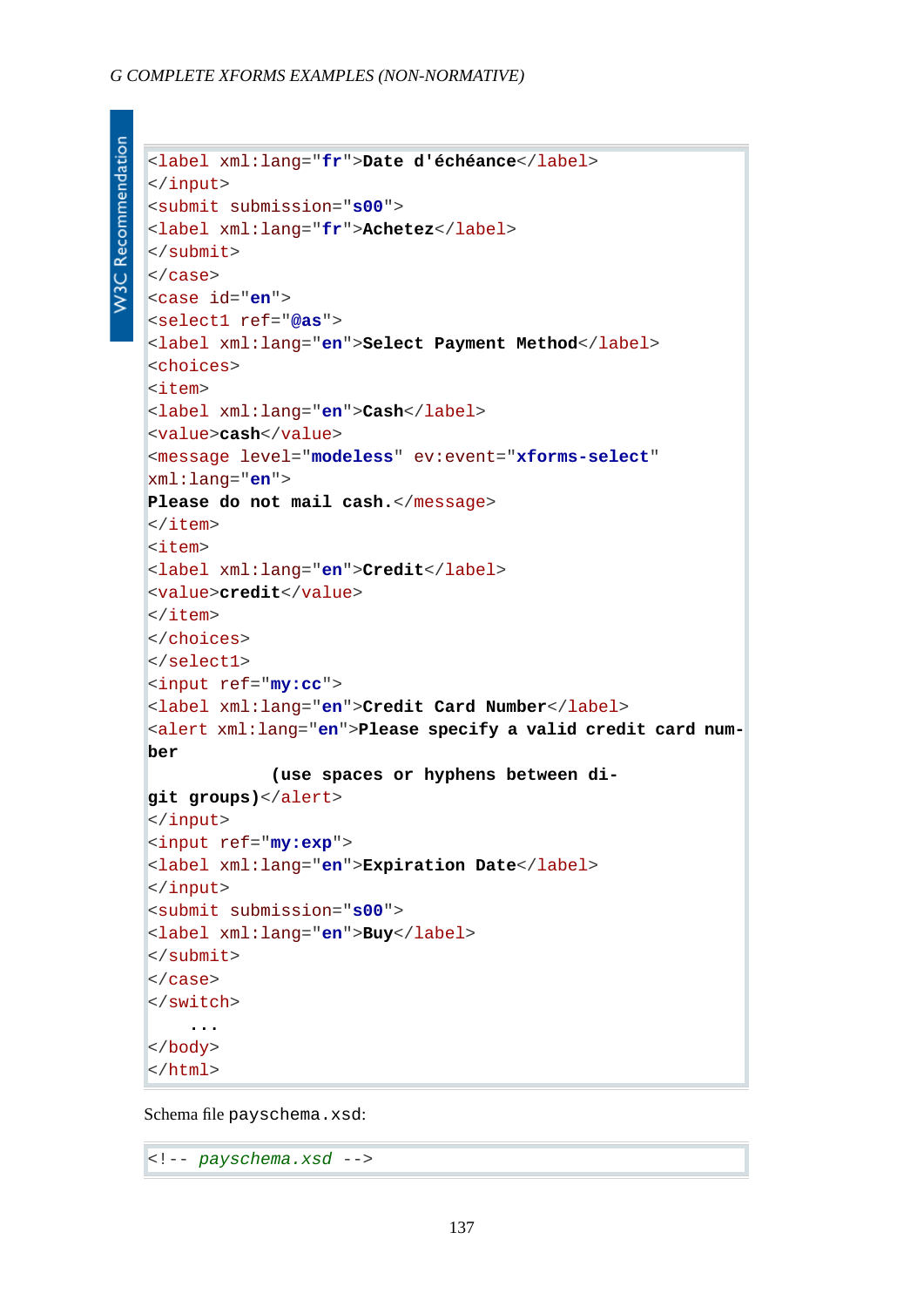```
W3C Recommendation
```

```
<xsd:schema xmlns:xsd="http://www.w3.org/2001/XMLSchema"
xmlns:my="http://commerce.example.com/payment" target-
Namespace="http://commerce.example.com/payment" elementForm-
Default="qualified">
<xsd:element name="payment">
<xsd:complexType name="payment">
<xsd:sequence minOccurs="0" maxOccurs="unbounded">
<xsd:choice>
<xsd:element ref="my:cc" />
<xsd:element ref="my:exp" />
</xsd:choice>
</xsd:sequence>
<xsd:attribute name="as" type="my:paymentAs" />
</xsd:complexType>
</xsd:element>
<xsd:element name="cc" type="my:cc" />
<xsd:element name="exp" type="xsd:gYearMonth" />
<xsd:simpleType name="cc">
<xsd:restriction base="xsd:string">
<xsd:pattern value="\s*((\d+)[-\s])+([\d]+)\s*" />
</xsd:restriction>
</xsd:simpleType>
<xsd:simpleType name="paymentAs">
<xsd:restriction base="xsd:string">
<xsd:enumeration value="cash" />
<xsd:enumeration value="credit" />
</xsd:restriction>
</xsd:simpleType>
</xsd:schema>
```
### **G.2 Editing Hierarchical Bookmarks Using XForms**

```
<html xmlns:ev="http://www.w3.org/2001/xml-events" xm-
lns:my="http://commerce.example.com/payment" xmlns:xsd="ht-
tp://www.w3.org/2001/XMLSchema" xmlns:xforms="ht-
tp://www.w3.org/2002/xforms" xmlns="ht-
tp://www.w3.org/2002/06/xhtml2" xml:lang="en">
<head>
<style type="text/css">
xforms|input.editField {
font-weight:bold; font-size:20px; width:500px
 }
xforms|label.sectionLabel {
font-weight:bold; color:white; background-color:blue
```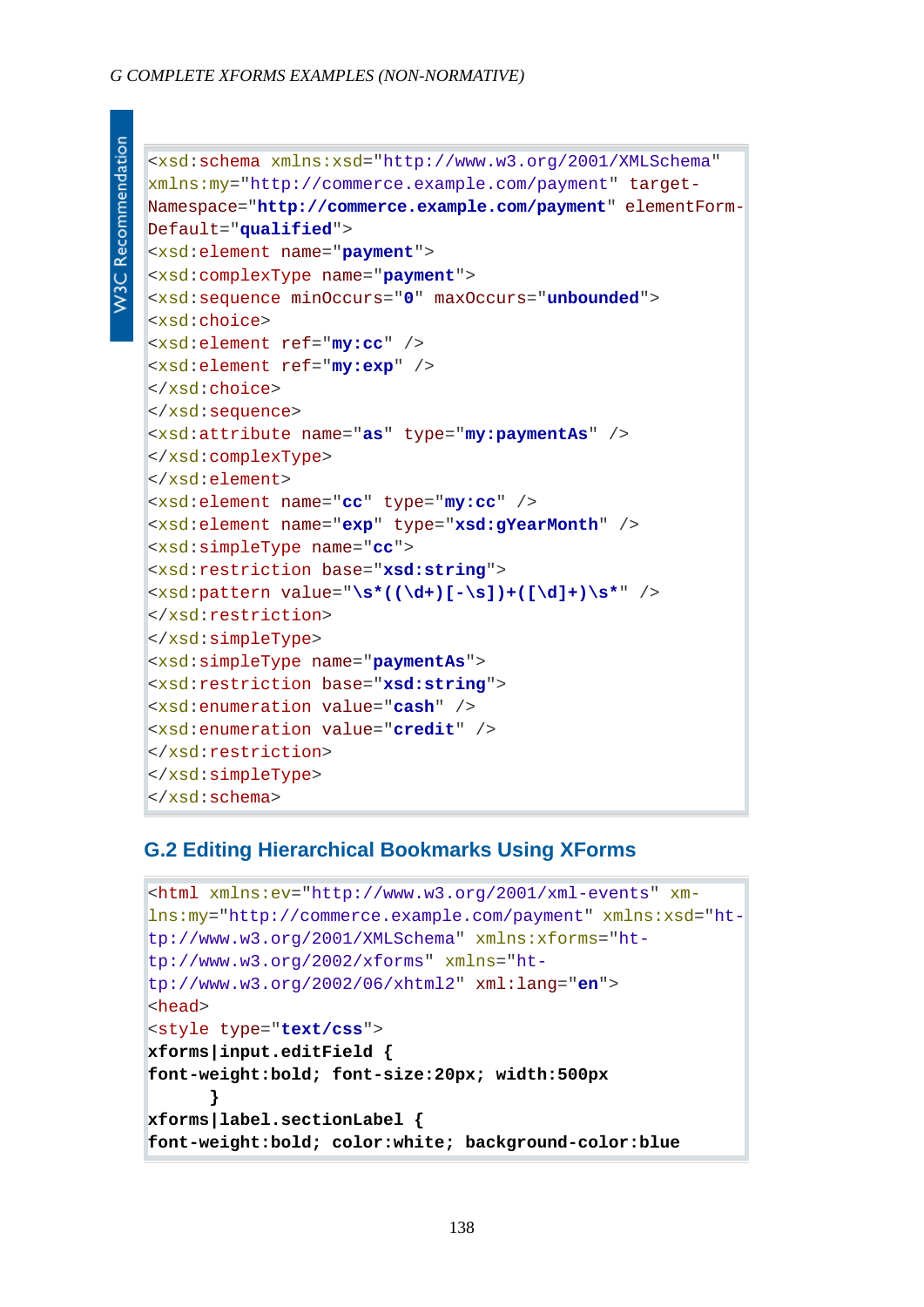```
W3C Recommendation
```

```
 }
xforms|submit {
font-family: Arial; font-size: 20px; font-style: bold; col-
or: red
       }
</style>
<title>Editing Hierarchical Bookmarks In X-Smiles </title>
<xforms:model id="bookmarks">
<xforms:instance src="bookmarks.xml" />
<xforms:submission id="s01" method="post" action="http://ex-
amples.com/" />
</xforms:model>
</head>
<body>
<xforms:repeat nodeset="section" id="repeatSections">
<xforms:input ref="@name" class="editField">
<xforms:label class="sectionLabel">Section</xforms:label>
</xforms:input>
<!-- BOOKMARK REPEAT START -->
<xforms:repeat nodeset="bookmark" id="repeatBookmarks">
<xforms:input ref="@name">
<xforms:label>Bookmark name</xforms:label>
</xforms:input>
<xforms:input ref="@href">
<xforms:label>URL</xforms:label>
</xforms:input>
</xforms:repeat>
</xforms:repeat>
\langle n \rangle<!-- INSERT BOOKMARK BUTTON -->
<xforms:trigger id="insertbutton">
<xforms:label>Insert bookmark</xforms:label>
<xforms:insert nodeset="section[index('repeatSections')]/book-
mark" at="index('repeatBookmarks')" position="after"
ev:event="DOMActivate" />
</xforms:trigger>
<!-- DELETE BOOKMARK BUTTON -->
<xforms:trigger id="delete">
<xforms:label>Delete bookmark</xforms:label>
<xforms:delete nodeset="section[index('repeatSections')]/book-
mark" at="index('repeatBookmarks')" ev:event="DOMActivate"
/</xforms:trigger>
\langle/p>
```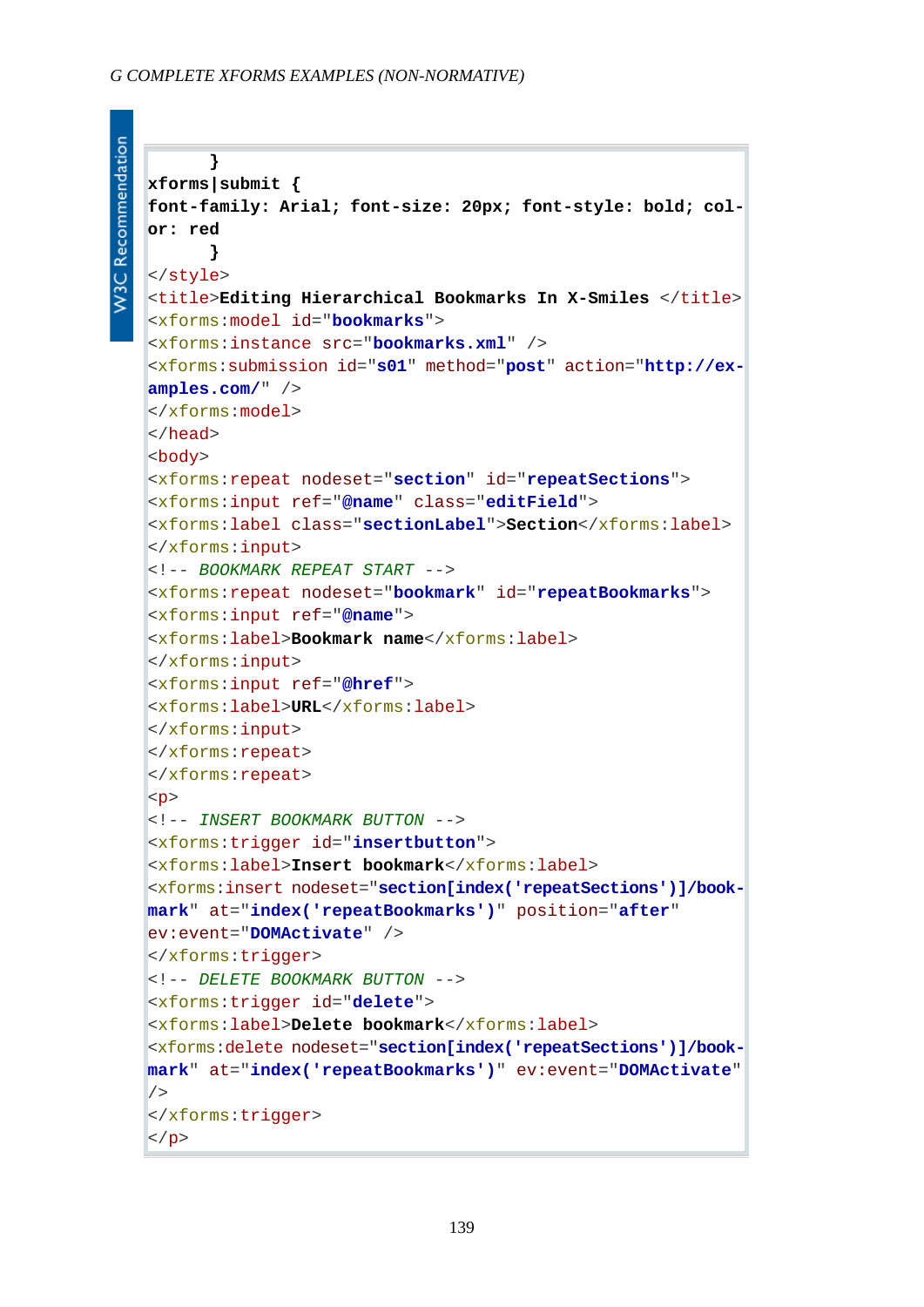```
W3C Recommendation
```

```
<p>
<!-- INSERT SECTION BUTTON -->
<xforms:trigger id="insertsectionbutton">
<xforms:label>Insert section</xforms:label>
<xforms:insert nodeset="section" at="index('repeatSections')"
position="after" ev:event="DOMActivate" />
</xforms:trigger>
<!-- DELETE SECTION BUTTON -->
<xforms:trigger id="deletesectionbutton">
<xforms:label>Delete section</xforms:label>
<xforms:delete nodeset="section" at="index('repeatSections')"
ev:event="DOMActivate" />
</xforms:trigger>
|</p>
<!-- SUBMIT BUTTON -->
<xforms:submit submission="s01">
<xforms:label>Save</xforms:label>
<xforms:hint>Click to submit</xforms:hint>
</xforms:submit>
</body>
</html>
```
Initial instance file bookmarks.xml:

```
<!--This is the bookmarks.xml file -->
<bookmarks>
<section name="main">
<bookmark href="http://www.example.com/xforms.xml" name="Main
page" />
</section>
<section name="demos">
<bookmark href="http://www.example.com/demo/images.fo"
name="images" />
<bookmark href="http://www.example.com/demo/xf-ecma.xml"
name="ecma" />
<bookmark href="http://www.example.com/demo/sip.fo"
name="sip" />
</section>
<section name="XForms">
<bookmark href="file:///C/source/xmlevents.xml" name="XML
events" />
<bookmark href="file:///C/source/model3.xml" name="model3"
/<bookmark href="file:///C/source/repeat.fo" name="repeat"
/>
```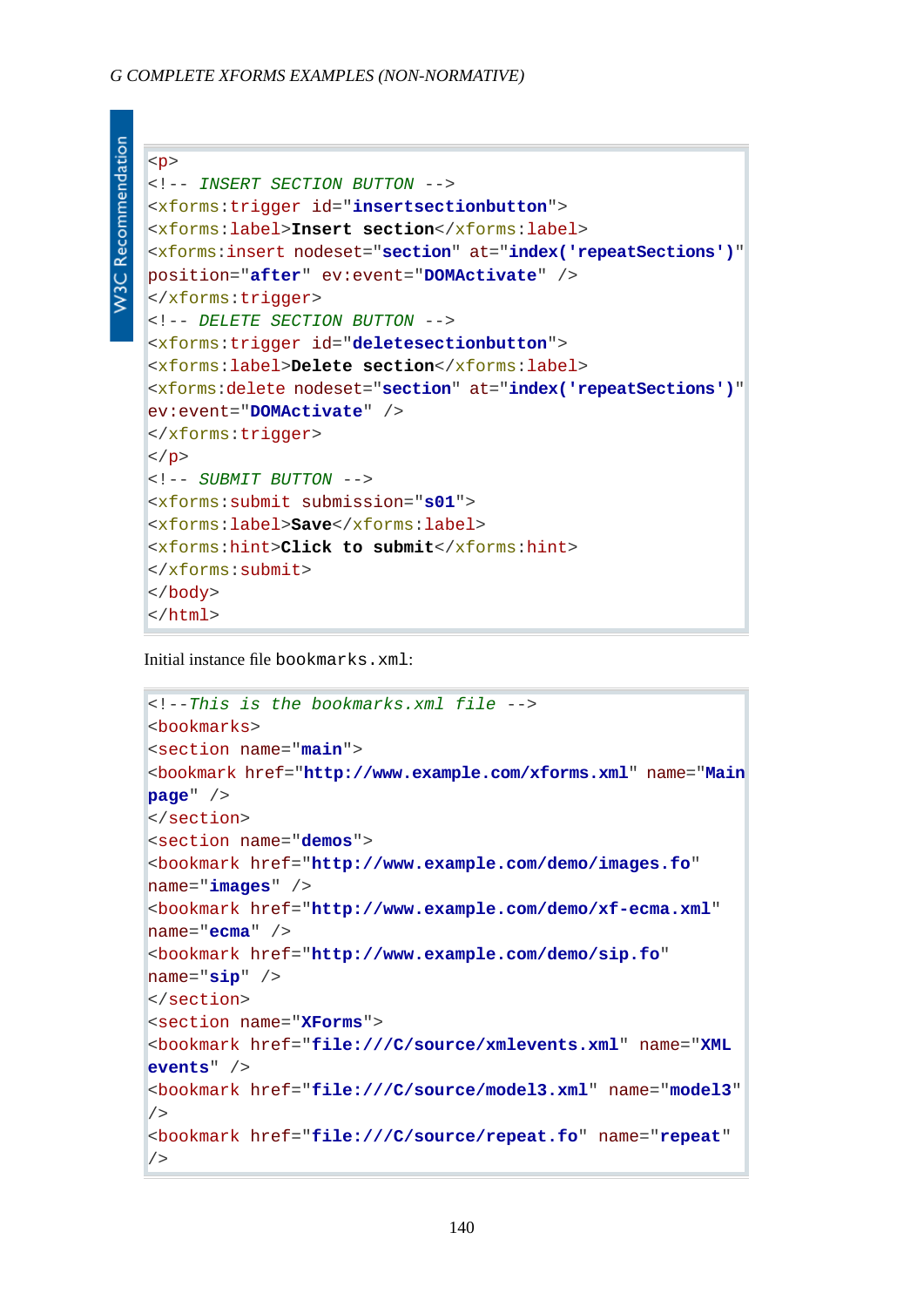```
W3C Recommendation
```
</section> </bookmarks>

## **G.3 Survey Using XForms and SVG**

The following example shows one possible way of integrating XForms with [\[SVG 1.1\].](#page-122-6) Note that the complete set of rules for integrating XForms and SVG are not fully specified at the time this specification was published. Future versions of the XForms, SVG, or other W3C specifications might define more complete rules for integrating XForms and SVG which might not be compatible with the example below.

Note that the example below does not use SVG's switch and requiredExtensions features, which are commonly used in conjunction with foreignObject.

```
<!-- <!DOCTYPE svg PUBLIC "-//W3C//DTD SVG 1.1//EN" 
     "http://www.w3.org/Graphics/SVG/1.1/DTD/svg11.dtd"> -->
<svg xmlns:s="http://example.com/survey" xmlns:ev="ht-
tp://www.w3.org/2001/xml-events" xmlns:xforms="ht-
tp://www.w3.org/2002/xforms" xmlns:xlink="ht-
tp://www.w3.org/1999/xlink" xmlns="ht-
tp://www.w3.org/2000/svg" width="700px" height="600px"
viewBox="0 0 700 600">
<defs>
<polygon id="bullet" points="-30,-30, -10,-10, -20,10"
fill="#007138" />
<xforms:model id="form1" schema="surveyschema.xsd">
<xforms:instance id="instance1">
<s:survey xmlns="http://example.com/survey">
<s:drink>none</s:drink>
<s:espressoPrefs>
<s:numberPerWeek>0</s:numberPerWeek>
<s:sugar>0</s:sugar>
<s:lemon>Always</s:lemon>
</s:espressoPrefs>
</s:survey>
</xforms:instance>
<xforms:submission id="submit1" method="post" action="ht-
tp://www.example.org/surveyhandler" />
</xforms:model>
</defs>
<title>Espresso survey</title>
<desc>Sample SVG and XForms - espresso customer survey</desc>
<g>
```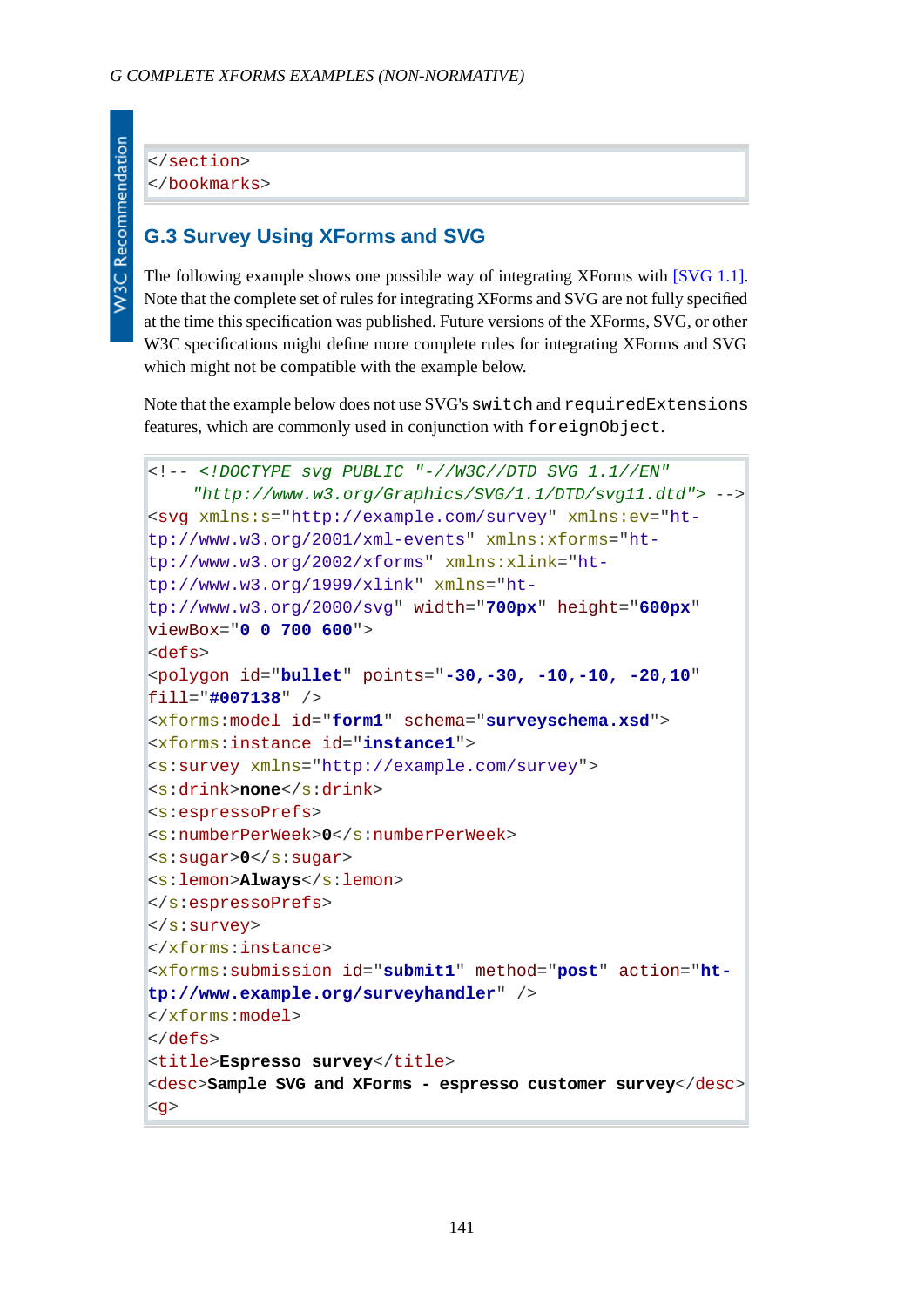#### *G COMPLETE XFORMS EXAMPLES (NON-NORMATIVE)*

```
<text x="50" y="70" font-size="40" font-family="Arial Black,
sans-serif" font-weight="900">Customer Survey: Es-
presso</text>
<g font-family="Arial, Helvetica, sans-serif" font-size="18">
<foreignObject x="80" y="150" width="250" height="40">
<xforms:select1 appearance="minimal" model="form1"
ref="s:drink">
<xforms:label>
<g transform="translate(80, 140)">
<use xlink:href="#bullet" />
<text>Your usual coffee drink is:</text>
|</g>
</xforms:label>
<xforms:item>
<xforms:label>Rich, dark espresso</xforms:label>
<xforms:value>espresso</xforms:value>
</xforms:item>
<xforms:item>
<xforms:label>Creamy cappuccino</xforms:label>
<xforms:value>cappuccino</xforms:value>
</xforms:item>
<xforms:item>
<xforms:label>Long, milky latt�</xforms:label>
<xforms:value>latt�</xforms:value>
</xforms:item>
<xforms:item>
<xforms:label>Don't like coffee!</xforms:label>
<xforms:value>none</xforms:value>
</xforms:item>
</xforms:select1>
</foreignObject>
<foreignObject x="80" y="240" width="250" height="40">
<xforms:range model="form1" start="0" end="30" step="5"
ref="s:espressoPrefs/s:numberPerWeek">
<xforms:label>
<g transform="translate(80, 230)">
<use xlink:href="#bullet" />
<text>Shots of espresso per week:</text>
</q>
</xforms:label>
</xforms:range>
</foreignObject>
<foreignObject x="80" y="350" width="250" height="40">
<xforms:select model="form1" ref="s:espressoPrefs/s:sugar">
```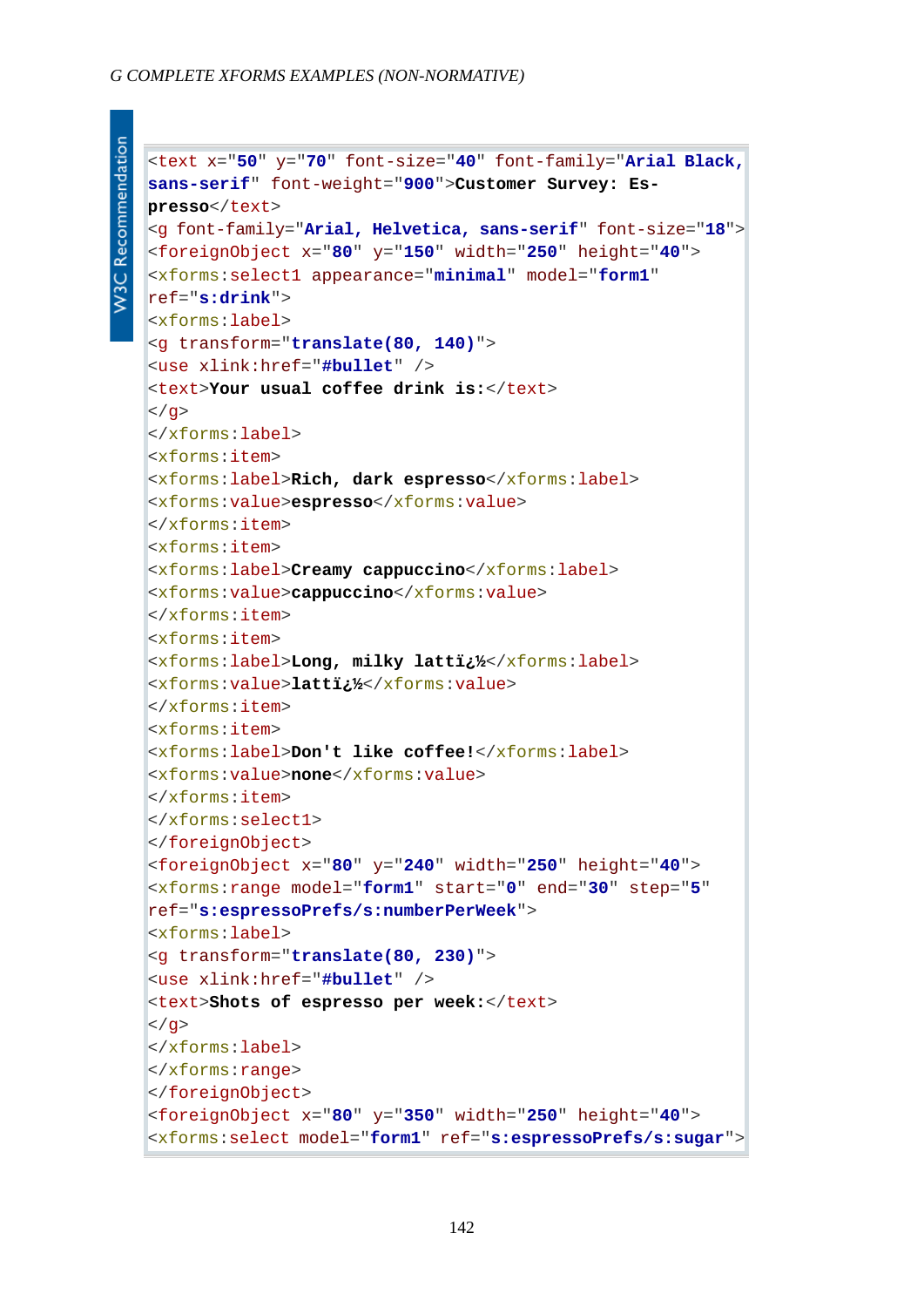#### *G COMPLETE XFORMS EXAMPLES (NON-NORMATIVE)*

```
W3C Recommendation
```

```
<xforms:label>
<g transform="translate(80, 340)">
<use xlink:href="#bullet" />
<text>Sugar?</text>
</q>
</xforms:label>
<xforms:item>
<xforms:label>Yes</xforms:label>
<xforms:value>X</xforms:value>
</xforms:item>
</xforms:select>
</foreignObject>
<foreignObject x="80" y="420" width="250" height="90">
<xforms:select1 appearance="full" model="form1" ref="s:es-
pressoPrefs/s:lemon">
<xforms:label>
<g transform="translate(80, 410)">
<use xlink:href="#bullet" />
<text>Lemon?</text>
\langle / q>
</xforms:label>
<xforms:item>
<xforms:label>Required for the full experience</xforms:label>
<xforms:value>Always</xforms:value>
</xforms:item>
<xforms:item>
<xforms:label>Whatever</xforms:label>
<xforms:value>Indifferent</xforms:value>
</xforms:item>
<xforms:item>
<xforms:label>Keep that citrus to yourself</xforms:label>
<xforms:value>Never</xforms:value>
</xforms:item>
</xforms:select1>
</foreignObject>
</q>
<use xlink:href="#bullet" x="101" y="64" trans-
form="scale(7,3)" />
<foreignObject y="150" x="500" height="60" width="100">
<xforms:submit model="form1">
<xforms:label>Send survey</xforms:label>
</xforms:submit>
</foreignObject>
<!--- keep the graphics data out of this example listing -->
```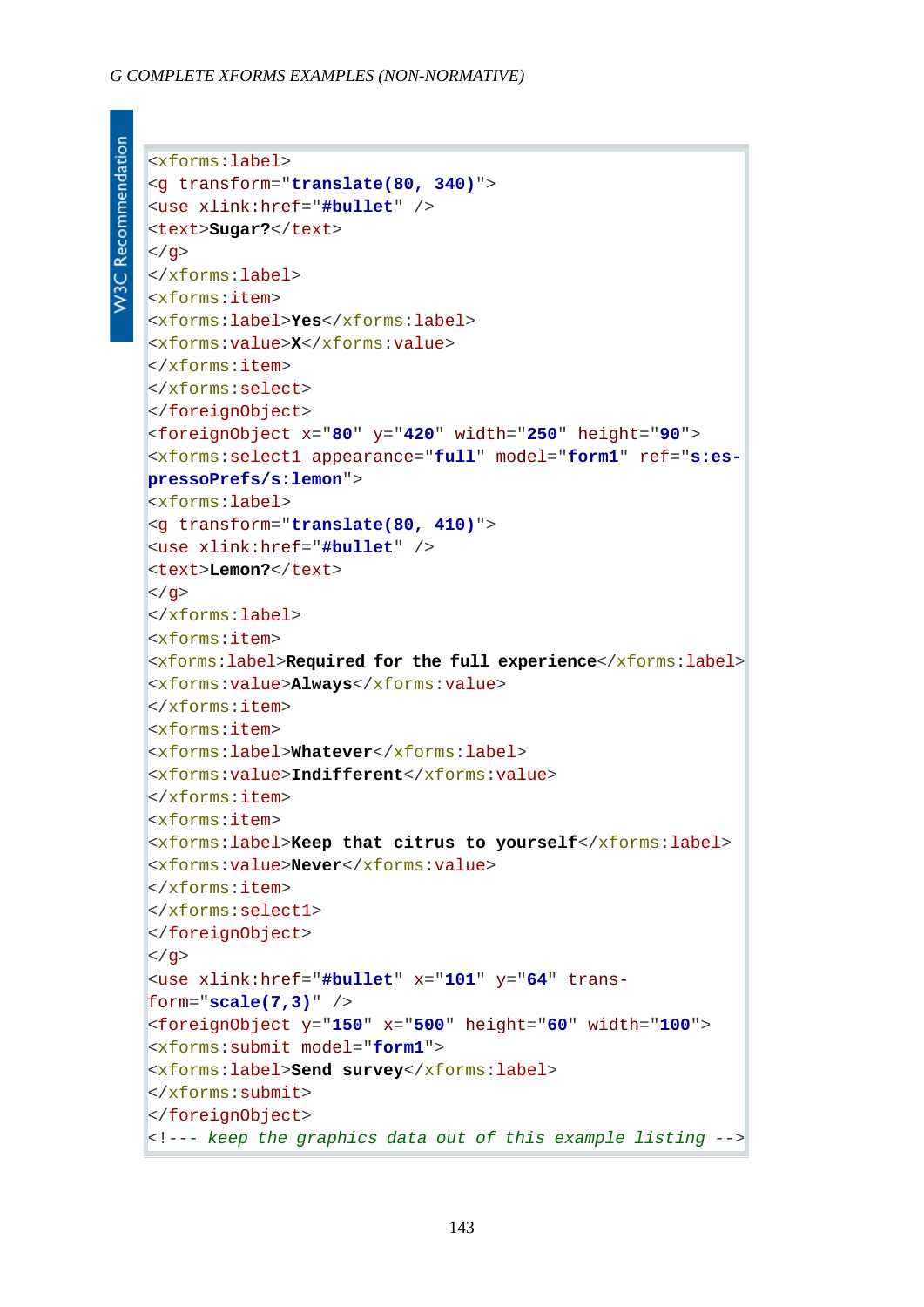

```
<image xlink:href="espresso.svg" x="400" y="230" width="280"
height="270" />
</q>
</svg>
```
## **H Changelog (Non-Normative)**

This section summarizes changes since the 1 August XForms 1.0 Proposed Recommendation.

- Minor editorial adjustments.
- Added disclaimer text to SVG example.

## **I Acknowledgments (Non-Normative)**

This document was produced with the participation of current XForms Working Group participants:

- Steven Pemberton, W3C/CWI (*Co-chair*)
- Sebastian Schnitzenbaumer, SAP/Mozquito (*Co-chair*)
- Rob McDougall, Adobe
- Micah Dubinko, Cardiff (*Editor*)
- Mikko Honkala, Helsinki University Of Technology
- Roland Merrick, IBM (*Editor*)
- T. V. Raman, IBM (*Editor*)
- David Landwehr, Novell
- Kenneth Sklander, Novell
- John Boyer, PureEdge Solutions Inc.
- Thierry Michel, W3C (*W3C Team Contact*)
- Leigh Klotz, Xerox (*Editor*)
- Mark Birbeck, x-port.net Ltd. (*Invited Expert*)
- Subramanian Peruvemba, Oracle Corp.
- Mark Seaborne, Origo Services Limited
- Daniel Vogelheim, Sun Microsystems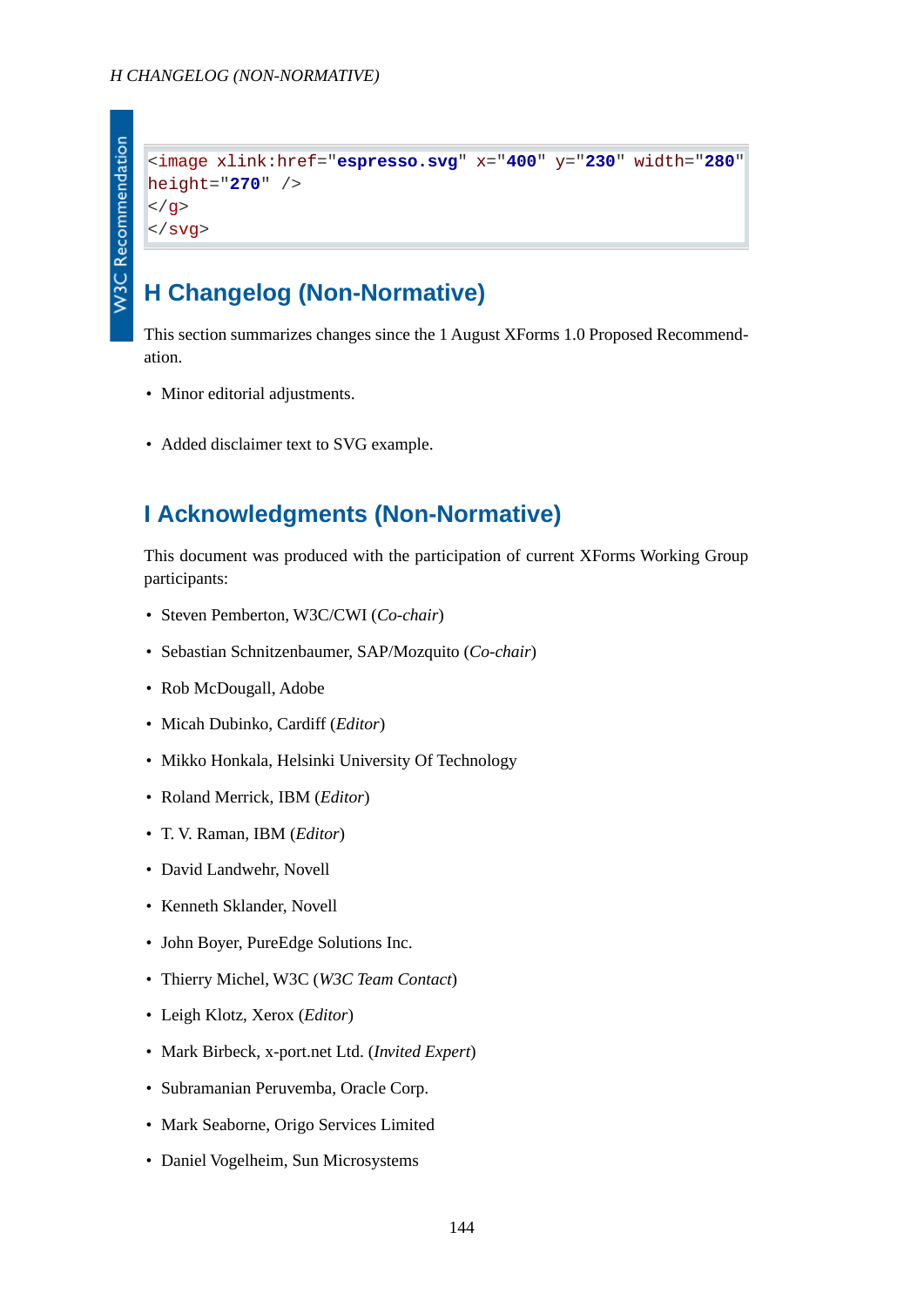W3C Recommendation

Former Working Group participants:

- Peter Stark, Ericsson
- Vincent Godefroy, EDF R&D
- Davanum Srinivas, Computer Associates
- Doug Dominiak, Openwave
- Frank Boumphrey, HTML Writer's Guild
- Linda Bucsay Welsh, Intel
- Gavin McKenzie, JetForm Corporation
- John McCarthy, Lawrence Berkeley National Laboratory
- Frank Olken, Lawrence Berkeley National Laboratory
- Ray Waldin, Lexica, LLC
- Tantek Çelik, Microsoft
- Josef Dietl, Mozquito Technologies
- Dave Hyatt, Netscape/AOL
- Eric Pollmann, Netscape/AOL
- Kazunari Kubota, NTT DoCoMo, Inc.
- Kaori Nakai, NTT DoCoMo, Inc.
- Tom Butcher, OpenDesign
- Ted Wugofski, Openwave
- Jeremy Chone, Oracle
- K. P. Lee, Philips
- Panagiotis Reveliotis, Philips
- Roli Wendorf, Philips
- David Cleary, Progress Software
- Mike Mansell, PureEdge Solutions Inc
- Michael Fergusson, SoftQuad
- Zoe Lacroix, SurroMed, Inc.
- Dave Navarro, WebGeek Inc.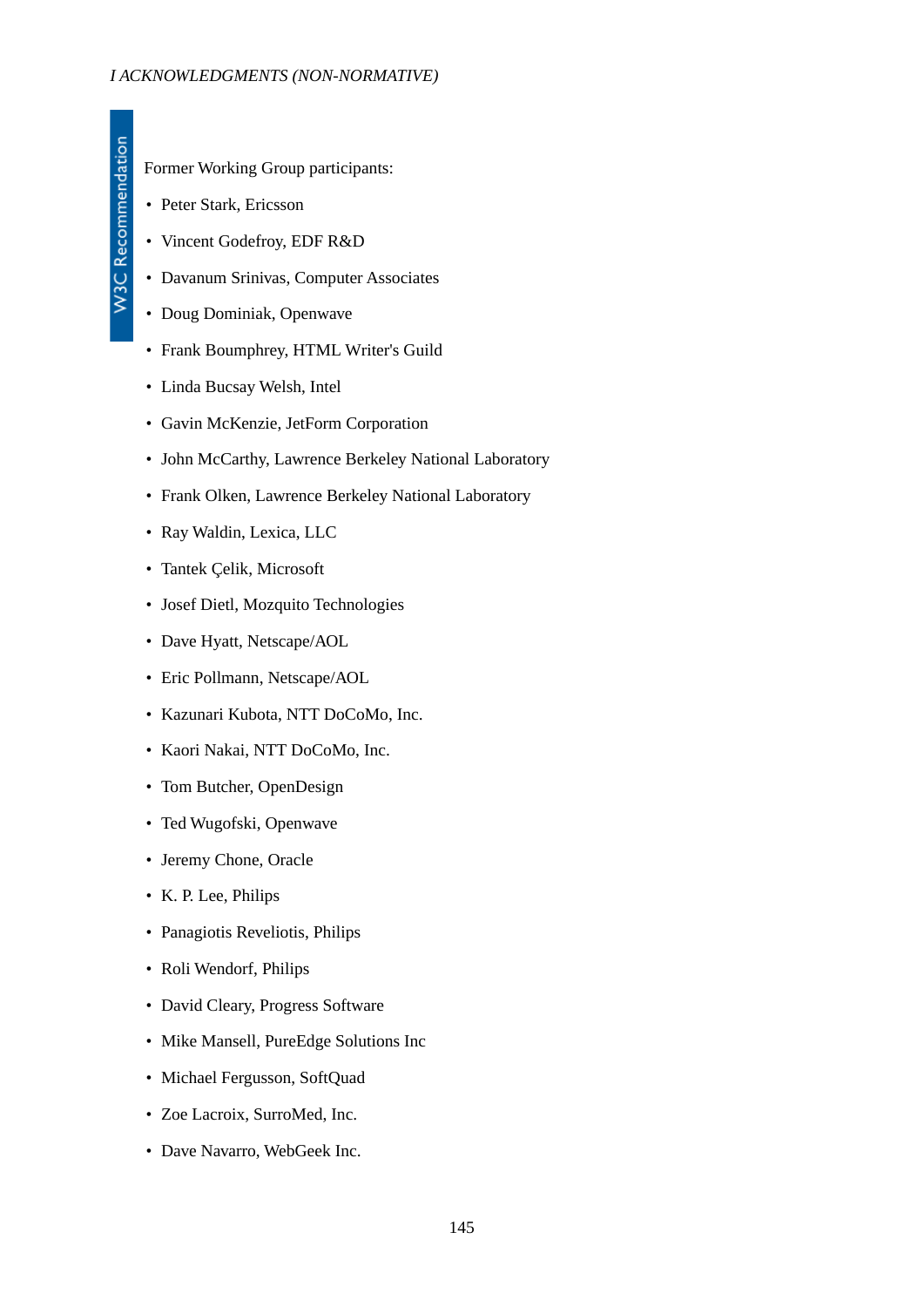- Masayasu Ishikawa, W3C (*Team Contact until September 2001*)
- Dave Raggett, W3C/Openwave (*Team Contact until December 2000*)
- Larry Masinter, Xerox

The XForms Working Group has benefited in its work from the participation of Invited Experts:

- Tom Schnetlage, University of Berkeley
- Dan Gillman, Federal Bureau of Labor Statistics
- Eliot Christian, U.S. Geological Survey

### **Note:**

*Editor Acknowledgments*: Previous versions of this document were edited with assistance from Dave Raggett (until December 2000), Linda Bucsay Welsh (until April 2001), and Josef Dietl (until October 2001). Martin Dürst edited the section on input modes.

### **Note:**

*Additional Acknowledgments*: The editors would like to thank Kai Scheppe, Malte Wedel, and Götz Bock for constructive criticism on early versions of the binding discussion and their contributions to its present content. We thank John Boyer for authoring parts of the XForms events and action handler processing models as well as sections on the recalculation sequence algorithm. Finally, we would like to thank members of the public www-forms@w3.org mailing list for their careful reading of draft versions of this specification and providing constructive suggestions and criticisms.

## **Note:**

*Additional Acknowledgments*: The Working Group would like to thank the following members of the XML Schema-XForms joint task force: Daniel Austin (chair), David Cleary, Micah Dubinko, Martin Dürst, David Ezell, Leigh Klotz, Noah Mendelsohn, Roland Merrick, and Peter Stark for their assistance in identifying a subset of XML Schema for use in XForms.

# **J Production Notes (Non-Normative)**

This document was encoded in the [XMLspec DTD](http://www.w3.org/XML/1998/06/xmlspec-v21.dtd) (which has [documentation](http://www.w3.org/XML/1998/06/xmlspec-report-v21.htm) available). The XML sources were transformed using [xmlspec.xsl](http://www.w3.org/XML/1998/06/xmlspec.xsl) style sheet. The XML Schema portion of the Appendix was rendered into HTML with the [xmlverbatim XSLT](http://www.informatik.hu-berlin.de/%7Eobecker/XSLT/) stylesheet (used with permission). The primary tools used for editing were SoftQuad XMetaL and EMACS with psgml and XAE. The XML was validated using XMLLint (part of the